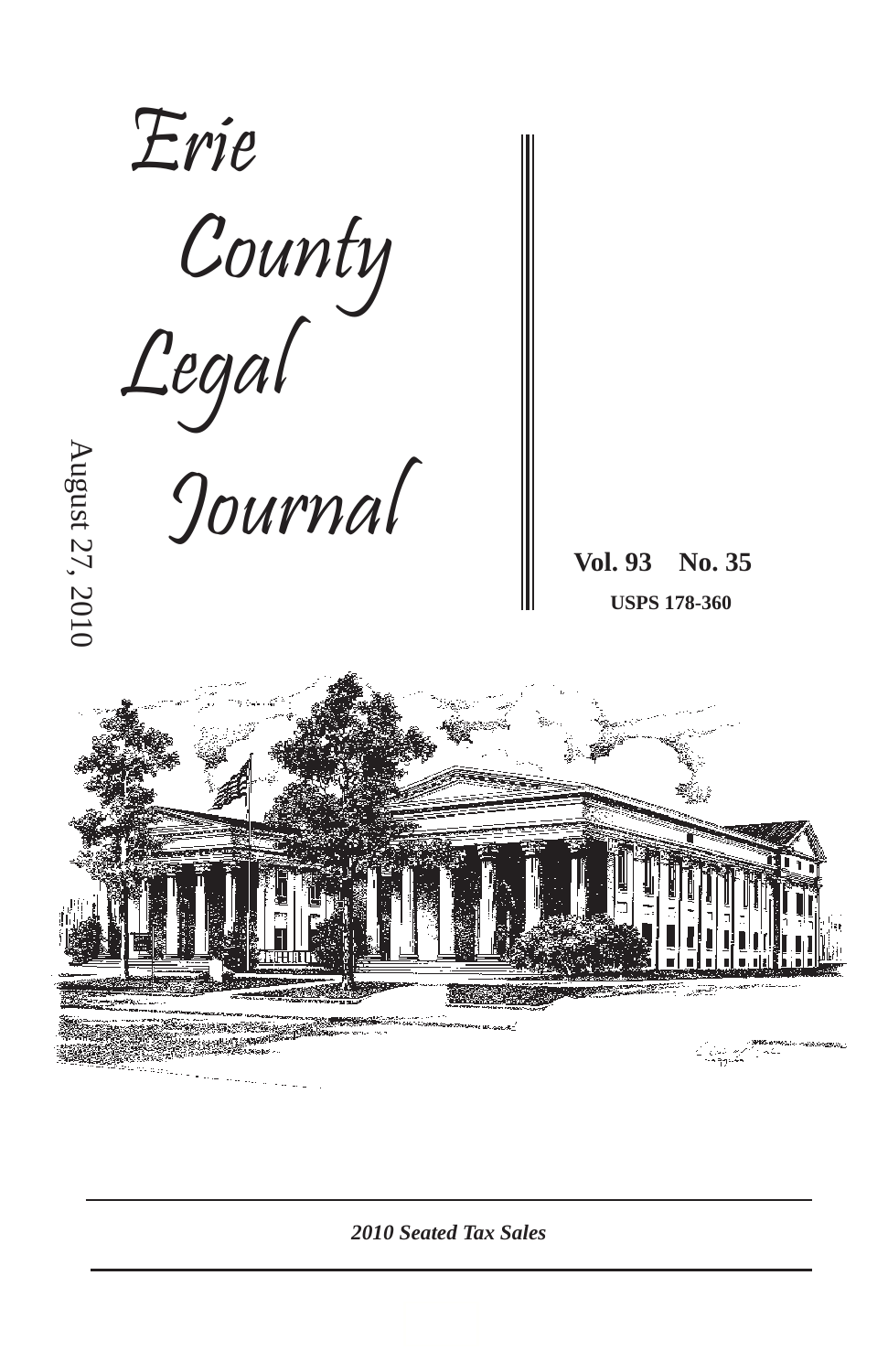# **Erie County Legal Journal**

*Reporting Decisions of the Courts of Erie County The Sixth Judicial District of Pennsylvania*

> Managing Editor: Paula J. Gregory Associate Editor: Heidi M. Weismiller

# **PLEASE NOTE: NOTICES MUST BE RECEIVED AT THE ERIE COUNTY BAR ASSOCIATION OFFICE BY 3:00 P.M. THE FRIDAY PRECEDING THE DATE OF PUBLICATION.**

 All legal notices must be submitted in typewritten form and are published exactly as submitted by the advertiser. The Erie County Bar Association will not assume any responsibility to edit, make spelling corrections, eliminate errors in grammar or make any changes in content.

 The Erie County Legal Journal makes no representation as to the quality of services offered by an advertiser in this publication.

**INDEX**

| <b>COURT OF COMMON PLEAS</b> |                                                               |  |
|------------------------------|---------------------------------------------------------------|--|
|                              |                                                               |  |
|                              |                                                               |  |
|                              |                                                               |  |
| <b>ORPHANS' COURT</b>        |                                                               |  |
|                              |                                                               |  |
|                              |                                                               |  |
|                              | <b>CHANGES IN CONTACT INFORMATION FOR ECBA MEMBERS --- 67</b> |  |
|                              |                                                               |  |

ERIE COUNTY LEGAL JOURNAL (ISSN 0730-6393) is published every Friday for \$57 per year (\$1.50 single issues/\$5.00 special issues, i.e. Seated Tax Sales). Owned and published by the Erie County Bar Association (Copyright 2010©) 302 West 9th St., Erie, PA 16502 (814/459-3111). Periodical Postage paid at Erie, PA 16515. POSTMASTER: Send Address changes to THE ERIE COUNTY LEGAL JOURNAL, 302 West 9th St., Erie, PA 16502-1427.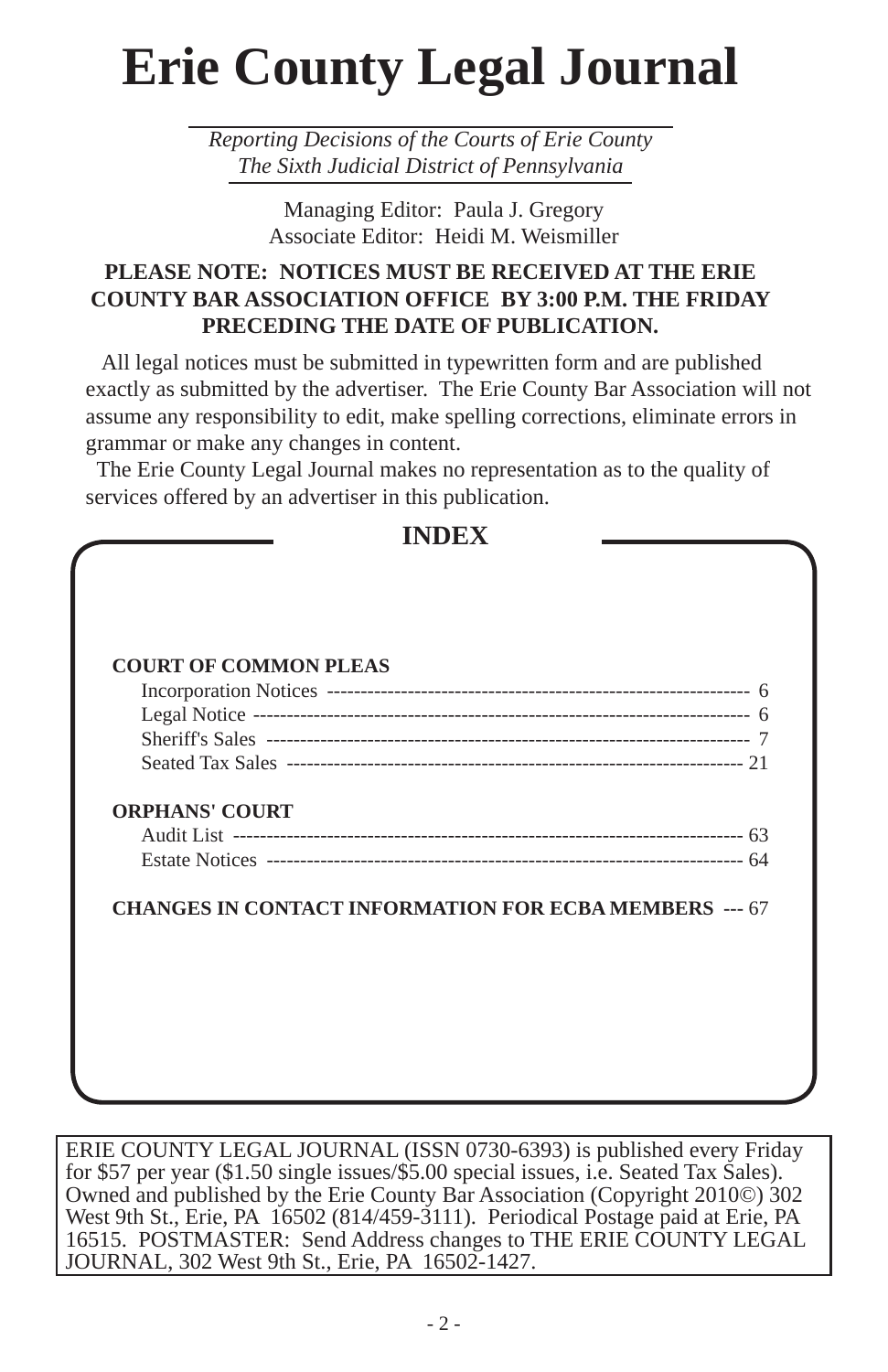# Erie County Bar Association Calendar of Events and Seminars

# **TUESDAY, AUGUST 31, 2010**

*Ethical Considerations for Marketing Your Law Practice with Social Networking Sites* PBI Video Seminar Erie County Bar Association 9:00 a.m. - 10:00 a.m. (reg. 8:30 a.m.) \$49 (member) \$59 (nonmember) 1 hour of ethics

# **WEDNESDAY, SEPTEMBER 8, 2010**

*The Importance of Conducting Mock Juries* ECBA Live Lunch-n-Learn Bayfront Convention Center Lunch & Registration  $\sim$  11:45 a.m. Seminar ~ 12:15 p.m. - 1:15 p.m. \$29 (ECBA members / staff) \$45 (nonmembers) \$20 (judges) 1 hour substantive

# **FRIDAY, SEPTEMBER 10, 2010**

*14th Annual Judgment Day Young Lawyers v. Seasoned Sluggers Softball Game* Jerry Uht Ball Park 4:30 p.m. All ECBA members, family, staff and courthouse

employees are invited free of charge. *Hotdogs, pop, beer and snacks provided compliments of Ferguson & Holdnack Reporting, Inc.*

# **MONDAY, SEPTEMBER 20, 2010**

*Income Tax Planning of Closely Held Businesses*  PBI Groupcast Seminar Erie County Bar Association 9:00 a.m. - 5:00 p.m. (reg. 8:30 a.m.) \$274 (member) \$254 (admitted after 1/1/06) \$294 (nonmember) *Early Registration - If you register more than 2 days before this presentation you will qualify for this Early Registration Fee: \$249 (member) \$229 (admitted after 1/1/06) \$269 (nonmember)*

7 hours substantive

# **TUESDAY, SEPTEMBER 21, 2010**

*How to Prepare the Fiduciary Income & Decedents Final Lifetime Income Tax Return* PBI Groupcast Seminar Erie County Bar Association 9:00 a.m. - 1:15 p.m. (reg. 8:30 a.m.) \$224 (member) \$204 (admitted after 1/1/06) \$244 (nonmember) *Early Registration - If you register more than 2 days before this presentation you will qualify for this Early Registration Fee: \$199 (member) \$179 (admitted after 1/1/06) \$219 (nonmember)*

4 hours substantive

# **TUESDAY, OCTOBER 5, 2010**

*8th Annual Nonprofi t Institute* PBI Video Seminar Erie County Bar Association 9:00 a.m. - 5:00 p.m. (reg. 8:30 a.m.) \$149 (member) \$129 (admitted after 1/1/06) \$169 (nonmember 5 hours substantive / 1 hour ethics

# **WEDNESDAY, OCTOBER 6, 2010**

*Intellectual Property Defense in an Age of Social Media* PBI Groupcast Seminar 1:00 p.m. - 4:15 p.m. (reg. 12:30 p.m.) \$224 (member) \$204 (admitted after 1/1/06) \$244 (nonmember) *Early Registration - If you register more than 2 days before this* 

*presentation you will qualify for this Early Registration Fee: \$199 (member) \$179 (admitted after 1/1/06) \$219 (nonmember)* 2 hours substantive / 1 hour ethics

|                                         | 2010 BOARD OF DIRECTORS - J.W. Alberstadt, Jr., President        |                                   |  |  |
|-----------------------------------------|------------------------------------------------------------------|-----------------------------------|--|--|
| Lisa Smith Presta, First Vice President |                                                                  |                                   |  |  |
|                                         | Donald F. Fessler, Jr., Second Vice President                    |                                   |  |  |
| Mary Payton Jarvie, Past President      |                                                                  |                                   |  |  |
|                                         | Thomas J. Buseck, Treasurer                                      |                                   |  |  |
|                                         | Neal R. Devlin, Secretary                                        |                                   |  |  |
| John W. Draskovic<br>Brian J. Krowicki  | Craig A. Markham<br>John C. Melaragno<br>Melissa LaFata Paoliari | Richard T. Ruth<br>Edwin W. Smith |  |  |

Brian J. Krowicki Richard A. Lanzillo Melissa LaFata Pagliari John M. Quinn, Jr.

Edwin W. Smith Richard A. Vendetti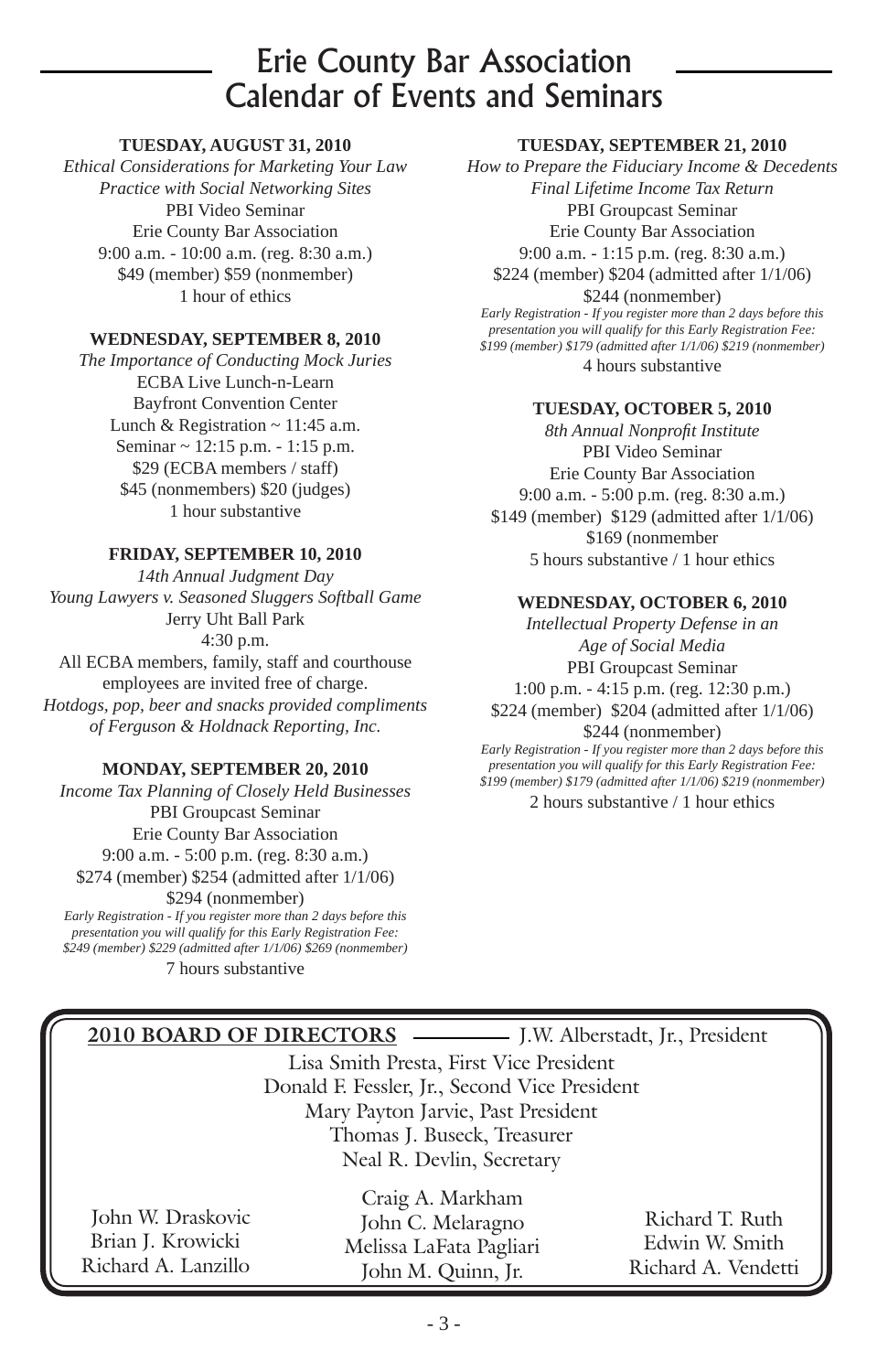### LIVE LUNCH-N-LEARN SEMINAR **ERIE COUNTY BAR ASSOCIATION**

# **The Importance of Conducting Mock Juries**



**Wednesday, September 8, 2010 Bayfront Convention Center**

**Lunch - 11:45 a.m. - 12:15 p.m. Seminar - 12:15 p.m. - 1:15 p.m.**

**\$29 (ECBA members/staff) \$45 (nonmembers) \$20 (judges)**

**This seminar has been approved by the PA CLE Board for 1 hour substantive credit.**

# **Our Speaker**



An Erie County Bar Association *seminar presented in cooperation with its* Civil Litigation Section

As a lawyer, you are well aware that you may only get one chance to present what is hopefully a "winning strategy" for your client.

Mock Juries can be used to:

- Test legal arguments and strategies before unveiling them in the courtroom
- View deliberations as they happen to understand their thought process and refine your presentation and arguments
- Determine credibility from the "jurors" perspective
- Learn which words, terms and phrases "jurors" understand and which should be avoided
- Understand what emotions, feelings, and possibly hidden motives influence the "jurors"
- Determine what type of "jurors" are most likely to be favorable to your client's case
- $\triangleleft$  Gain insights into the opposition's potential strategies

A mock jury consists of eight to ten "jurors" assembled to hear a summary presentation of both sides of a case. Once the case is presented, participants then discuss the evidence and the arguments. Lawyers observe the group discussion from behind a one-way mirror. Typically, each session lasts two hours.

Colleen Moore Mezler *President & CEO of Moore Research Services, Inc.*

# **Reservations due to the ECBA office** *by September 3, 2010.*

Cancellation Policy for ECBA Events/Seminars: Cancellations received on or before the last reservation deadline will be fully refunded. Cancellations received after the deadline or non-attendance will not be refunded. If you register for an event without payment in advance and don't attend, it will be necessary for the ECBA to send you an invoice for the event.

# Cancellation Policy for ECBA Events/Seminars:

Cancellations received on or before the last reservation deadline will be fully refunded. Cancellations received after the deadline or non-attendance will not be refunded. If you register for an event without payment in advance and don't attend, it will be necessary for the ECBA to send you an invoice for the event.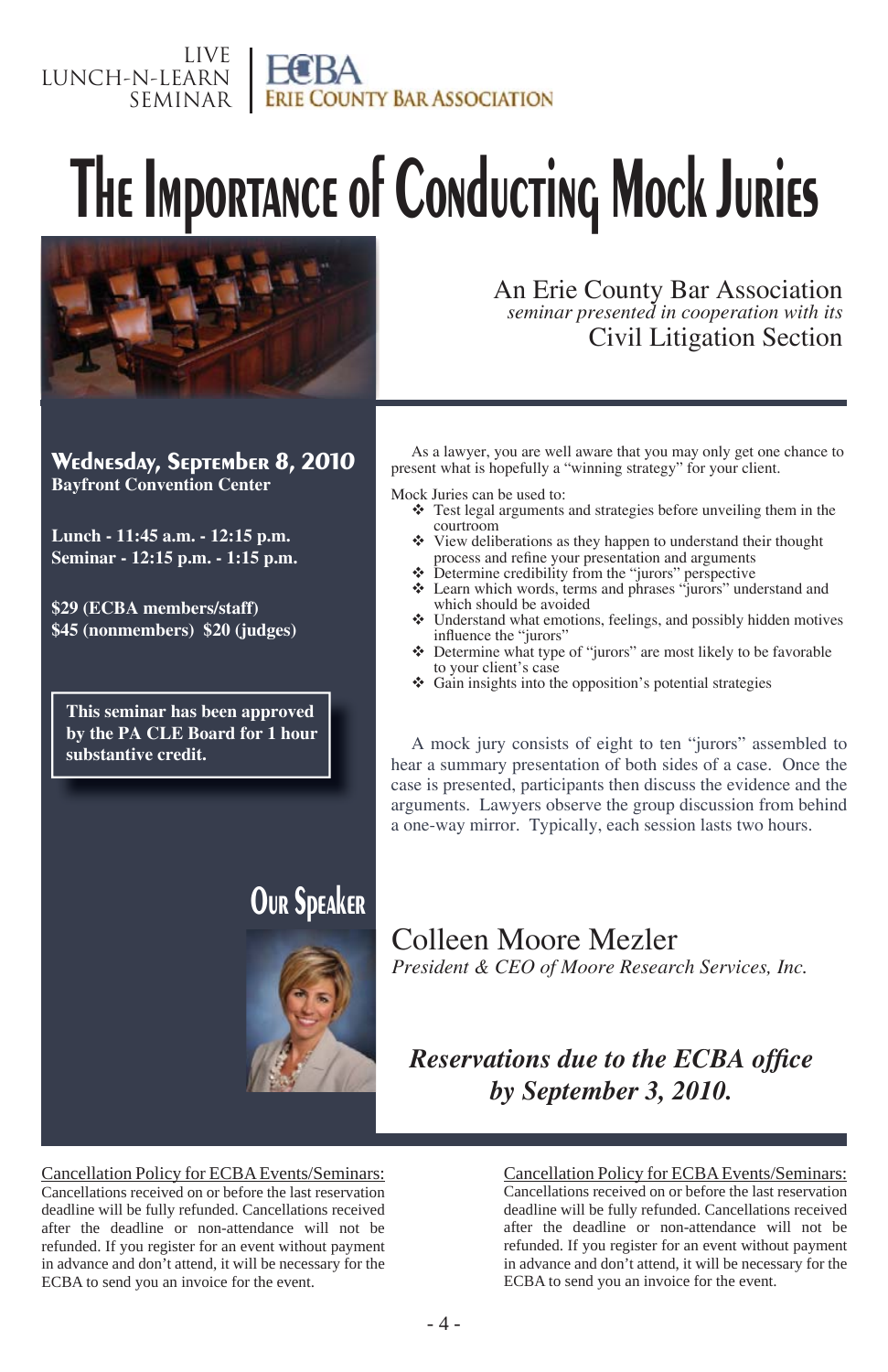# **14th Annual Judgement Day**

Young Lawyers v. Seasoned Sluggers SOFTBALL GAME

**ECBA members, families, staff, and courthouse employees are all invited to join us**

Friday, September 10, 2010 Jerry Uht Park - 4:30 p.m.



Hotdogs, pop, beer and snacks provided *compliments of Ferguson & Holdnack Reporting, Inc.*



Any interested ECBA member is welcome to play. Seasoned Sluggers should contact Mike Fetzner at (459-3111 - mfetzner@kmgslaw.com). Young Lawyers should contact Patrick Kelley at (868-8541 - pkelley@safeneterie.org).

Our offices have helped thousands of people file under the new bankruptcy code. We can help your clients keep their most valuable assets: their house, their car, & their personal belongings.

We are gladly accepting all Bankruptcy & Debt Relief referrals.

LAW OFFICES OF

Mazzei et Associates

**ATIORNEYS AT LAW** 

A Debt Relief Agency helping people file for relief under the Bankruptcy Code.

Erie · Clarion · Meadville · Sharon · Warren Local: 814-860-3040 Toll Free: 1-800-BANKRUPT www.debt-be-gone.com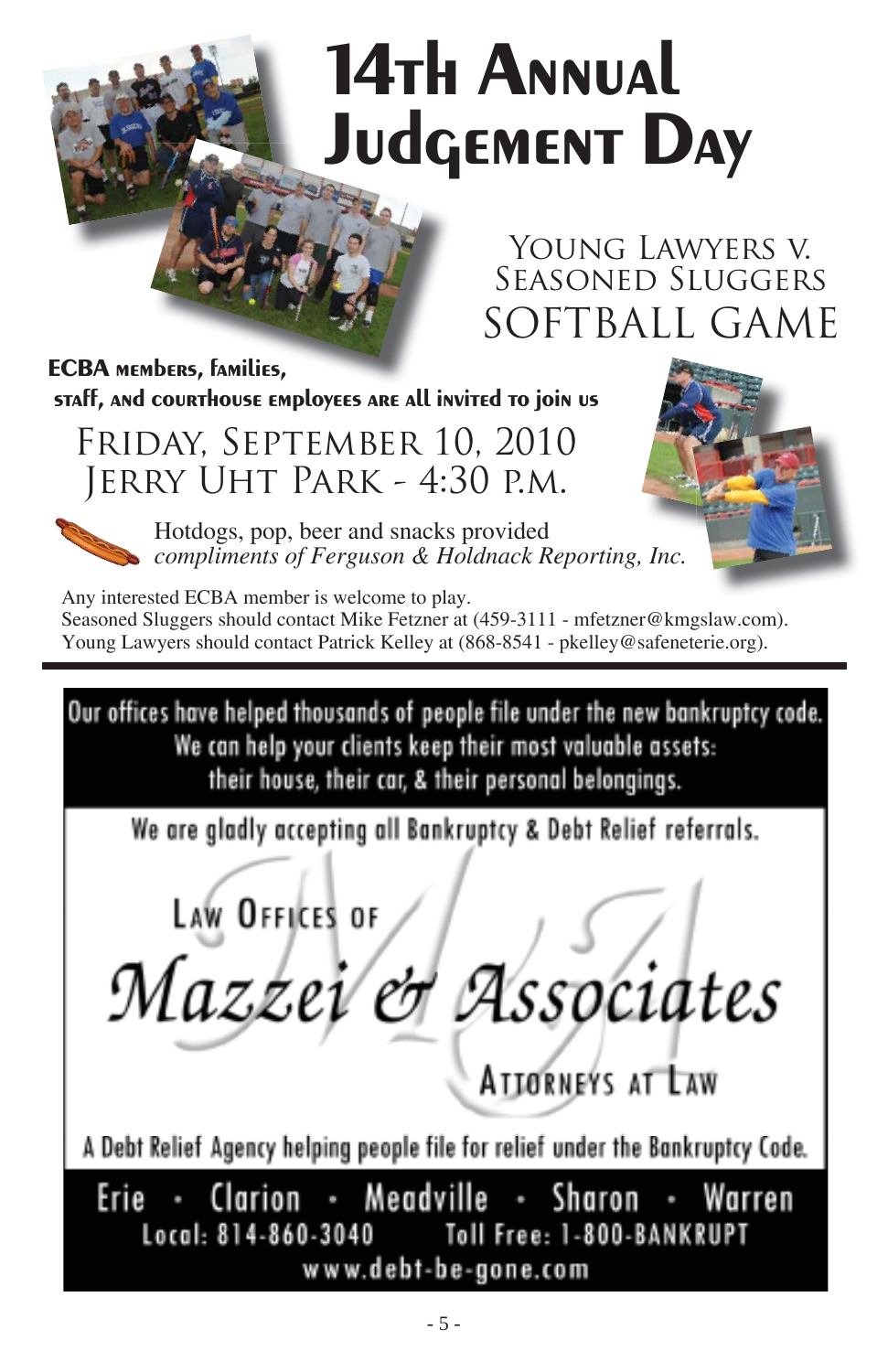# **INCORPORATION NOTICE**

A.J. Cappelletty, Inc. has been incorporated under the provisions of the Pennsylvania Business Corporation Law of 1988. Edwin W. Smith, Esq. Shapira, Hutzelman, Ely, Smith & Walsh 305 West Sixth Street Erie, PA 16507

Aug. 27

# **INCORPORATION NOTICE**

Diamond Designer Concrete, Inc. has been incorporated under the provisions of the Pennsylvania Business Corporation Law of 1988. Brian Glowacki, Esquire Knox McLaughlin Gornall & Sennett, P.C. 120 West Tenth Street Erie, Pennsylvania 16501

Aug. 27

# **INCORPORATION NOTICE**

Glenwood Hills Watch, Inc. has been incorporated under the provisions of the Pennsylvania Nonprofit Corporation Law of 1988. Knox McLaughlin Gornall & Sennett, P.C. 120 West Tenth Street Erie, Pennsylvania 16501 Aug. 27

# **INCORPORATION NOTICE**

R.P. Smith Company has been incorporated under the provisions of the Pennsylvania Business Corporation Law of 1988. Orton & Jeffery, P.C. 33 East Main Street North East, Pennsylvania 16428 Aug. 27

# **INCORPORATION NOTICE**

Singing Bowl Café, Inc. has been incorporated under the provisions of the Pennsylvania Business Corporation Law of 1988. Kevin M. Monahan, Esq. Marsh Spaeder Baur Spaeder & Schaaf, LLP Suite 300, 300 State Street Erie, PA 16507

Aug. 27

# **ERIE COUNTY LEGAL JOURNAL** COMMON PLEAS COURT LEGAL NOTICE COMMON PLEAS COURT

# **LEGAL NOTICE**

**MARSHAL'S SALE:** By virtue of a Writ of Execution issued out of the U. S. Court for the W. D. of PA at suit of the USA at Civil No. 1:09-CV-111, I shall expose to public sale the real property of Lori C. Custer known as 149 Glenn Drive, Franklin, PA 16323 f/k/a RD No. 4, Box 693, Franklin, PA 16323, being fully described in the Deed dated March 28, 2000 and recorded March 29, 2000 in the Recorder's Office of Venango County, Pennsylvania at Instrument No. 2000-001897.

**TIME AND LOCATION OF SALE: Friday, September 17, 2010 at 10:00 A.M. at the Venango County Courthouse, Front Steps, 1168 Liberty Street, Franklin, PA 16323.**

TERMS OF SALE: Successful bidder will pay ten percent (10%) by cashier's check, certified check or bank money order at the time of the sale and the remainder of the bid within thirty (30) days from the date of the sale and in the event bidder cannot pay the remainder, the property will be resold and all monies paid in at the original sale will be applied to any deficiency in the price at which the property is resold. The successful bidder must send payment of the balance of the bid directly to the U.S. Marshal's Office c/o Ms. Sheila Blessing, Room 241, U.S. Post Office & Courthouse, Pittsburgh, PA 15219. Notice is hereby given that a Schedule of Distribution will be filed by the Marshal's Office on the thirtieth day after the date of sale, and that distribution will be made in accordance with the Schedule unless exemptions are filed thereto within ten (10) days thereafter. The successful bidder takes the real estate subject to, and shall pay all taxes, water rents, sewer charges, municipal claims, and other charges and liens not divested by the sale. Purchaser must furnish State

Realty Transfer Tax Stamps, and stamps required by the local taxing authority. Purchaser shall furnish Marshal with Grantee information at the time of the sale. Marshal's costs, fees and commissions are to be borne by seller. Thomas M. Fitzgerald, United States Marshal. For additional information visit www.resales.usda.gov or contact Ms. Kimberly Williamson at 314-457-5513.

Aug. 20, 27 and Sept. 3, 10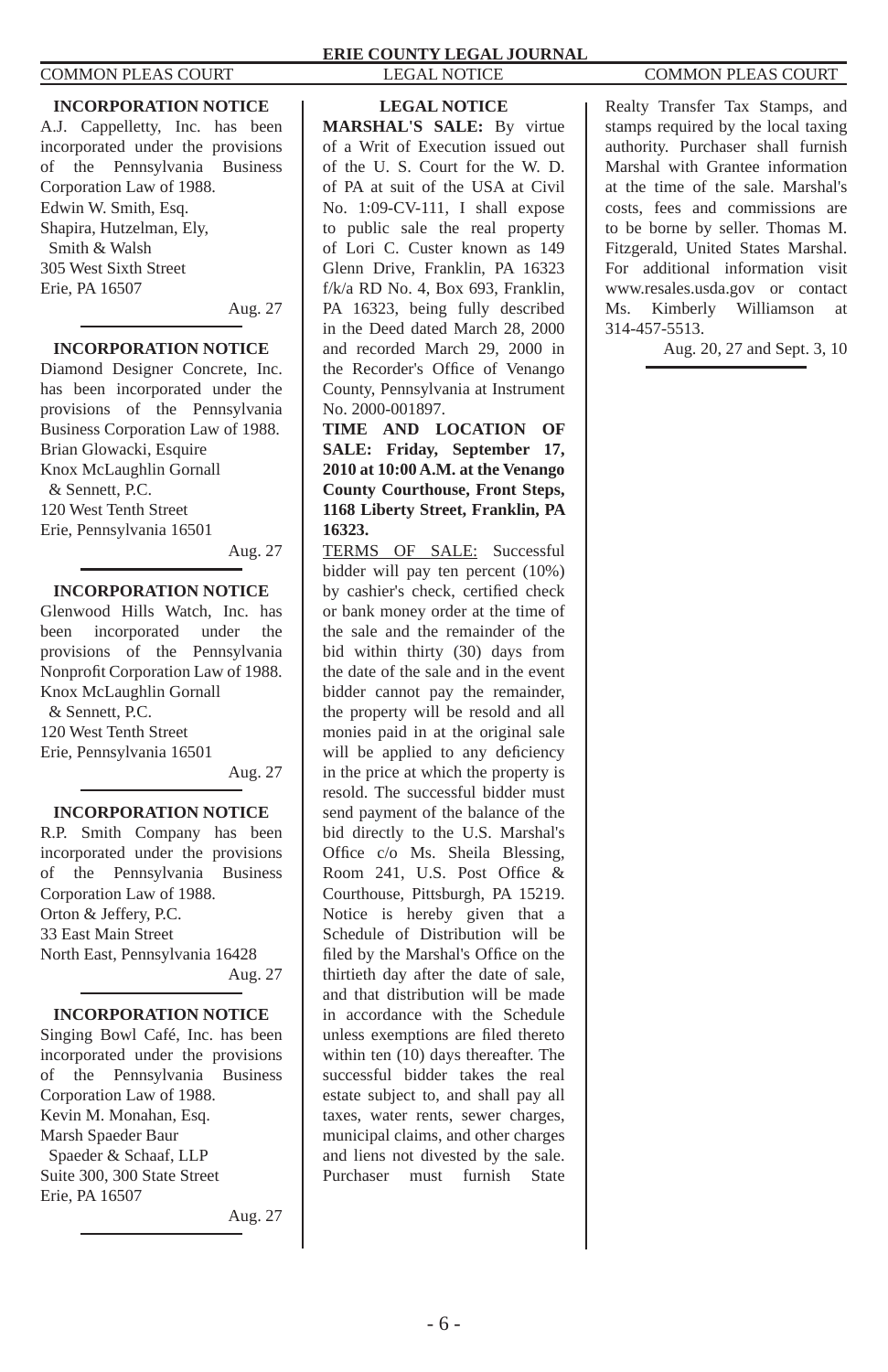# **SHERIFF SALES**

Notice is hereby given that by virtue of sundry Writs of Execution, issued out of the Courts of Common Pleas of Erie County, Pennsylvania, and to me directed, the following described property will be sold at the Erie County Courthouse, Erie, Pennsylvania on

# **September 17, 2010 at 10:00 AM**

All parties in interest and claimants are further notified that a schedule of distribution will be on file in the Sheriff's Office no later than 30 days after the date of sale of any property sold hereunder, and distribution of the proceeds made 10 days after said filing, unless exceptions are filed with the Sheriff's Office prior thereto.

All bidders are notified prior to bidding that they **MUST** possess a cashier's or certified check in the amount of their highest bid or have a letter from their lending institution guaranteeing that funds in the amount of the bid are immediately available. If the money is not paid immediately after the property is struck off, it will be put up again and sold, and the purchaser held responsible for any loss, and in no case will a deed be delivered until money is paid.

Bob Merski

Sheriff of Erie County Aug. 27 and Sept. 3, 10

# **AUGUST SALE NO. 47 Ex. #10130 of 2010 Bank of America, N.A., Plaintiff**

# **v. John C. Balouris II and Kristin L. Balouris, Defendant(s) DESCRIPTION**

ALL that certain piece or parcel of land situate in the Township of Millcreek, County of Erie and Commonwealth of Pennsylvania, being Lot Number four (4) in Belle Valley Estates Subdivision, Section 1, as recorded in Erie County Map Book 37 at page 78 on November 19, 1990. Having a frontage of 62.52 feet on the east side of Conrad Road and a depth of 140.72 feet on the south line of Lot  $4$ .

ALSO, conveying the five (5) feet contiguous to the entire South side of Lot 4 with a uniform depth of 140.72 feet as more fully described in the Replot of Lot 4 as recorded in the Erie County Recorder of Deeds Office as Map 1993-32 on February 24, 1993. This five  $(5)$ foot piece of land to become an integral part of Lot 4. The original Lot 4 frontage (62.52)

feet plus the five feet replot will result in an overall frontage of 67.52 feet on the east side of Conrad Road. Having erected thereon a single family residence with attached garage commonly known as 4735 Conrad Road and bearing Erie County Tax Index No. (33) 107-480-13.04 PROPERTY ADDRESS: 4735 Conrad Drive, Erie, PA 16510 Michael T. McKeever, Esquire Attorney for Plaintiff Suite 5000-Mellon Independence Center, 701 Market Street Philadelphia, PA 19106 (215) 627-7734

Aug. 27 and Sept. 3, 10

# **SALE NO. 1 Ex. #10777 of 2010 NORTHWEST SAVINGS BANK, Plaintiff v.**

# **JAY S. MASI and THE UNITED STATES OF AMERICA DEPARTMENT OF THE TREASURY, INTERNAL REVENUE SERVICE, Defendants LEGAL DESCRIPTION**

ALL THAT CERTAIN PIECE OR PARCEL OF LAND SITUATE in the City of Erie (formerly the Township of Millcreek), County of Erie and State of Pennsylvania, being all of Lots numbered 351, 352, 353 and the southern ten (10) feet of Lot No. 354 on a map or plan of Peach Street Terrace No. 2 as filed in the Recorder's Office of Erie County, Pennsylvania in Map Book 2, on Page 55. Bearing Erie County Tax Index No. (19) 6116-107.

ALSO, all that certain piece or parcel of land situate in the City of Erie, County of Erie and State of Pennsylvania, bounded and described as follows, to wit: Beginning at a point in the west line of Edinboro Road (Peach Street Extension), three hundred (300) feet southwardly from the point of intersection of the west line of Edinboro Road and the south line of Averlon Avenue; thence running westwardly at right angles with the westerly line of said Edinboro Road and along the northerly line of Lots 236 and 289 of "PEACH STREET TERRACE", as recorded in the Office of the Recorder of Deeds of Erie County, Pennsylvania in Map Book No. 2, at Page 55, one hundred fifty five and fifty seven hundredths (155.57) feet to a stake; thence turning at a right angle and running northerly, one hundred (100) feet to a point; thence turning at a right angle and running easterly, 155.57 feet to a point in the west line of the Edinboro Road; thence turning at a right angle and turning southerly along the westerly line of the Edinboro Road, one hundred (100) feet to the place of beginning. Having erected thereon a one story brick dwelling building known as 4026 Peach Street, Erie, Pennsylvania. Bearing Erie County Tax Index No. (19) 6116-116.

EXCEPTING AND RESERVING THEREFROM, all that certain piece or parcel of land situate in the City of Erie, County of Erie and State of Pennsylvania, being a part of the Sixth Ward, and being more particularly bounded and described as follows, to wit: .

BEGINNING at the southeasterly corner of the easement in the westerly line of Peach Street (75' foot right of way) at a point, said point being the northeasterly corner of Lot 236 of the Peach Street Terrace Subdivision as recorded in the Erie County Courthouse Map Book 1, Pages 360 and 361.

Thence, North 68° 38' 15" West, along the northerly line of said Lot 236, a distance of 73.00 feet to a point;

Thence, North 21° 16' 45" East, along a line parallel with said Peach Street, a distance of 30.00 feet to a point;

Thence, South 68° 38' 15" East,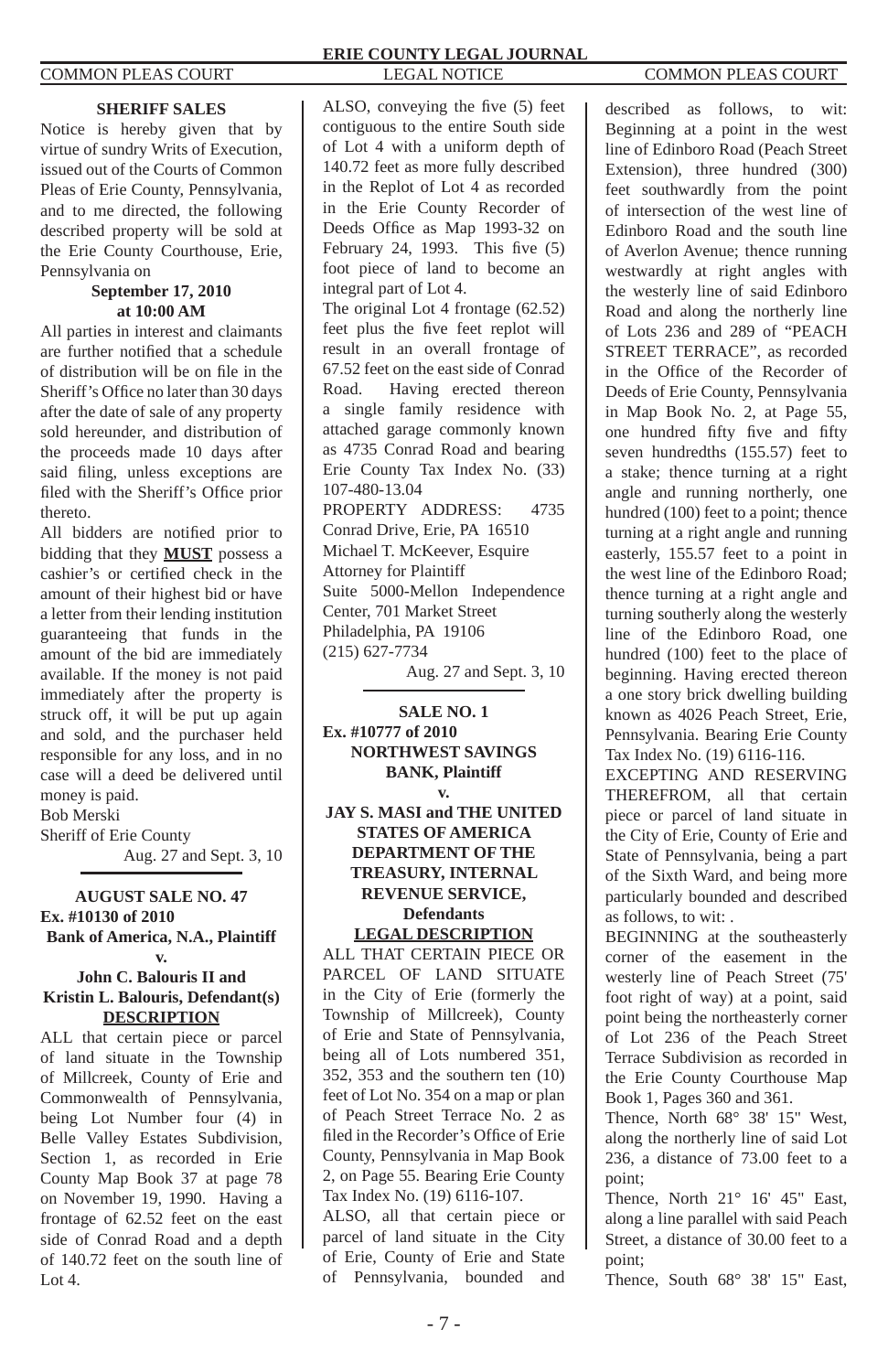along a line parallel with said northerly line of Lot 236, a distance of 73.00 feet to a point on the westerly line of said Peach Street; Thence, South 21° 16' 45" West, along said westerly line of Peach Street, a distance of 30.00 feet to a point and the place of beginning.

Containing 2,190 square feet of land, therein, net measure, and being the same easement shown on a plan entitled "Survey for Lamar Advertising of Erie", prepared by David James Laird Associates, dated September 15, 2005.

ALSO, ALL THAT CERTAIN PIECE OR PARCEL OF LAND SITUATE in the City of Erie, County of Erie and State of Pennsylvania, and being Lot No. 289 and the northernmost thirteen and five tenths  $(13.5)$  feet of Lot No. 288 in Peach Street Terrace, according to Map Book 1, Page 361, recorded in the Office of the Recorder of Deeds of Erie County, Pennsylvania, being a piece of land fifty (50) feet fronting on Royal Avenue, formerly Sparkhill Avenue, and one hundred (100) feet deep. Bearing Erie County Tax Index No. (19) 6116-108.

BEING the same premises conveyed to Jay S. Masi by Deed dated October 4, 2005 and recorded October 4, 2005 in Erie County Record Book 1275, Page 1646. Mark G. Claypool, Esquire Knox McLaughlin Gornall & Sennett, P.C. Attorneys for Plaintiff 120 West Tenth Street Erie, Pennsylvania 16501-1461 (814) 459-2800

Aug. 27 and Sept. 3, 10

# **SALE NO. 2 Ex. #11988 of 2010 PMC INVESTMENT CORPORATION, Plaintiff**

# **v. EDINBORO HOSPITALITY GROUP, INC., Defendant SHORT DESCRIPTION**

ALL that certain piece or parcel of land situate in the Borough of Edinboro. Erie County, Pennsylvania, having erected thereon a commercial building

## **ERIE COUNTY LEGAL JOURNAL** COMMON PLEAS COURT LEGAL NOTICE COMMON PLEAS COURT

operated as a hotel and conference center and being commonly known as 300 Plum Street, Edinboro, Pennsylvania, and bearing Erie County Tax Parcel No. (11) 12-39-4.03 Susan Fuhrer Reiter, Esq. MacDonald, Illig, Jones & Britton LLP 100 State Street, Suite 700 Erie, Pennsylvania 16507-1459 (814) 870-7760 Attorneys for Plaintiff Aug. 27 and Sept. 3, 10

# **SALE NO. 3 Ex. #12185 of 2010 FIRST NATIONAL BANK OF PENNSYLVANIA, Plaintiff v.**

# **JOHN D. PANETTA, also known as JOHN O. PANETTA, DAWN M. PANETTA, and THE UNITED STATES OF AMERICA, Defendants SHORT DESCRIPTION**

ALL that certain piece or parcel of land situate in the City of Erie, County of Erie and Commonwealth of Pennsylvania, having erected thereon a two story frame dwelling with attached garage and being commonly known as 4208 Conrad Road, Erie, Pennsylvania 16510, and being further identified as Erie County Tax Index No. (18) 52-37-120. Susan Fuhrer Reiter, Esq. MacDonald, Illig, Jones & Britton LLP 100 State Street, Suite 700 Erie, Pennsylvania 16507-1459 (814) 870-7760 Attorneys for Plaintiff Aug. 27 and Sept. 3, 10

# **SALE NO. 4**

## **Ex. #10486 of 2010 Marquette Savings Bank v.**

# **Monica L. Pinczewski SHERIFF'S SALE**

By virtue of a Writ of Execution fi led at No. 10486 - 2010, Marquette Savings Bank vs. Monica L. Pinczewski, owner of property situate in the City of Erie, Erie County, Pennsylvania being: 1036 Brown Avenue, Erie, Pennsylvania.

29 x irregular Assessment Map Number: (19) 6031-243 Assessed Value Figure: \$43,420.00 Improvement Thereon: Residence Donald F. Fessler, Jr., Esq. Marsh Spaeder Baur Spaeder & Schaaf, LLP Suite 300, 300 State Street Erie, Pennsylvania 16507 (814) 456-5301

Aug. 27 and Sept. 3, 10

# **SALE NO. 5 Ex. #11889 of 2010 Northwest Savings Bank v.**

# **Peter E. Troutman SHERIFF'S SALE**

By virtue of a Writ of Execution filed at No. 11889-2010, Northwest Savings Bank v. Peter E. Troutman, owner of property situate in the Township of Elk Creek, Village of Wellsburg, Erie County, Pennsylvania, being: 10312 Route 18, Albion, Pennsylvania. appx. 190' x 175' x 190' x 175' Assessment Map Number: (13) 12-23-06 Assessed Value Figure: \$45,000.00 Improvement Thereon: Residence Kurt L. Sundberg, Esq. Marsh Spaeder Baur Spaeder & Schaaf, LLP Suite 300, 300 State Street Erie, Pennsylvania 16507 (814) 456-5301 Aug. 27 and Sept. 3, 10

### **SALE NO. 6 Ex. #13936 of 2008**

**U.S. BANK NATIONAL ASSOCIATION, as Trustee, on Behalf of the Holders of the Asset Backed Securities Corporation Home Equity Loan Trust, Series NC2005-HE8, Asset Backed Pass-Through Certifi cates Series NC2005-HE8** 

# **v. LAURA SLYKER AND CHARLES PYLE SHERIFF'S SALE**

By virtue of a Writ of Execution filed to No. 13936-2008, U.S. BANK NATIONAL ASSOCIATION, as Trustee, on Behalf of the Holders of the Asset Backed Securities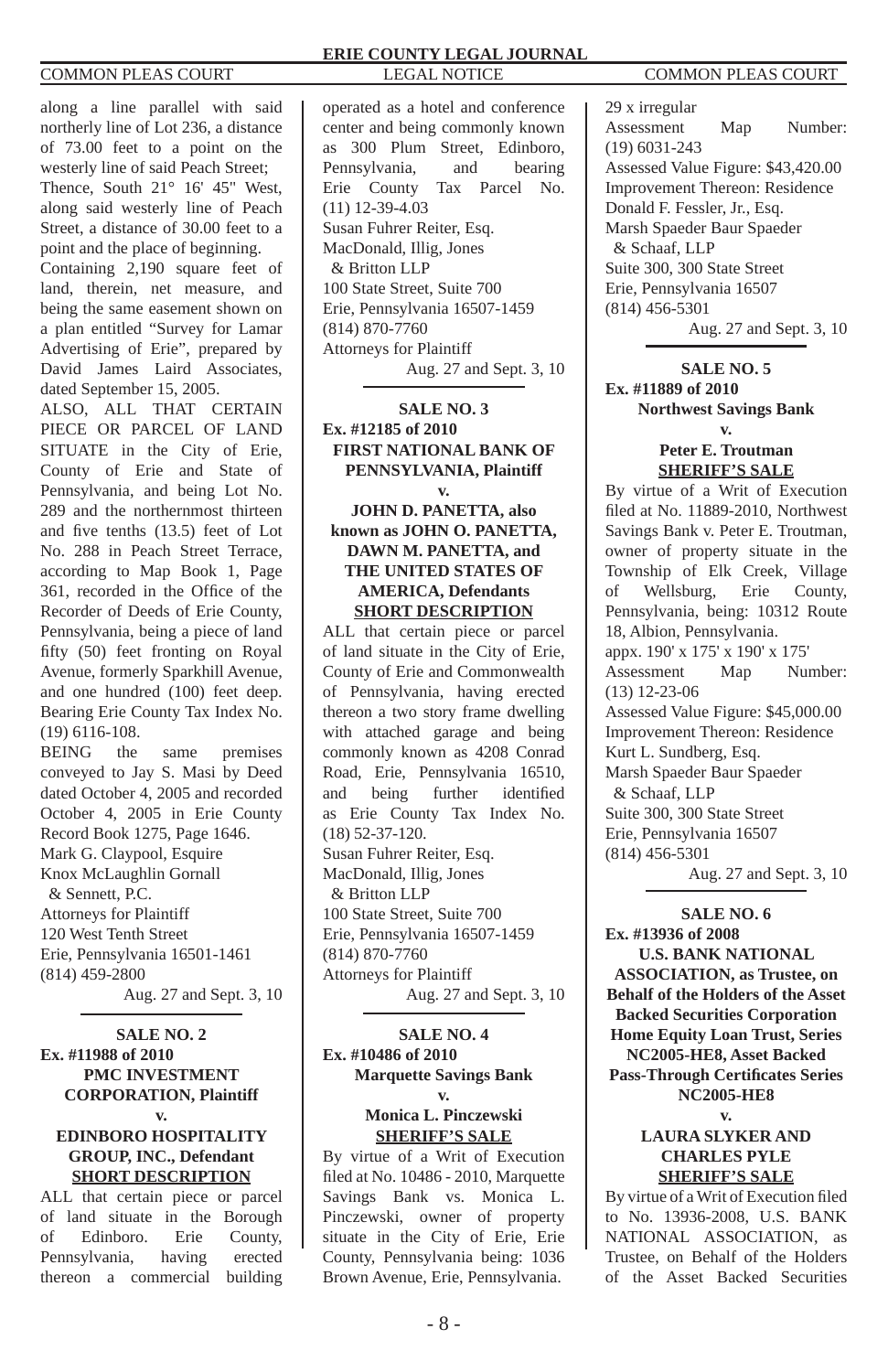Corporation Home Equity Loan Trust, Series NC2005-HE8, Asset Backed Pass-Through Certificates Series NC2005-HE8 v. LAURA SLYKER AND CHARLES PYLE, Owners of the property situated in Township of Harborcreek being known as 4801 Reese Road, Erie, PA.

Tax Map Number: 27066198001400 and 27066198001500.

Assessed Value Figure: \$159,510.00 Improvements thereon: Detached, Single Story Ranch-Style Single Family Residential Dwelling. Barbara A. Fein, Esquire The Law Offices of Barbara A. Fein, P.C. 425 Commerce Drive, Suite 100 Fort Washington, PA 19034 (215) 653-7450

Aug. 27 and Sept. 3, 10

# **SALE NO. 7 Ex. #10207 of 2010 CITIMORTGAGE, INC., Plaintiff v.**

# **ROBERT M. APPLEBEE, Defendant(s) SHERIFF'S SALE**

By virtue of a Writ of Execution filed to No. 10207-10 CITIMORTGAGE, INC. vs. ROBERT M. APPLEBEE Amount Due: \$69,106.08 ROBERT M. APPLEBEE, owner(s) of property situated in BOROUGH OF ALBION, Erie County, Pennsylvania being 19 CHERRY STREET, ALBION, PA 16401-1003 Dimensions: 50 X 175 Acreage: 0.2009 Assessment Map number: 01-005-047.0-006.00 Assessed Value: 54,690.00 Improvement thereon: residential Phelan Hallinan & Schmieg, LLP One Penn Center at Suburban Station, Suite 1400 1617 John F. Kennedy Boulevard Philadelphia, PA 19103-1814 (215) 563-7000

Aug. 27 and Sept. 3, 10

**SALE NO. 9 Ex. #11813 of 2008 US BANK NATIONAL ASSOCIATION, AS TRUSTEE** 

**FOR ASSET-BACKED PASS-THROUGH CERTIFICATES, SERIES 2006-NC2, Plaintiff v. CHARLES R. ARKWRIGHT RACHAEL A. ARKWRIGHT, Defendant(s) SHERIFF'S SALE** By virtue of a Writ of Execution fi led to No. 11813-08 US BANK NATIONAL ASSOCIATION, AS TRUSTEE FOR ASSET-BACKED PASS-THROUGH CERTIFICATES, SERIES 2006-NC2 vs. CHARLES R. ARKWRIGHT and RACHAEL A. ARKWRIGHT Amount Due: \$92,102.87 CHARLES R. ARKWRIGHT and RACHAEL A. ARKWRIGHT, owner(s) of property situated in WASHINGTON TOWNSHIP, Erie County, Pennsylvania being 11060 EDINBORO ROAD & 11070 EDINBORO ROAD, MCKEAN, PA 16426 Assessment Map number: 45001002002200 Dimensions: 54 X 259 Acreage: 0.3211 Assessment Map number: 45001002002300 Dimensions: 98 X 259 IRREGULAR Acreage: 0.7885 Assessment Map number: 45001002002200 & 45001002002300 Assessment Map number: 45001002002200 Assessed Value: \$66,760.00 Assessment Map number: 45001002002300 Assessed Value: \$23,500.00 Improvement thereon: Residential Phelan Hallinan & Schmieg, LLP One Penn Center at Suburban Station, Suite 1400 1617 John F. Kennedy Boulevard Philadelphia, PA 19103-1814 (215) 563-7000 Aug. 27 and Sept. 3, 10

**SALE NO. 11 Ex. #11227 of 2010 CITIFINANCIAL SERVICES, INC., Plaintiff v. MARY A. GANZER** 

**Defendant(s) SHERIFF'S SALE** By virtue of a Writ of Execution filed to No. 11227-10 CITIFINANCIAL SERVICES, INC. vs. MARY A. GANZER Amount Due: \$87,810.55 MARY A. GANZER, owner(s) of property situated in the CITY OF ERIE, Erie County, Pennsylvania being 4034 DAVISON AVENUE, ERIE, PA 16504-2520 Dimensions: 60 X 132 Acreage: 0.1818 Assessment Map number: 18052021010300 Assessed Value: \$67,100.00 Improvement thereon: residential Phelan Hallinan & Schmieg, LLP One Penn Center at Suburban Station, Suite 1400 1617 John F. Kennedy Boulevard Philadelphia, PA 19103-1814 (215) 563-7000 Aug. 27 and Sept. 3, 10

**SALE NO. 12 Ex. #10805 of 2010 FIRST HORIZON HOME LOANS, A DIVISION OF FIRST TENNESSEE BANK NATIONAL ASSOCIATION F/K/A FIRST HORIZON HOME LOAN CORPORATION, Plaintiff**

> **v. ROBERT P. WESCHLER, Defendant(s)**

**SHERIFF'S SALE** By virtue of a Writ of Execution fi led to No. 10805-10

FIRST HORIZON HOME LOANS, A DIVISION OF FIRST TENNESSEE BANK NATIONAL ASSOCIATION F/K/A FIRST HORIZON HOME LOAN CORPORATION vs. ROBERT P. **WESCHLER** 

Amount Due: \$38,931.18 ROBERT P. WESCHLER, owner(s) of property situated in the TOWNSHIP OF MILLCREEK, Erie County, Pennsylvania being 5035 CIDER MILL ROAD, UNIT 2, ERIE, PA 16509-3918 Assessment Map number: 33114494002756 Assessed Value: \$74,880.00 Improvement thereon: Residential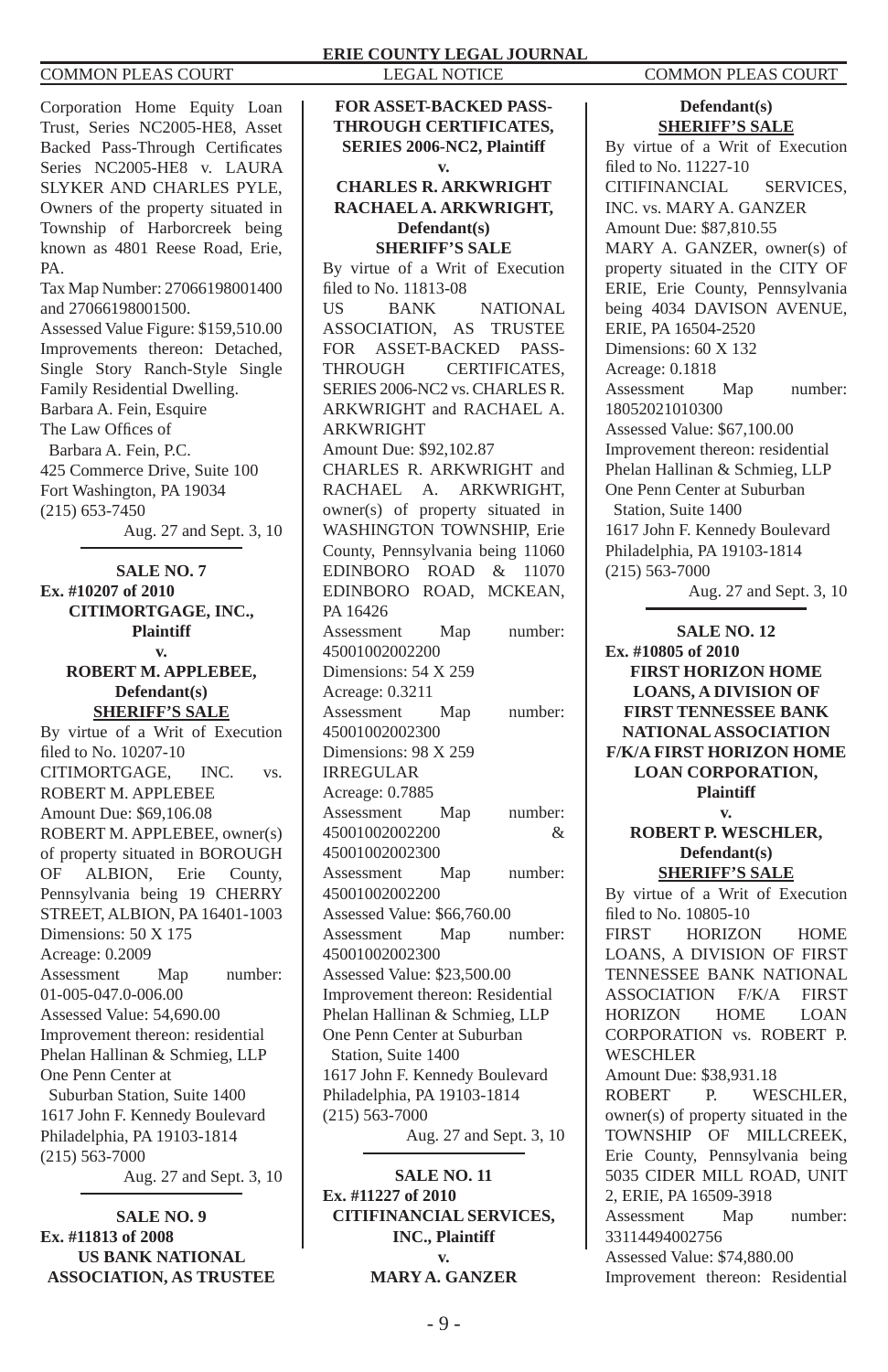(Condominium) Phelan Hallinan & Schmieg, LLP One Penn Center at Suburban Station, Suite 1400 1617 John F. Kennedy Boulevard Philadelphia, PA 19103-1814 (215) 563-7000 Aug. 27 and Sept. 3, 10

**SALE NO. 14 Ex. #11509 of 2010 DEUTSCHE BANK NATIONAL TRUST COMPANY, AS TRUSTEE ON BEHALF OF THE CERTIFICATEHOLDERS OF MORGAN STANLEY ABS CAPITAL I INC. TRUST 2005- WMC1 MORTGAGE PASS-THROUGH CERTIFICATES, SERIES 2005-WMC1, Plaintiff v.** 

> **BRENDA S. GELOTTE, Defendant(s) SHERIFF'S SALE**

By virtue of a Writ of Execution filed to No. 11509-10 DEUTSCHE BANK NATIONAL TRUST COMPANY, AS TRUSTEE ON BEHALF OF THE CERTIFICATEHOLDERS OF MORGAN STANLEY ABS CAPITAL I INC. TRUST 2005- WMC1 MORTGAGE PASS-THROUGH CERTIFICATES, SERIES 2005-WMC1 vs. BRENDA S. GELOTTE Amount Due: \$76,443.57 BRENDA S. GELOTTE, owner(s) of property situated in the TOWNSHIP OF MILLCREEK, Erie County, Pennsylvania being 6012 MERIDIAN DRIVE, ERIE, PA 16509-3436 Dimensions: 150 x 150 Acreage: 0.5165 Assessment Map number: 33188584001800 Assessed Value: \$74,390.00 Improvement thereon: Residential Phelan Hallinan & Schmieg, LLP One Penn Center at Suburban Station, Suite 1400 1617 John F. Kennedy Boulevard Philadelphia, PA 19103-1814 (215) 563-7000 Aug. 27 and Sept. 3, 10

# **ERIE COUNTY LEGAL JOURNAL** COMMON PLEAS COURT LEGAL NOTICE COMMON PLEAS COURT

**SALE NO. 15 Ex. #11605 of 2010 HSBC BANK USA, NATIONAL ASSOCIATION, AS TRUSTEE FOR SG MORTGAGE SECURITIES TRUST 2006- FRE1, Plaintiff v.** 

**VICTORIA M. MUSOLFF, Defendant(s) SHERIFF'S SALE**

By virtue of a Writ of Execution filed to No. 11605-10 HSBC BANK USA, NATIONAL ASSOCIATION, AS TRUSTEE FOR SG MORTGAGE SECURITIES TRUST 2006-FRE1 vs. VICTORIA M. MUSOLFF Amount Due: \$186,753.21 VICTORIA M. MUSOLFF, owner(s) of property situated in TOWNSHIP OF MCKEAN, Erie County, Pennsylvania being 6860 STERRETTANIA ROAD, FAIRVIEW, PA 16415-2918 Dimensions: 2.799 AC Acreage: 2.7990 Assessment Map number: 31-001-021.0-007-00 Assessed Value: 125,760.00 Improvement thereon: residential Phelan Hallinan & Schmieg, LLP One Penn Center at Suburban Station, Suite 1400 1617 John F. Kennedy Boulevard Philadelphia, PA 19103-1814 (215) 563-7000 Aug. 27 and Sept. 3, 10

**SALE NO. 16 Ex. #11593 of 2010 WELLS FARGO BANK, N.A., Plaintiff v. DAVID J. WOLF, Defendant(s) SHERIFF'S SALE** By virtue of a Writ of Execution filed to No. 11593-10 WELLS FARGO BANK, N.A. vs. DAVID J. WOLF Amount Due: \$8,282.87 DAVID J. WOLF, owner(s) of property situated in CITY OF ERIE, Erie County, Pennsylvania being

2402 CAMPHAUSEN AVENUE, ERIE, PA 16510-1014 Dimensions: 40X123.2 Acreage: 0.1132 Assessment Map number:

18-051-012.0-110.00 Assessed Value: 53,220.00 Improvement thereon: residential Phelan Hallinan & Schmieg, LLP One Penn Center at Suburban Station, Suite 1400 1617 John F. Kennedy Boulevard Philadelphia, PA 19103-1814 (215) 563-7000

Aug. 27 and Sept. 3, 10

**SALE NO. 17 Ex. #15593 of 2009 NORTHWEST SAVINGS BANK, Plaintiff v.** 

# **GRETCHEN BEBKO, Defendant(s) SHERIFF'S SALE**

By virtue of a Writ of Execution filed to No. 15593-09 NORTHWEST SAVINGS BANK vs. GRETCHEN BEBKO Amount Due: \$64,911.13 GRETCHEN BEBKO, owner(s) of property situated in the CITY OF ERIE, Erie County, Pennsylvania being 451 EAST 37TH STREET, ERIE, PA 16504-1617 Assessment Map number: 18-053-071.0-104.00 Improvement thereon: residential Phelan Hallinan & Schmieg, LLP One Penn Center at Suburban Station, Suite 1400 1617 John F. Kennedy Boulevard Philadelphia, PA 19103-1814 (215) 563-7000 Aug. 27 and Sept. 3, 10

# **SALE NO. 18 Ex. #11225 of 2010 PHH MORTGAGE CORPORATION, Plaintiff**

# **v. JOSE P. ORTIZ ESTHER ORTIZ, Defendant(s) SHERIFF'S SALE**

By virtue of a Writ of Execution fi led to No. 11225-10 PHH MORTGAGE CORPORATION vs. JOSE P. ORTIZ and ESTHER ORTIZ Amount Due: \$77,405.60

JOSE P. ORTIZ and ESTHER ORTIZ, owner(s) of property situated in the FIFTH WARD OF THE CITY OF ERIE, Erie County, Pennsylvania being 222 EAST 34th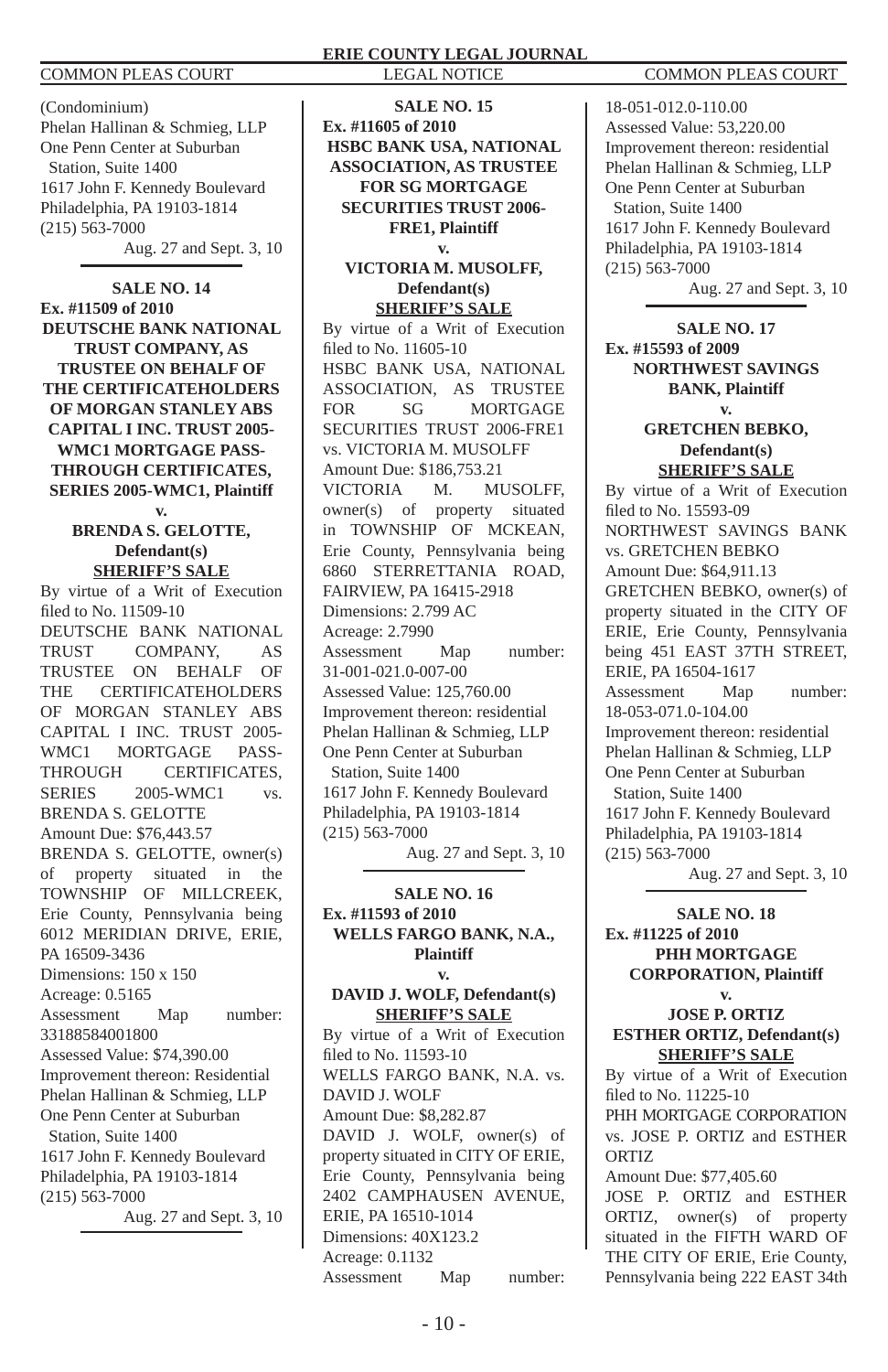STREET, ERIE, PA 16504-1553 Dimensions: 39 X 95 Acreage: 0.0851 Assessment Map number: 18053063022600 Assessed Value: \$58,890.00 Improvement thereon: residential Phelan Hallinan & Schmieg, LLP One Penn Center at Suburban Station, Suite 1400 1617 John F. Kennedy Boulevard Philadelphia, PA 19103-1814 (215) 563-7000

Aug. 27 and Sept. 3, 10

**SALE NO. 19 Ex. #12816 of 2009 BAC HOME LOANS SERVICING, L.P. F/K/A COUNTRYWIDE HOME LOANS SERVICING, L.P., Plaintiff v. ESTHER P. WEITHMAN, DECEASED DAVID R. WEITHMAN, Defendant(s) SHERIFF'S SALE** By virtue of a Writ of Execution fi led to No. 12816-09 BAC HOME LOANS SERVICING, L.P. F/K/A COUNTRYWIDE HOME LOANS SERVICING, L.P. vs. ESTHER P. WEITHMAN, DECEASED AND DAVID R. WEITHMAN Amount Due: \$62,420.27 ESTHER P. WEITHMAN DECEASED AND DAVID R. WEITHMAN, owner(s) of property situated in BOROUGH OF GIRARD BOROUGH, Erie County, Pennsylvania being 227 TEMPLETON AVENUE, GIRARD, PA 16417-1333 Dimensions: 50 x 150 Acreage: 0.1722 Assessment Map number: 23-009-008.0-025.00 Assessed Value: \$58,370.00 Improvement thereon: residential Phelan Hallinan & Schmieg, LLP One Penn Center at Suburban Station, Suite 1400 1617 John F. Kennedy Boulevard Philadelphia, PA 19103-1814 (215) 563-7000 Aug. 27 and Sept. 3, 10

# **ERIE COUNTY LEGAL JOURNAL** COMMON PLEAS COURT LEGAL NOTICE COMMON PLEAS COURT

**SALE NO. 20 Ex. #10506 of 2009 WILMINGTON TRUST COMPANY AS SUCCESSOR TRUSTEE TO CITIBANK, N.A. A NATIONAL BANKING ASSOCIATION, AS TRUSTEE FOR SASCO 2005-11H, Plaintiff** 

# **v. PAUL E. BENES KRISTEN J. BENES, Defendant(s) SHERIFF'S SALE**

By virtue of a Writ of Execution fi led to No. 10506-09 WILMINGTON TRUST COMPANY AS SUCCESSOR TRUSTEE TO CITIBANK, N.A. A NATIONAL BANKING ASSOCIATION, AS TRUSTEE FOR SASCO 2005-11H vs. PAUL E. BENES and KRISTEN J. **BENES** Amount Due: \$91,928.58 PAUL E. BENES and KRISTEN J. BENES, owner(s) of property situated in CITY OF ERIE, Erie County, Pennsylvania being 3811 RICE AVENUE, ERIE, PA 16510- 3776 Acreage: 0.1653 Assessment Map number: 18052053011400 Assessed Value: \$74,610.00 Improvement thereon: residential Phelan Hallinan & Schmieg, LLP One Penn Center at Suburban Station, Suite 1400 1617 John F. Kennedy Boulevard Philadelphia, PA 19103-1814 (215) 563-7000

Aug. 27 and Sept. 3, 10

**SALE NO. 21 Ex. #15042 of 2009 CHASE HOME FINANCE LLC, Plaintiff v. KATHLEEN M. REINSEL A/K/A KATHLEEN REINSEL, Defendant(s) SHERIFF'S SALE** By virtue of a Writ of Execution filed to No. 15042-09 CHASE HOME FINANCE LLC vs. KATHLEEN M. REINSEL A/K/A KATHLEEN REINSEL Amount Due: \$142,788.94

KATHLEEN M. REINSEL A/K/A

KATHLEEN REINSEL, owner(s) of property situated in the TOWNSHIP OF HARBORCREEK, Erie County, Pennsylvania being 7976 BELLE ROAD, ERIE, PA 16510 Dimensions: 80X250 Acreage: 0.4591 Assessment Map number: 27-036-126.0-032.01 Assessed Value: \$107,000.00 Improvement thereon: residential Phelan Hallinan & Schmieg, LLP One Penn Center at Suburban Station, Suite 1400 1617 John F. Kennedy Boulevard Philadelphia, PA 19103-1814 (215) 563-7000 Aug. 27 and Sept. 3, 10

**SALE NO. 22 Ex. #10689 of 2010 CITIMORTGAGE, INC., Plaintiff v.**

# **MICHAEL W. STICKLE, Defendant(s) SHERIFF'S SALE**

By virtue of a Writ of Execution filed to No. 10689-10 CITIMORTGAGE, INC. vs. MICHAEL W. STICKLE Amount Due: \$70,031.33 MICHAEL W. STICKLE, owner(s) of property situated in the CITY OF ERIE, Erie County, Pennsylvania being 3108 PINE AVENUE, ERIE, PA 16504-1158 Acreage: 0.4743 Assessment Map number: 18050072011700 Assessed Value: \$67,530.00 Improvement thereon: residential Phelan Hallinan & Schmieg, LLP One Penn Center at Suburban Station, Suite 1400 1617 John F. Kennedy Boulevard Philadelphia, PA 19103-1814 (215) 563-7000 Aug. 27 and Sept. 3, 10

**SALE NO. 23 Ex. #11078 of 2010 BAC HOME LOANS SERVICING, L.P., Plaintiff v. BRIAN E. TINKO JESSICA L. TINKO, Defendant(s) SHERIFF'S SALE**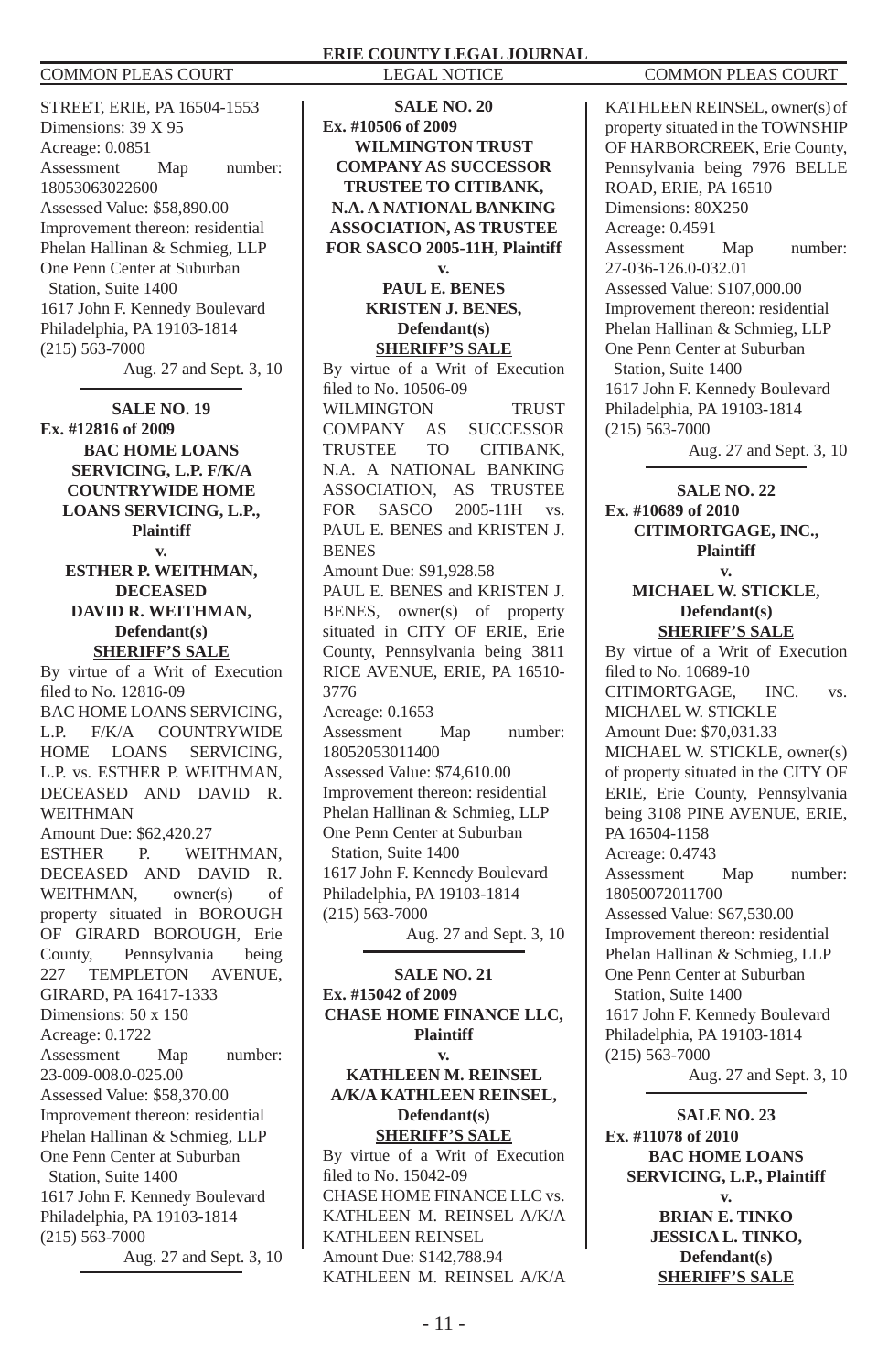By virtue of a Writ of Execution fi led to No. 11078-2010 BAC HOME LOANS SERVICING, L.P. vs. BRIAN E. TINKO and JESSICA L. TINKO Amount Due: \$122,284.78 BRIAN E. TINKO and JESSICA L. TINKO, owner(s) of property situated in TOWNSHIP OF AMITY, Erie County, Pennsylvania being 8647 HASKELL HILL ROAD, A/K/A, 8647 HASKELL HILL ROAD, LOT A, WATTSBURG, PA 16442-9402 Acreage: 12.3130 Assessment Map number: 02-002-004.0-027-00 Assessed Value: \$102,530.00 Improvement thereon: Residential Phelan Hallinan & Schmieg, LLP One Penn Center at Suburban Station, Suite 1400 1617 John F. Kennedy Boulevard

Philadelphia, PA 19103-1814 (215) 563-7000

Aug. 27 and Sept. 3, 10

# **SALE NO. 26 Ex. #10726 of 2010 WELLS FARGO BANK, N.A., Plaintiff v.**

# **ANTHONY G. BOSTAPH STACEY A. DEPKON-BOSTAPH, Defendant(s) LEGAL DESCRIPTION**

ALL THAT CERTAIN piece or parcel of land situate in the Township of Millcreek, County of Erie and Commonwealth of Pennsylvania, and being Lot Numbered Thirty-one (31) of BRIAR WOOD VILLAGE SUBDIVISION No. 4, a plot of said subdivision having been recorded in the Recorders Office of Erie County, Pennsylvania, on August 7, 1986, in Erie County Map Book 30 at page 40.

Said premises have erected thereon a dwelling commonly known as 5219 Mill Street, Erie, Pennsylvania and are further identified by Erie County Assessment Index No. (33) 119-515.1-8.

TITLE TO SAID PREMISES IS VESTED IN Anthony G. Bostaph and Stacey A. Depkon-Bostaph, h/w, as tenants by the entireties with right of survivorship, by Deed from Joseph B. Spero, as and only as trustee of the Estate of Doina Vacalie, dated 04/23/2007, recorded 05/22/2007 in Book 1417, Page 1413. Tax Parcel #: 33-119-515.1-008.00 Premises being: 5219 MILL STREET, ERIE, PA 16509-2581 Phelan Hallinan & Schmieg, LLP 1617 JFK Boulevard, Suite 1400 One Penn Center Plaza Philadelphia, PA 19103 215-563-7000

Aug. 27 and Sept. 3, 10

**SALE NO. 27 Ex. #12300 of 2007 EMC MORTGAGE CORPORATION, Plaintiff, v.** 

**GARY L. BROWN and COLLEEN R. BROWN, Defendants LONG FORM DESCRIPTION**

ALL those certain parcels of land situated in the City of Erie, County of Erie and Commonwealth of Pennsylvania, being known and designated as Lot 10 and 11 of Block "D", of Bayview Subdivision as shown upon Map of said subdivision recorded in Erie County Map Book 1, Pages 272-273.

COMMONLY known as 1324 East 31st Street, Erie, Pennsylvania 16504.

BEING the same premises which Gary L. Brown, who acquired title incorrectly as Garl L. Brown and Colleen R. Brown, husband and wife, by Deed dated March 2, 2004 and recorded in the Office of the Recorder of Deeds of Erie County on April 23, 2004 in Deed Book Volume 1127, Page 1852, granted and conveyed to Gary L. Brown and Colleen R. Brown, husband and wife, as tenants by the entirety with rights of survivorship. Parcel No. 18-5110-320 Grenen & Birsic, P.C. Kristine M. Anthou, Esquire Attorneys for Plaintiff One Gateway Center, Ninth Floor Pittsburgh, PA 15222 (412) 281-7650

Aug. 27 and Sept. 3, 10

**SALE NO. 28 Ex. #10447 of 2010 CHASE HOME FINANCE LLC, s/b/m/t Chase Manhattan Mortgage Corporation, Plaintiff, v.** 

# **DAVID B. GETZ, Defendant LONG FORM DESCRIPTION**

ALL THAT CERTAIN piece or parcel of land situate in the Township of Millcreek, County of Erie, and Commonwealth of Pennsylvania, bounded and described as follows, to wit:

BEING Lots 76 and 77, having a total frontage of not more than eighty (80) feet and a depth of one hundred two (102) feet more or less, and also including the Northerly four (4) feet of Lot 75, in Crowley Farms Subdivision, as more fully described on a plot of said Subdivision recorded in Erie County Map Book 3, Page 225, reference thereto being made, and having erected thereon a brick and aluminum two-story duplex commonly known as 612- 614 Strathmore Avenue, Erie, Pennsylvania, bearing Erie County Tax Index No. (33) 18-15-8.

This conveyance is made subject to valid and subsisting restrictions, rights-of-way, building lines, leases and oil and gas leases of record and to all easements and rights-of-way visible and discoverable upon an inspection of the premises.

BEING the same premises which Daniel R. Rettger and Sharon Rettger, his wife, by Deed dated June 30, 2003 and recorded in the Office of the Recorder of Deeds of Erie County on July 1, 2003 in Deed Book Volume 1030, Page 628, granted and conveyed to David B. Getz.

Parcel No. 33-18-15-8 Grenen & Birsic, P.C. Kristine M. Anthou, Esquire Attorneys for Plaintiff One Gateway Center, Ninth Floor Pittsburgh, PA 15222 (412) 281-7650

Aug. 27 and Sept. 3, 10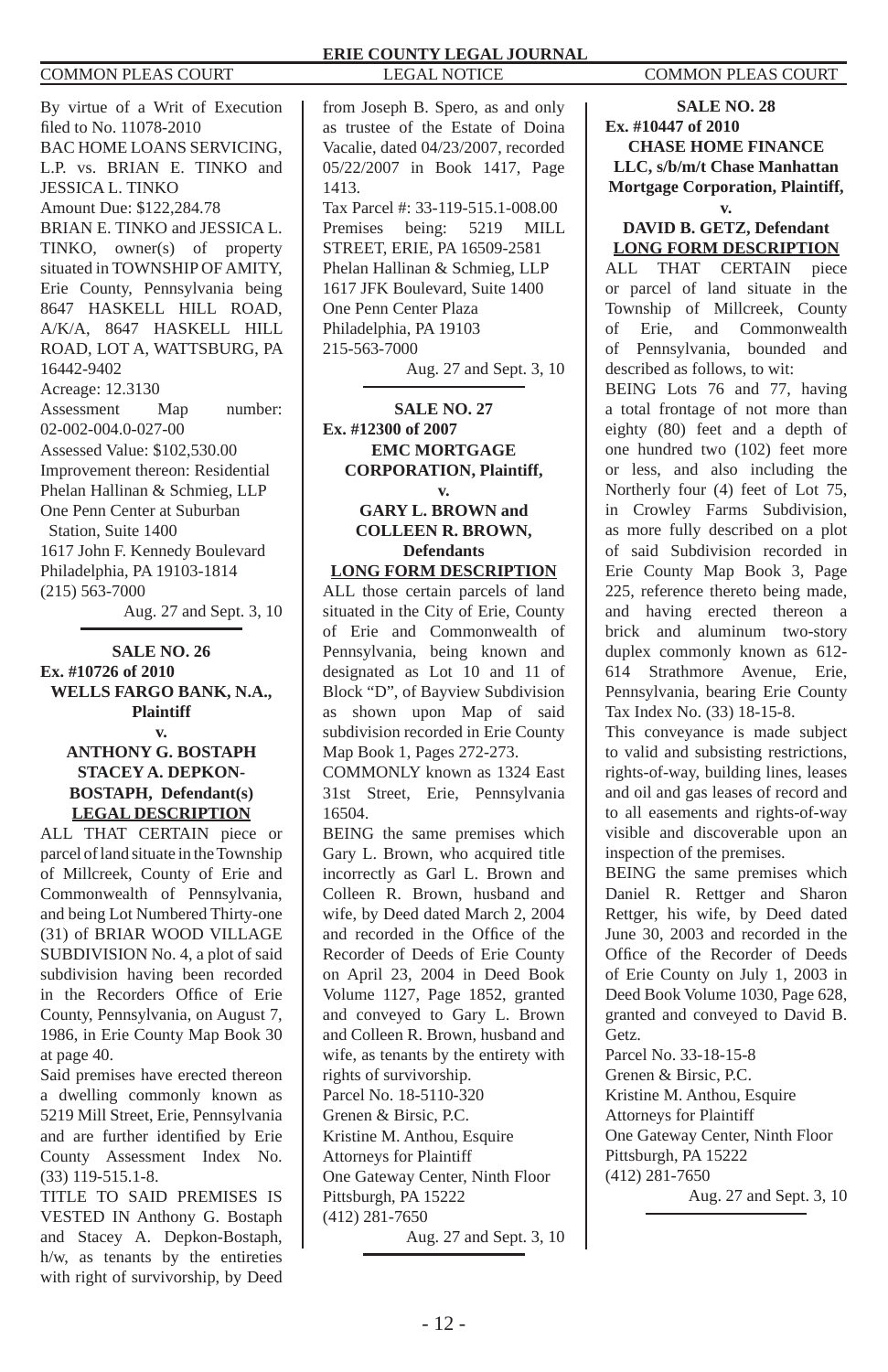**SALE NO. 29 Ex. #18094 of 2008 U.S. BANK NATIONAL ASSOCIATION TRUSTEE FOR THE PENNSYLVANIA HOUSING FINANCE AGENCY, Plaintiff v. SHAWN M. COCHRAN, Defendants SHERIFF'S SALE** By virtue of a Writ of Execution No. 2008-18094 U.S. BANK NATIONAL ASSOCIATION TRUSTEE FOR THE PENNSYLVANIA HOUSING FINANCE AGENCY, Plaintiff vs. SHAWN M. COCHRAN, **Defendants** Real Estate: 1216 WEST 29TH STREET, ERIE, PA Municipality: City of Erie Erie County, Pennsylvania Dimensions: 30 x 135 See Deed Book 1065, Page 1525 Tax I.D. (19) 6220-115 Assessment: \$13,500. (Land) \$46,750. (Bldg) Improvement thereon: a residential dwelling house as identified above Leon P. Haller. Esquire Purcell, Krug & Haller 1719 North Front Street Harrisburg, PA 17104 (717) 234-4178 Aug. 27 and Sept. 3, 10

# **SALE NO. 30 Ex. #12731 of 2009 MIDFIRST BANK, Plaintiff v.**

# **JONATHAN D. RATCLIFF and ERNESTINE RATCLIFF F/K/A ERNESTINE WELLS, Defendants SHERIFF'S SALE**

By virtue of a Writ of Execution No. 12731-09 MIDFIRST BANK, Plaintiff vs. JONATHAN D. RATCLIFF and ERNESTINE RATCLIFF F/K/A ERNESTINE WELLS, Defendants Real Estate: 1157 WEST 11TH STREET, ERIE, PA Municipality: City of Erie Erie County, Pennsylvania Dimensions: 75 x 30 See Deed Book 727, Page 2095 Tax I.D. (16) 3056-123

Assessment: \$ 5,800. (Land) \$36,210. (Bldg) Improvement thereon: a residential dwelling house as identified above Leon P. Haller, Esquire Purcell, Krug & Haller 1719 North Front Street Harrisburg, PA 17104 (717) 234-4178 Aug. 27 and Sept. 3, 10

# **SALE NO. 31**

**Ex. #11851 of 2010 The Bank of New York Mellon, successor in interest to JPMorgan Chase Bank, National Association Trustee for the registered holders of NovaStar Mortgage Funding** 

**Trust, Series 2004-4 NovaStar Home Equity Loan Asset-Backed Certifi cates, Series 2004-4, Plaintiff**

**v.**

# **Susan A. Clawson, Defendant(s) LEGAL DESCRIPTION**

ALL that certain piece or parcel of land, situate in the Township of North East, County of Erie and Commonwealth of Pennsylvania, bounded and described as follows, to wit:

BEGINNING at a point on the southerly bound or line of the highway known as the Lake Road and on the west line of land formerly owned by Fred Archer, now or formerly Lee Stetson;

THENCE Southerly along said Stetson's west line, ten (10) rods to a stake and corner;

THENCE Westerly and parallel with the line of said road, four (4) rods to a stake and corner;

THENCE Northerly and parallel with said Stetson's line, ten (10) rods to the southerly bounds of said Lake Road;

THENCE Easterly along the southerly bounds of said Lake Road, four (4) rods to the place of beginning, containing one-fourth of an acre of land, be the same more or less, having erected thereon a onestory frame dwelling.

ALSO, all that certain tract or parcel of land, situate in the Township of North East, County of Erie and State of Pennsylvania, beginning at a point in the boundary line between

lands now or formerly of Bertha Smith and Lee Stetson and at the southeast corner of lands formerly deeded to Almira Osborne;

THENCE South along the aforesaid boundary line, thirteen hundred feet (1300) to a stake;

THENCE Westerly, four (4) rods to a stake;

THENCE Northerly and parallel to the first line, thirteen hundred feet (1300) to lands mentioned above as deeded to Almira Osborne;

THENCE Easterly, four (4) rods along that lands and to the place of beginning, containing all within said bounds, more or less.

BEING KNOWN AS: 12451 East Lake Road, North East, PA 16428 PROPERTY ID NO.

370150270004000

TITLE TO SAID PREMISES IS VESTED IN Susan A. Clawson by Deed from Ricky A. Ayers and Jolene M. Ayers, husband and wife dated 08/14/2003 recorded 08/14/2003 in Deed Book 1050 Page 2034.

Udren Law Offices, P.C.

Attorneys for Plaintiff

Woodcrest Corporate Center 111 Woodcrest Road, Suite 200 Cherry Hill, NJ 08003-3620 856-669-5400

Aug. 27 and Sept. 3, 10

**SALE NO. 32 Ex. #11997 of 2010 PNC Mortgage, a division of PNC Bank NA, Plaintiff**

# **v. Joseph B. Jaros Kristy L. Jaros, Defendant(s) LEGAL DESCRIPTION**

ALL that certain piece or parcel of land situate in the Township of Summit, County of Erie and State of Pennsylvania, being part of Tract No. 259 in said Township and more particularly bounded and described as based upon a survey made by R.M. Fry, Registered Engineer No. 2418, on October 19, 1966, as follows, to wit;

BEGINNING at a point in the center line of the Oliver Road, at the southwest corner of lands of Arthur Haibuch, as described in Deed Book 377 at Page 522,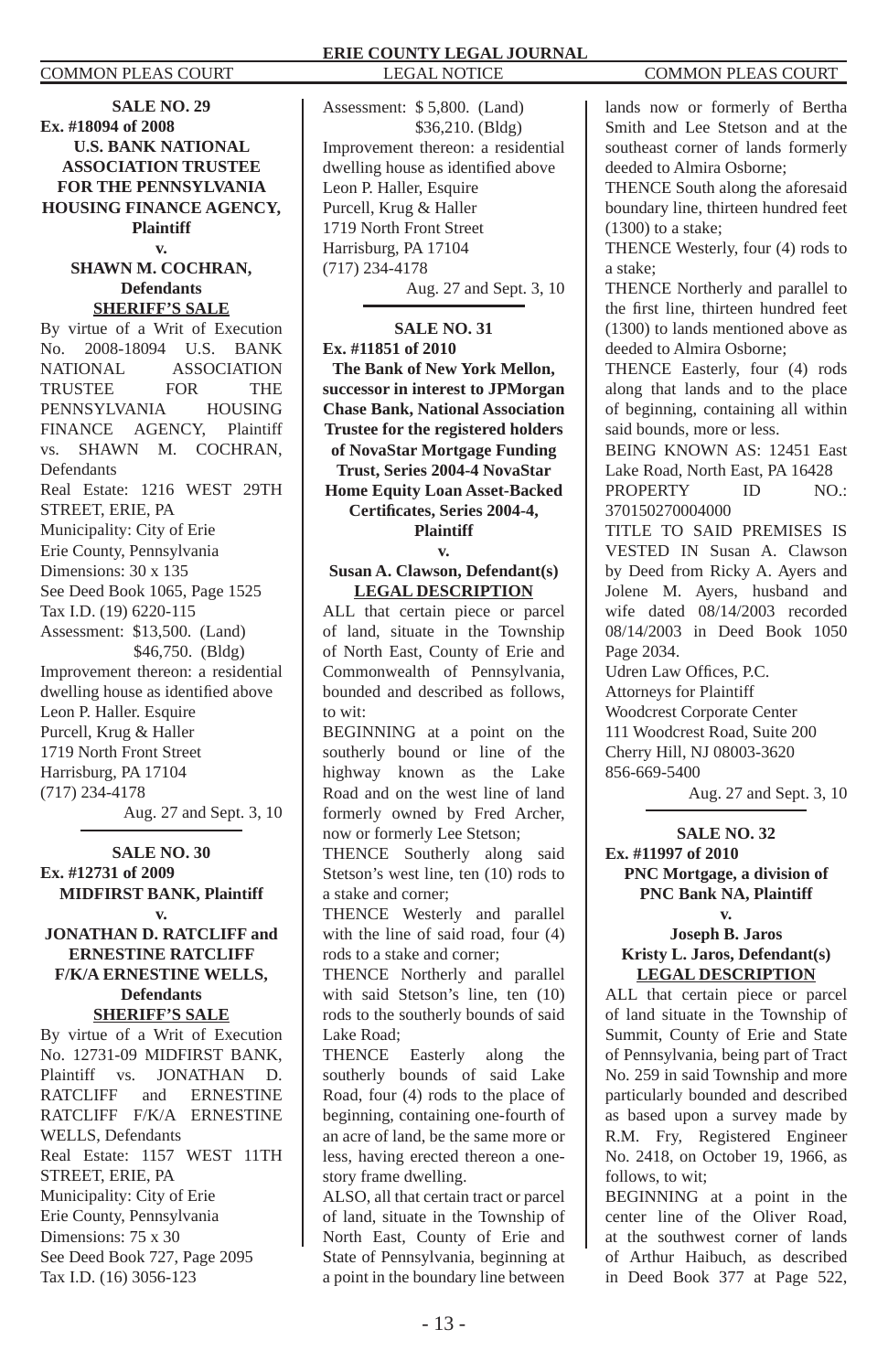said beginning point also being the northwest corner of lands of William Gribbon; THENCE North thirteen degrees East (N 13° E) (designated in error as "N13°W in Deed Book 742, Page 228) along the center line of Oliver Road, one hundred fifty-three and ninety-five hundredths (153.95) feet to a point; THENCE East, passing over an iron pin in the East side of the road, five hundred (500) feet to an iron pin; THENCE, South one hundred fifty (150) feet to an iron pin in the North line of lands of William Gribbon; THENCE, West along the North line of lands of William Gribbon, five hundred thirty-four and sixtythree hundredths (543.63) feet to the place of beginning. Containing 1.78 acres of land more or less.

# AND ALSO

ALL that certain piece or parcel of land situate in the Township of Summit, County of Erie and State of Pennsylvania, and being more particularly bounded and described as follows, to wit;

BEGINNING at a point in the center line of the Oliver Road at the southwest corner of lands of Verna J. Haibach, in Deed Book 1063, Page 623; THENCE, Eastwardly along lands of Verna J. Haibach as aforesaid, three hundred (300) feet to a point; THENCE Southwardly, parallel with the Oliver Road, fifty (50) feet to a point; THENCE Westwardly, parallel with the South line of lands of Verna J. Haibach aforesaid, three hundred (300) feet to a point in the center line of Oliver Road; THENCE, Northwardly, along the center line of Oliver Road, fifty (50) feet to the place of beginning.

BEING KNOWN AS: 8681 Oliver Road, Erie, PA 16509

PROPERTY ID NO.: 40-19-82-11 TITLE TO SAID PREMISES IS VESTED IN Joseph B. Jaros and Kristy L. Jaros, his wife, as tenants by the entireties with the right of survivorship in the survivor of them by Deed from George J. Borsuk and Denise M. Borsuk, his wife, by George Borsuk, attorney in fact for Denise M. Borsuk, also known as Denise Borsuk dated 12/06/1999

# **ERIE COUNTY LEGAL JOURNAL** COMMON PLEAS COURT LEGAL NOTICE COMMON PLEAS COURT

recorded 12/09/1999 in Deed Book 677 Page 2177. Udren Law Offices, P.C. Attorneys for Plaintiff Woodcrest Corporate Center 111 Woodcrest Road, Suite 200 Cherry Hill, NJ 08003-3620 856-669-5400

Aug. 27 and Sept. 3, 10

# **SALE NO. 33 Ex. #11929 of 2010 The Bank of New York Mellon f/k/a the Bank of New York as successor to JPMorgan Chase Bank, National Association, f/k/a JPMorgan Chase Bank, as Trustee Under the Pooling and Servicing Agreement, Dated as of May 1, 2004, Among Credit-Backed Asset Servicing and Securitization LLC, C-Bass ABS, LLC Litton Loan Servicing LP and JPMorgan Chase Bank, C-Bass Mortgage Loan Asset Backed Certifi cates, Series 2004-**

**RP1, Plaintiff**

**v. Vincent L. Leone Antonette M. Leone, Defendant(s) LEGAL DESCRIPTION**

ALL that certain piece or parcel of land situate in the Township of Millcreek, County of Erie and Commonwealth of Pennsylvania, bounded and described as follows: BEING Lot No. 88 of the Shady Knoll Subdivision No. 5, per plot of said subdivision as recorded November 13, 1996, in Erie County, Pennsylvania, as Map Number 1996- 329, said lot bearing Erie County Index Number (33) 91-376-103.

BEING part of the same premises conveyed unto grantor herein by Deed recorded April 15, 1994, in Erie County Record Book 329 at Page 946.

SUBJECT to restrictions of Shady Knoll Subdivision No. 5 as recorded on November 14, 1996, in Erie County Record Book 471 at Page 316, as well as all easements, rightsof-way, building lines of record or visible and discoverable upon an inspection of the premises.

TOGETHER with all and singular the improvements, ways,

streets, alleys, passages, waters, watercourses, rights, liberties, privileges, hereditaments and appurtenances, whatsoever thereunto belonging, or in any wise appertaining, and the reversions and remainders, rents, issues and profits thereof; and also, all estate, right, title, interest, property, claim and demand whatsoever of the said party of the first part, in law, equity, or otherwise howsoever, of, in, and to the same and every part thereof. BEING KNOWN AS: 4308 Alison

Avenue, Erie, PA 16506 PROPERTY ID NO.: 33-91-376-103 TITLE TO SAID PREMISES IS VESTED IN Vincent L. Leone and Antonette M. Leone, his wife by Deed from Woodberry Development, Inc. dated 08/21/1998 recorded 08/25/1998 in Deed Book 582 Page 2204.

Udren Law Offices, P.C. Attorneys for Plaintiff Woodcrest Corporate Center 111 Woodcrest Road, Suite 200 Cherry Hill, NJ 08003-3620 856-669-5400

Aug. 27 and Sept. 3, 10

**SALE NO. 34**

**Ex. #11418 of 2010 The Bank of New York Mellon f/k/a The Bank of New York as successor to JPMorgan Chase Bank, National Association f/k/a The Chase Manhattan Bank,**  as trustee for the benefit of the **Certifi cateholders of Equity One ABS, Inc. Mortgage Pass-Through Certificates, Plaintiff v.**

# **Jerome Odom Barbara J. Odom, Defendant(s) LEGAL DESCRIPTION**

ALL that certain piece or parcel of land situate in the City of Erie, County of Erie and State of Pennsylvania and being Lots 8 and 9 in Block 9 of the Riblet Subdivision of Reserve Tract Number 53 as recorded in the Office of the Recorder of Deeds of Erie County, Pennsylvania in Map Book 1, Pages 96 and 97 and being part of the same premises conveyed to the grantors by Deed of Charles R. McNeill and wife dated April 12,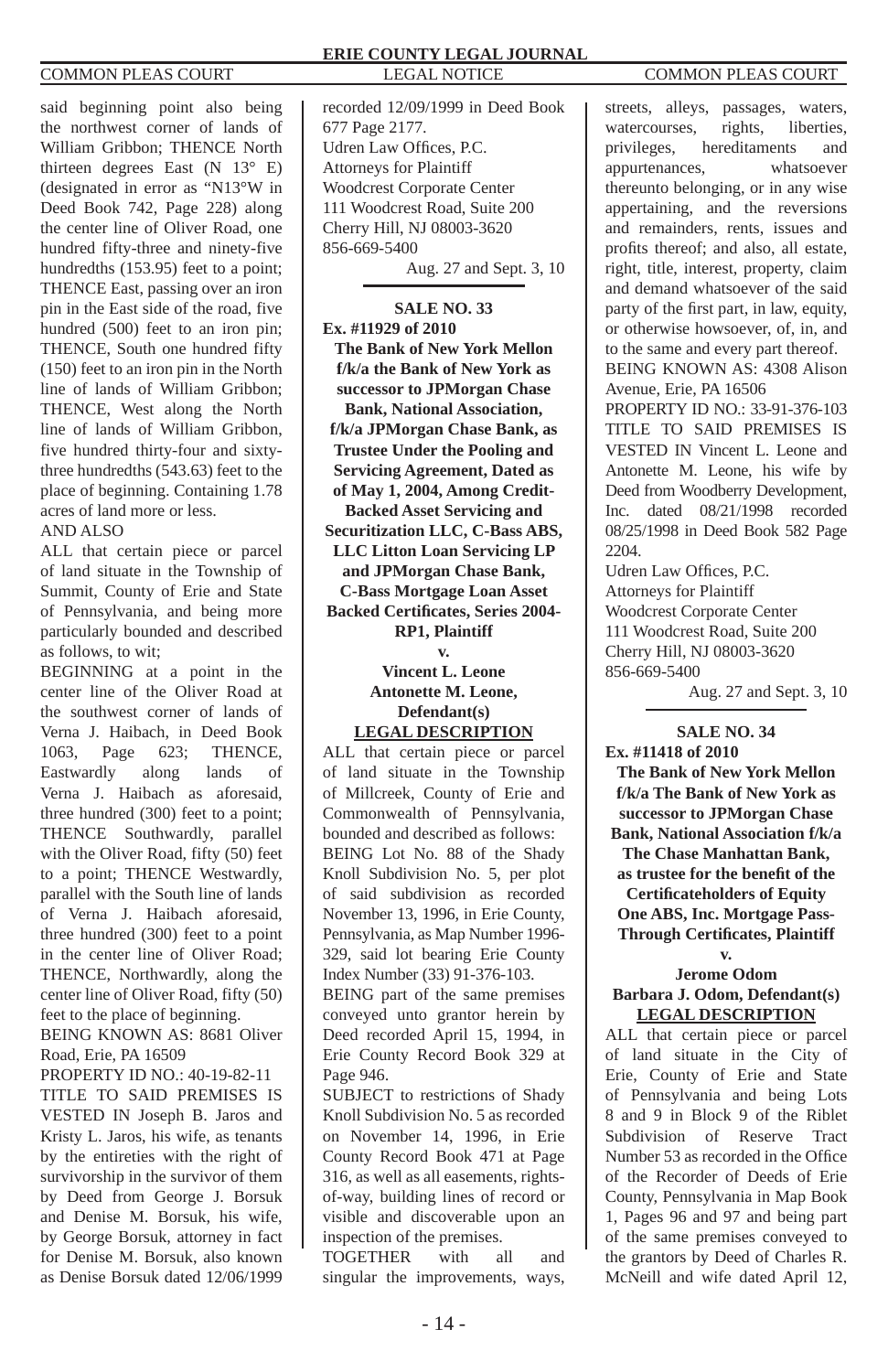1943 and recorded April 26, 1943 in the Erie County Deed Book 436, Page 12.

The real estate conveyed herein is more commonly known as 2112 Pear Street, Erie, Pennsylvania. BEING KNOWN AS: 2112 PEAR STREET, ERIE, PA 16510 PROPERTY ID NO.: 18-5113-101 TITLE TO SAID PREMISES IS VESTED IN Jerome Odom and Barbara J. Odom, his wife, as tenants by the entireties with the right of survivorship by Deed from Robert Kandza, executor of the Estate of Stella K. Walczak, deceased dated 04/01/1988 recorded 04/04/1988 in Deed Book 45 Page 1918. Udren Law Offices, P.C. Attorneys for Plaintiff Woodcrest Corporate Center 111 Woodcrest Road, Suite 200 Cherry Hill, NJ 08003-3620 856-669-5400

Aug. 27 and Sept. 3, 10

# **SALE NO. 35 Ex. #12220 of 2010 Deutsche Bank National Trust Company, as Trustee for the Fremont Home Loan Trust 2004-2, Asset Backed Certifi cates, Series 2004-2, Plaintiff**

# **v. John J. Trohoske Sarah C. Trohoske, Defendant(s) LEGAL DESCRIPTION**

ALL that certain piece or parcel of land situate in the Sixth Ward of the City of Erie (Formerly Millcreek Township), County of Erie and Commonwealth of Pennsylvania, being Lot No. Sixty-six (66) in the plan of Lots of George A. Tupper, as recorded in the Recorders's Office of the said Erie County in Plan (Map) Book Volume 1, Page 337, Having a frontage of thirtyfive (35) feet on the easterly side of Washington Avenue and extending back therefrom easterly of the same width on the northerly line one hundred one and four hundredths (101.04) feet, in the southerly line one hundred one and three hundredths (101.03) feet to an alley as shown on the above said plan. BEING KNOWN AS: 3035 WASHINGTON AVENUE, ERIE,

### PA 16508

PROPERTY ID NO.: (19) 6225-215 TITLE TO SAID PREMISES IS VESTED IN John J. Trohoske and Sarah C. Trohoske, his wife by Deed from Paula S. Breter, single dated 05/03/2004 recorded 05/12/2004 in Deed Book 1134 Page 1009. Udren Law Offices, P.C. Attorneys for Plaintiff Woodcrest Corporate Center 111 Woodcrest Road, Suite 200 Cherry Hill, NJ 08003-3620 856-669-5400

Aug. 27 and Sept. 3, 10

# **SALE NO. 36 Ex. #11720 of 2010 JPMorgan Chase Bank, National Association, Plaintiff**

# **v. Robert J. Landis, Defendant SHERIFF'S SALE**

All that certain piece or parcel of land situate in the Township of Waterford, County of Erie and State of Pennsylvania, bounded and described as follows, to-wit: Being Lots Nos. 274, 275, 276, 291, 292, 293, 294, 295, 296 and 297 of LAKE LEBOEUF GARDENS according to a plot recorded in Erie County Map Book 2, Pages 491 and 492.

This property is known as 12902 Washington Circle, Waterford, Pennsylvania 16441. Erie County Tax Index No. (47) 26-79-13, 14, 15 and part of (47) 26-79-1.

BEING THE SAME PREMISES which Robert J. Landis, by Deed dated March 24, 2003 and recorded March 24, 2003, in the Office for the Recorder of Deeds in and for the County of Erie, in Deed Book 0989 Page 0834, granted and conveyed unto the Robert J. Landis, in fee.

AND ALSO, All that certain piece or parcel of land situate in the Township of Waterford, County of Erie and State of Pennsylvania, bounded and described as follows, to-wit: BEING Lots Nos. 277, 278 and 279 of LAKE LEBOEUF GARDENS, according to a plot recorded in Erie County Map Book 2, Pages 491 and 492.

Being more commonly known as 12918 Washington Circle, Waterford, Pennsylvania 16441 Being Erie County Tax Index # (47) 26-79-1

BEING THE SAME PREMISES which Lenora K. Vogan, now known as Lenora K. Hamme, by Deed dated February 28, 2003 and recorded March 3, 2003, in the Office for the Recorder of Deeds in and for the County of Erie, in Deed Book 0981 Page 1509, granted and conveyed unto the Robert J. Landis, in fee.

Michael J. Clark, Esquire Shapiro & DeNardo, LLC 3600 Horizon Drive, Suite 150 King of Prussia, PA 19406

Aug. 27 and Sept. 3, 10

# **SALE NO. 38 Ex. #10363 of 2010 CITIMORTGAGE INC., Plaintiff**

# **v.**

# **ANTHONY R. COLLINS MEREDITH YVETTE COLLINS, Defendant(s) DESCRIPTION**

All that certain piece or parcel of land situate in the City of Erie and County of Erie and State of Pennsylvania, bounded and described as follows:

Being the north forty-seven (47) feet to a Lot No. 46 and the south eleven (11) feet of Lot No. 45 of the Andrew Land Company Subdivision No. 17 as part of Reserve Tract No. 63, as per plot of said subdivision recorded in the Office of the Recorder of Deeds of Erie County, Pennsylvania, in Deed Book 227, at page 9 thereof said plot of ground being also particularly bounded and described as follows, to wit:

Beginning at a point in the west line of Wayne Street, 274 feet southwardly from the intersection of the east line of Wayne Street and the south line of 42nd Street, now by Ordinance No. 7557 of the City of Erie, changed to 40th Street, thence eastwardly parallel with 40th Street to a point; thence westwardly parallel with 40th Street, 125 feet to the east line of Wayne Street, thence northwardly along the east line of Wayne Street 50 feet to the place of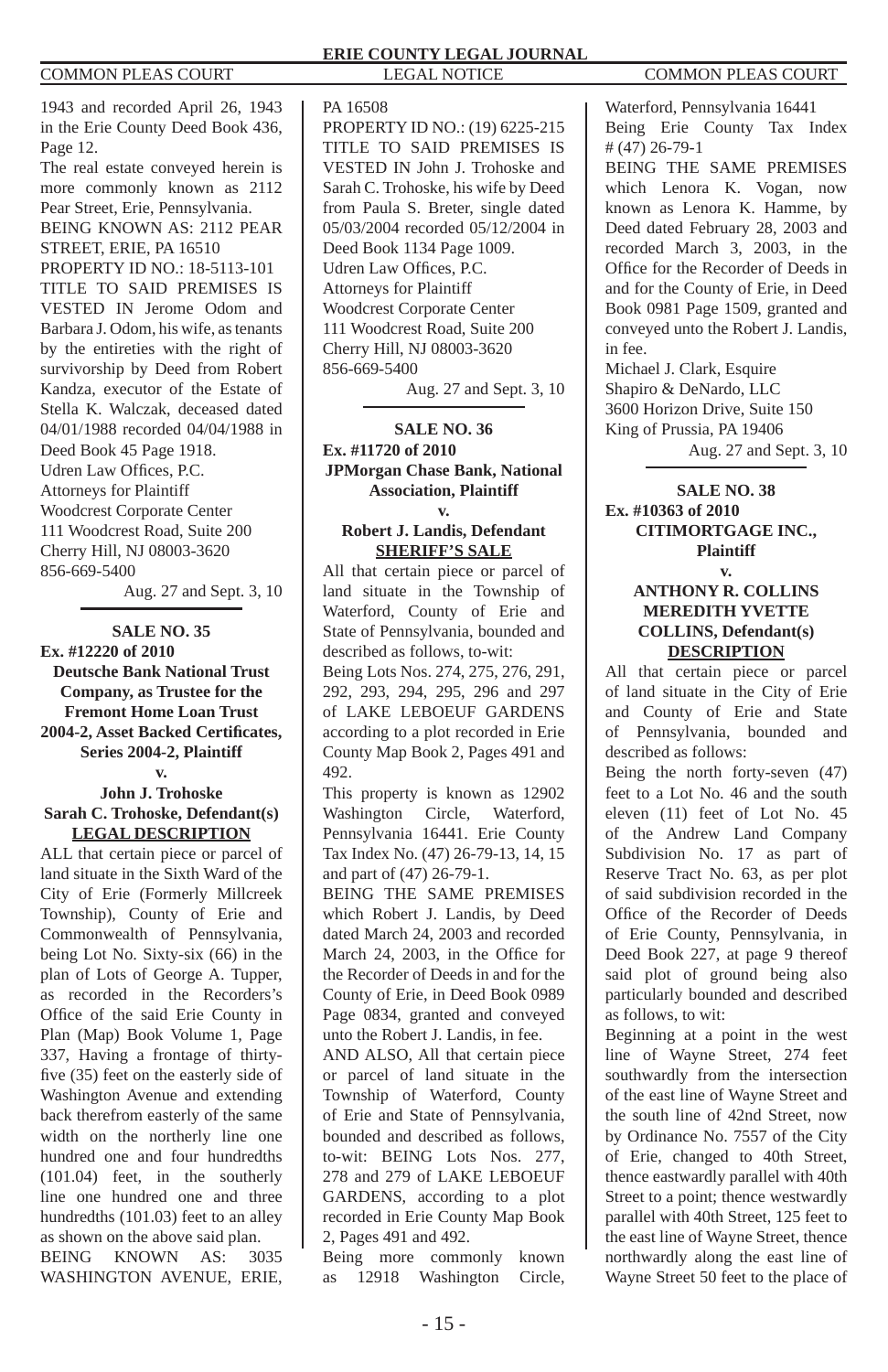beginning. Parcel# 18-5378-208 PROPERTY ADDRESS: 4029 Wayne Street, Erie, PA 16504 Michael T. McKeever, Esquire Attorney for Plaintiff Suite 5000 - Mellon Independence Center, 701 Market Street Philadelphia, PA 19106 (215) 627-1322 Aug. 27 and Sept. 3, 10

**SALE NO. 39 Ex. #11930 of 2010 DEUTSCHE BANK NATIONAL TRUST COMPANY, AS TRUSTEE FOR ARGENT SECURITIES INC., ASSET-BACKED PASS-THROUGH CERTIFICATES, SERIES 2006- W5, Plaintiff v.** 

# **HELEN A. GOULDSMITH KERRY L. GOULDSMITH, Defendant(s) DESCRIPTION**

ALL that certain piece or parcel of land situate in the Township of Millcreek, County of Erie and State of Pennsylvania, being Lot Number Thirty-six (36) of the Vinnie E. Butt Subdivision of part of Reserve Tracts Twenty-three (23) and Twenty four (24), according to a plat recorded in Erie County Map Book 3, at pages 359 and 360. Said premised being commonly known as 2702 Angle Street, Erie, Pennsylvania and further identified by Erie County Assessment Index No. (33) 70-286-3.

The grantors include in this deed and transfer to the grantees herein all right, title and interest in and to an easement set forth in a certain deed from Wiliam J. Goetz, et ux to Samuel Kahn and Ida Kohn, [sic] his wife, recorded in Erie County Deed Book 604, page 43, and which pertains to a right of way over and through the property described in Erie County Deed Book 604, page 43 with respect to water and gas furnished to the dwelling erected on Lot Thirty-six (36) herein described. This deed is taken under subject to all easements, restrictions and rights of way of record and/or those that are visible to a physical inspection.

Said premises being commonly known as 2702 Angle Street, Erie, Pennsylvania. TAX PARCEL NO: (33) 70-286-3 PROPERTY ADDRESS: 2702 Angle Street, Erie, PA 16506 Michael T. McKeever, Esquire Attorney for Plaintiff Suite 5000 - Mellon Independence Center, 701 Market Street Philadelphia, PA 19106 (215) 627-1322

Aug. 27 and Sept. 3, 10

# **SALE NO. 40 Ex. #10102 of 2010 CITIMORTGAGE, INC, Plaintiff v.**

# **DANIEL J. HARRIS MELISSA L. HARRIS a/k/a MELISSA L. TRESSE, Defendant(s) DESCRIPTION**

ALL that certain piece or parcel of land situate in the Township of Millcreek, County of Erie and Commonwealth of Pennsylvania, being more particularly bounded and described as follows, to-wit: BEING Lot No. 35 of Calico Field Subdivision No. VI, a plot of which is recorded in the Office of the Recorder of Deeds of Erie County in Erie County Map Book Number 25 at Page 87; HAVING erected thereon a dwelling being commonly known as 4065 Calico Drive, Erie, Pennsylvania 16506 and bearing Erie County Tax Index No.: (33) 82-414-3.19; PROPERTY ADDRESS: 4065 Calico Drive, Erie, PA 16506 Michael T. McKeever, Esquire Attorney for Plaintiff Suite 5000 - Mellon Independence Center, 701 Market Street Philadelphia, PA 19106 (215) 627-1322 Aug. 27 and Sept. 3, 10

**SALE NO. 41 Ex. #10820 of 2010 CITIMORTGAGE INC., Plaintiff v.**

**IRENE E. JANKE DAVID R. JANKE, Defendant(s) DESCRIPTION**

ALL that certain piece or parcel of land situate in the City of Erie and Commonwealth of Pennsylvania, and being Lot No. 5 in Square 8 of what is known as Lakeside Subdivision of Reserve Trust No. 41 and part of No. 40 made by the Andrews Land Company, as shown upon a plot of said subdivision recorded in the Erie County, Pennsylvania Office of the Clerk of Records Recorder of Deeds division in Map Book 2, Page 124 and 125 TAX PARCEL #: (14) 1123-204 PROPERTY ADDRESS: 310 Euclid Avenue, Erie, PA 16511 Michael T. McKeever, Esquire Attorney for Plaintiff Suite 5000 - Mellon Independence Center, 701 Market Street Philadelphia, PA 19106 (215) 627-1322

Aug. 27 and Sept. 3, 10

**SALE NO. 42 Ex. #12119 of 2010 JPMORGAN CHASE BANK, N.A., AS ACQUIRER OF CERTAIN ASSETS AND LIABILITIES OF WASHINGTON MUTUAL BANK FROM THE FEDERAL DEPOSIT INSURANCE CORPORATION ACTING AS RECEIVER, Plaintiff**

# **v. RICHARD A. LASH LINDA R. LASH, Defendant(s) DESCRIPTION**

ALL that certain piece or parcel of land situate in the Township of Millcreek, County of Erie and State of Pennsylvania. Being known as Lot 73 of the Knobloch Place Subdivision, as more fully set forth in plat recorded in Erie County Map Book 3, Pages 144 and 145, and having erected thereon a one and one-half story aluminum-sided dwelling commonly known and referred to as 3413 Court Avenue, Erie, Pennsylvania, and bearing Erie County Tax Assessment Number (33) 74-311-2.

PROPERTY ADDRESS: 3413 Court Avenue, Erie, PA 16506 Michael T. McKeever, Esquire Attorney for Plaintiff Suite 5000 - Mellon Independence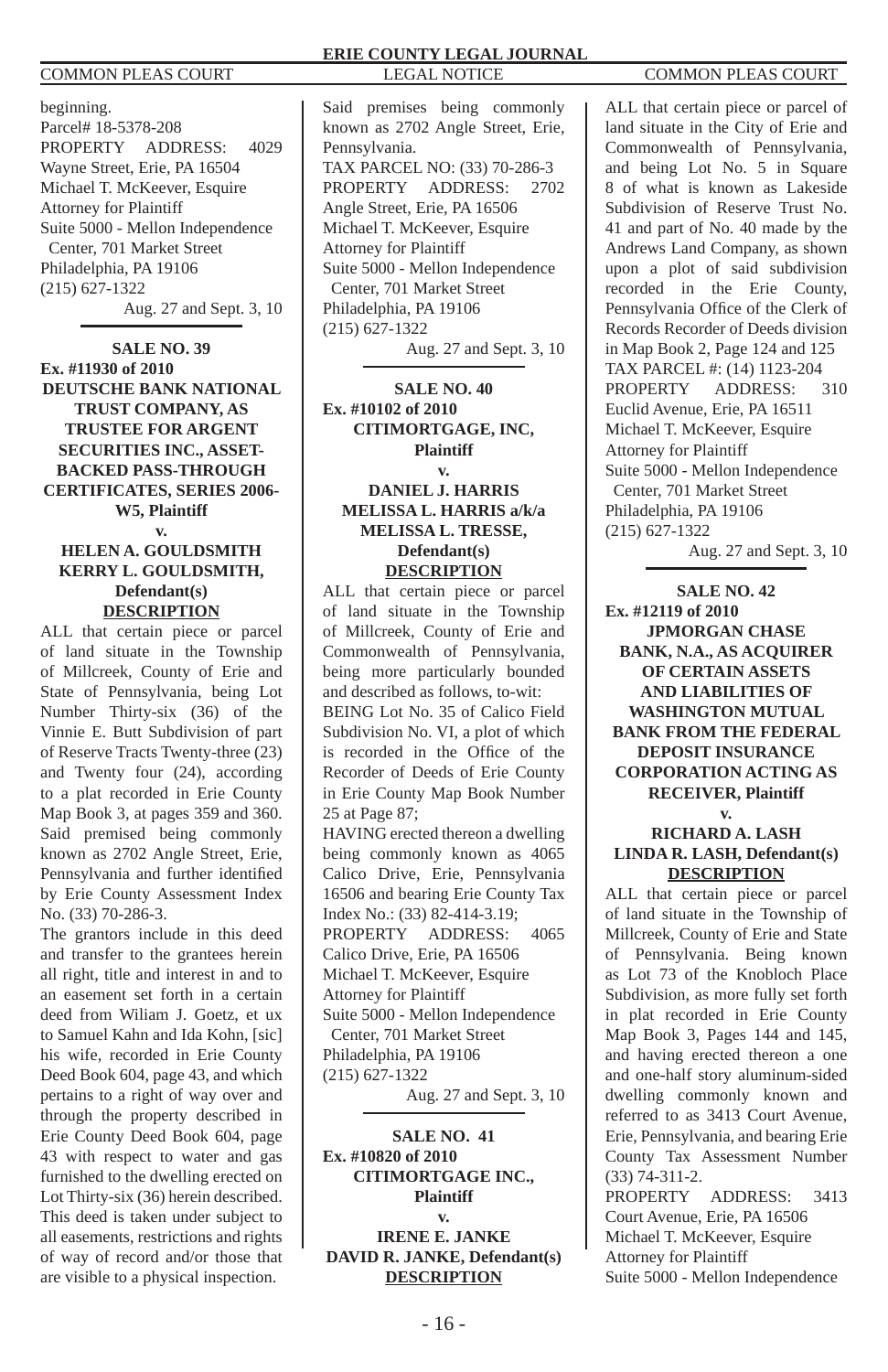Center, 701 Market Street Philadelphia, PA 19106 (215) 627-1322 Aug. 27 and Sept. 3, 10

**SALE NO. 43 Ex. #12887 of 2009 JPMORGAN CHASE BANK, N.A., AS ACQUIRER OF CERTAIN ASSETS AND LIABILITIES OF WASHINGTON MUTUAL BANK FROM THE FEDERAL DEPOSIT INSURANCE CORPORATION ACTING AS RECEIVER F/K/A WASHINGTON MUTUAL BANK F.A., Plaintiff** 

# **v.**

# **SHARYN A. MASI, Defendant(s) DESCRIPTION**

All that certain piece or parcel of land situate in the City of Erie, County of Erie and State of Pennsylvania, bounded and described as follows, to-wit:

Being Lot No. in Block I of Kahkwa Park Subdivision of Tract No. 33 and the west one-half of Tract No. 32, recorded in Map Book 2, pages 146 and 147, in the Recorder's Office of Erie County, Pennsylvania.

Said premises have erected thereon a two-story brick dwelling, together with a two-car concrete block garage, known as 515 Kahkwa Boulevard, Erie, PA, and are further identified by Erie County Index No. (17) 4119-211.

PROPERTY ADDRESS: 515 Kahkwa Boulevard, Erie, PA 16505 Michael T. McKeever, Esquire Attorney for Plaintiff Suite 5000 - Mellon Independence Center, 701 Market Street Philadelphia, PA 19106 (215) 627-1322 Aug. 27 and Sept. 3, 10

**SALE NO. 44 Ex. #10669 of 2010 WELLS FARGO BANK, N.A. AS TRUSTEE FOR OPTION ONE MORTGAGE LOAN TRUST 2005-1 ASSET-BACKED CERTIFICATES, SERIES 2005-1, Plaintiff**

# **WILBUR RASTATTER, Defendant(s) DESCRIPTION**

All that certain piece or parcel of land situate in the Township of Greene, County of Erie and Commonwealth of Pennsylvania, and being part of Tract 227, bounded and described as follows, to-wit: BEGINNING in the south line of the Erie and Wattsburg Plank Road at the northwest corner of land now or formerly of L. Seus, and running south Thirty and one half  $(30 \frac{1}{2})$ perches to a post; thence West four and one-third (4 1/3) perches to a post; thence northerly, thirty and one half (30 ½) perches to a post in the south line of Plank Road; thence East Six and one third (6 1/3) perches to the place of beginning. Containing One (1) Acre of land, strict measure, and having erected thereon a one story frame dwelling house, small barn and a small frame building, being commonly known as 9396 Wattsburg Road, (formerly 7636 Wattsburg Road) Erie, Pennsylvania 16509. Being further identified by Erie County Assessment Index No. (25) 16-42-4. PROPERTY ADDRESS: 9396 Wattsburg Road, Erie, PA 16509 Michael T. McKeever, Esquire Attorney for Plaintiff Suite 5000 - Mellon Independence Center, 701 Market Street Philadelphia, PA 19106 (215) 627-1322

Aug. 27 and Sept. 3, 10

# **SALE NO. 45 Ex. #11394 of 2010 PNC Bank, N.A., Plaintiff**

# **v. Timothy S. Carter, Defendant SHERIFF'S SALE**

By virtue of a Writ of Execution filed to No. 11394-10 PNC Bank, N.A. vs. Timothy S. Carter, owner(s) of property situated in 3rd Ward - City of Corry, Erie County, Pennsylvania being 333 W. Washington Street, Corry, PA 16407

72 ft 6 inches west, 50 ft north, 115-½ feet south & 15 feet east Assessment Map number: 7-26-73-13 Assessed Value figure: \$67,500.00

Improvement thereon: a dwelling Patrick Thomas Woodman, Esq. 436 Seventh Ave., 1400 Koppers Bldg. Pittsburgh, PA 15219 (412) 434-7955

Aug. 27 and Sept. 3, 10

# **SALE NO. 46**

**Ex. #11984 of 2010 HSBC Bank USA, N.A., as Indenture Trustee for the registered Noteholders of Renaissance Home Equity Loan Trust 2005-3, Renaissance Home Equity Loan Asset-Backed Notes, Series 2005-3, by its attorney in fact, Ocwen Loan Servicing, LLC** 

# **v. Clarence C. Chase. Jr. and Valerie J. Chase LEGAL DESCRIPTION**

ALL THAT certain piece or parcel of land situate in the Township of Summit, County of Erie and Commonwealth of Pennsylvania. bounded and described as follows, to-wit:

BEING Lot No. 5 of the Wurst-Beals Subdivision No. 2 as recorded in Erie County Map Book 31, at page 150. Bearing Erie County Index No. (40) 23-110-8.05.

Excepting and reserving therefrom the use of a strip of ground eighteen (18') feet in width running along the north boundary of Lot No. 5 of the Wurst-Beals Subdivision, to be used as an easement for ingress and egress in and to that certain parcel shown as the "Residue" in Erie County Map Book 31, page 150 as now or formerly owned by Jerome J. Wurst and Catherine Wurst, his wife, and R. David Beals and Lorna Kay Beals, his wife. This easement shall not be assignable and shall be a covenant running with the land only so long as the Wursts or Beals hold title to such "Residue" or any portion thereof.

BEING the same premises which Paul R. Mather, widowed and unremarried, by deed dated June 14, 2005, and recorded on June 16, 2005, in Book 1242 at Page 2239, of the Erie County, PA Records, granted and conveyed unto, Clarence C. Chase, Jr. and Valerie J. Chase, husband and wife.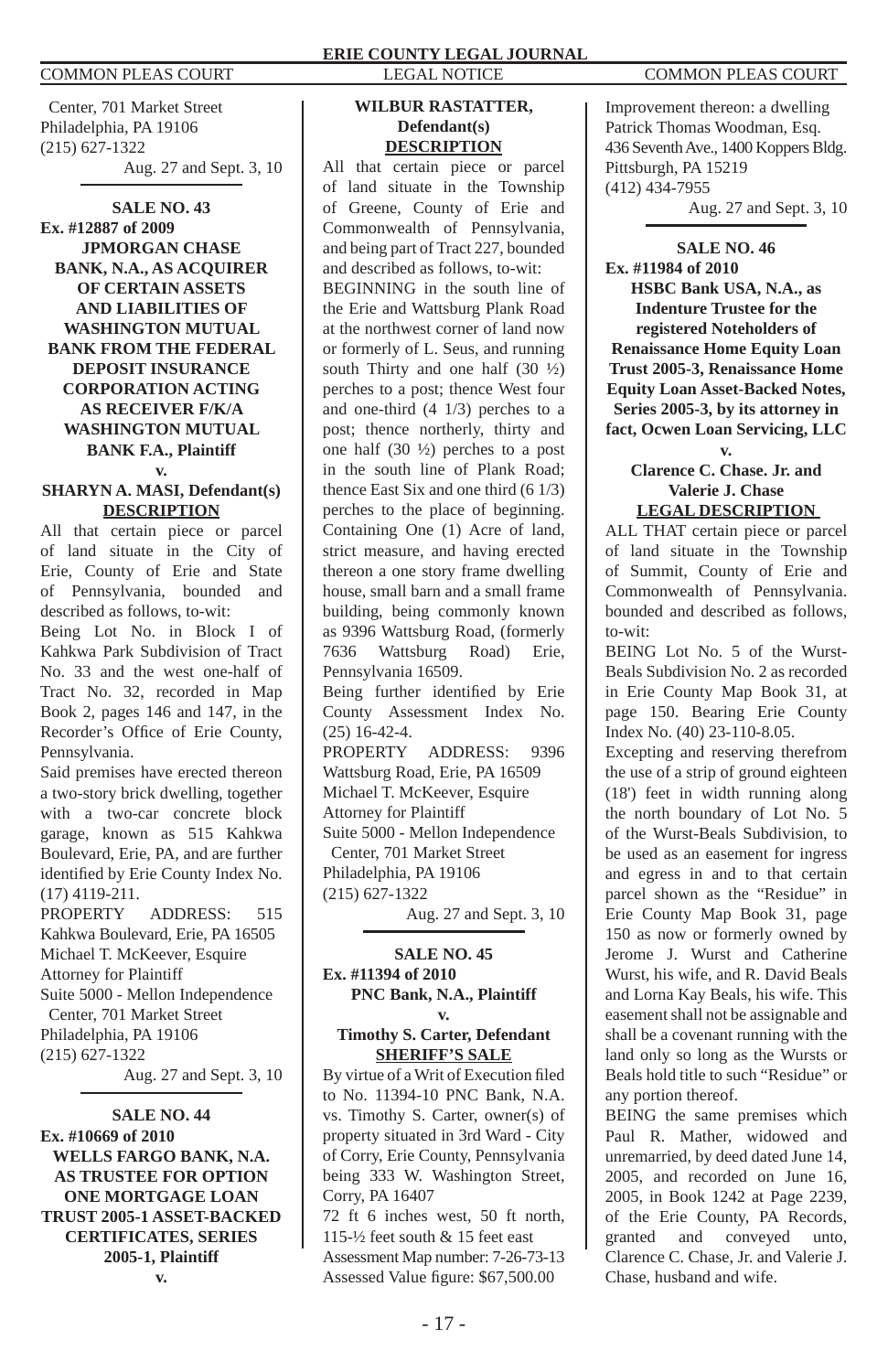Property Address: 9611 Perry Highway, Waterford, PA 16441 Attorney for Plaintiff: Kevin P. Diskin, Esquire Stern and Eisenberg, LLP The Pavilion 261 Old York Road, Suite 410 Jenkintown, PA 19046 (215) 572-8111 Aug. 27 and Sept. 3, 10

# **SALE NO. 47 Ex. #11257 of 2010 HSBC Mortgage Corporation USA v.**

# **Christian A. Mitchell, Administrator of the Estate of Richard L. Mitchell, deceased LEGAL DESCRIPTION**

ALL THAT CERTAIN piece or parcel of land situate in the City of Erie, County of Erie and State of Pennsylvania, being the southwest corner of Out Lot No. 108 and bounded and described as follows; Beginning at the point of intersection of the north line of Twenty-fourth Street with the east line of Chestnut Street; thence northwardly along the east line of Chestnut Street One hundred (100) feet; thence eastwardly in a line parallel with twenty-fourth Street Fifty (50) feet; thence southwardly in a line parallel with Chestnut Street One hundred (100) feet to the north line of Twenty-fourth Street; thence westwardly along the north line of Twenty-fourth Street Fifty (50) feet to the east line of Chestnut Street, the place of beginning and having erected thereon a multifamily dwelling house and garages and being more commonly known and numbered as 362 West 24th Street, Erie, Pennsylvania, and being further identified by Erie County Tax Index No. (19) 6011-121.

SUBJECT TO all restrictions, easements, rights-of-way, building lines, leases and oil and gas leases of record, and to all easements and rights-of-way visible and discoverable upon an inspection of the premises.

No hazardous waste as described in the Solid Waste Management Act, No. 97 of 1980, is presently being disposed or has ever been disposed on the herein described property by the grantor or to the grantor's knowledge.

BEING the same premises which John W. Heitmann and Julie Boehm Heitmann, husband and wife, by Warranty Deed dated April 19, 1994 and recorded April 20, 1994 in the Office of the Recorder of Deeds in and for Erie County in Deed Book 330 Page 255, granted and conveyed unto Richard L. Mitchell, single, in fee.

And the said Richard L. Mitchell died September 2, 2009 intestate. And Letters of Administration were granted to Christian A. Mitchell by the Register of Wills of Erie County, Pennsylvania as Estate No. 166452. PROPERTY ADDRESS: 362 West 24th Street, Erie, PA 16508 PARCEL ID # 19-6011.0-121.00. Attorney for Plaintiff: Steven K. Eisenberg, Esquire Stern and Eisenberg, LLP The Pavilion 261 Old York Road, Suite 410 Jenkintown, PA 19046 (215) 572-8111

Aug. 27 and Sept. 3, 10

**SALE NO. 48 Ex. #11752 of 2010 Benefi cial Consumer Discount Company, d/b/a Benefi cial Mortgage Co. of Pennsylvania v.** 

# **Paul E. Morris, Jr. AND The United States of America LEGAL DESCRIPTION**

ALL THAT CERTAIN piece or parcel of land situate in Tract 194, in the Township of Harborcreek, County of Erie and Commonwealth of Pennsylvania, bounded and described as follows, to wit: BEGINNING at a point on the centerline of Depot Road (as a 50' right-of-way), said point being S. 49° 45 E., 458.25 feet from the intersection of said centerline with the centerline of Firman Road (as a 50' right-of-way); thence N. 40° 15' E., passing over an iron survey point at 24.76 feet, a total distance of 372.89 feet to an iron survey point; thence S. 88° 53' 10" E., 255.20 feet to a point thence S. 26° 44' 25" E.,

30.87 feet to a point; thence S. 40° 15' W., passing over an iron survey point at 497.13 feet, a total distance of 521.89 feet to a point on the centerline of Depot Road; thence along the centerline of Depot Road N. 49° 15' W., 226.36 feet to the place of beginning. Being Lot # 1 on a plat recorded in the Office of the Recorder of Deeds numbered 1993-304. Said premises being more commonly known as 3675 Depot Road, Erie, Pennsylvania and bearing Erie County Tax Id No. (27) 63-210-1.07.

PARTY of the first part has no actual knowledge of any hazardous waste, as defined in Act No. 1980-97 of the Commonwealth of Pennsylvania, having been or presently being disposed on or about the herein described premises.

BEING the same premises which Bianchi Motors, Inc., a Pennsylvania corporation, by Corporate Deed dated July 8, 2002 and recorded July 15, 2002 in the Office of the Recorder of Deeds in and for Erie County in Deed Book 900 Page 288, as Instrument Number 2002-034426, granted and conveyed unto Paul E. Morris, Jr., in fee.

PROPERTY ADDRESS: 3675 Depot Road, Erie, PA 16514. PARCEL ID # 27-063-210.0-001.07. Attorney for Plaintiff: Steven K. Eisenberg, Esquire Stern and Eisenberg, LLP The Pavilion 261 Old York Road, Suite 410 Jenkintown, PA 19046 (215) 572-8111

Aug. 27 and Sept. 3, 10

**SALE NO. 49 Ex. #11510 of 2010 BAC Home Loans Servicing, LP fka Countrywide Home Loans Servicing LP**

# **v. Evan J. Legenzoff and Sherrie A. Legenzoff SHORT DESCRIPTION**

By virtue of a Writ of Execution filed to No. 11510-10 BAC Home Loans Servicing, LP fka Countrywide Home Loans Servicing LP v. Evan J. Legenzoff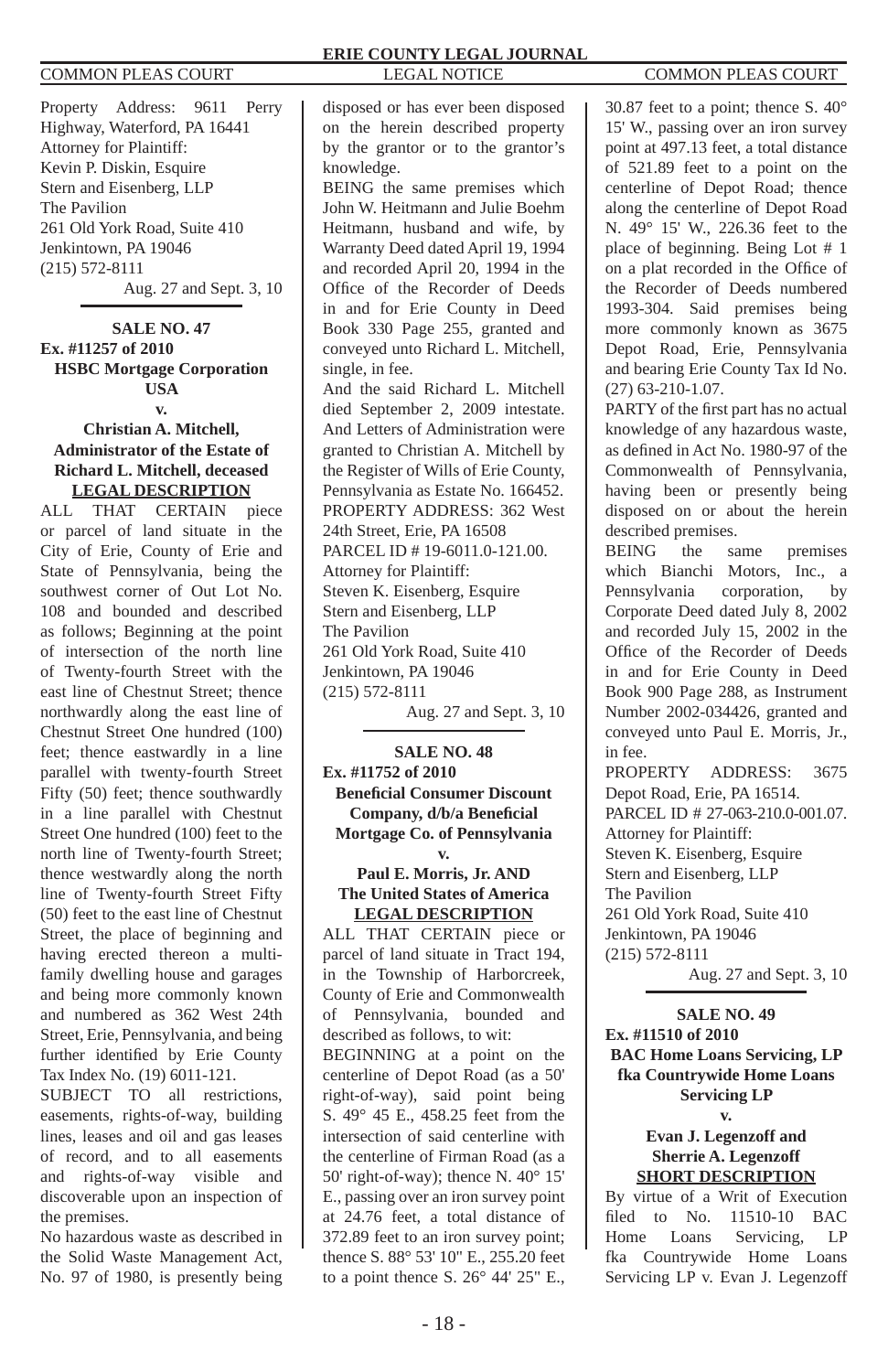# COMMON PLEAS COURT LEGAL NOTICE COMMON PLEAS COURT

and Sherrie A. Legenzoff, owners of property situated in the Township of Erie City, Erie County, Pennsylvania being 2403 East 44th Street, Erie, Pennsylvania 16510. Tax I.D. No. 18052055010700 Assessment: \$101,741.95 Improvements: Residential Dwelling McCabe, Weisberg and Conway, P.C. 123 South Broad Street, Suite 2080 Philadelphia, PA 19109

Aug. 27 and Sept. 3, 10

# WHAT IS YOUR PLAN TO PROTECT YOUR FAMILY?

*Understand your options and the consequences of your choices Regarding Long Term Care planning.*

> Policy discounts available to ECBA members and their extended families.



Edward C. Althof, CLU, CEBS, CLTC Michael Ocilka, CLTC

> 3537 West 12th Street Erie, PA 16505

Phone: (814) 833-5433 Fax: (814) 838-6172 Email: ealthof@LSinsure.com



- . Cutting Edge Technology & Equipment
- . Custom Services for any Case
- Free Estimates/Consultations
- . No Travel Fees!

# **WWW.LEGALVUEVIDEO.COM**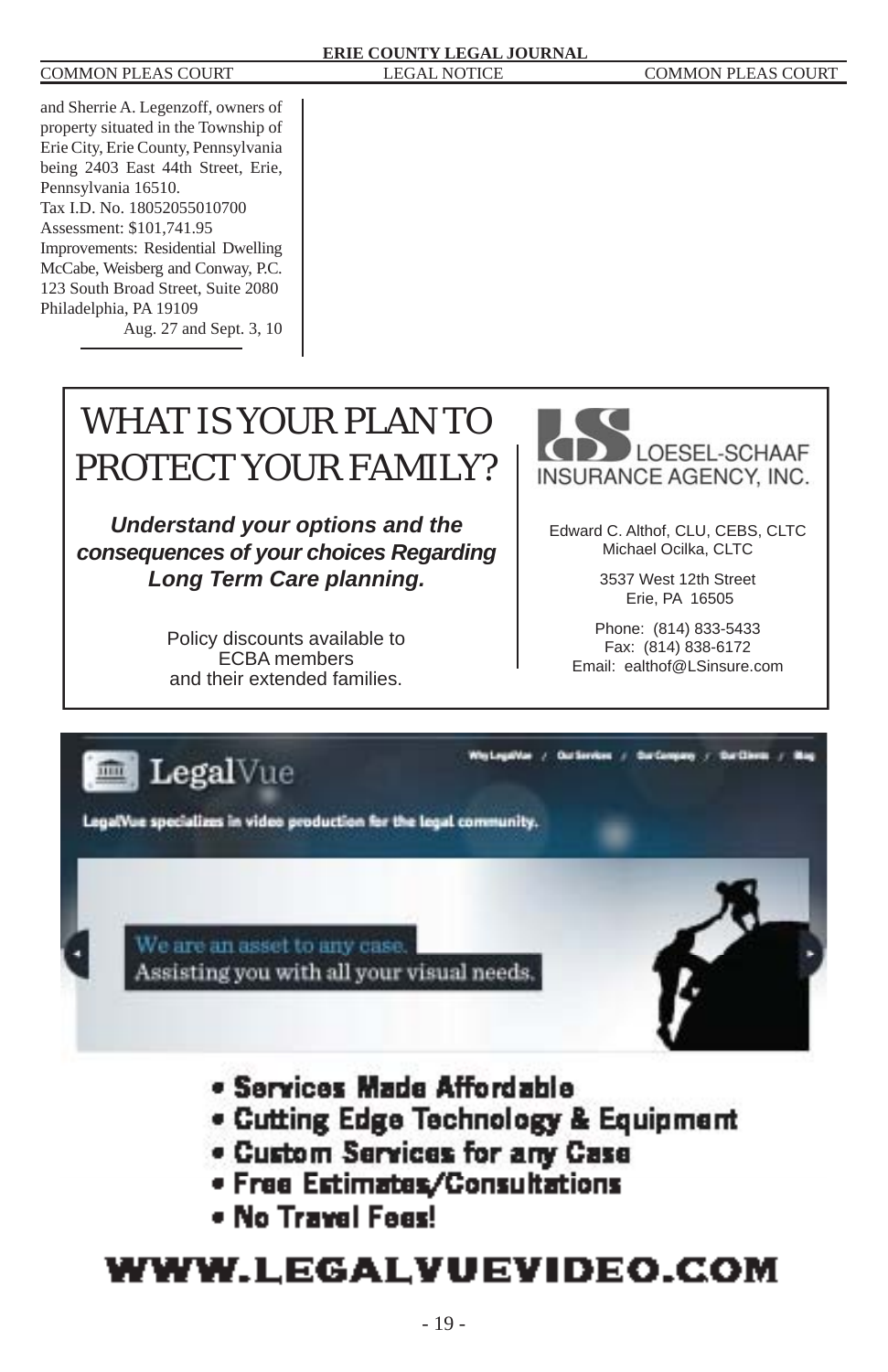For over 50 years, UIII Affinity has been substraintering insurance and financial programs to attacrays and other professionals.

gana induks

- Professional Linkin
- Surt-Tern Dis
- **. Health Insurance** Life locations:
- Long Term Diam



Contact us today at 000327-1550 or visit our website at www.uskilinky.com







Lake *Shove* Country Club

*Call Tony Viglione for Information About Our 12-Month Initiation Free Preview 814.833.0894 Ext. 113*

18-Hole Championship Golf Course State-of-the-Art Practice Range PGA Professional & Pro Shop Tennis (2 Hard & 4 Clay Courts)

Sauna & Steam Bath Spacious Fitness Room Full Service Banquets & Catering Lake Side Swimming Pool

www.lakeshorecountryclub.com 5950 Lake Shore Dr. membership@lakeshorecountryclub.com *Lake Shore Country Club is an exclusive, private club with limited membership availability.*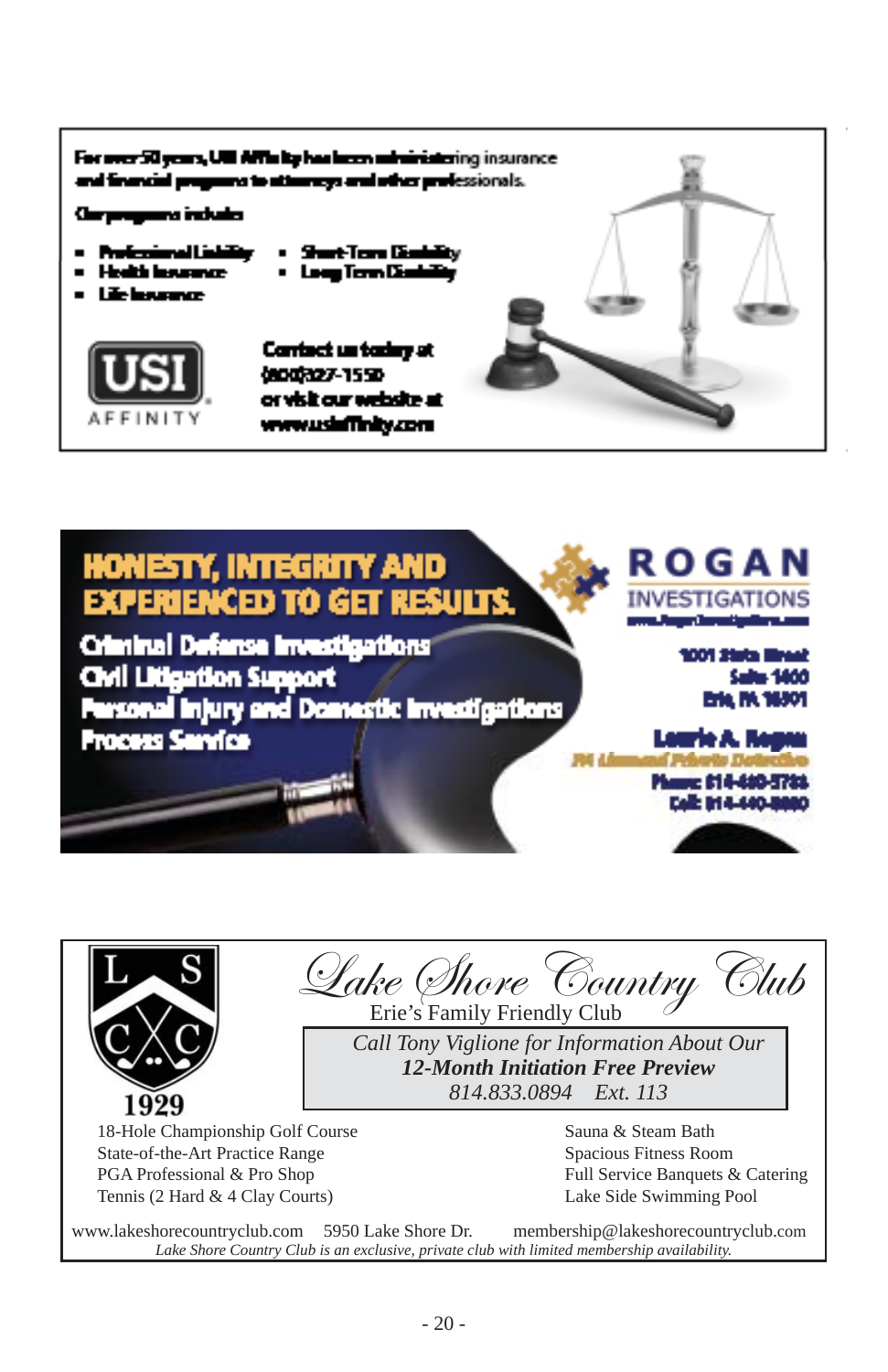# **2010 ERIE COUNTY TAX CLAIM BUREAU SALE OF SEATED LAND AND/OR MOBILE HOMES FOR UNPAID TAXES**

 TO: All owners of properties described in this notice and all persons having liens, judgments, municipal or other claims against such properties.

In the matter of Erie County Tax Claim Bureau sale of seated lands and/or mobile homes for unpaid taxes.

 Notice is hereby given to the owner of property described in this notice and to all persons having tax liens, tax judgment, or municipal claims against such properties, pursuant to the Real Estate Tax Sale Law, Act No. 542 of 1947 and Act No. 81 of 1986, as amended, 72 P.S. 5860.101 et. seq., and all other acts authorizing Tax Claim Bureau's sale on tax liens and prescribing interest charges on non-payment thereof/requiring the receivers and collectors of County, City, Borough, Township and School District taxes, to make a return to the County of such unpaid taxes and providing for the lien thereof/authorizing the Tax Claim Bureau to collect such taxes, and to sell seated lands at public sale for taxes hereto or hereafter returned as unpaid and authorizing the County to purchase said lands to resell the same under certain circumstances.

 The following tracts and lots of seated lands and/or mobile homes in the County of Erie will be exposed to public sale at the Erie County Court House, Court Room E, Room 219, 140 West 6th Street, Erie, Pennsylvania on September 27, 2010, commencing at 10:00 a.m., prevailing time, and continued until all properties have been put up for sale for arrearages of taxes due plus penalties, interest, etc. on each piece of land, lot or property and/or mobile homes for the years 2008 and prior. If adjourned, the sale will be convened on October 4, 2010 at 10:00 a.m. in the Jury Assembly Room, Room 211.

 The following are the approximate amounts of tax claims absolute and the interest and penalty thereon for which sale is being held. The actual upset price on the day of sale could be higher than the following amounts shown. In addition to the tax claim absolute and the interest and penalty thereon, the upset price shall consist of (1) all accrued taxes for the current year, (2) the amount of the municipal claims against the property, (3) the amount of any other tax claim or tax judgment together with interest thereon, and (4) the record costs and costs of sale, including costs of the publication of notice and costs of the mail and posted notices. If Commonwealth tax liens are not included in the upset price, they are NOT DIVESTED by such sale.

 In accordance with Act No. 542-1947 and 81-1986, the sale of any property may, at the option of the Bureau, be stayed if owner thereof or any lien creditor of the owner, on or before 9:00 A.M. on the date of sale paid in full or entered into a written agreement with the Bureau to pay the taxes in installments, in a manner provided by law. No personal or business checks for payment will be accepted after July 1, 2010. Payments in full can be made online until 5:00 P.M. on September 22, 2010 at http://eriecountygov.org/government/taxclaim/paytaxesInstructions.aspx.

 TERMS OF SALE: The purchaser of any property at the sale shall, as soon as the property is struck down, pay to the Bureau, by CASH OR CERTIFIED CHECK, the entire purchase money. In case said amount is not so paid, the sale shall be voided. There is no redemption period after the sale. ALL SALES ARE FINAL.

# NOTICE TO PROSPECTIVE TAX SALE BIDDERS

 In accordance with Act No. 133 of 1998, amending Act No. 542 of 1947, prospective purchasers at all tax sales are now required to certify to the Tax Claim Bureau as follows:

1. A successful bidder shall be required to provide certification to the Bureau that, within the municipal jurisdiction, such person is not delinquent in paying real estate taxes owed to taxing bodies within Erie County, and

2. A successful bidder shall be required to provide certification to the Bureau that, within the municipal jurisdiction, such person is not delinquent in paying municipal utility bills owned to municipalities within Erie County.

3. A successful bid will not be considered completed until full bid price, in certified funds, have been paid to the Erie County Tax Claims Bureau, Room 110, Erie County Courthouse. All bids must be received no later than 3:30 pm on the day of the sale. The owners or reputed owners of the property so sold once funds have been paid in full, by the bidder, shall not be permitted to redeem the property after the sale is completed.

 IT IS STRONGLY URGED that prospective purchasers have an examination made of the title to any property in which they may be interested. Every reasonable effort has been made to keep the proceedings free from error. However, in every case, the Tax Claim Bureau is selling the taxable interest and the property is offered for sale by the Tax Claim Bureau without any guarantee or warranty whatever, either as to structures or lack of structures upon the land, liens, title or any other matter or thing whatever.

Steven A. Letzelter, Director

Erie County Tax Claim Bureau

### WARNING

 Your property is about to be sold without your consent for delinquent taxes. Your property may be sold for a small fraction of its fair market value. If you have any questions as to what you must do in order to save your property, please call your attorney, the Tax Claim Bureau, at the following telephone number: 814-451-6206, hours M-F 8:00am – 4:30pm, or the Erie County Lawyer Referral Service at 459-4411.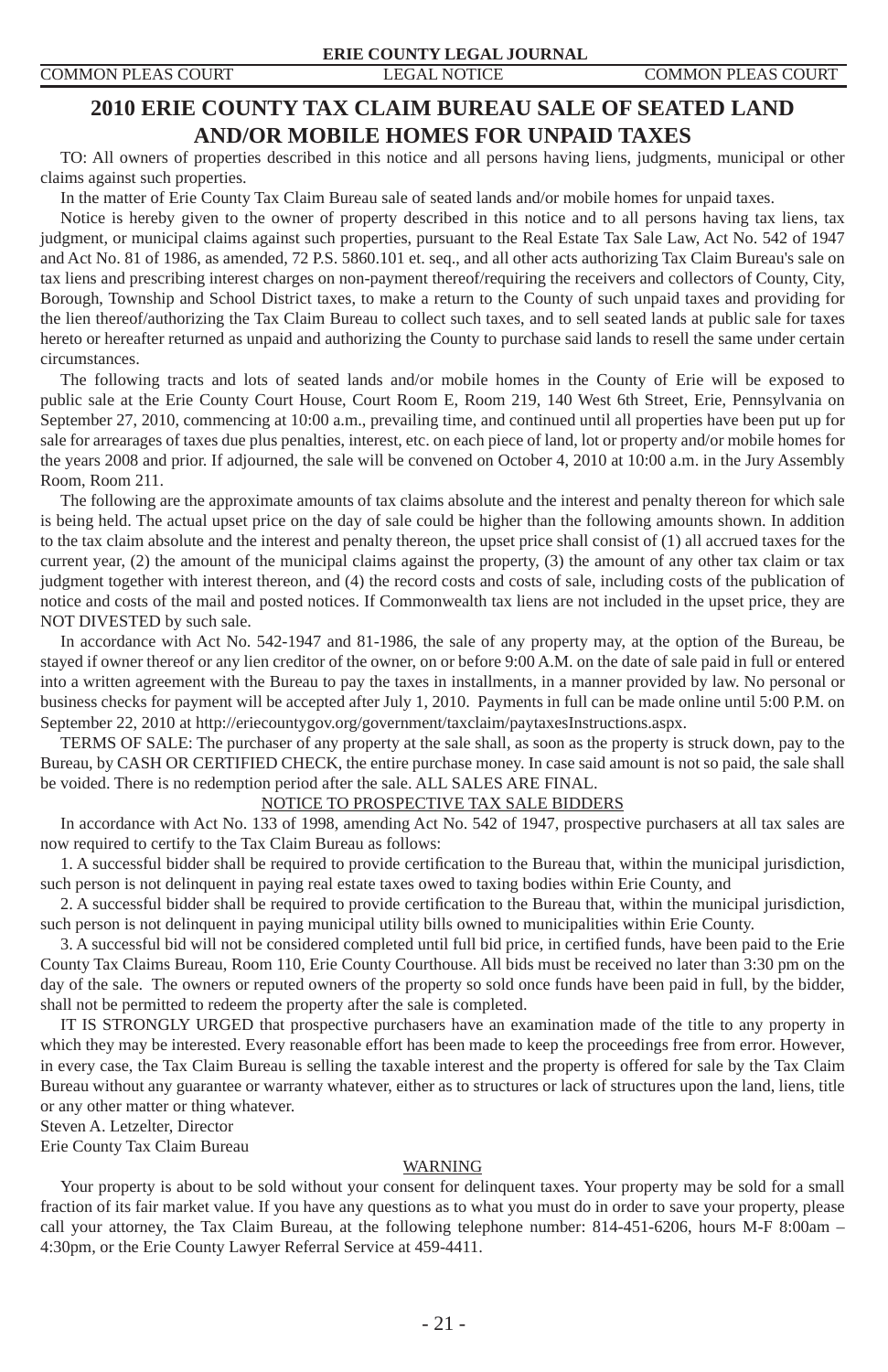# COMMON PLEAS COURT LEGAL NOTICE COMMON PLEAS COURT

| <b>Index</b><br><b>ALBION BORO</b> | <b>Owner's Name</b>                                           | <b>Property Description</b>                   | <b>Upset Price</b> |
|------------------------------------|---------------------------------------------------------------|-----------------------------------------------|--------------------|
| 01-002-007.0-007.00                | <b>BALL ELI ETAL FREDERICK ELI G</b>                          | 246 E WASHINGTON LOTS 199,200 PT 1            | 1,465.57           |
| 01-002-008.0-002.00                | VAN TASSEL NADINE E                                           | 7 WALNUT ST LOT 190<br>50 X                   | 3,852.34           |
| 01-002-011.0-003.00                | KINNEY DANIEL E                                               | 20 DEER ST<br>150 X 180 IRR                   | 1,893.60           |
| 01-003-043.0-004.00                | <b>ACKERMAN THOMAS E</b>                                      | 203 E STATE ST LT 7 50 X 150                  | 900.30             |
| 01-004-019.0-001.00                | YATZOR JOSEPH J                                               | 69 FRANKLIN ST 134.5 X 110.70                 | 5,070.36           |
| 01-004-023.0-002.00                | COPELAND ROXANNE                                              | CANAL & WASHINGTON STS 61.5 X 12              | 1,062.13           |
| 01-004-023.0-007.00 LUTZ NADINE J  |                                                               | 44 CANAL ST<br>118 X 146 IRR                  | 5,803.90           |
|                                    | 01-004-026.0-008.00 FRELIGH GARY E UX CINDY E                 | 150 E STATE ST 57.56 X 169.86                 | 3,868.60           |
|                                    | 01-004-026.0-009.00 FRELIGH GARY E UX CINDY E                 | 144 E STATE ST 42 X 169.86                    | 2,433.54           |
| 01-005-045.0-020.00                | VADNEY JOSHUA W UX BRANDY L                                   | 23 CLIFF ST<br>60 X 150 IRR                   | 4,075.82           |
|                                    | 01-005-048.0-030.00 HOSSMAN SANDRA LYNNE                      | 69 S MAIN ST 153.6 X 161.87 IR                | 17,257.04          |
| 01-007-035.0-027.01                | <b>KRAMER KETTI L</b>                                         | OFF S MAIN ST<br>3.2 AC                       | 1,031.08           |
| 01-007-035.0-030.01                | <b>KRAMER KETTI L</b>                                         | 158 S MAIN ST 54.66 X 178 IRR                 | 4,442.51           |
| <b>AMITY TWP</b>                   |                                                               |                                               |                    |
| 02-001-002.0-014.00                | MAJERIK EDWARD H UX SALLY ANN 13257 ARBUCKLE RD LOT 2 10.243  |                                               | 6,321.49           |
| 02-001-003.0-002.50                | HOFFMAN JOHN                                                  | 8446 HASKELL HILL RD TRL                      | 897.76             |
| 02-001-013.0-004.00                | <b>GEORGE JEROME F</b>                                        | ARBUCKLE RD LOT 1 10.08 AC                    | 2,318.40           |
| 02-005-020.0-003.06                | <b>KENT RICKY LEE</b>                                         | 15355 LYONS RD<br>1.2 AC                      | 5,593.46           |
| 02-005-020.0-005.00                | AMANN HAROLD L UX YVETTA J                                    | 15447 LYONS RD<br>51.75 AC                    | 15,389.50          |
| 02-007-016.0-005.01                | MARTIN RAYMOND J UX MARILYN A 13626 HOPSON HILL RD 116 X IRR  |                                               | 4,877.73           |
| 02-009-024.0-011.00                | HILLCREST REALTY                                              | 15048 RT 8<br>3.157 AC                        | 3,073.04           |
| 02-009-024.0-011.01                | HILLCREST AUTO LLC                                            | 15052 RT 8<br>13.593 AC                       | 5,267.07           |
| 02-011-019.0-019.52                | FENNO DOUGLAS ET JEAN                                         | 15900 LYONS RD<br>TRL                         | 424.04             |
| 02-012-010.0-023.00 KENT TROY V    |                                                               | FENNO RD TR 188<br>55.8 AC CAL                | 4,956.87           |
| 02-012-010.0-023.01                | <b>KENT CHARLES R</b>                                         | 10782 FENNO RD<br>165 X 132                   | 4,114.14           |
| 02-016-023.0-007.08                | BIEBEL RICHARD TUX MARLENA R                                  | 14233 KIMBALL HILL RD 1.08 AC                 | 2,400.10           |
| 02-016-023.0-007.10                | WHITE DAIL C JR UX JOANN M                                    | 14153 KIMBALL HILL RD 5.07 AC                 | 6,068.60           |
| 02-016-024.0-017.01                | BEM ROMAN J JR UX LINDA                                       | RT 8 LOT 5<br>10.76 AC CAL                    | 2,317.91           |
| 02-016-024.0-017.02                | BEM ROMAN J JR UX LINDA L                                     | 15124 RT 8 LOT 4<br>10.67 AC                  | 2,310.18           |
| 02-016-024.0-017.03                | BEM ROMAN J JR UX LINDA L                                     | RT 8 LOT 3<br>10.70 AC CAL                    | 2,317.91           |
| 02-016-024.0-017.04                | BEM ROMAN J JR UX LINDA L                                     | 17 AC CAL<br>15000 RT 8                       | 15,378.34          |
| 02-016-024.0-017.05                | BEM ROMAN J JR UX LINDA L                                     | RT8 LOT1<br>10.37 AC CAL                      | 2,279.22           |
| <b>CONCORD TWP</b>                 |                                                               |                                               |                    |
| 03-003-005.0-018.25                | WOODIN DAVID UX LYNN                                          | 13695 W WASHINGTON ST EXT<br>LOT <sub>3</sub> | 2,270.14           |
| 03-003-005.0-018.28                | PROPER SHARON                                                 | 13695 W WASHINGTON LOT 19 TRL                 | 617.45             |
| 03-003-005.0-018.36                | MEASEL TOM & JENNIFER                                         | 13695 W WASHINGTON ST LOT 39 T                | 1,664.11           |
| 03-003-005.0-018.37                | SOCOSKI BRIAN L                                               | 13695 W WASHINGTON ST EXT LOT 27A             | 862.83             |
| 03-003-007.0-003.06                | <b>MISCIK TERRY A</b>                                         | LOVELL RD LOT 6<br>5.4735 AC                  | 1,102.42           |
| 03-003-007.0-003.07                | <b>MISCIK TERRY A</b>                                         | 12950 LOVELL RD<br>10.2939 AC                 | 13,894.67          |
| 03-004-008.0-001.04                | KONDRLIK M NICHOLAS                                           | CHERRY HILL & LOVELL RDS 7.817 AC             | 1,390.76           |
| 03-004-008.0-005.01                | KONDRLIK MARK N<br>03-004-008.0-018.00 ERIE COUNTY INDUSTRIAL | <b>STEWART RD</b><br>121.1 AC                 | 4,090.89           |
|                                    | DEVELOPMENT                                                   | S OF MAIN ST TR 50 3.53 AC CAL                | 549.39             |
| 03-005-016.0-016.00                | KONDRLIK MARK N                                               | 19600 CHERRY HILL RD 75.4 AC                  | 8,732.75           |
| 03-006-019.0-007.00                | WHITE DALE C JR UX JOANN M                                    | 11755 LOVELL RD<br>39 AC DEED                 | 6,067.64           |
|                                    | 03-006-019.0-014.00 BAGHDAD AMEL M ET RENEE                   | R/W<br>17.90 AC                               | 758.04             |
| 03-010-015.0-011.01                | <b>STILL RENE W</b>                                           | 13180 RIDGE RD<br>1AC                         | 1,968.10           |
| 03-011-013.0-003.00                | VANTASSELL THOMAS H UX JEAN L KEPPEL DR TRS 69 70 72.760 AC   |                                               | 1,716.89           |
| 03-011-013.0-004.00                | THEURET MICHAEL L                                             |                                               |                    |
|                                    | UX YULONDA L                                                  | 24.99 AC CAL<br>20300 REED RD                 | 8,478.93           |
| 03-011-014.0-002.00                | SCOUTEN BARRY L UX PATRICIA S                                 | 20225 SPARTANSBURG 150 X 150                  | 4,717.44           |
| 03-011-014.0-011.01                | <b>CITY OF CORRY</b>                                          | 14465 STEWART RD<br>2.138 AC CAL              | 3,860.06           |
| 03-012-038.0-002.00                | MCCRAY DONALD E                                               | 13877 AKAM RD<br>1.01 AC                      | 4,644.19           |
|                                    | 03-012-038.0-005.03 ESTER MARGARET A                          | 14153 AKAM RD<br>150 X 220                    | 3,057.64           |
|                                    | 03-012-039.0-004.00 SLIKER JANET M ET PRICE SCOT E            | 14579 AKAM RD<br>3.39 AC CAL                  | 3,159.10           |
| 03-012-039.0-005.01                | GATES STEVEN L UX DEBRA L                                     | 20910 LINDSEY HOLLOW RD LOT 3 120             | 16,010.45          |
| 03-013-013.0-019.00 KUSS JUSTIN    |                                                               | 21533 LINDSEY HOLLOW RD 70.75 AC              | 10,365.98          |
| 03-013-038.0-008.00                | SHETLER NOAH M                                                | ROSS RD TR 365<br>91.57 AC                    | 4,335.86           |
|                                    | 03-013-038.0-009.00 SHETLER NOAH M                            | TR 365 RTE 277 55.77 AC CAL                   | 2,977.46           |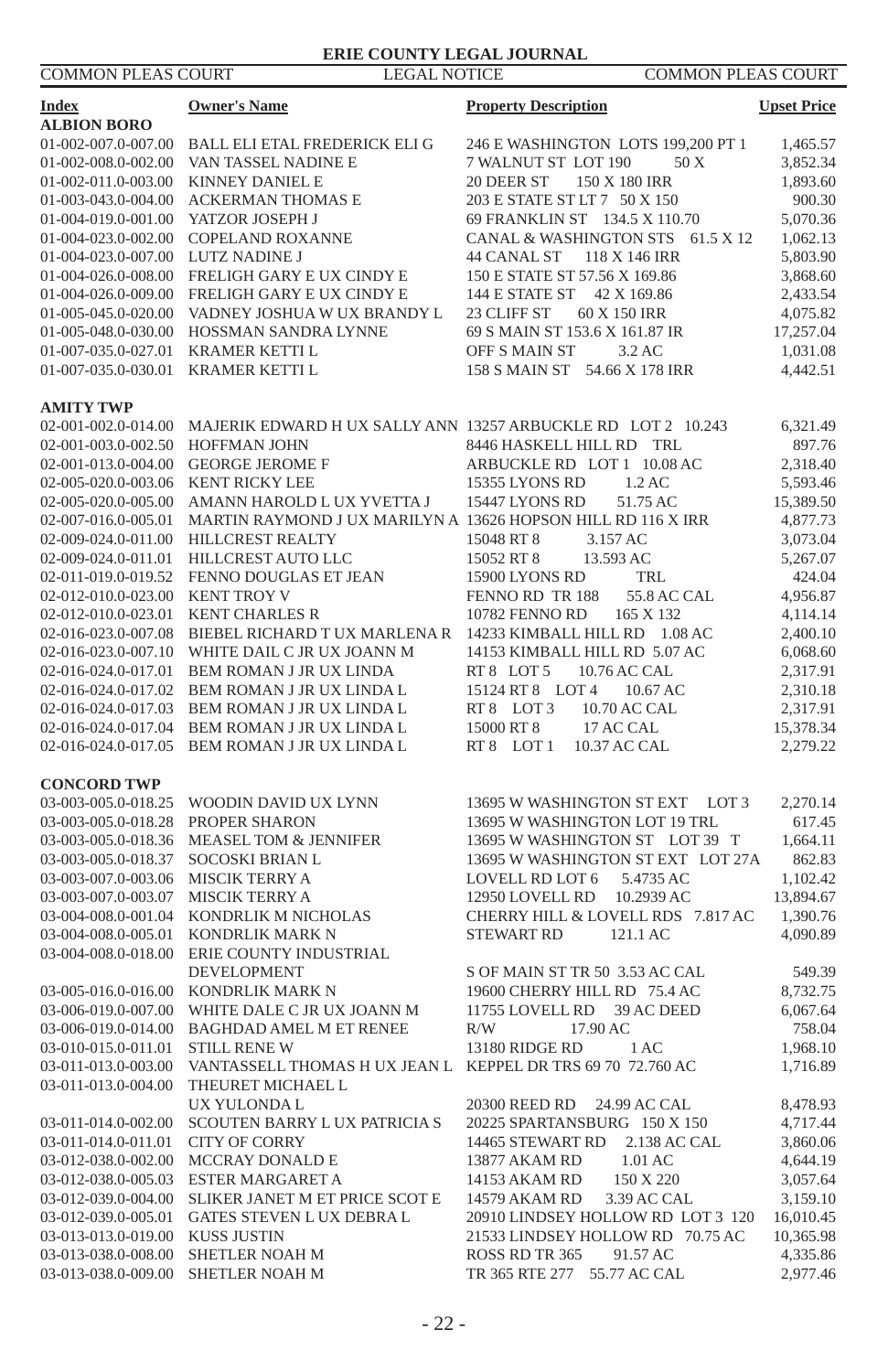| <b>ERIE COUNTY LEGAL JOURNAL</b>           |                                                                                                                           |                                   |                      |
|--------------------------------------------|---------------------------------------------------------------------------------------------------------------------------|-----------------------------------|----------------------|
| <b>COMMON PLEAS COURT</b>                  | <b>LEGAL NOTICE</b>                                                                                                       | <b>COMMON PLEAS COURT</b>         |                      |
|                                            |                                                                                                                           |                                   |                      |
|                                            | 03-017-024.0-021.04 VASCOVICH MARK S<br>03-019-035.0-013.09 MCKAY JESSE W ET LEWIS SHEILA A 12850 COUNTY LINE RD 11.07 AC | OX BOW RD LOT 2 33.0285 AC NET    | 3,177.41<br>2,316.69 |
| 03-021-043.0-001.04                        | BUTCHER EDWARD SR UX KAREN                                                                                                | WHITNEY RUN RD LOT 1 7.037 AC     | 1,150.05             |
|                                            |                                                                                                                           |                                   |                      |
| <b>CONNEAUT TWP</b>                        |                                                                                                                           |                                   |                      |
|                                            | 04-001-001.0-003.00 HOLLIS DENNIS L JR                                                                                    | 14430 W CHERRY HILL RD 110 AC     | 6,958.73             |
| 04-001-001.0-008.00                        | HOLLIS DENNIS L JR                                                                                                        | 14430 W CHERRY HILL RD<br>81.75 A | 6,860.81             |
|                                            | 04-002-003.0-012.00 PACAK JEFFREY A UX BUFFY S                                                                            | 13090 W CHERRY HILL RD 132X165    | 2,774.55             |
| 04-003-004.0-015.00                        | <b>COWHER ROBIN</b>                                                                                                       | RT 6N TR 598<br>3.438 AC          | 1,336.30             |
| 04-006-007.0-012.01                        | JOHNSON DELBERT E                                                                                                         | 9387 BISCOFF RD<br>1 AC           | 2,139.75             |
| 04-007-022.0-004.00 DRURY DARYL L          |                                                                                                                           | 10680 GAGE RD<br>2.6 AC           | 1,314.37             |
| 04-008-056.0-011.00 ELLIS JEROME           |                                                                                                                           | WASHINGTON ST LOT 246 50 X 125    | 954.72               |
| 04-008-056.0-013.00 ELLIS JEROME           |                                                                                                                           | 10530 E WASHINGTON ST LOT 244 50X | 2,207.26             |
| 04-008-056.0-020.00 ELLIS JEROME           |                                                                                                                           | WALNUT ST LOT 251<br>50 X 1       | 954.72               |
|                                            | 04-010-030.0-027.01 ROSS FRANKLIN G TRUSTEE                                                                               | 9595 BARNEY RD 1.87 AC            | 1,625.40             |
| 04-010-030.0-027.50 CHASE ARLENA           |                                                                                                                           | 9595 BARNEY RD<br>TRL             | 921.07               |
| 04-011-031.0-010.01                        | <b>HARRINGTON GEORGE J</b><br>04-011-031.0-010.02 LITTLE THOMAS W                                                         | <b>BARNEY RD</b><br>1.079 AC      | 1,097.54             |
|                                            | UX BONNIE JEAN                                                                                                            | 9531 RT 6 N<br>10.02 AC           | 2,964.32             |
|                                            | 04-012-032.1-017.10 CALONEHESKIE GEORGE                                                                                   |                                   |                      |
|                                            | <b>UX MARILYN</b>                                                                                                         | 13090 RANDALL RD<br>7.493 AC      | 2,157.55             |
|                                            | 04-013-034.0-001.02 HUYCK MARLON M                                                                                        | 9061 GRIFFIN RD LOT 1 10.276 AC   | 3,198.20             |
| 04-013-034.0-003.03 WAGNER BETTY J         |                                                                                                                           | 14209 W CHERRY HILL RD 10 AC      | 1,548.36             |
|                                            | 04-015-038.0-010.01 HUSTON MATTHEW W                                                                                      | 9505 AKERLY RD<br>3.072 AC        | 3,795.14             |
|                                            | 04-016-041.0-020.00 RENNINGER REBECCA                                                                                     | 9747 PORKEY RD<br>1.5 AC          | 2,769.19             |
|                                            | 04-016-042.0-018.00 JOHNSON THOMAS DUX TRACY L                                                                            | 10255 BARNEY RD<br>5 AC           | 5,191.02             |
| 04-017-047.0-004.52                        | <b>STEVENS CHRIS</b>                                                                                                      | 11359 WANETTA DR TRAILER          | 472.52               |
|                                            | 04-018-050.0-023.01 LAVELY MICHELE R FKA                                                                                  |                                   |                      |
|                                            | HOFFMAN MICHEL                                                                                                            | RESERVOIR RD TR 517 12.75 AC      | 5,323.71             |
|                                            | 04-020-072.0-005.01 CROSBY ROBERT B                                                                                       | 12120 WICKWIRE RD<br>10AC         | 3,078.91             |
|                                            | 04-021-074.0-028.00 KERR KERRY K UX CHARLENE M                                                                            | 10121 GRIFFEY RD<br>2AC           | 3,318.46             |
|                                            | 04-023-076.0-004.00 ENGLISH BRUCE G JR UX TERESA F                                                                        | 9945 STATE LINE RD 13.357 AC C    | 2,722.24             |
| 04-023-077.0-006.53 WRIGHT MICKEY          |                                                                                                                           | TRACY RD TRLR                     | 2,598.97             |
| 04-024-077.0-010.02                        | SAWER, NETTA BELLE ETAL                                                                                                   | OFF SCHOOL ROAD 10.04 AC (TR 6    | 842.82               |
|                                            | 04-028-062.0-007.00 COTTRELL DELBERT UX<br><b>CAROLYN ET</b>                                                              | 11527 PENNSIDE RD 110 X 369 IR    | 832.83               |
|                                            |                                                                                                                           |                                   |                      |
| <b>CITY OF CORRY WARD 1</b>                |                                                                                                                           |                                   |                      |
|                                            | 05-019-104.0-009.02 ELCHYNSKI CHARLES                                                                                     |                                   |                      |
|                                            | <b>UX MARGARET</b>                                                                                                        | SHADY AVENUE 1.515 AC CAL         | 8,837.84             |
|                                            | 05-021-104.1-005.00 JOHNSON CHRISTOPHER S                                                                                 |                                   |                      |
|                                            | UX CYNTHIA D                                                                                                              | 533 LIBERTY ST<br>66 X 165        | 2,782.32             |
|                                            | 05-027-168.0-017.00 JOHNSON CHRISTOPHER S                                                                                 |                                   |                      |
|                                            | <b>UX CYNTHIA</b>                                                                                                         | 39 E PLEASANT ST 64.4 X 123 IRR   | 4,837.70             |
|                                            | 05-027-169.0-006.00 MURRAY ROBERT C                                                                                       | 22 E MAIN ST<br>30 X 107.25       | 3,951.77             |
| 05-028-110.0-009.00                        | MORTON JAMES M UX LAURIE A                                                                                                | 735 E MAIN ST TR 53 56 X 181      | 7,085.64             |
|                                            | 05-028-181.0-003.00 GAP DEVELOPMENT                                                                                       | 428 E MAIN ST<br>35X165           | 6,969.21             |
| 05-028-182.0-004.00<br>05-028-190.0-008.00 | SMITH KENNETH P JR UX TAMMY D 422 E SOUTH ST 65 X 126.29<br><b>CORBETT DANNY P</b>                                        | 568 E MAIN ST TR 52 65.75X141     | 4,959.97             |
|                                            | 05-028-191.0-006.00 ABNOOSI BEHROOZ                                                                                       | 671 E SOUTH ST 105 X 268 IRR      | 5,639.83<br>4,319.39 |
|                                            | 05-029-104.0-028.00 CORRY MUNICIPAL AUTHORITY                                                                             | AVENUE A LOT 2 100 X 150 IRR      | 2,557.99             |
|                                            |                                                                                                                           |                                   |                      |
| <b>CITY OF CORRY WARD 2</b>                |                                                                                                                           |                                   |                      |
|                                            | 06-002-004.0-004.00 CROSBY DENNIS R UX DONNA                                                                              | 1362 N CENTER ST 226.5 X TRI      | 5,019.97             |
|                                            | 06-006-014.2-013.24 WOODCOCK JOHN UX DOROTHY                                                                              | 213 SHAWNEE AVE<br>TRL            | 5,123.41             |
| 06-006-014.2-013.42 MIDDLETON KIM          |                                                                                                                           | 250 APACHE AVE TRL                | 668.17               |
| 06-006-014.3-013.11                        | MCGINNETT RICHARD JR                                                                                                      | 230 SEMINOLE AVE<br>TRL           | 3,590.96             |
| 06-006-014.3-013.50 NAUGLE ELLA J          |                                                                                                                           | <b>311 SEMINOLE AVE</b><br>TRL    | 3,979.26             |
| 06-006-014.3-013.52 MILLER ELTON           |                                                                                                                           | 336 SEMINOLE AVE<br>TRL           | 4,150.80             |
| 06-006-014.3-013.58 JOHNSON TIM            |                                                                                                                           | 253 SEMINOLE DR TRL               | 690.20               |
|                                            | 06-009-015.0-055.00 MURRAY ROBERT C                                                                                       | 696 E WAYNE ST 98.67X197.75       | 3,937.52             |
| 06-010-016.0-025.00 HETZ RICHARD           |                                                                                                                           | 60 SNYDER CIRCLE 86X85 IRRG       | 4,538.07             |
| 06-010-019.0-005.00                        | SLAGLE WILLIAM E II                                                                                                       | 3 SNYDER CIR<br>33.29 X 113.65    | 2,580.76             |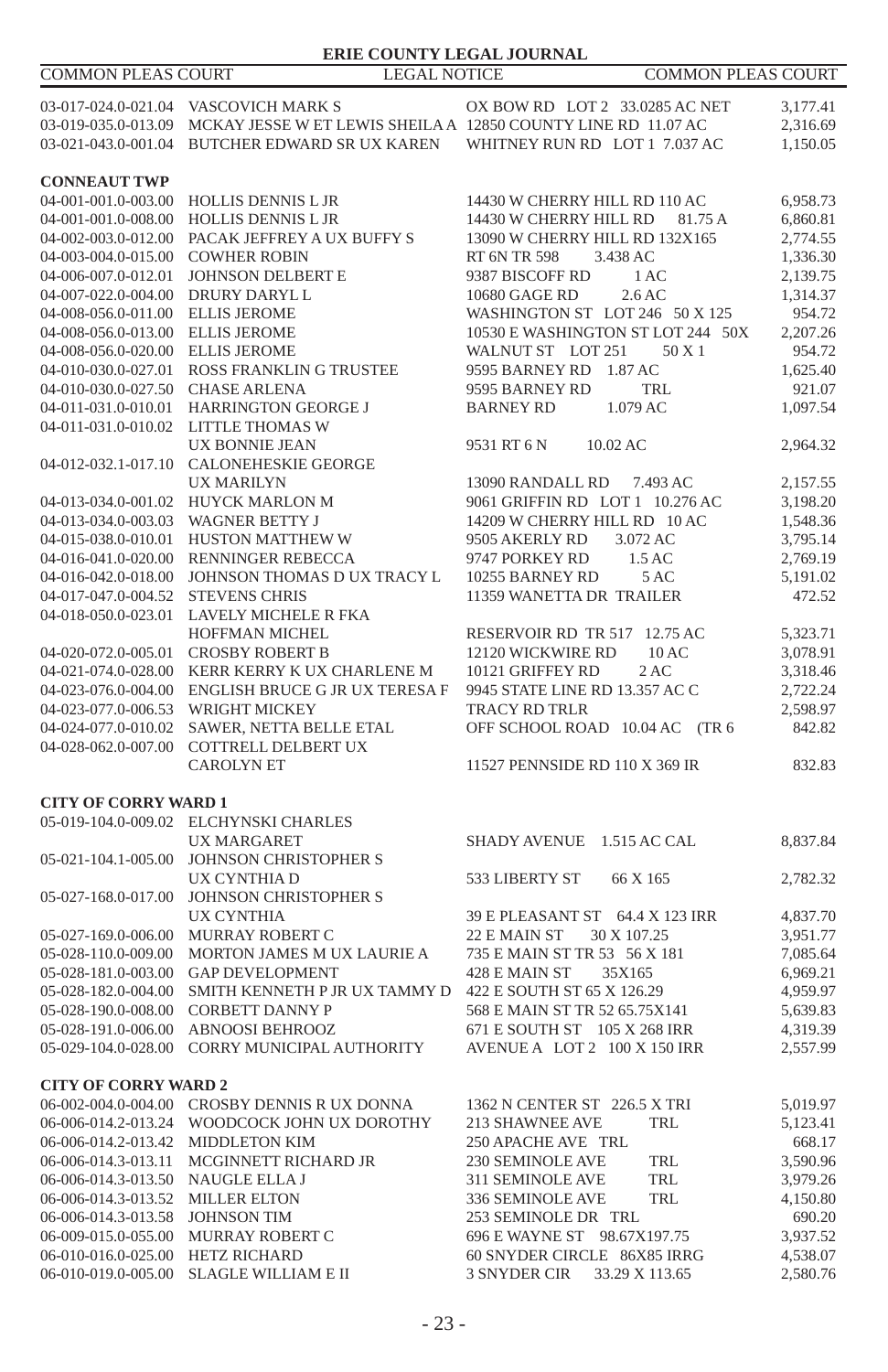| <b>COMMON PLEAS COURT</b>                  | <b>LEGAL NOTICE</b>                                       | <b>COMMON PLEAS COURT</b>                                  |           |
|--------------------------------------------|-----------------------------------------------------------|------------------------------------------------------------|-----------|
|                                            | 06-010-019.0-024.00 SLAGLE WILLIAM E II                   | 62 SNYDER CIRCLE<br>33.61 X 187                            | 2,477.28  |
| 06-015-024.0-003.00                        | MCGRAW ELLMEAR S ET JAMES R                               | 22 BOND ST<br>60 X 140                                     | 7,132.21  |
| 06-015-024.0-017.00                        | DAVIS CHARLES R UX JANICE V                               | 23 E CONGRESS ST 66 X 216.5 IRR                            | 3,891.69  |
| 06-022-030.0-002.00                        | BILLINGHAM WALLACE UX MELISSA 12 E CONGRESS ST 41.75X89.8 |                                                            | 5,514.13  |
| 06-022-094.0-012.00                        | TUCCI LOUIS V ETAL                                        | 102 PARK ST 59.83 X 110                                    | 3,581.01  |
| 06-047-035.0-004.01                        | CHASE CURTIS L                                            | 1455 SCIOTA RD 1.5 AC CAL                                  | 3,440.84  |
| 06-047-036.0-002.01                        | <b>CITY OF CORRY</b>                                      | SCIOTA RD LOT 2 1.67 AC NET                                | 8,072.62  |
|                                            |                                                           |                                                            |           |
| <b>CITY OF CORRY WARD 3</b>                |                                                           |                                                            |           |
| 07-002-001.0-012.00 GEEL DAVID W           |                                                           | 1249 WHITE ST TR 33<br>74X140                              | 3,664.98  |
| 07-002-001.0-027.00                        | <b>FRISINA RUTH E</b>                                     | JOHNSON ST L 26<br>50 X 150                                | 1,327.68  |
| 07-010-036.0-015.00                        | PROCTOR ULA B ET KUCZYNSKI KIM 1029 N CENTER              | 50X262 IRR                                                 | 4,761.26  |
| 07-013-048.0-010.00                        | <b>GRIFFIS JOHN M UX SARAH A</b>                          | 539 HATCH ST TR 32 4.16 AC CAL                             | 10,315.05 |
| 07-013-048.0-011.01                        | BALOG MICHAEL J UX ANNE M                                 | 521 HATCH ST<br>105 X 200                                  | 9,770.65  |
| 07-014-034.0-002.00                        | <b>INGRAM DEVONAR</b>                                     | 33 W BOND ST<br>77.33X104 IRR                              | 6,332.22  |
| 07-023-044.0-007.00                        | MCCRAY DONALD E                                           | 220 W CONGRESS ST 55 X 143.12 IR                           | 3,910.27  |
| 07-023-090.0-004.00                        | SLOCUM JAMES D UX KATHRYN L                               | 209 MOTT ST TR 51 57.75X117                                | 4,096.76  |
| 07-023-091.0-016.00                        | MCCARDLE CECELIA A                                        | 103 PARK PL TR 51 70.12 X136.4                             | 5,532.72  |
| 07-024-047.0-016.00                        | MCCRAY DONALD E                                           | 505 509 W SMITH ST 180.33 X 201.                           | 12,859.51 |
| 07-024-054.0-003.01                        | FREEMAN TINA M                                            | WARREN ST 50X134.17&50X34.17                               | 498.24    |
| 07-025-049.0-012.00                        | <b>BROOKS DARYLE</b>                                      | W WASHINGTON ST 137.5X275                                  | 5,289.32  |
| 07-025-067.0-012.00                        | LEES DAVID W UX ELIZABETH I                               | 504 W WASHINGTON ST 152 X 161 IRR                          | 6,076.93  |
| 07-026-068.0-010.00                        | REYNOLDS III DANIEL A                                     | 334 EAGLE ST 42 X 242.8 IRR                                | 2,084.06  |
| 07-026-068.0-021.00                        | SILKA TRACEY ET JEFFERY                                   | <b>80 MARION ST</b><br>64X133.58                           | 6,055.79  |
| 07-026-077.0-001.00                        | <b>LADIKA MARK G</b>                                      | 276 W WASHINGTON ST 50 X 110 IRR                           | 7,445.64  |
| 07-026-078.0-008.00                        | <b>BURROWS JEFFREY</b>                                    | 244 FRANKLIN ST 37 X 199.72 IRR                            | 1,307.66  |
| 07-026-084.0-002.00                        | <b>GEORGE JOHN T</b>                                      | 212 W WASHINGTON ST<br>66.04 X 84                          | 3,331.46  |
| 07-026-088.0-002.00                        | WHITNEY CHARLES W                                         | <b>26 FRANKLIN ST</b><br>30X79.95                          | 2,267.47  |
|                                            | 07-035-050.1-001.74 DAVIDS CHRISTOPHER ET                 |                                                            |           |
|                                            | <b>ANDERSON KRIS</b>                                      | LOT 13 TRL                                                 | 1,123.61  |
| <b>CITY OF CORRY WARD 4</b>                |                                                           |                                                            |           |
|                                            | 08-033-141.0-009.00 HINER MICHAEL J UX LISA R             | <b>122 FOURTH AVE</b><br>47.74 X 100                       | 4,790.29  |
|                                            | 08-033-155.0-007.00 MCCRAY DONALD E                       | 328 SPRING ST<br>55X110                                    | 5,416.14  |
| 08-034-128.0-002.00                        | NICHOLS PERRY M UX DELORES                                | 712 W CHURCH ST TR 51                                      | 3,810.32  |
| 08-034-130.0-004.00                        | PARKER BRENDA L                                           | 213 NORTHWEST ST TR 51 50 X 100                            | 10,272.24 |
| 08-034-130.0-005.00                        | EASTLAKE DEVELOPMENT                                      |                                                            |           |
|                                            | <b>CORPORATION</b>                                        | 217 NORTHWEST ST TR 51 50 X 100                            | 2,655.61  |
| 08-034-130.0-006.00                        | <b>BEMIS CHRISTOPHER G</b>                                | 223 NORTHWEST ST TR 51 50X100                              | 3,616.62  |
| 08-034-130.0-008.00                        | <b>BURROWS JEFFREY A ET</b>                               |                                                            |           |
|                                            | <b>CORBETT CONNIE</b>                                     | 231 NORTHWEST ST 53.75 X 100                               | 2,062.58  |
| 08-034-132.0-001.00                        | HETRICK GALE E UX PENNY S                                 | 820 W MAIN ST 167X120 IRR                                  | 898.31    |
|                                            | 08-034-132.0-003.01 HETRICK GALE EDWARD                   |                                                            |           |
|                                            | <b>UX PENNY S</b>                                         | 121 LEMON ST 88.63 X 102 IRR                               | 3,288.53  |
| 08-034-134.0-002.00                        | KEENER JAMES R UX SUSIE C                                 | 616 W CHURCH ST TR 51                                      | 2,818.34  |
| 08-034-137.0-011.00                        | <b>CAMPBELL MARVIN R</b>                                  | FOURTH AVE TR 51 50 X 85                                   | 784.94    |
| 08-034-144.0-015.00                        | MCCRAY DONALD E                                           | 428 EUCLID ST 86.4X91.31 IRR                               | 3,068.15  |
|                                            | 08-034-144.0-024.00 HANNOLD KENNETH E                     |                                                            |           |
|                                            | ET WILSON S ET                                            | 314 EUCLID ST<br>76 X 155.36<br>521 EUCLID ST TR 51 50X100 | 5,741.38  |
| 08-037-127.0-011.00<br>08-037-145.0-004.00 | <b>SWANSON DANIEL K</b><br>METZINGER MYRON C              |                                                            | 1,169.71  |
|                                            | UX BARBARA J                                              | 208 FAIRVIEW ST TR 51 62X132                               | 4,876.22  |
|                                            | 08-037-145.0-005.00 METZINGER MYRON C                     |                                                            |           |
|                                            | UX BARBARA J                                              | 202 FAIRVIEW ST TR 51 70X132                               | 3,284.36  |
|                                            | <b>BRADLEY PATRICK M</b>                                  | 439 SPRING ST<br>130 X 70                                  | 3,087.24  |
| 08-037-145.0-007.00<br>08-037-145.0-009.00 | <b>HEPLER MICHAEL J</b>                                   | 428 S 2 AVE 74.85 X 198 IRR                                | 5,001.31  |
| 08-038-160.0-006.00                        | THOMPSON TRACY L ET                                       |                                                            |           |
|                                            | WILLIAMS C                                                | 140 RIDGE ST<br>200 X 165                                  | 3,436.09  |
|                                            |                                                           |                                                            |           |
| <b>CRANESVILLE BORO</b>                    |                                                           |                                                            |           |
|                                            | <b>I LOTTED LET</b>                                       | <b><i>FANT AVET</i></b>                                    | 0.1000    |

| 09-005-012.0-017.00 GARLICK BRADLEY V        | 10325 BOWMAN AVE 60 X 131.39   | 3.188.26 |
|----------------------------------------------|--------------------------------|----------|
| 09-006-011.0-002.01 BENSON MARC TUX SHELLY D | 10145 JOHN WILLIAMS AVE 60X150 | 3,523.11 |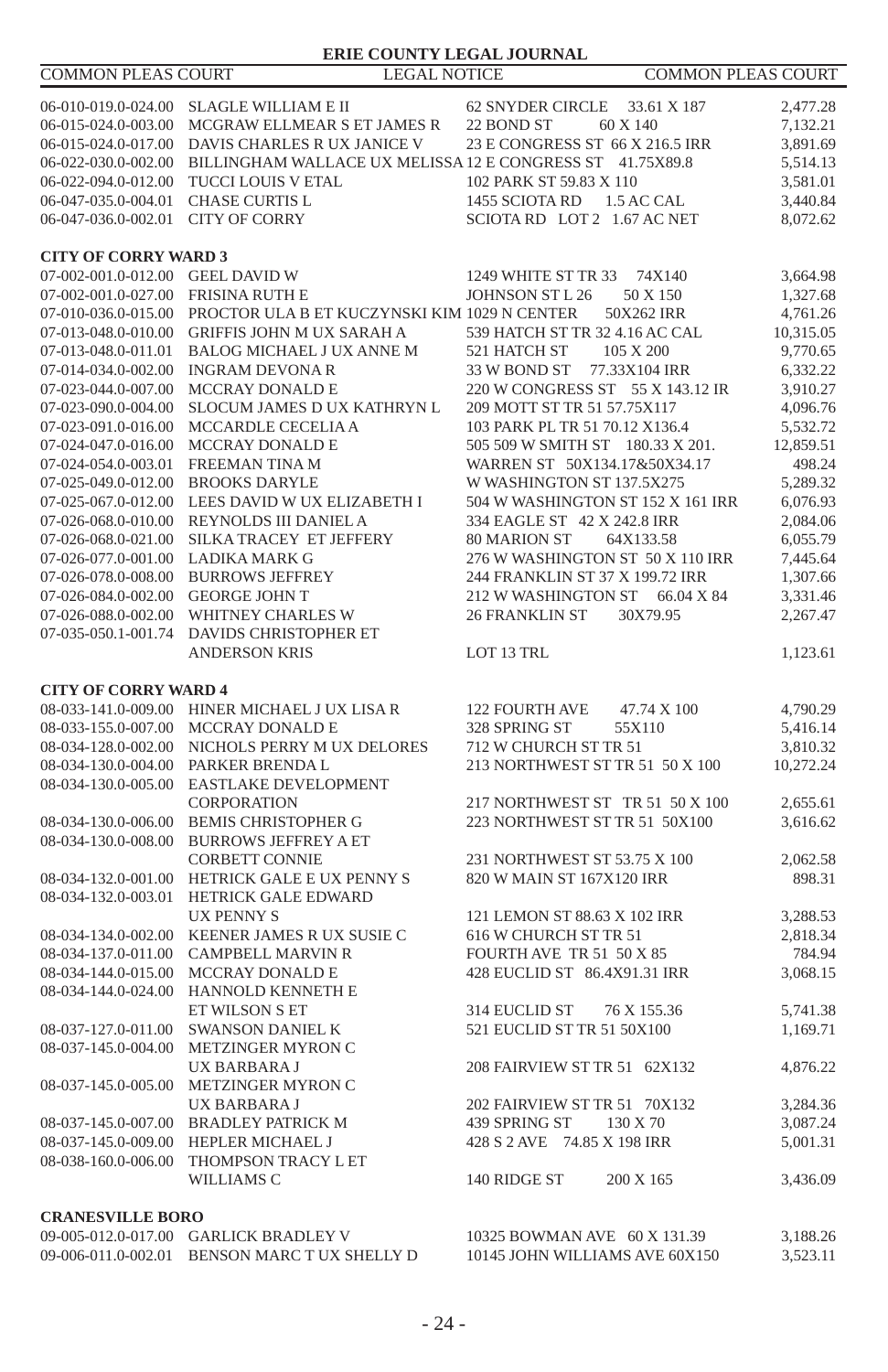COMMON PLEAS COURT LEGAL NOTICE COMMON PLEAS COURT

| <b>EDINBORO BORO</b>                 |                                                                               |                                   |           |
|--------------------------------------|-------------------------------------------------------------------------------|-----------------------------------|-----------|
| 11-001-004.0-004.00                  | PORTERFIELD ROBERT J                                                          | 119 CHERRY ST LALE PK 40.06X123.1 | 4,186.64  |
| 11-002-015.0-001.00                  | <b>FENDONE JOSEPH</b>                                                         | 219 PINE ST<br>60 X 100           | 8,059.84  |
| 11-002-023.0-008.00                  | LONG ROBERT E UX BEVERLY A                                                    | 303 ELM ST<br>80 X 100 IRR        | 6,468.50  |
| 11-002-024.0-005.00                  | <b>BROWN THOMAS W</b>                                                         | 207 ELM ST<br>40 X 100            | 5,949.33  |
| 11-002-027.0-008.01                  | PINE WOOD PROPERTIES                                                          | 201 WILLOW ST 53 X 100            | 4,375.54  |
| 11-003-031.0-027.01                  | PENN LAW INC                                                                  | PLUM ST 72X216 IRR                | 8,842.77  |
| 11-006-032.0-103.00                  | <b>GILBERT CYNTHIA W</b>                                                      | 508 ERIE ST 187.45 X 204.17IRR    | 23,639.82 |
| 11-010-043.0-008.00                  | FLOREK WILLIAM ET TIMOTHY                                                     | 104 HIGH ST 115 X 87.44 IRR       | 9,730.51  |
| 11-010-046.0-014.02                  | <b>SWEENEY EMILY S</b>                                                        | <b>WATERFORD ST</b><br>96.8X117   | 9,555.74  |
| 11-014-042.0-010.02                  | FIRST NATIONAL BANK OF PATR                                                   | 136 MEADVILLE ST 45.33X229.31I    | 9,632.28  |
| 11-014-047.0-004.00                  | PACE NORRIS W JR                                                              | 202 MEADVILLE ST 80 X 202         | 9,038.32  |
| 11-016-048.0-037.00                  | PORTO DENNIS L                                                                | 106 GARDEN TERRACE 120X302 IRR    | 10,218.88 |
| 11-016-048.0-056.00                  | <b>LINDY PROPERTIES CORP</b>                                                  | 103 TERRACE DR LT1<br>96 X 110    | 11,230.80 |
| <b>ELGIN BORO</b>                    |                                                                               |                                   |           |
|                                      | 12-004-001.0-010.00 ALLEN FLOYD H ET EDNAL                                    | 18084 N MAIN ST<br>198 X 195      | 4,349.05  |
| 12-007-001.0-028.01                  | CLARK JOSHUA P UX DAWN M                                                      | 11330 W PLEASANT ST 10.01 AC      | 3,473.47  |
| 12-008-002.0-014.01                  | PALMER GARY J UX TIFFANI D                                                    | N 18265 MAIN ST LOT 2 7.454 AC    | 5,568.49  |
| 12-008-002.0-023.00                  | PLOSS LARRY N                                                                 | 11600 E PLEASANT ST<br>18 AC      | 9,457.82  |
| 12-010-004.0-004.01                  | <b>GOODWILL RICHARD H</b>                                                     | 18310 S MAIN ST 100X332 IRR       | 6,407.54  |
| 12-011-005.0-002.01                  | MACMARTIN DONALD W                                                            | PLEASANT ST<br>150 X 250          | 1,367.16  |
|                                      |                                                                               |                                   |           |
| <b>ELK CREEK TWP</b>                 |                                                                               |                                   |           |
| 13-001-004.0-008.00                  | BRADEN DONALD L JR ET MITCHELL 9790 FILLINGER RD 28.5 AC                      |                                   | 3,674.55  |
| 13-012-023.0-009.00                  | INGRO VIRGINIA M ET ERIC V                                                    | 10360 MEADVILLE RD 123 X 107      | 3,122.27  |
| 13-015-029.0-002.00                  | PAROBEK ROBERT M UX CYNTHIA L 9141 CARBERRY RD                                | 89.21 AC                          | 10,615.43 |
| 13-015-029.0-002.01                  | PAROBEK ROBERT M UX CYNTHIA L 9077 CARBERRY RD                                | 10AC                              | 4,153.72  |
| 13-015-030.0-007.04                  | PAVOLKO DANIEL G                                                              | RT 6N LOT 1 131.53 X 922.50 I     | 1,198.31  |
| 13-021-035.0-001.00                  | PAVOLKO DANIEL G                                                              | 11143 STATE RD LOT 2 17.795 AC    | 3,979.52  |
|                                      | 13-021-035.0-003.05 HATHAWAY MELVIN                                           | 8601 RT 6N<br>12.035 AC CAL       | 4,121.21  |
| 13-021-035.0-009.00                  | MILLER DAVID W UX SUSAN M                                                     | 8640 CROSSINGVILLE RD 38 AC       | 5,928.10  |
| 13-024-046.0-005.00                  | GOLLMER JEFFREY M UX LEANNE M 11530 WEST RD                                   | 28.14 AC                          | 2,866.77  |
| 13-024-046.0-011.02                  | NEAL GORDON UX VIVIAN                                                         | 9560 PONT RD 23.5 AC              | 3,016.87  |
| 13-024-046.0-011.55                  | PETERSON VALERIE                                                              | 9520 PONT RD<br>TRL               | 1,438.20  |
| 13-025-038.0-007.01                  | HERHOLD DOUGLAS D UX JOANN R RT 6N LOT 3 100X253.67 IRR                       |                                   | 3,947.35  |
| 13-027-043.0-002.03                  | <b>HORVATH LINDA</b>                                                          | 10245 WHITTAKER RD 10.812 AC      | 1,706.06  |
|                                      | 13-027-044.0-001.01 ERDMAN BRIAN C UX ELIZABETH K 9687 MOSES RD 264 X 165 IRR |                                   | 1,660.41  |
| <b>CITY OF ERIE WARD 1</b>           |                                                                               |                                   |           |
| 14-010-004.0-112.00 GUVNO INC        |                                                                               | 115 E 7 ST<br>41.25 X 165         | 18,090.99 |
| 14-010-006.0-119.00                  | FILIPPI RICHARD ETAL                                                          | 125 E 3 ST<br>27.5 X 165          | 2,229.80  |
|                                      | 14-010-006.0-120.00 FILIPPI RICHARD E ET                                      |                                   |           |
|                                      | <b>FILIPPI FRANK</b>                                                          | 121 E 3 ST<br>37 X 165            | 5,887.44  |
| 14-010-006.0-125.00                  | FILIPPI RONALD ET RICHARD                                                     |                                   |           |
|                                      | <b>ET FRANK</b>                                                               | 301 03 FRENCH ST ET 105 07 E 3    | 25,993.90 |
| 14-010-006.0-126.50 FILIPPI RONALD S |                                                                               | 305 FRENCH ST 4.55% INT.          | 5,770.77  |
|                                      | 14-010-006.0-126.53 FILIPPI FRANK UX INES                                     | 311 FRENCH ST CONDO 4.55 % INT    | 3,878.19  |
| 14-010-006.0-126.54 FILIPPI RONALD L |                                                                               | 313 FRENCH ST 4.55% INT CONDO     | 8,551.13  |
|                                      | 14-010-006.0-136.00 FILIPPI RICHARD ET RONALD                                 |                                   |           |
|                                      | <b>ET FRANK</b>                                                               | 102 04 E 4 ST 41.25 X 65          | 6,232.60  |
|                                      | 14-010-006.0-140.00 FILIPPI FRANK ETAL                                        | 118 E 4 ST<br>41.25 X 165         | 4,315.66  |
|                                      | 14-010-007.0-103.00 POPOFF ANTHONY UX JOAN                                    | 716 18 GERMAN ST 50 X 110         | 9,829.20  |
|                                      | 14-010-007.0-132.00 HAIN WILLIAM R                                            | 242 E 8 ST 37 X 165               | 5,124.98  |
|                                      | 14-010-009.0-118.00 JONES BARBARA ANN                                         | 221 E 3 ST 30.9 X 165             | 3,109.21  |
|                                      | 14-010-009.0-144.00 CAPUTO GIOVANNI                                           | 256 E 4 ST 41.25 X 125            | 3,463.68  |
| 14-010-009.0-211.00                  | <b>CLARK MARK A</b>                                                           | 249 51 E 2 ST<br>55 X 165         | 1,273.05  |
| 14-010-010.0-102.00 ORSINI JOHN      |                                                                               | 722 PARADE ST 42 X 123.75         |           |
| 14-010-010.0-105.00                  |                                                                               |                                   | 8,139.38  |
|                                      | WILLIAMS CHARLES ET<br>WILLIAMS GEORGE                                        |                                   |           |
|                                      |                                                                               | 708 PARADE ST 40 X 123.75         | 6,083.11  |
| 14-010-010.0-114.00                  | 14-010-010.0-113.00 RIDER BRUCE E SR UX SHIRLEY L                             | 345 E 7 ST<br>32.39 X 157         | 2,956.75  |
| 14-010-010.0-129.00 KIRILLOVS JURJIS | <b>WALTERS MARK A</b>                                                         | 339 E 7 ST<br>32.39 X 157         | 4,180.29  |
|                                      |                                                                               | 723 GERMAN ST 31 X 82.5           | 3,605.01  |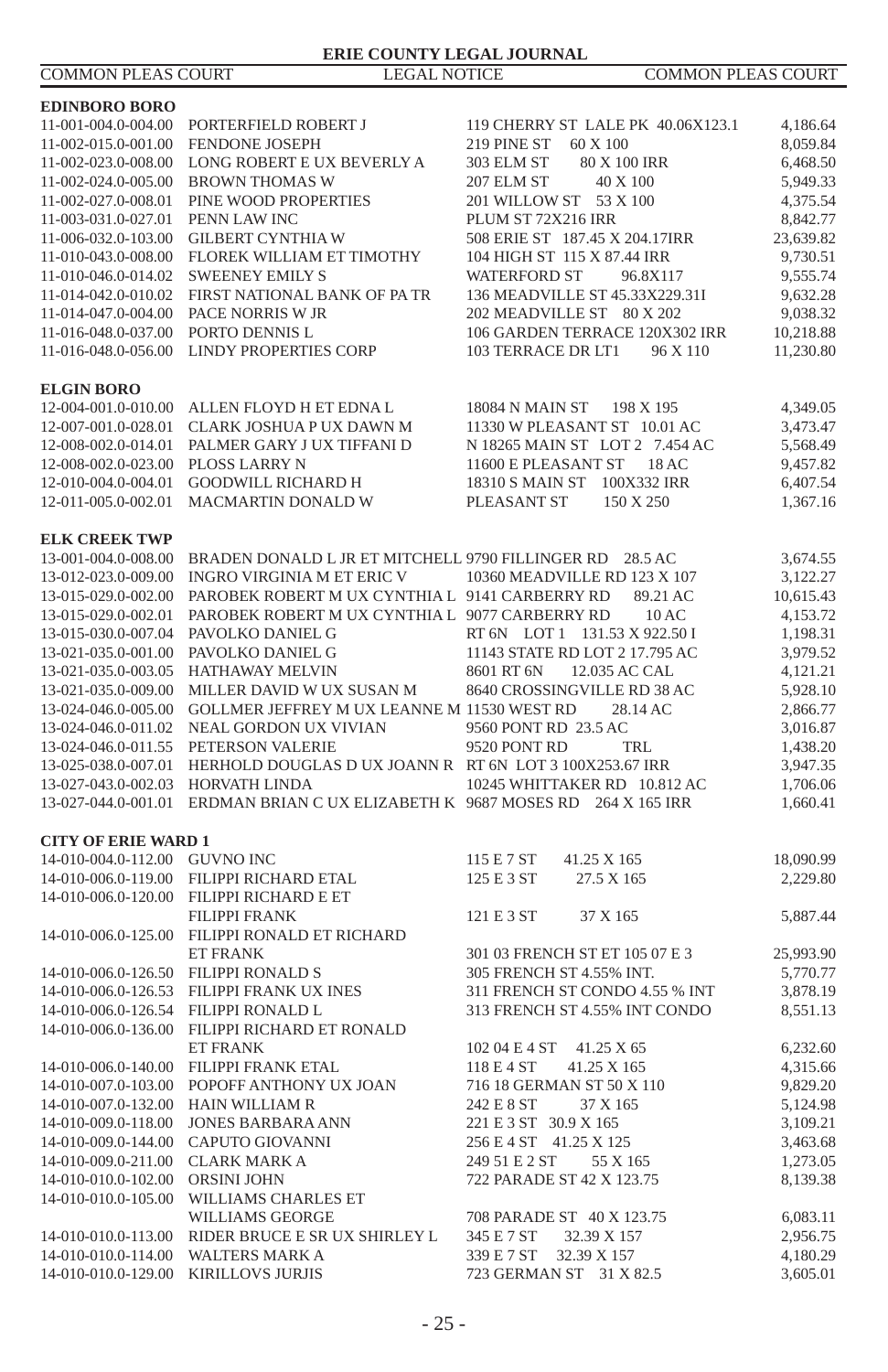| COMMON PLEAS COURT                 | <b>LEGAL NOTICE</b>                                          |                               | <b>COMMON PLEAS COURT</b> |
|------------------------------------|--------------------------------------------------------------|-------------------------------|---------------------------|
| 14-010-010.0-134.00 GUVNO INC      |                                                              | 316 E 8 ST<br>30 X 157        | 6,599.91                  |
|                                    | 14-010-010.0-135.00 UVODICH DANIEL                           | 320 22 E 8 ST<br>52.5 X 157   | 5,949.35                  |
|                                    | 14-010-010.0-212.00 MCELHINNY CAROL                          | 343 E 6 ST 41.25 X 165        | 3,981.32                  |
|                                    | MCELHINNY CAROL                                              |                               |                           |
| 14-010-010.0-213.00                | 14-010-010.0-233.00 PARKER EDWARD L                          | 337 E 6 ST<br>41.25 X 165     | 6,283.03                  |
|                                    |                                                              | 318 E 7 ST<br>37.77 X 165     | 3,695.83                  |
|                                    | 14-010-011.0-101.00 GONZALEZ CESAR M                         | 60 X 132.5<br>510 PARADE ST   | 5,865.61                  |
|                                    | 14-010-011.0-202.00 CALABRESE PATRICK                        | 424 PARADE ST<br>40X120       | 3,657.65                  |
|                                    | 14-010-011.0-204.00 PLONSKI STANLEY S UX LISA                | 418 PARADE ST<br>40 X 120     | 4,167.20                  |
| 14-010-011.0-210.00                | OCONNELL WILLIAM P                                           | 349 E 4 ST<br>30 X 165        | 2,503.58                  |
| 14-010-011.0-215.00                | ACQUISTA LEE S UX TIFFANY L                                  | 335 E 4 ST<br>30 X 95         | 3,059.82                  |
| 14-010-011.0-229.00                | MIDKIFF GARY L                                               | 415 GERMAN ST<br>36.5 X 41.25 | 3,323.50                  |
|                                    | 14-010-011.0-250.00 BALDWIN G DANIEL                         | NS E 5TH ST BET GERMAN ET     | 2,254.62                  |
|                                    | 14-010-012.0-229.00 POPOFF EVAN A UX AGNES                   | 227 GERMAN ST 41.25 X 82.5    | 9,021.68                  |
| 14-010-013.0-112.00                | <b>BREST ROBERT G ET</b>                                     |                               |                           |
|                                    | <b>BLOOMQUIST CHRIST</b>                                     | 715 17 CEDAR ST<br>35 X 100   | 4,676.97                  |
| 14-010-013.0-200.00                | REINWALD ROBERT E UX LAUREL S                                | 438 E 8 ST<br>46.5 X 65       | 4,910.49                  |
| 14-010-013.0-218.00                | JONES TODD D                                                 | 428 30 E 8 ST<br>41.25 X IRR  | 3,166.27                  |
| 14-010-013.0-304.00 OKAFOR LOUISE  |                                                              | 55 X 82.5<br>716 VINE ST      | 3,970.75                  |
|                                    | 14-010-013.0-413.00 LESONIK DAVID L                          | 433 E 6 ST<br>41.25 X 165     | 3,420.21                  |
| 14-010-013.0-414.00                | REGAL MANOR HOMES LLC                                        | 431 E 6 ST<br>41.25 X 165     | 5,100.87                  |
| 14-010-013.0-434.00                | WATTS DOROTHY G                                              | 442 E 7 ST<br>50 X 165        | 2,869.76                  |
| 14-010-013.0-440.00 GUVNO INC      |                                                              | 608 WALLACE ST<br>30 X 40     | 3,221.61                  |
| 14-010-014.0-109.00                | ABBATE FRANK UX KATHLEEN                                     | 445 E 5 ST<br>40 X 157.5      | 4,016.01                  |
| 14-010-014.0-110.00                | VAZQUEZ DAVID UX                                             |                               |                           |
|                                    | VAZQUEZ ROUSE M CE                                           | 441 E 5 ST<br>40 X 157.5      | 3,804.94                  |
|                                    | 14-010-014.0-114.00 CLARK HUBERT UX GOLDIE                   | 427 E 5 ST<br>40 X 157.5      | 2,913.58                  |
|                                    | 14-010-014.0-122.00 KOSZAREK DENNIS M                        | 511 PARADE ST<br>36 X 137.26  | 2,453.73                  |
| 14-010-014.0-124.00 VERNO ALBERT C |                                                              | 402 E 6 ST<br>40 X 107.5      | 4,561.68                  |
| 14-010-014.0-130.00 EWING HO       |                                                              | 426 E 6 ST<br>40 X 157.5      | 5,919.67                  |
| 14-010-015.0-140.00 BALDWIN G D    |                                                              | PARADE ST ES BET 3 ET 4 1X138 | 838.18                    |
| 14-010-016.0-116.00                | DARRES KHALED A                                              | 523 E 7 ST<br>40 X 157.5      | 2,300.74                  |
|                                    | 14-010-016.0-118.00 DOVISHAW THEODORE L                      |                               |                           |
|                                    | UX MYRA ET                                                   | 513 E 7 ST<br>35 X 157.5      | 1,696.38                  |
| 14-010-016.0-119.00                | POGUE BOBBY L                                                | 35 X 157.5<br>511 E 7 ST      | 2,804.02                  |
| 14-010-016.0-124.00                | PIERSON DOUGLAS W                                            |                               |                           |
|                                    | UX PEGGY BEA                                                 | 713 WALLACE ST<br>30 X 60     | 4,251.36                  |
| 14-010-016.0-131.00 POGUE BOBBY L  |                                                              | 520 E 8 ST<br>40 X 157.5      | 3,988.38                  |
|                                    | 14-010-016.0-137.00 CARSON JAMES G UX ROBIN L                | 538 40 E 8 ST<br>40 X 157.5   | 4,787.27                  |
| 14-010-016.0-201.00 PURCELL JOHN A |                                                              | 626 ASH ST<br>34 X 65         | 2,415.59                  |
| 14-010-017.0-134.00 FIELDS ROBERT  |                                                              | 554 E 6 ST<br>30 X 85         | 3,182.75                  |
|                                    | 14-010-017.0-208.00 MARTIN ROBERT G UX MARY ELLEN 402 ASH ST | 33 X 72                       | 4,499.85                  |
|                                    | 14-010-017.0-230.00 DEWOLF TRUDY A                           | 518 E 5 ST<br>40 X 159        | 7,935.23                  |
|                                    | 14-010-017.0-231.00 GHAMO MICHAEL ET ROMEO JAY               | 520 E 5 ST<br>40 X 159        | 5,023.95                  |
| 14-010-018.0-117.00                | WILLIAMS CHARLES ET                                          |                               |                           |
|                                    | <b>WILLIAMS GEORGE</b>                                       | 321 WALLACE ST<br>35 X 80     | 2,633.39                  |
| 14-010-018.0-132.00                | <b>JOYCE BARBARA</b>                                         | 550 E 4 ST<br>33 X 66         | 4,834.08                  |
|                                    | 14-010-018.0-205.00 EGGLESTON ROBERT D III                   | 531 E 2 ST<br>40 X 159        | 3,528.07                  |
|                                    | 14-010-018.0-213.00 MARTIN ROGER D UX BARBARA J              | 501 E 2 ST<br>40 X 80         | 2,631.27                  |
| 14-010-019.0-123.00                | <b>GUVNO INC</b>                                             | 713 ASH ST 27 X 77.5          | 3,281.43                  |
| 14-010-019.0-128.00                | HOPKINS RENEE M                                              | 610 E 8 ST<br>40 X 157.5      | 6,822.95                  |
| 14-010-019.0-135.00                | THOMPSON WILLIAM E III                                       |                               |                           |
|                                    | UX LISA M                                                    | 636 E 8 ST<br>40 X 157.5      | 4,605.09                  |
| 14-010-019.0-138.00                | JONES TODD UX GLADYS M                                       | 646 E 8 ST<br>40 X 157.5      | 7,127.00                  |
| 14-010-019.0-220.00                | THOMPSON WILLIAM E III                                       |                               |                           |
|                                    | UX LISA M                                                    | 604 06 E 7 ST<br>25 X 90      | 3,711.47                  |
| 14-010-019.0-236.00                | <b>GALBREATH DONALD R</b>                                    | 613 15 ASH ST<br>40 X 45      | 3,429.98                  |
| 14-010-020.0-134.00                | SULLIVAN DENNIS                                              | 624 E 6 ST<br>31 X 165        | 6,516.13                  |
| 14-010-020.0-213.00                | FRANKLIN LEROY JR UX ANNETTE                                 | 631 E 4 ST<br>30 X 157.5      | 1,383.05                  |
| 14-010-020.0-247.00                | <b>GINNERY ROBERT ET</b>                                     |                               |                           |
|                                    | <b>GRABOWSKI CATHERI</b>                                     | 656 E 5 ST<br>50 X 74.6       | 2,534.35                  |
| 14-010-021.0-101.00                | <b>HORTON ANDRE</b>                                          | 30 X 90<br>318 REED ST        | 2,082.65                  |
| 14-010-021.0-105.00                | SONNEY CAROLYN ET TIMOTHY                                    | 308 REED ST<br>30 X 90        | 2,682.92                  |
| 14-010-022.0-121.00                | <b>GRILL JAMES L</b>                                         | 710 E 8 ST<br>67.5 X 66       | 6,083.42                  |
|                                    |                                                              |                               |                           |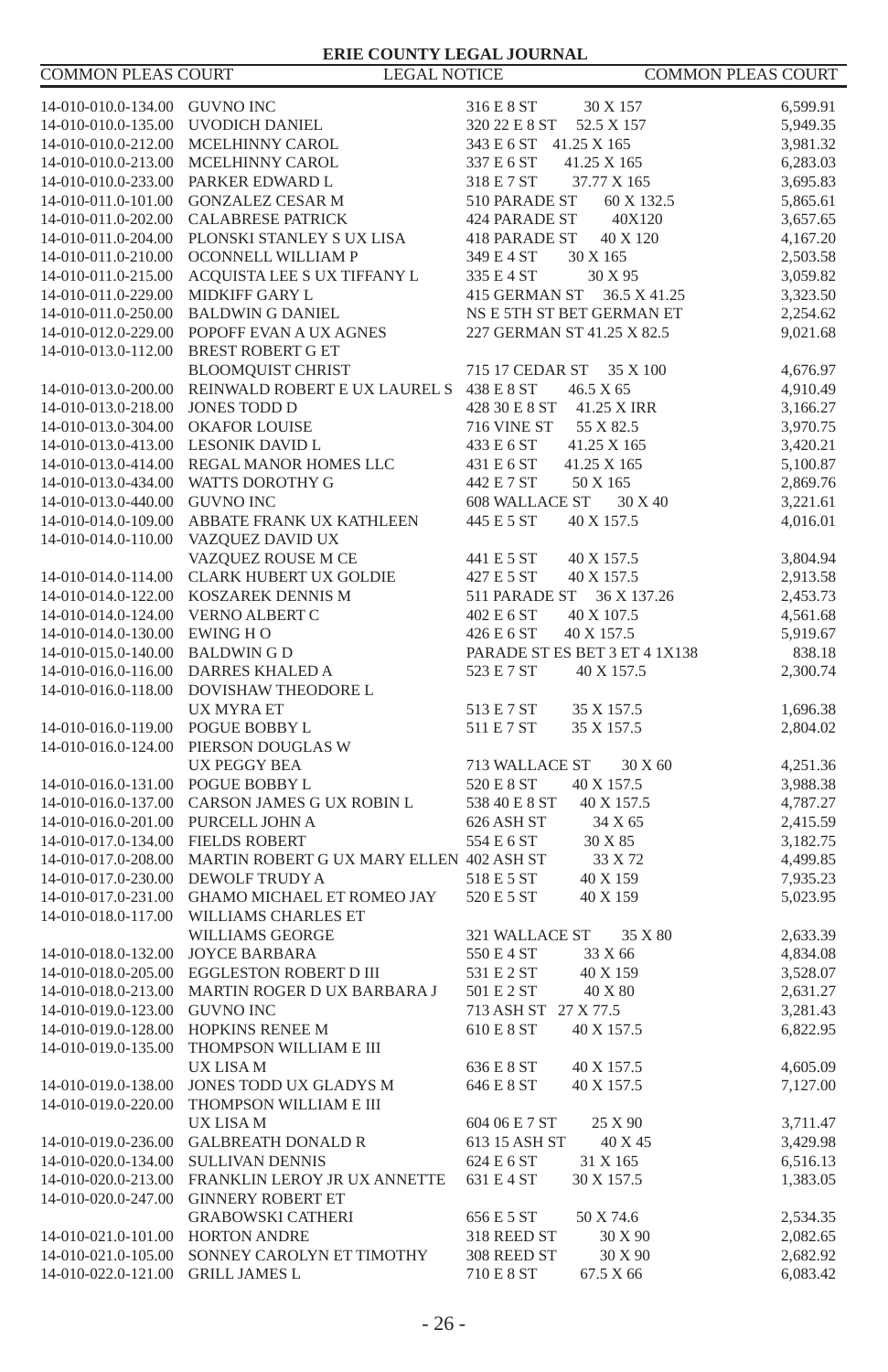| COMMON PLEAS COURT                         | <b>LEGAL NOTICE</b>                                                       | <b>COMMON PLEAS COURT</b>               |                      |
|--------------------------------------------|---------------------------------------------------------------------------|-----------------------------------------|----------------------|
| 14-010-022.0-122.00 GUVNO INC              |                                                                           | 32 X 80                                 |                      |
| 14-010-022.0-131.00                        | ERIE REAL ESTATE GROUP LLC                                                | 716 E 8 ST<br>744 46 E 8 ST<br>32 X 70  | 4,908.33<br>3,463.84 |
| 14-010-022.0-132.00                        | <b>BEST JOHN W</b>                                                        | 748 E 8 ST<br>30 X 70                   |                      |
|                                            | <b>GUVNO INC</b>                                                          | 28 X 70<br>758 E 8 ST                   | 3,193.44             |
| 14-010-022.0-135.00                        |                                                                           |                                         | 3,190.73             |
| 14-010-022.0-221.00                        | ALLEN CATHERINE E                                                         | 703 REED ST<br>37 X 45                  | 3,479.07             |
| 14-010-022.0-301.00<br>14-010-022.0-334.00 | MADISON DEBRA VIR VINCENT L<br>CASEY BALES ET CADDIE ASSETS IN 728 E 7 ST | 622 WAYNE ST<br>30 X 82.5<br>32.5 X 165 | 3,199.88<br>3,055.08 |
| 14-010-022.0-335.00                        | MIMS ISAAC UX CAROL                                                       | 730 E 7 ST<br>32.5 X 165                |                      |
| 14-010-023.0-101.00                        | <b>BURTON RACHEL B</b>                                                    | 524 WAYNE ST<br>30 X 108.75             | 3,544.31<br>2,386.35 |
| 14-010-023.0-120.00                        | <b>CRENSHAW DONALD</b>                                                    | 715 17 E 5 ST 30.25 X 157.5             |                      |
| 14-010-023.0-146.00                        | SHORT FRANCIS M UX MILDRED C                                              | 756 E 6 ST<br>26 X 70                   | 4,103.66<br>3,295.83 |
| 14-010-023.0-149.00                        | <b>COLT GEORGE P</b>                                                      | NS E 6 BET REED ET WAYNE ST             | 716.72               |
| 14-010-026.0-107.00                        | ERIE ACQUISITIONS LLC                                                     | 855 E 7 ST<br>34 X 90                   | 3,646.66             |
| 14-010-026.0-129.00                        | DUNN DEVERE F UX MARY ALICE                                               | 850 E 8 ST<br>30 X 165                  | 4,180.40             |
|                                            | <b>TATE EDWARD</b>                                                        | 848 E 5 ST<br>28.5 X 82.5               |                      |
| 14-010-028.0-200.00<br>14-010-028.0-224.00 | NORTON WILLIE K                                                           | 403 WILSON ST<br>43.95 X IRR            | 4,125.33<br>1,599.77 |
| 14-010-030.0-116.00                        | VOGT JOHN C                                                               | 906 08 E 8 ST<br>40 X 165               | 3,990.61             |
| 14-010-030.0-209.00                        | <b>KARNS DAVID L</b>                                                      | 609 PERRY ST<br>61.2 X 45               | 3,686.90             |
| 14-010-030.0-222.00                        | ZIMBAR LLC                                                                | 607 PERRY ST<br>34.8 X 45               | 3,443.13             |
| 14-010-032.0-104.00                        | SCHULTZ EDW A UX CEVILLA L                                                | 414 EAST AVE<br>33 X 143.75             | 2,024.78             |
| 14-010-032.0-106.00                        | MAAS SHELLY A                                                             | 402 EAST AVE<br>31.3 X 143.75           | 4,907.51             |
| 14-010-032.0-120.00                        | <b>SMITH AARON T</b>                                                      | 30 X 99<br>959 E 3 ST                   | 3,303.74             |
| 14-010-032.0-121.00                        | <b>BLANC MICHAEL R</b>                                                    | 957 E 3 ST<br>30 X 99                   | 3,509.98             |
| 14-010-032.0-212.00                        | MINGOY DAVID M UX                                                         |                                         |                      |
|                                            | <b>RAMEY CHERYL</b>                                                       | 320 ROSS ST 68 X 138 IRR                | 3,805.19             |
| 14-010-035.0-128.00                        | <b>HAYNES BRIAN W</b>                                                     | 1044 E 8 ST<br>35.25 X 70               | 2,923.71             |
| 14-010-035.0-204.00                        | <b>FARELLA VERONICA</b>                                                   | 1045 E 7 ST<br>35.95 X 67.5             | 6,485.90             |
| 14-010-035.0-221.00                        | OLSON LEROY D                                                             | 1032 MCCARTER AVE 30 X 67.5             | 2,129.57             |
| 14-010-036.0-100.00                        | <b>JILLARD DAVID L</b>                                                    | 1052 E LAKE RD<br>40 X 125.5            | 3,216.93             |
| 14-010-036.0-101.00                        | <b>GUVNO INC</b>                                                          | 510 PENNSYLVANIA AVE<br>30 X 12         | 4,000.84             |
| 14-010-036.0-105.00                        | TERIBERRY DALE G SR                                                       | 1043 E 5 ST<br>30 X 90.5                | 4,026.94             |
| 14-010-036.0-116.00                        | <b>WYANT MICHAEL S</b>                                                    | 503 EAST AVE<br>40.17 X 112             | 2,767.17             |
| 14-010-036.0-127.00                        | ALLEN DAVID G UX MARY C                                                   | 1032 E LAKE RD 40 X 125.5               | 3,271.63             |
| 14-010-036.0-229.00                        | TUCK KENNETH A                                                            | 1032 E 5 ST<br>33 X 120.5               | 2,099.91             |
| 14-010-037.0-108.00                        | <b>JORDAN ALICE ETAL</b>                                                  | 1029 E 3 ST<br>30 X 121                 | 2,866.85             |
| 14-010-037.0-133.00                        | <b>RAYMAC INC</b>                                                         | 30 X 121<br>1021 E 3 ST                 | 4,335.57             |
| 14-010-039.0-105.00                        | MCDONALD PATRICIA A                                                       | 34 X 121.22<br>1128 E 8 ST              | 2,059.04             |
| 14-010-040.0-440.00                        | MATHERS JERRY D UX MICHELE                                                | 1150 E LAKE RD<br>180 X 125.5           | 8,321.85             |
| 14-010-042.0-106.00                        | NORDER CARL JOS UX CAROLYN L                                              | 1211 E 7 ST<br>45.87 X 120              | 5,187.60             |
| 14-010-043.0-206.00                        | ACQUISTA LEE S UX TIFFANY L                                               | 1211 E LAKE RD<br>36 X 116.02           | 4,036.00             |
| 14-010-043.0-207.00                        | ACQUISTA LEE S UX TIFFANY L                                               | 1207 09 E LAKE RD<br>36X116.15          | 3,517.76             |
| 14-010-043.0-208.00                        | YOURKONIS ROBIN VIR MARK                                                  | 1205 E LAKE RD<br>36X116.28             | 3,918.59             |
| 14-010-045.0-205.00                        | <b>BURENKO AUDREY</b>                                                     | 204 HESS AVE<br>70 X 105                | 3,261.32             |
| 14-010-045.0-238.00                        | JANKE DAVID R UX LINDA L                                                  | 109 LIGHTHOUSE<br>35 X 105              | 3,416.13             |
| 14-010-045.0-604.00                        | FREEMAN ROSEMARY E VIR SIDNEY 208 LIGHTHOUSE ST 28.77 X 94                |                                         | 32,680.46            |
| 14-010-052.0-107.00                        | SWIDERSKI RICHARD UX LUCILLE                                              | 108 PARADE ST<br>30 X 51                | 5,038.95             |
| 14-010-055.0-707.00                        | WETTEKIN ROGER E UX TAMARA S                                              | NS LAKE FRONT DR LOT R 28.73 X          | 7,451.35             |
| 14-011-001.0-108.00                        | <b>GERARD TERRY</b>                                                       | LOT 16 BLK 1<br>40 X 120                | 1,731.95             |
| 14-011-001.0-136.00                        | <b>MADISON DEBRAL</b>                                                     | 1308 E 8 ST<br>27.2 X 69                | 3,648.93             |
| 14-011-002.0-112.00                        | KITCHEN PAUL R UX CAROLYNN S                                              | 1309 ATKINS ST<br>26 X 110              | 4,671.07             |
| 14-011-004.0-206.00                        | ANDERSON GREGORY THOMAS                                                   | 1435 LYNN ST<br>33 X 100                | 4,090.05             |
| 14-011-005.0-113.00                        | SIMMONS JYNICKIE M                                                        | 627 PAYNE AVE<br>21 X 74                | 3,242.12             |
| 14-011-005.0-213.00                        | <b>HOYDIC JEROME</b>                                                      | 613 PAYNE AVE<br>34.39 X 82             | 2,093.53             |
| 14-011-012.0-100.00                        | <b>CAROTHERS BRENDA J</b>                                                 | 1868 E 4 ST<br>40 X 130                 | 6,299.03             |
| 14-011-016.0-200.00                        | <b>VERNO ALBERT TRUST</b>                                                 | 1968 E 7 ST<br>36 X 110                 | 4,147.74             |
| 14-011-017.0-209.00                        | RATCLIFF DENISE E                                                         | 40 X 115<br>412 LAKE AVE                | 5,303.84             |
| 14-011-024.0-133.00                        | FLATLEY WILLARD J                                                         |                                         |                      |
|                                            | <b>UX ANTONETTE</b>                                                       | 155 EUCLID AVE<br>40 X 128              | 6,652.07             |
|                                            |                                                                           |                                         |                      |
| <b>CITY OF ERIE WARD 2</b>                 |                                                                           |                                         |                      |

| 15-020-004.0-101.00 MCGEARY DAVID |                                    | 1501 03 07 09 STATE ST 100X165 | 21,806.94 |
|-----------------------------------|------------------------------------|--------------------------------|-----------|
|                                   | 15-020-010.0-225.00 POPE DOROTHY M | 108 E 17 ST<br>IRR X 101.19    | 4.871.22  |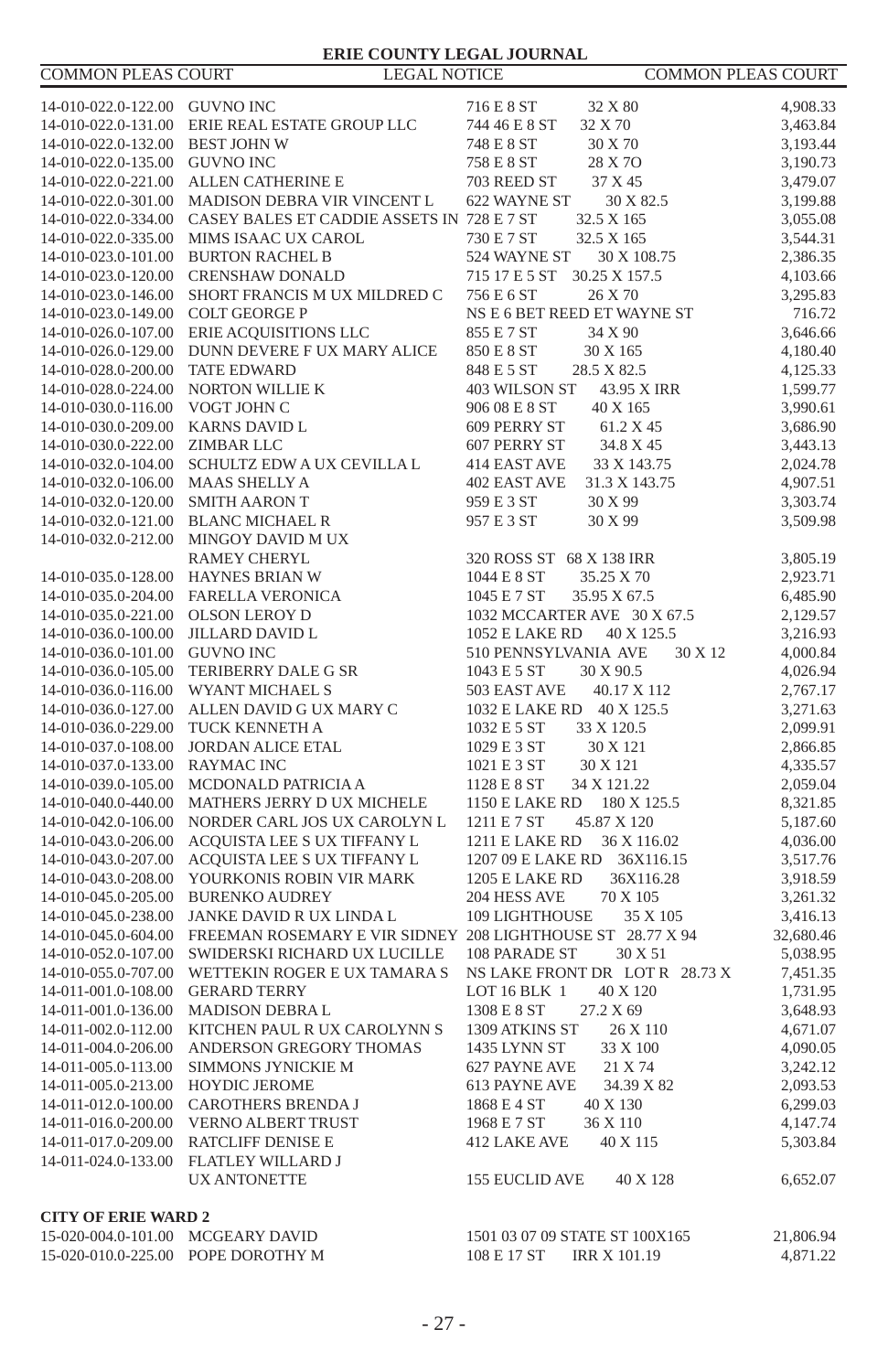| COMMON PLEAS COURT | <b>LEGAL NOTICE</b> | <b>COMMON PLEAS COURT</b> |
|--------------------|---------------------|---------------------------|
|--------------------|---------------------|---------------------------|

|                                            | 15-020-012.0-208.00 BLOOMQUIST CHRISTOPHER J                                                     | 1002 GERMAN ST                         |                      |
|--------------------------------------------|--------------------------------------------------------------------------------------------------|----------------------------------------|----------------------|
|                                            | ET BREST R<br>15-020-013.0-202.00 DUNCAN GRACE S                                                 | 34 X 54<br>1222 GERMAN ST<br>36.5 X 90 | 6,156.85<br>1,896.20 |
| 15-020-013.0-213.00                        | <b>MANN MARTIN T</b>                                                                             | 237 E 12 ST<br>30X143                  | 1,978.63             |
|                                            | 15-020-013.0-237.00 DUNCAN GRACE ET                                                              |                                        |                      |
|                                            | HUSSANI CAROLINE D                                                                               | 250 E 13 ST<br>30X143                  | 3,875.43             |
|                                            | 15-020-016.0-241.00 KRUPINSKI WILLIAM G                                                          | 342 E 9 ST<br>41.25X165                | 4,103.03             |
|                                            | 15-020-017.0-216.00 KOZIK RAYMOND D UX COLLEEN M 335 E 10 ST                                     | 33X165                                 | 1,690.04             |
|                                            | 15-020-018.0-107.00 COOLEY GARRY LEE                                                             | 1302 PARADE ST<br>30 X 130             | 4,287.63             |
|                                            | 15-020-018.0-114.00 HANKS AARON S UX LISA                                                        | 329 E 13 ST<br>34X135                  | 705.46               |
| 15-020-018.0-135.00                        | <b>JONES MARVIN T</b>                                                                            | 334 E 14 ST<br>40X127 IRR              | 1,893.54             |
| 15-020-020.0-226.00 BALDWIN G D            |                                                                                                  | N S E 17 ST<br>1X60                    | 904.85               |
|                                            | 15-020-021.0-130.00 FEEHLEY WILLIAM M                                                            | 420 E 10 ST<br>38.75X95                | 3,246.46             |
|                                            | 15-020-021.0-202.00 LECKER FRANCIS A UX RUTH M                                                   | 820 WALLACE ST<br>41X115               | 1,017.85             |
|                                            | 15-020-021.0-237.00 FEEHLEY WILLIAM M III                                                        | 438 38.5 E 9 ST<br>34.5XIRR            | 3,996.17             |
| 15-020-022.0-214.00                        | <b>JONES DANAP</b>                                                                               | 425 E 10 ST<br>33X165                  | 4,226.09             |
|                                            | 15-020-022.0-232.00 JONES TIMOTHY A ET                                                           |                                        |                      |
|                                            | <b>DUCKWORTH M</b>                                                                               | 422 E 11 ST<br>37X165                  | 2,719.07             |
| 15-020-022.0-240.00                        | <b>HURTA THOMAS G</b>                                                                            | 448 E 11 ST<br>40X165                  | 4,893.10             |
| 15-020-023.0-103.00                        | <b>WILKINSON THOMAS R</b>                                                                        | 453 E 14 ST<br>40 X 105                | 3,455.02             |
|                                            | 15-020-023.0-107.00 COOPER SHARON L                                                              | 439 E 14 ST<br>40X105                  | 4,193.43             |
|                                            | 15-020-023.0-201.00 WIECZOREK JOSEPH W                                                           | 1310 WALLACE ST<br>40.94XIRR           | 2,014.50             |
|                                            | 15-020-023.0-219.00 STEWART LEROY UX SANDRA                                                      | 1319 PARADE ST<br>23X100               | 3,417.16             |
| 15-020-023.0-220.00                        | STEWART LEROY UX SANDRA                                                                          | 1321 PARADE ST<br>27X100               | 1,035.83             |
| 15-020-025.0-116.00 MARTINEZ PAUL          |                                                                                                  | 454 E 18 ST<br>31.87X125               | 751.44               |
| 15-020-025.0-222.00                        | <b>BUFORD ORIAD</b>                                                                              | E 17 ST<br>40 X 120                    | 1,019.72             |
|                                            | 15-020-025.0-225.00 WILLIAMS JAMES M UX ALMA                                                     | 432 E 17 ST<br>40X120                  | 1,006.04             |
|                                            | 15-020-025.0-233.00 GARDNER BETTY JEAN(1/2) ET                                                   | 431 1/2 E 16 ST<br>40X60               | 2,160.17             |
| 15-020-026.0-119.00                        | LEWIS TAMMY L                                                                                    | 510 12 E 10 ST<br>43.5 X 160           | 896.06               |
| 15-020-026.0-131.00                        | 15-020-026.0-130.00 NGUYEN NGHIA D<br>VON WILLIAM ET CONFER DARLENE 533 1/2 E 9 ST LOT A 39 X 80 | 514 E 10 ST 29.65X IRR REAR            | 2,115.10<br>2,305.30 |
|                                            | 15-020-026.0-223.00 WAGNER RICHARD                                                               | 513 E 8 ST<br>41X157.5                 | 973.77               |
|                                            | 15-020-027.0-137.00 FARRIS GWENDOLYN F                                                           | 556 E 12 ST<br>39.75X160               | 4,379.50             |
| 15-020-027.0-209.00                        | CANDIA JOHN T                                                                                    | 555 E 10 ST<br>28X70.5                 | 534.80               |
| 15-020-027.0-219.00                        | ACOSTA JULIO UX DARLENE LEE                                                                      | 517 E 10 ST<br>41.25 X 165             | 2,581.86             |
| 15-020-028.0-104.00                        | <b>WALTER RONALD E II</b>                                                                        | 1410 ASH ST<br>37X45                   | 4,172.81             |
|                                            | 15-020-028.0-105.00 KENDRA ZIEGFRIED P UX DANUTA P 1402 ASH ST                                   | 40X45                                  | 2,796.33             |
| 15-020-028.0-208.00 GUVNO INC              |                                                                                                  | 537 E 13 ST<br>31.5X105                | 4,544.74             |
|                                            | 15-020-028.0-215.00 ERIE REAL ESTATE GROUP LLC                                                   | 515 E 13 ST<br>34 X 105                | 3,826.68             |
| 15-020-028.0-223.00 GUVNO INC              |                                                                                                  | 514 E 14 ST<br>40 X 105                | 4,484.85             |
|                                            | 15-020-028.0-308.00 ERIE REAL ESTATE GROUP LLC                                                   | 535 E 12 ST<br>35X105                  | 4,032.45             |
| 15-020-028.0-320.00 GUVNO INC              |                                                                                                  | 550 E 13 ST<br>30.5X105                | 2,814.91             |
|                                            | 15-020-031.0-117.00 FULLERTON DEBBIE                                                             | 617 E 9 ST<br>39.75X165                | 5,114.24             |
| 15-020-031.0-127.00                        | JOYCE BARBARA                                                                                    | 608 10 E 10 ST<br>44.5 X 165           | 9,419.50             |
|                                            | 15-020-031.0-205.00 GALBREATH DONALD R                                                           | 639 E 8 ST<br>41.25X165                | 4,472.94             |
|                                            | 15-020-031.0-211.00 GUILFORD SHIRLEY H                                                           | 615 E 8 ST<br>43.75 X 165              | 7,012.56             |
|                                            | 15-020-031.0-217.00 SWENSON RUTH L ET RONALD D                                                   | 815 ASH ST<br>41.25X82.5               | 2,795.97             |
|                                            | 15-020-031.0-218.00 SNOW MICHAEL W                                                               | 819 ASH ST<br>41.25 X 123.75           | 4,169.38             |
| 15-020-031.0-223.00                        | SNOW MICHAEL W                                                                                   | 616 E 9 ST<br>41.25X165                | 1,002.85             |
|                                            | 15-020-032.0-118.00 DEWEY ESTHER H                                                               | 612 E 12 ST<br>39.75X160               | 1,764.56             |
| 15-020-032.0-215.00                        | <b>DOWNEY THOMAS</b>                                                                             | 607 13 E 10 ST 65.04X155               | 8,706.82             |
|                                            | 15-020-032.0-220.00 K&D ENTERPRISES OF ERIE INC                                                  | 608 E 11 ST<br>27.62X77.5              | 4,286.03             |
|                                            | 15-020-032.0-231.00 ROBINSON BARBARA J ET                                                        |                                        |                      |
|                                            | <b>TAYLOR WILLIE</b>                                                                             | 654 E 11 ST<br>40X158                  | 4,099.10             |
| 15-020-032.0-233.00                        | <b>WATKINS MICHAEL</b>                                                                           | 607 SCHAAF PL BL 27.62X77.5            | 2,414.28             |
| 15-020-033.0-109.00                        | TROMBETTA MARY                                                                                   | 629 E 14 ST<br>35 X 105                | 4,295.98             |
| 15-020-033.0-110.00<br>15-020-033.0-224.00 | <b>BAUMANN MICHAEL J</b>                                                                         | 627 E 14 ST<br>35X105                  | 5,121.51             |
|                                            | <b>BAUMANN MICHAEL J</b><br>UX DESTINE A                                                         | 616 E 14 ST<br>40 X 105                | 3,816.83             |
| 15-020-033.0-235.00                        | ROTHROCK BRIAN T                                                                                 | 650 E 14 ST<br>35 X 105                | 1,803.49             |
| 15-020-033.0-327.00                        | MIZIKOWSKI THERESA                                                                               | 634 E 13 ST<br>30 X 105                | 2,388.50             |
| 15-020-033.0-329.00                        | WERTH JAMES A                                                                                    | 642 E 13 ST<br>28X105                  | 2,797.27             |
| 15-020-034.0-100.00                        | <b>WEBER BILL</b>                                                                                | 760 E 10 ST<br>40 X 158                | 895.19               |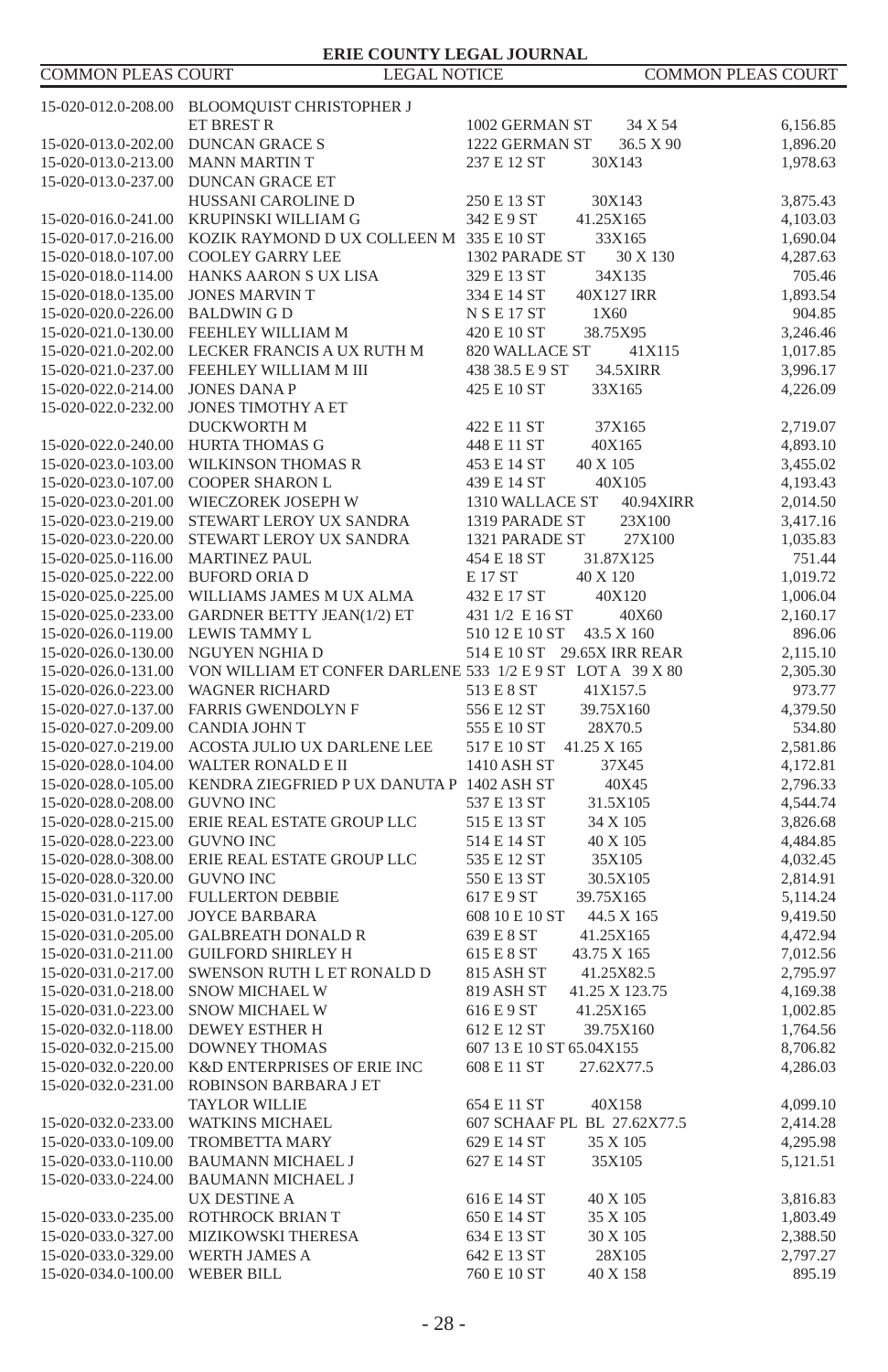| <b>COMMON PLEAS COURT</b>                  | <b>LEGAL NOTICE</b>                                |                              | COMMON PLEAS COURT          |                      |
|--------------------------------------------|----------------------------------------------------|------------------------------|-----------------------------|----------------------|
| 15-020-034.0-105.00 LILLIE WAYNE W         |                                                    | 749 E 9 ST                   | 32X158                      | 2,622.48             |
| 15-020-034.0-126.00                        | ANDINO DAVID R UX RAMONITA                         | 714 E 10 ST                  | 40 X 158                    | 3,281.41             |
| 15-020-034.0-200.00                        | DEIMEL GERALD C                                    | 762 E 9 ST                   | 26X80                       | 1,884.11             |
| 15-020-034.0-209.00                        | <b>JENASON REAL ESTATE</b>                         | 747 E 8 ST                   | 30.5X165                    | 4,871.58             |
| 15-020-034.0-215.00                        | COVEL JOYCE VIR ARTHUR B SR                        |                              |                             |                      |
|                                            | ET SCHN                                            | 727 E 8 ST                   | 33X165                      | 3,137.44             |
| 15-020-034.0-218.00                        | <b>RAYMAC INC</b>                                  | 719 E 8 ST                   | 41.25X165                   | 3,465.53             |
| 15-020-034.0-242.00                        | WITTMANN MICHAEL                                   | SSE8ST                       | .65X165                     | 1,081.42             |
| 15-020-035.0-101.00                        | ESPINO VERONICA DIAZ                               | 1122 WAYNE ST                | 40X79.5                     | 2,603.90             |
| 15-020-035.0-124.00                        | VANTASSEL NADINE E                                 | 728 E 12 ST                  | 35X157.5                    | 3,351.90             |
| 15-020-035.0-125.00                        | <b>TEODORSKI VIVIAN</b>                            | 734 E 12 ST                  | 39.75X157.5                 | 4,391.97             |
| 15-020-035.0-205.00                        | SALTER TYRONE ET WILLIAMS I                        | 761 E 10 ST                  | 28 X 62.75                  | 3,374.55             |
| 15-020-035.0-206.00                        | DUNN CLINTON UX BIRDIE M                           | 757 E 10 ST                  | 35 X 62.75                  | 2,470.46             |
| 15-020-035.0-239.00                        | <b>RAYMAC INC</b>                                  | 754 E 11 ST                  | 35X120                      | 5,135.66             |
| 15-020-035.0-241.00                        | REDEVELOPMENT AUTHORITY                            | 1017.5 REED ST BL            | 58X50                       | 2,029.11             |
| 15-020-036.0-203.00                        | MURPHY THOMAS A UX                                 |                              |                             |                      |
|                                            | MARGARET A                                         | 1302 WAYNE ST                | 35 X 77.5                   | 1,940.74             |
| 15-020-036.0-309.00                        | ZGLINSKI EDWARD UX STELLA                          | 731 E 12 ST                  | 35X105                      | 1,151.42             |
| 15-020-038.0-119.00                        | WETTEKIN ROGER W                                   | 834 E 10 ST                  | 33X100                      | 2,443.19             |
| 15-020-039.0-217.00                        | ARTISE PASCAL J                                    | 802 E 11 ST                  | 29 X 78                     | 6,069.89             |
| 15-020-043.0-202.00                        | DUNNELLY ROBERT C                                  | <b>EAST AVE</b>              | 30X140                      | 781.44               |
| 15-020-043.0-214.00                        | <b>GUVNO INC</b>                                   | 937 E 8 ST                   | 40 X 155                    | 3,508.73             |
| 15-020-043.0-217.00                        | HOPKINS RENEE M                                    | 923 E 8 ST                   | 33 X 155                    | 5,818.08             |
| 15-020-044.0-106.00                        | <b>FARRELL CHARLES M</b>                           |                              |                             |                      |
|                                            | UX CRISTLE L                                       | 951 E 11 ST                  | 39X82.5                     | 1,880.06             |
| 15-020-044.0-232.00                        | POPOFF ANTHONY UX JOAN M                           | 948 E 11 ST                  | 40X165                      | 5,108.92             |
| 15-020-045.0-115.00                        | NORDER C JOSEPH UX CAROLYN L                       | 1025 E 9 ST                  | 33X165                      | 7,475.89             |
| 15-020-045.0-116.00                        | WEISMILLER ROCHARD D                               |                              |                             |                      |
|                                            | UX HEATHER N                                       | 1023 E 9 ST                  | 28 X 94                     | 2,862.07             |
| 15-020-045.0-214.00                        | CHRZANOWSKI MICHAEL F                              | 1017 POLK ST                 | 30X72.5                     | 3,012.04             |
| 15-020-045.0-230.00                        | RODRIGUEZ YOLANDA                                  | 1046 E 9 ST                  | 30.36X72.5                  | 2,629.66             |
| 15-020-045.0-311.00                        | TOBIN DONNA ET BRANDON                             |                              |                             |                      |
|                                            | <b>SANDRA</b>                                      | 1015 E 8 ST                  | 41.5X50                     | 2,305.75             |
| 15-020-045.0-325.00                        | RECA LIMITED PARTNERSHIP                           | 1053 E 8 ST                  | 34.7X82                     | 4,524.48             |
| 15-020-046.0-104.00                        | <b>BOBANGO BRIAN ET NICHOLAS</b>                   |                              |                             |                      |
|                                            | ET JEFFRE                                          |                              | 1122 PENNA AVE 31.75X139.59 | 2,935.17             |
| 15-020-046.0-325.00                        | MONIOT JONATHAN L                                  |                              | 1118 BREWSTER ST BL33X46.5  | 2,000.17             |
| 15-020-047.0-203.00                        | <b>STAFFORD THOMAS</b>                             | 1153 E 8 ST                  | 33.33X121.22                | 3,658.14             |
| 15-020-047.0-207.00                        | HOPKINS RENEE M                                    | 1143 E 8 ST                  | 40 X 121.22                 | 6,117.72             |
| 15-020-047.0-215.00                        | LUN WALTER K ET LUK MUI TAM                        | 1117 E 8 ST                  | 40 X 121.22                 | 3,031.79             |
| 15-020-047.0-311.00                        | GRZEGORZEWSKI LEO                                  |                              |                             |                      |
|                                            | <b>UX CATHERINE</b>                                | 1101 E 9 ST                  | 35 X 115                    | 4,039.99             |
| 15-020-048.0-106.00                        | <b>BOBANGO DAVID N</b>                             | 1102 E 12 ST                 | 25.5X85.75                  | 1,974.38             |
| 15-020-048.0-209.00                        | VANTASSEL NADINE E                                 | 1125 E 11 ST                 | 35X121.22                   | 3,653.20             |
| 15-020-048.0-308.00<br>15-020-049.0-103.00 | THOMPSON WILLIAM E UX LISA M<br>ACQUISTA TIFFANY L | 1122 E 11 ST<br>914 HESS AVE | 35X129.52<br>31.67 X 92     | 3,393.24<br>4,014.45 |
| 15-020-054.0-105.00                        | SORENSON BRENT ET LYONS                            |                              |                             |                      |
|                                            | <b>GEOFFREY</b>                                    | 1153 E 20 ST                 | 30 X 105                    |                      |
| 15-020-054.0-122.00                        | ALACCE CARL V JR UX NORMA J                        | 1138 BUFFALO RD              | 40 X 105                    | 3,785.80<br>997.55   |
| 15-020-054.0-125.00                        | TATE HOWARD JR UX JULIA L                          | 1152 BUFFALO RD              | 40 X 105                    | 4,120.60             |
| 15-020-054.0-205.00                        | SIMMONS MYRON L UX JYNICKIE M 1153 E 19 ST         |                              | 28X105                      | 4,093.60             |
|                                            | 15-020-054.0-208.00 SMITH SHARON DIANE             | 1143 E 19 ST                 | 28X105                      | 1,329.40             |
| 15-020-054.0-237.00                        | <b>NELSON ROSE L</b>                               | 1136 E 20 ST                 | 30X105                      | 3,762.40             |
| 15-020-054.0-241.00                        | SNODER SAMUEL UX MARGARET                          | 1146 E 20 ST                 | 30X105                      | 3,061.74             |
| 15-021-001.0-217.00                        | <b>FRASE AARON C</b>                               | 801 03 HESS AVE              | 35X108.37                   | 4,298.58             |
| 15-021-006.0-103.00                        | <b>MOYER LARRY</b>                                 | 1249 E 20 ST                 | 40X105                      | 3,823.00             |
| 15-021-006.0-112.00                        | MCCOY BRENDA JEAN                                  | 1213 E 20 ST                 | 40X105                      | 2,265.76             |
| 15-021-006.0-124.00                        | RANSON HERMAN L ET RANSON R C 1234 BUFFALO RD      |                              | 40 X 105                    | 3,173.96             |
| 15-021-007.0-100.00                        | BUCHANAN DAISY H VIR ROBERT                        | 1358 BUFFALO RD              | 49 X 105                    | 7,527.22             |
| 15-021-007.0-104.00                        | COOLEY DAISY H A/K/A                               |                              |                             |                      |
|                                            | <b>BUCHANON DAISY</b>                              | 1353 E 20 ST                 | 40 X 105                    | 2,887.60             |
| 15-021-007.0-113.00                        | FRANK DONALD TUX TONIA D                           | 1311 E 20 ST                 | 40 X 105                    | 2,913.92             |
| 15-021-007.0-128.00                        | <b>STEPP LEE</b>                                   | 1344 BUFFALO RD              | 40 X 105                    | 3,110.46             |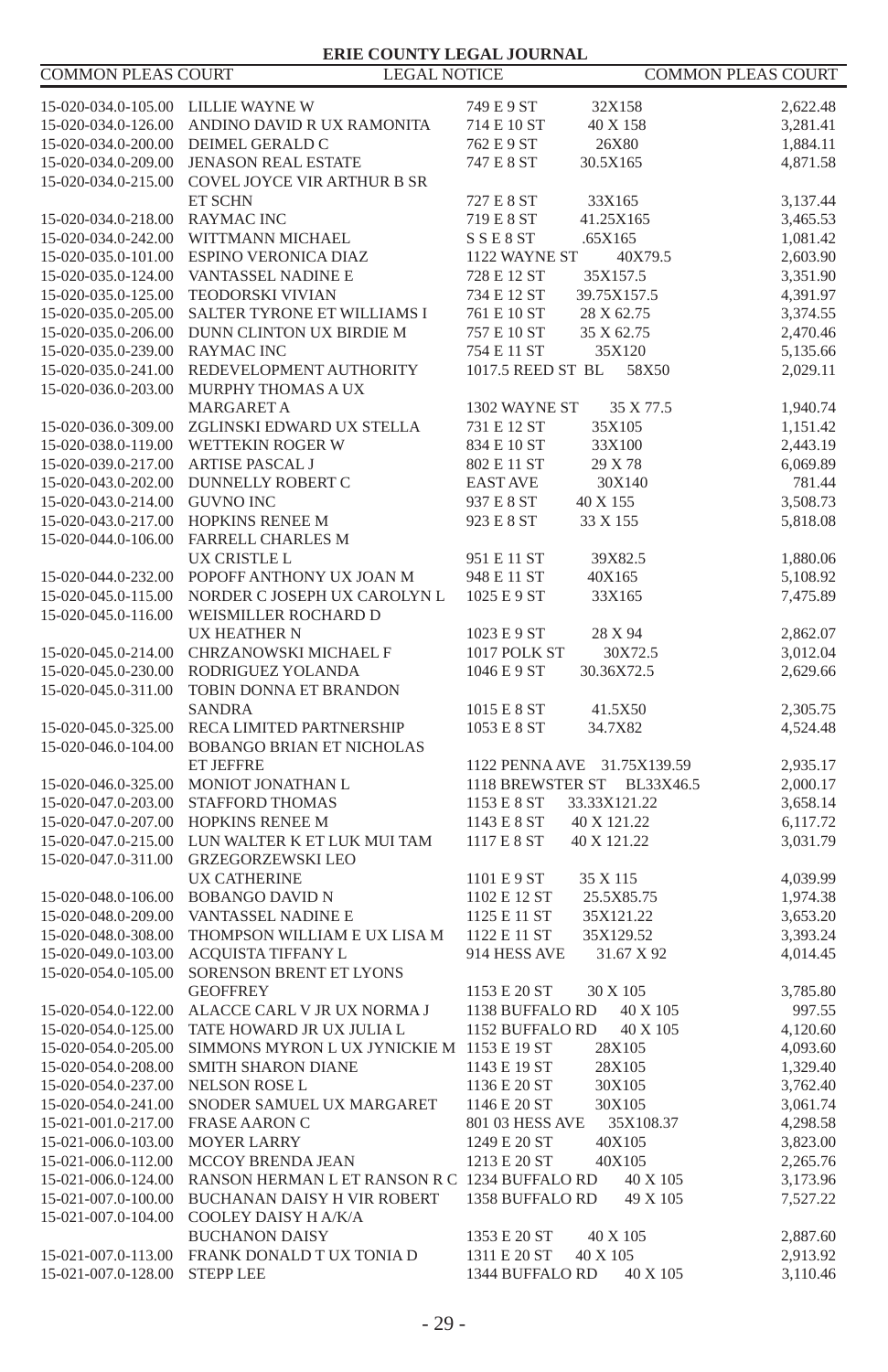| <b>COMMON PLEAS COURT</b>                  | <b>LEGAL NOTICE</b>                                          |                                              | COMMON PLEAS COURT   |
|--------------------------------------------|--------------------------------------------------------------|----------------------------------------------|----------------------|
|                                            | 15-021-007.0-131.00 MOORE BOYD UX FRANCINE                   | 1356 BUFFALO RD<br>40 X 105                  | 2,518.59             |
| 15-021-007.0-218.00                        | SMITH WILSON UX IDA E                                        | 1306 E 20 ST<br>41.5X90                      | 3,943.44             |
| 15-021-007.0-220.00                        | <b>BENNETT LEO B</b>                                         | 1312 E 20 ST<br>40 X 105                     | 2,969.92             |
| 15-021-008.0-108.00                        | POTRATZ JAMES UX STARR D                                     | 1445 E 20 ST 58 X 105 LT 18                  | 3,306.14             |
| 15-021-008.0-131.00                        | POTRATZ JAMES B UX STARR D                                   | 1424 BUFFALO RD<br>40X105                    | 2,737.92             |
| 15-021-009.0-100.00                        | QUINN ROBERT D UX RUTH E                                     | 1822 CAMPHAUSEN 120 X 115.25                 | 4,183.20             |
| 15-021-010.0-116.00                        | TATE HOWARD JR UX JULIA L                                    | 1504 BUFFALO RD<br>37.25X105                 | 3,573.68             |
| 15-021-010.0-202.00                        | SCHNEIDER CANDY JO                                           | SCHAAL SUB LOT 30 40 X 120                   | 992.33               |
| 15-021-021.0-102.00                        | MCCRAY SHIRLEY G                                             | 2006 BROOKLYN AVE 40 X 160                   | 1,202.99             |
| 15-021-021.0-201.00                        | <b>MACLEAN DAVID M</b>                                       | BROOKLYN SUB LOT 62 40X160                   | 889.14               |
| 15-021-021.0-205.00                        | <b>MACLEAN DAVID M</b>                                       | 1920 E 20 ST<br>40 X 120                     | 3,389.33             |
| 15-021-023.0-103.00                        | <b>DANCE ERNEST III</b>                                      | 2002 MCCAIN AVE<br>40X125.25                 | 2,129.64             |
| 15-021-024.0-221.00                        | NIETUPSKI THOMAS UX SHIRLEY T                                | 2014 E 12 ST<br>13.53 X 95                   | 2,496.25             |
| 15-021-024.0-230.00                        | ROSAGE MARTIN J JR UX KELLIE L                               | 2036 E 12 ST<br>16 X 95                      | 2,344.16             |
| 15-021-024.0-231.00                        | ROSAGE MARTIN J JR UX KELLIE L                               | 2038 E 12 ST<br>13.51 X 95                   | 1,889.61             |
| 15-021-024.0-331.00                        | WOODRING MELISSA MARIE                                       | 1123 MARNE RD<br>IRRX95                      | 2,485.51             |
| 15-021-024.0-501.00                        | WILLIAMS JOANNE                                              | 125 X 120<br>2001 E 10 ST                    | 8,986.10             |
| 15-021-024.0-502.00                        | WILLIAMS JOANNE                                              | SS E 10 120FT E OF MARNE IRR                 | 785.20               |
| 15-021-024.0-503.00                        | SANCTUARY A M E ZION CHURCH                                  | 2022 E 11 ST<br>85X122.8                     | 967.01               |
| 15-021-027.0-201.00                        | <b>WALTER RONALD E</b>                                       | JUNE ST LOTS 12 & 13 80 X 126                | 907.01               |
| 15-021-027.0-206.00                        | CHRZANOWSKI MICHAEL                                          | PARAGON DR LOTS 6 7 80X120                   | 902.01               |
| 15-021-027.0-221.00                        | <b>WALTER RONALD E</b>                                       | E 17 ST LOTS 1, 2 & 3 120 X 120              | 954.87               |
| 15-021-028.0-214.00                        | TATE HOWARD JR UX JULIA                                      | 1909 MCCAIN AVE<br>40X120                    | 4,133.78             |
| 15-021-028.0-229.00                        | <b>MALEK MAYSOON</b>                                         | 2019 E 19 ST LOTS 9 & 10 80 X 1              | 1,134.44             |
| 15-021-028.0-318.00                        | MORALES MIGUEL UX DARLENE                                    | 59.16X127.5<br>2020 E 19 ST                  | 403.58               |
| 15-021-028.0-325.00                        | <b>BEEBE THOMAS</b>                                          | 2014 E 19 ST<br>40X120                       | 3,990.60             |
| 15-021-030.0-106.00                        | <b>SMITH PATRICIA</b>                                        | 2003 JUNE ST<br>80 X 126<br>2131 E 19 ST     | 2,104.27<br>3,651.86 |
| 15-021-030.0-201.00<br>15-021-030.0-212.00 | <b>EWING AARON III</b><br>JONES SHARONDA Y                   | <b>IRR X 120</b><br>2114 E 20 ST<br>80 X 120 | 2,424.74             |
| 15-021-031.0-113.00                        | DAVIS WESLEY W ET DAVIS                                      |                                              |                      |
|                                            | JOHN E SR E                                                  | E 17 BET FRAN & MCCLEL 40X140                | 825.81               |
|                                            | 15-021-032.0-126.00 VETERANS AFFAIRS                         | 2236 BUFFALO RD<br>78X130                    | 2,526.54             |
| 15-021-032.0-232.00                        | ASTEMBORSKI DAVID F                                          | 2252 E 20 ST<br>40X120                       | 3,317.23             |
| 15-021-033.0-106.00                        | Z A C ASSOCIATES LLC                                         | 2316 BUFFALO RD 43.06X120 IRR                | 3,671.30             |
| 15-021-033.0-132.00                        | Z A C ASSOCIATES LLC                                         | <b>BUFFALO RD</b><br>95 X 160 X IRR          | 818.24               |
| 15-021-033.0-136.00                        | ZAC ASSOCIATES LLC                                           | 2320 BUFFALO RD PCLB"40X120"                 | 3,567.41             |
|                                            | 15-021-033.0-137.00 ZAC ASSOCIATES LLC                       | 2324 BUFFALO RD PCLC"40X120"                 | 3,814.87             |
| 15-021-033.0-139.00                        | ZAC ASSOCIATES LLC                                           | 2332 BUFFALO RD PCLE" 40X120"                | 3,814.87             |
|                                            | 15-021-033.0-141.00 DAVIS NORMAN E                           | 2362 BUFFALO RD PCLI" 40X120"                | 3,064.95             |
|                                            | 15-021-033.0-142.00 ZAC ASSOCIATES LLC                       | 2366 BUFFALO RD 75.93X120IRR                 | 3,627.34             |
|                                            |                                                              |                                              |                      |
| <b>CITY OF ERIE WARD 3</b>                 |                                                              |                                              |                      |
|                                            | 16-030-008.0-214.00 FILIPPI RONALD S ET RICHARD E<br>ET FR   | 144 148 W 13 ST 89.33X140                    | 51,396.80            |
| 16-030-008.0-216.00                        | FILIPPI RICHARD E ET RONALD ET                               | 140 W 13 ST<br>75.67X140                     | 10,008.67            |
| 16-030-009.0-117.00                        | URRARO JEFFREY UX LAURIE                                     | 152 W 12 ST 36X155                           | 15,109.80            |
| 16-030-009.0-203.00                        | R & R RENTALS OF ERIE LLC                                    | 119 121 W 10 ST 62.5X165                     | 18,182.52            |
| 16-030-009.0-209.00                        | R & R RENTALS OF ERIE LLC                                    | W 11 ST NS 168 FT W OF PEACH                 | 3,953.75             |
| 16-030-011.0-102.00                        | CARABALLO BENJAMIN UX NIVIA                                  | 1708 SASSAFRAS ST 31.62X125                  | 5,869.72             |
| 16-030-011.0-216.00                        | <b>ECKERT HARRY E</b>                                        | 252 W 18 ST<br>42X96                         | 5,231.49             |
|                                            | 16-030-011.0-317.00 EVANS MARSHALL UX BRIDGETT M 251 W 16 ST | 35X91.75                                     | 3,697.49             |
|                                            | 16-030-012.0-105.00 ACHILLE ANTONIO P UX DONNA B             | 258 58.5 W 16 ST 30X90                       | 3,413.63             |
|                                            | 16-030-012.0-109.00 URRARO JEFFREY P UX LAURIE A             | 246 W 16 ST<br>30 X 90                       | 3,340.62             |
| 16-030-015.0-217.00                        | WOLF THEODORE C JR                                           | 821 MYRTLE ST<br>42.5X41.25                  | 4,769.85             |
| 16-030-016.0-115.00                        | <b>RUF ALICE A</b>                                           | W 18 ST NS<br>41.25 X 151.67                 | 1,033.77             |
| 16-030-020.0-125.00                        | TREIBER KENNETH S UX EDITH T                                 | 921 3 CHESTNUT ST 40 X 82.5                  | 8,697.71             |
| 16-030-020.0-127.00                        | PAGANO STEPHEN J                                             | 360 W 10 ST<br>40 X 89                       | 10,161.15            |
| 16-030-020.0-130.00                        | <b>DURIS PAUL D</b>                                          | 342 W 10 ST<br>41.25 X 165                   | 8,964.85             |
| 16-030-020.0-219.00                        | HIWILLER LARRY B JR                                          | 355 7 W 8 ST<br>35.25 X 66                   | 10,035.58            |
| 16-030-020.0-231.00                        | FILIPPI FRANK UX INES                                        | 30 X 160<br>348 W 9 ST                       | 3,611.87             |
| 16-030-020.0-240.00                        | RANDALL SETH ET ALICE ET SCOTT 306 W 9 ST                    | 53 X 125 IRR                                 | 11,883.96            |
| 16-030-021.0-204.00                        | UGINO CHARLES J UX JOAN R                                    | 1610 CHESTNUT ST 32XIRR                      | 2,381.57             |
| 16-030-021.0-236.00                        | DAMORE ROBERT A JR                                           | 430 W 17 ST<br>28X127.5                      | 3,920.98             |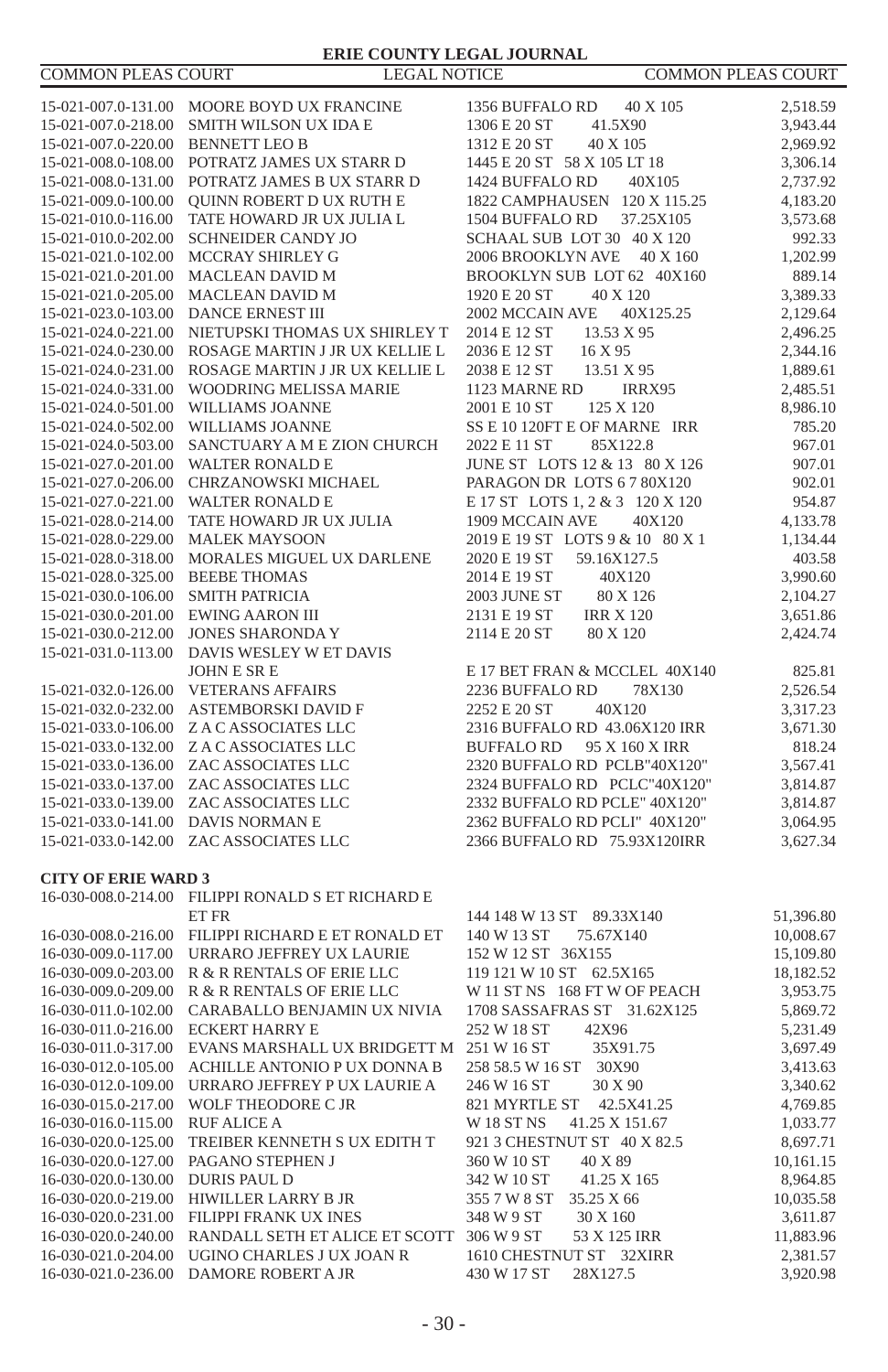| <b>COMMON PLEAS COURT</b>        | <b>LEGAL NOTICE</b>                              |                                | COMMON PLEAS COURT |
|----------------------------------|--------------------------------------------------|--------------------------------|--------------------|
|                                  | 16-030-022.0-103.00 URRARO JEFFREY UX LAURIE     | 411 HURON ST<br>41.25X62.5     | 2,961.42           |
| 16-030-022.0-205.00              | WITHERSPOON JAMAR                                | 420 HURON ST<br>41.25X125      | 2,785.09           |
| 16-030-022.0-207.00              | <b>WILFONG CRAIG</b>                             | 430 HURON ST 41.25X125         | 2,950.17           |
| 16-030-025.0-106.00              | SWANSON RICHARD J UX LOREL B                     | 908 CHESTNUT ST 30X82.5        | 1,982.83           |
| 16-030-025.0-224.00              | <b>REHMITE LLC</b>                               | 825 WALNUT ST<br>30X70         | 4,368.65           |
| 16-030-025.0-236.00 HALLAK LISA  |                                                  | 418 W 9 ST<br>35 X 153         | 6,366.53           |
|                                  | 16-030-026.0-108.00 PERTSCH KRISTIN              | 515 W 17 ST 30X84.33           | 3,003.99           |
| 16-030-026.0-109.00              | WARNER MARK A                                    | 519 W 17 ST<br>40X140          | 3,254.13           |
| 16-030-026.0-113.00              | VASQUEZ ANGEL L. UX SANDRA I.                    | 539 W 17 ST<br>40X140          | 1,386.99           |
| 16-030-026.0-120.00              | ARNONE ANTHONY UX                                |                                |                    |
|                                  | <b>BERNADINE F</b>                               | <b>CHERRY ST</b><br>40 X 80    | 833.24             |
| 16-030-026.0-121.00              | ARNONE ANTHONY F UX                              |                                |                    |
|                                  | <b>BERNADINE</b>                                 | 564 W 18TH ST 80X196           | 26,218.16          |
| 16-030-026.0-126.00              | ARNONE ANTHONY F UX                              |                                |                    |
|                                  | <b>BERNADINE</b>                                 | W 18 BET WALNUT + CHERRY ST    | 1,383.52           |
| 16-030-026.0-223.00              | ROBINSON MICHELLE                                | 1609 CHERRY ST<br>38.12 X 160  | 3,078.27           |
| 16-030-026.0-234.00              | HOMELAND CONTINENTAL INV LLC 532 34 W 17 ST      | 25X132.5                       | 4,407.07           |
| 16-030-026.0-235.00              | <b>WARNER MARK</b>                               | 528 30 W 17 ST<br>25X132.5     | 2,541.05           |
| 16-030-026.0-237.00              | SPEARMAN STEVEN L                                | 524 W 17 ST<br>40X132.5        | 6,604.71           |
| 16-030-027.0-106.00              | WERTH JAMES A ET FIRSTER C                       | 527 HURON ST 40X125            | 1,460.51           |
| 16-030-027.0-107.00              | <b>WERTH JAMES A</b>                             | 529 HURON ST<br>26.67X125      | 6,960.26           |
| 16-030-027.0-118.00              | HOMETOWN REALTY                                  |                                |                    |
|                                  | <b>SOLUTIONS LLC</b>                             | 546 W 16 ST<br>40 X 64         | 2,097.49           |
| 16-030-031.0-221.00              | <b>DURIS PAUL D</b>                              | 606 08 W 17TH ST 41.25 X 105   | 7,469.51           |
| 16-030-034.0-212.00              | JOHNSON KEITH L ET DANIEL L                      | 629 W 10 ST 40 X 165           | 7,375.69           |
| 16-030-035.0-132.00              | WILLIAMS CHRISTOPHER UX RUTH                     | 650 W 10 ST<br>35 X 165        | 3,601.42           |
| 16-030-035.0-226.00              | ROBINSON CAROLYN                                 | 638 DOWNING COURT 33X41        | 3,469.19           |
| 16-030-036.0-310.00              | <b>MARTIN EVELYN D</b>                           | 825 W 16 ST<br>35X52.5         | 3,624.52           |
| 16-030-036.0-400.00              | FILIPPI FRANK ETAL                               | 802 W 18 ST ET 1716 18 LIBERTY | 14,760.88          |
| 16-030-036.0-403.00              | FILIPPI RONALD S ETAL                            | 1708 LIBERTY ST 27.5 X 165     | 2,856.68           |
| 16-030-036.0-423.00              | <b>FILIPPI FRANK ETAL</b>                        | 804 W 18 ST<br>60 X 63         | 1,781.34           |
| 16-030-037.0-105.00              | <b>MARTIN ROBERT G UX</b>                        |                                |                    |
|                                  | <b>MARY ELLEN</b>                                | 1502 POPLAR ST 41.58X165       | 4,188.85           |
| 16-030-040.0-103.00              | EICHENBERGER JOHN A II ETAL                      | 914 POPLAR ST 41.25 X 130      | 5,869.74           |
| 16-030-040.0-110.00              | <b>LAWRENCE LINDA S</b>                          | 729 W 9TH ST<br>40 X 75        | 4,874.99           |
| 16-030-040.0-121.00              | MEHLER KATHLEEN O                                | 706 W 10TH ST<br>33 X 92       | 5,181.83           |
| 16-030-040.0-207.00              | BERLIN STANLEY G ET                              |                                |                    |
|                                  | ZACHS PHIL ET                                    | 711 13 W 8TH ST 41.25 X 165    | 7,333.72           |
| 16-030-040.0-215.00 DURIS PAUL D |                                                  | 811 LIBERTY ST 35X123*75       | 5,240.90           |
| 16-030-041.0-207.00              | RYS THOMAS A UX LINDA K                          | 815 W 10 ST<br>41.25X165       | 6,061.19           |
| 16-030-043.0-103.00              | SNYDER SARAH EMMA                                | 909 W 17 ST 30 X 135           | 2,632.17           |
| 16-030-043.0-201.00              | CRENSHAW DONALD UX TONI                          | 1620 PLUM ST 36 X 51.25        | 4,038.12           |
| 16-030-043.0-228.00              | EGGLESTON ROBERT D III                           | 924 W 17TH ST 30X132.5         | 2,786.18           |
| 16-030-043.0-230.00              | SPEAR KENNETH J                                  | 920 W 17 ST<br>30X132.5        | 2,138.66           |
| 16-030-043.0-233.00              | <b>SWANSON RICHARD J</b>                         | 906 W 17 ST 41.25X132.5        | 2,719.28           |
| 16-030-044.0-116.00              | MCGUINESS JEANETTE                               | NS W 16TH ST BET PLUM X        | 956.50             |
| 16-030-044.0-117.00              | ROBINSON MICHELLE ANNE                           | 942 W 16 ST<br>34 X 165        | 2,886.89           |
| 16-030-046.0-203.00              | ELLIS GUST UX DORIS I                            | 1020 PLUM ST 31.25X82.5        | 3,196.55           |
| 16-030-046.0-215.00              | MCDONALD JUDITH L                                | 931 W 10 ST 41.25 X 165        | 3,302.41           |
| 16-030-046.0-220.00              | <b>SWANSON RICHARD J</b>                         | 947 W 10 ST<br>34X165          | 7,450.55           |
|                                  | 16-030-046.0-228.00 BURNSWORTH LINNEA M          | 1017 CASCADE ST 41.25X123.75   | 3,604.27           |
|                                  | 16-030-047.0-104.00 URRARO JEFFREY P UX LAURIE A | 918 PLUM ST 28 X 82.5          | 3,466.17           |
|                                  | 16-030-047.0-136.00 BARNES ANDRE M               | 934 W 10TH ST 41.25X165        | 5,858.23           |
|                                  | 16-030-048.0-104.00 MOFFETT DANIEL K             | 1052 W 18 ST<br>30 X 127       | 1,599.64           |
| 16-030-051.0-123.00              | ARNEMAN JOSEPH R                                 | 1057 W 11 ST<br>33 X 105       | 2,685.87           |
| 16-030-052.0-201.00              | URRARO JEFF UX LAURIE                            | 816 CASCADE ST 31 X 82.5       | 1,181.34           |
| 16-030-052.0-238.00              | MONAHAN B DALE UX                                |                                |                    |
|                                  | <b>BERDELLIS J</b>                               | 1007 W 8 ST 35X103             | 6,037.13           |
| 16-030-056.0-108.00              | HOMETOWN REALTY                                  |                                |                    |
|                                  | <b>SOLUTIONS LLC</b>                             | 1115 W 11 ST<br>30 X 165       | 4,875.02           |
| 16-030-056.0-109.00              | SCHNEIDER THOMAS J UX DARLENE 1117 W 11 ST       | 30 X 165                       | 3,337.10           |
| 16-030-056.0-110.00              | PECK STEPHEN P                                   | 29.5 X 165<br>1119 W 11 ST     | 2,832.92           |
|                                  | 16-030-056.0-113.00 DORSEY EMILY E VIR MELVIN    | 1127 W 11 ST<br>30 X 165       | 5,509.67           |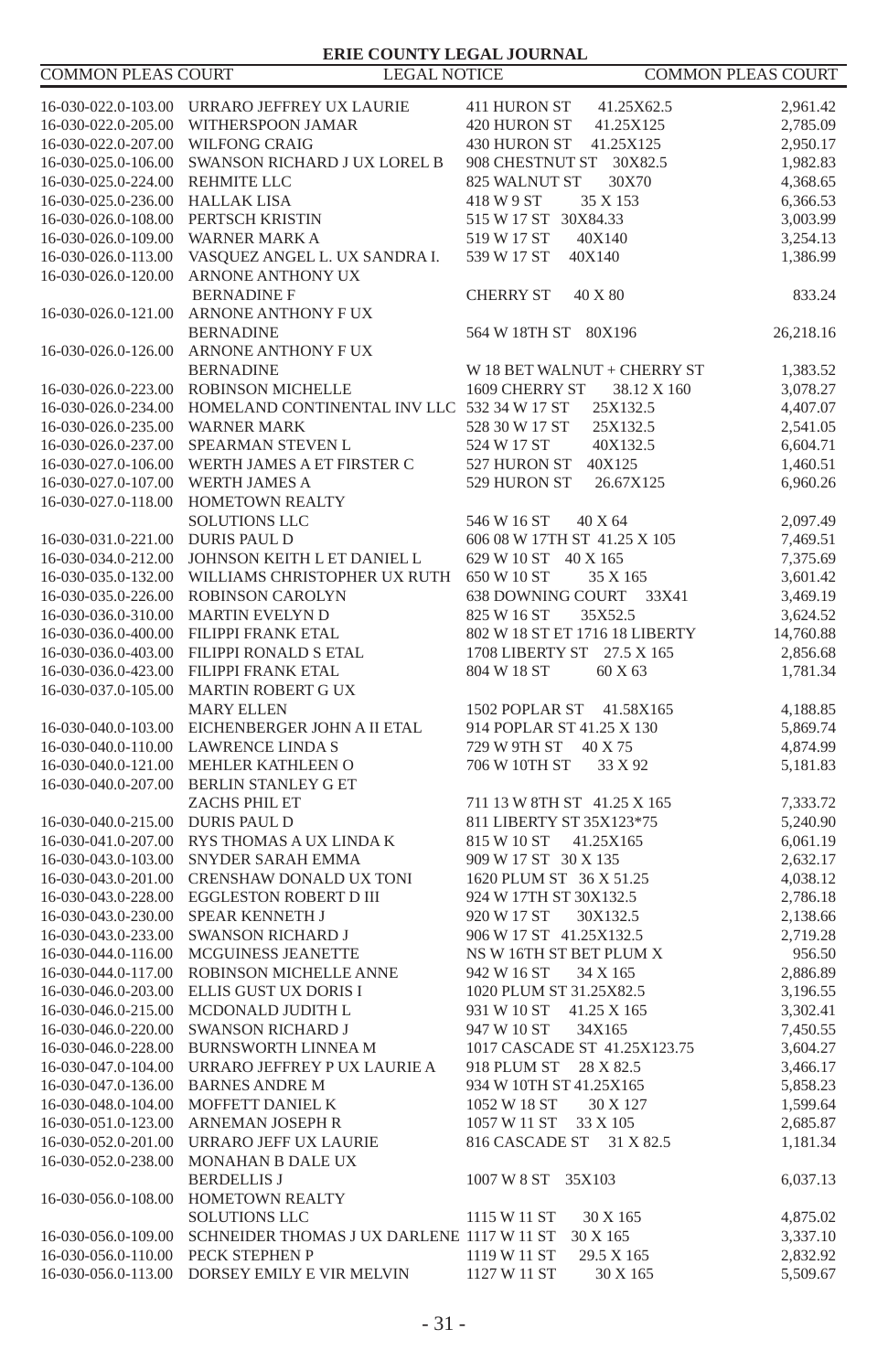| <b>COMMON PLEAS COURT</b>                  | <b>LEGAL NOTICE</b>                                                                |                                | <b>COMMON PLEAS COURT</b> |
|--------------------------------------------|------------------------------------------------------------------------------------|--------------------------------|---------------------------|
| 16-030-056.0-206.00 RONTO BRADLEY          |                                                                                    | 1012 RASPBERRY ST 30X120       | 3,639.09                  |
|                                            | 16-030-056.0-209.00 LEMOON KATHERINE MARIE                                         | 1103 W 10 ST 30 X 70           | 6,469.61                  |
| 16-030-056.0-235.00                        | ALLEN RICHARD A UX M A                                                             | 1150 W 11 ST<br>29 X 165       | 5,297.55                  |
| 16-030-056.0-245.00                        | CONNOR FRANKIE D JR ET                                                             | 1122 W 11 ST<br>27.5X165       | 5,683.34                  |
| 16-030-056.0-249.00                        | MCAE REALTY INC                                                                    | 1112 W 11 ST<br>41.25 X 66     | 1,026.76                  |
| 16-030-057.0-105.00                        | <b>KOCUR CAROL</b>                                                                 | 906 RASPBERRY ST 41.25X82.5    | 8,832.79                  |
| 16-030-057.0-240.00                        | WERTH JAMES ET FIRSTER CAROL                                                       | 1101 W 8 ST<br>50 X 94         | 5,491.91                  |
|                                            | WETTEKIN ROGER W UX TAMMY S                                                        | 1244 W 11 ST 33X165            |                           |
| 16-030-058.0-132.00                        | WETTEKIN ROGER W                                                                   | 1240 W 11 ST                   | 5,805.33                  |
| 16-030-058.0-133.00<br>16-030-059.0-104.00 |                                                                                    | 33X165                         | 6,529.62                  |
| 16-030-059.0-207.00                        | SCHIERBERL JAMES UX VERONICA L 1201 W 9 ST 41.25X103.12<br>TATE VIVIAN ET ROBIN ET |                                | 5,638.65                  |
|                                            | <b>MARK ET VAL</b>                                                                 | 1201 W 8 ST 30.25 X 68         | 7,154.39                  |
| 16-030-060.0-105.00                        | <b>GAUDIOSO D L</b>                                                                | 1014 WASHINGTON PL IRR         | 6,548.24                  |
| 16-030-060.0-107.00                        | WETTEKIN ROGER W UX TAMARA                                                         | 1301 3 W 10 ST 41.25 X 103.12  | 13,746.18                 |
| 16-030-060.0-108.00                        | WETTEKIN ROGER W                                                                   | 1307 W 10 ST 41.5X103.12       | 6,628.87                  |
| 16-030-060.0-139.00                        | <b>BALLARD KARL J</b>                                                              | 1344 W 11 ST<br>33 X 165       | 3,225.44                  |
| 16-030-061.0-131.00                        | PIERCE KEITH A                                                                     | 1352 W 10 ST 31.25 X 103.12    | 4,222.39                  |
| 16-030-061.0-132.00 PIERCE KEITH A         |                                                                                    | 1350 W 10 ST<br>31.5 X 165     | 4,212.16                  |
| 16-030-061.0-136.00                        | WETTEKIN ROGER W UX TAMARA                                                         | 1334 W 10 ST 41.25X165         | 5,073.23                  |
| 16-030-061.0-241.00                        | PIERCE KEITH A UX BARBARA A                                                        | 1312 14 W 9 ST 41.25 X 165     | 5,193.28                  |
| 16-031-003.0-100.00                        | WETTEKIN ROGER W UX TAMARA                                                         | 1402 06 12 W 10 ST 74X125      | 16,647.05                 |
| 16-031-005.0-206.00                        | STERRETT CHRISTINE F                                                               | 921 LINCOLN AVE IRR            | 4,297.02                  |
|                                            | 16-031-005.0-209.00 KOWALSKI MARTHA I                                              | 1671 W 9 ST 34.36 X 110.01     | 5,185.80                  |
| 16-031-007.0-415.00                        | <b>FRANZ GREGORY A</b>                                                             | 1736 W 14 ST 19.75 X 104.15    | 2,074.54                  |
| 16-031-008.0-106.00                        | COVINGTON JERRY L UX KAREN S                                                       | 1681 W 15 ST 16.16X91.55       | 1,427.20                  |
| 16-031-008.0-327.00                        | SHOVER CHESTER H ET ROBERTS D                                                      | 1714 W 15 ST<br>27.83X104.01   | 2,999.25                  |
| 16-031-008.0-336.00                        | WISNIEWSKI THEODORE F UX                                                           |                                |                           |
|                                            | <b>BECKY J</b>                                                                     | 1740 W 15 ST<br>40.56 X 103.9  | 3,494.68                  |
| 16-031-008.0-408.00                        | STONE HARRY L UX VICKI A                                                           | 1719 W 15 ST<br>16.17 X 100    | 2,868.06                  |
| 16-031-008.0-415.00                        | MANLEY LANCE A UX PATRICIA A                                                       | 1733 W 15 ST<br>29.67X100      | 2,476.94                  |
| 16-031-013.1-102.00                        | THAYER JAMES ET JOSEPH                                                             | 2005 W 8 ST - UNIT 102         | 6,504.27                  |
| 16-031-021.0-123.00                        | NICKELL WOODROW UX HANNA J                                                         | 2058 W 21 ST<br>103.5 X 130    | 5,622.77                  |
| 16-031-023.0-108.00                        | ONORATO LEON E UX THERESA G                                                        | GEIST SUB 40.4 X 148.74        | 1,674.53                  |
| 16-031-023.0-109.00                        | ONORATO LEON E UX THERESA G                                                        | GEIST SUB 40.4 X 148.74        | 1,668.80                  |
| 16-031-023.0-110.00                        | ONORATO LEON E UX THERESA                                                          | GEIST SUB LT 6 40.4 X 148.77   | 1,674.53                  |
| 16-031-023.0-111.00                        | ONORATO LEON E UX THERESA                                                          | 1848 W 21 ST<br>80.8X148.8     | 15,387.61                 |
| 16-031-024.0-101.00                        | LIGGETT MARK R ET JOANNE                                                           | 2006 HAYBARGER AV 135.1X167    | 11,457.10                 |
| 16-031-029.0-104.00                        | MINNIS ROBERT JR UX JANE L                                                         | 1207 W 20 ST<br>35 X 100       | 6,599.25                  |
| 16-031-037.0-328.00                        | WATT JOHN P UX CAROL A                                                             | 2120 S MANOR DR 70 X IRREG     | 6,664.03                  |
| 16-031-040.0-110.00                        | <b>SHARLEIN GLEN W</b>                                                             | 2146 N MANOR DR 55X150         | 7,294.71                  |
| 16-031-040.0-116.00                        | OGRODOWCZYK JOSEPH                                                                 |                                |                           |
|                                            | <b>UX COLLEEN</b>                                                                  | 2145 ROBIN DR 47.04 X IRR.     | 9,678.58                  |
|                                            |                                                                                    |                                |                           |
| <b>CITY OF ERIE WARD 4</b>                 |                                                                                    |                                |                           |
| 17-040-002.0-106.00 M HARRIS INC           |                                                                                    | 24 26 N PARK ROW X 41.25X165   | 34,408.09                 |
|                                            | 17-040-008.0-131.00 DELTA CHI OF TKE HOUSING COR                                   | 246 W 6 ST IRR                 | 10,576.10                 |
| 17-040-009.0-119.00                        | CROCKETT FRANK S UX LUCY M                                                         | 255 W 3RD ST 41.5X165          | 1,036.76                  |
|                                            | 17-040-009.0-120.00 CROCKETT FRANK S UX LUCY M                                     | 257 W 3 ST 41.25X100           | 6,472.63                  |
| 17-040-010.0-108.00                        | WILLIAMS JOSEPH                                                                    | 309 311 W 7 ST 41.25X120       | 10,251.15                 |
| 17-040-010.0-219.00                        | BERLIN STANELY G ET ZACKS P                                                        | 340 W 7 ST 70X165              | 16,477.17                 |
| 17-040-010.0-221.00                        | FLAUGH SUSAN M                                                                     | 334 36 W 7 ST<br>46 X 165      | 13,747.74                 |
| 17-040-011.0-120.00                        | SCHROECK GEORGE M UX                                                               |                                |                           |
|                                            | <b>STEPHANIE</b>                                                                   | 338 W 6 ST 87 1/2 X 165 40X40  | 14,004.19                 |
| 17-040-011.0-209.00                        | ATKINSON TERRY L UX BEVERLY A                                                      | 317 W 4TH-REAR BLDG 41.25 X 59 | 1,508.12                  |
| 17-040-011.0-210.00                        | ATKINSON TERRY UX BEVERLY                                                          | 321 W 4 ST 27.5X150            | 3,781.03                  |
| 17-040-012.0-132.00                        | JONES ALVIN UX LESLIE                                                              | 41.25X165<br>336 W 4TH ST      | 4,041.47                  |
| 17-040-012.0-134.00                        | ADAMS CARL M UX DEBORAH A                                                          | 326 W 4 ST<br>41.25X165        | 6,903.09                  |
| 17-040-012.0-220.00                        | CROCKETT FRANK S UX LUCY                                                           | 201 3 CHESTNUT ST 82.5X82.5    | 9,393.90                  |
| 17-040-013.0-134.00                        | TOGLIA KENNETH UX MORGANA R                                                        | 414 W 8TH ST<br>30X165         | 8,867.38                  |
| 17-040-013.0-211.00                        | <b>BARACKA JERRY L</b>                                                             | 621 WALNUT ST<br>30 X 99       | 6,768.46                  |
| 17-040-013.0-217.00                        | ENGRO ANTHONY L UX LISA                                                            | 450 W 7TH ST<br>33X165         | 6,865.89                  |
| 17-040-014.0-113.00                        | FEEHLEY JOYCE M                                                                    | 447 W 5 ST<br>41.25 X 115      | 6,218.15                  |
| 17-040-014.0-209.00                        | FEEHLEY WILLIAM M III                                                              | 411 W 4 ST<br>41.25 X 165      | 5,523.03                  |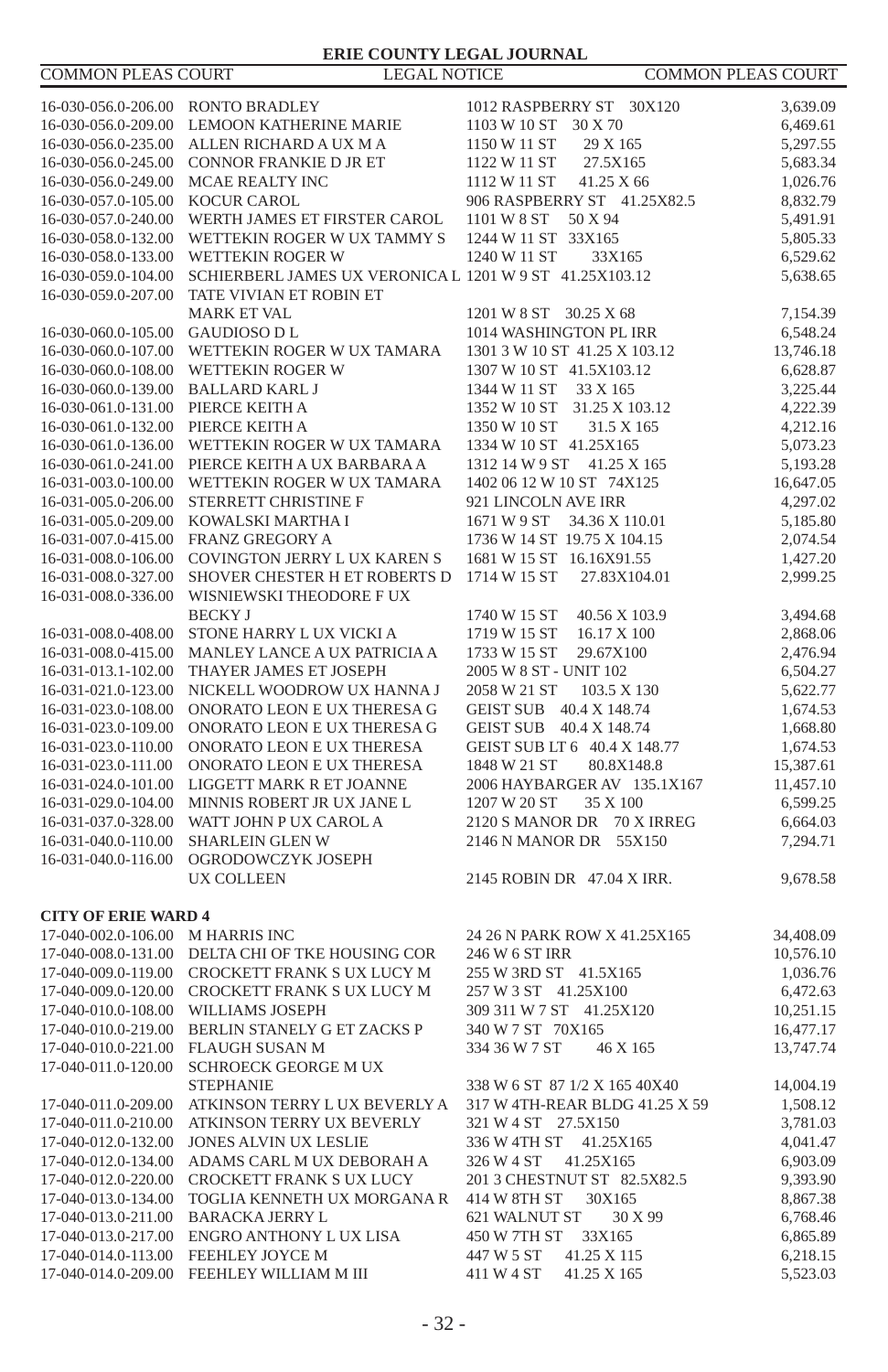| COMMON PLEAS COURT                 | <b>LEGAL NOTICE</b>                                                        |                              | COMMON PLEAS COURT |
|------------------------------------|----------------------------------------------------------------------------|------------------------------|--------------------|
| 17-040-014.0-213.00 BUSH CYNTHIA D |                                                                            | 427 W 4 ST<br>27.5X165       | 5,194.49           |
|                                    | 17-040-014.0-224.00 ATKINSON BEVERLY A VIR TERRY L 419 WALNUT ST 30 X IREG |                              | 4,568.00           |
|                                    | 17-040-015.0-208.00 PURDUE ANTONIO RICHARD                                 | 419 W 2 ST<br>41.25X165      | 1,620.37           |
| 17-040-015.0-210.00                | <b>CLARK RITA ANN</b>                                                      | 427 W 2 ST<br>20.5X165       | 5,369.06           |
|                                    | 17-040-015.0-216.00 PURDUE MICHAEL A ET RICHARD G 439 W 2ND ST             | 28X165                       | 6,320.92           |
| 17-040-016.0-124.00                | WOLF THEODORE C JR                                                         | 546 W 8TH ST<br>80 X 155     | 11,312.98          |
|                                    | 17-040-016.0-128.00 CARAVAGLIA ROBIN L                                     | 524 W 8 ST<br>36.67X155      | 9,261.08           |
|                                    | 17-040-016.0-129.00 CARAVAGLIA KURT T                                      | 518 520 W 8TH ST<br>55X155   | 14,472.52          |
| 17-040-016.0-226.00 LYNCH JAMES M  |                                                                            | 510 W 7 ST<br>46.25X165      | 14,164.68          |
|                                    | 17-040-017.0-218.00 VANCISE LEONARD                                        | 541 W 4 ST<br>28 X 165       | 3,161.89           |
|                                    | 17-040-018.0-109.00 MASON CHERYL A                                         | 30X155<br>519 W 3 ST         | 3,657.21           |
| 17-040-018.0-200.00 GUVNO INC      |                                                                            | 502 W 3 ST<br>30X51          | 4,500.44           |
| 17-040-018.0-225.00 ALLEN SHARON   |                                                                            | 215 CHERRY ST 38.75 X 165    | 4,604.58           |
| 17-040-018.0-241.00                | WATSON YVETTE M                                                            | 520 W 3 ST 30 X 155          | 1,275.91           |
|                                    | 17-040-019.0-210.00 FLEMING GARY JR UX ERIN L                              | 633 W 6 ST 45X120            | 15,600.28          |
| 17-040-020.0-102.00                | WALTER RONALD E UX CAROL J                                                 | 510 12 CHERRY ST 43.5 X 66   | 4,845.99           |
| 17-040-020.0-119.00                | REINWALD ROBERT E UX LAUREL S                                              | 651 W 5TH ST 32X90           | 5,554.98           |
|                                    | 17-040-020.0-144.00 LANDIS SAMUEL W                                        | S S W 5 ST .33X157           | 1,066.42           |
| 17-040-020.0-209.00                | <b>SWANSON DANIEL K</b>                                                    | 615 W 4 ST 41.25 X 165       | 6,531.69           |
| 17-040-020.0-226.00                | MEYER MELISSA M ET BAKER                                                   |                              |                    |
|                                    | <b>CHRISTOPHE</b>                                                          | 411 413 POPLAR ST 35.25X165  | 6,087.41           |
|                                    | 17-040-020.0-238.00 HOFFER JOSEPH D SR UX AMY                              | 636 38 W 5TH ST<br>30X165    | 6,711.91           |
|                                    | 17-040-020.0-239.00 HOFFER JOSEPH D SR UX AMY                              | 634 W 5TH ST 29 X 165        | 5,080.15           |
| 17-040-021.0-100.00                | TORRES MARILYN L                                                           | 330 CHERRY ST 41.25 X 110    | 1,124.77           |
| 17-040-021.0-101.00                | <b>GEORGE JESSE J JR</b>                                                   | 326 CHERRY ST<br>30.93X120   | 2,841.79           |
| 17-040-021.0-129.00                | <b>SKAL MATTHEW</b>                                                        | 658 60 W 4 ST 36.5 X 49.8    | 3,940.49           |
| 17-040-021.0-132.00                | ODOM CHARLENE C VIR JOSEPH                                                 | 650 52 W 4 ST<br>31X165      | 2,976.85           |
|                                    | 17-040-021.0-133.00 WORDEN WAYNE R                                         | 648 W 4 ST 31X165            | 2,872.55           |
| 17-040-021.0-136.00                | <b>TAYLOR MARY</b>                                                         | 636 38 W 4 ST<br>58 X 165    | 5,225.36           |
|                                    | 17-040-021.0-143.00 PUSA VERONICA VIR MATTHEW                              | 616 W 4 ST 55XIRREG          | 7,062.29           |
| 17-040-021.0-204.00                | FEEHLEY WILLIAM III                                                        | 210 CHERRY ST 41.25X165      | 4,655.90           |
| 17-040-023.0-202.00                | ZIMBAR LLC                                                                 | 422 POPLAR ST<br>30 X 82.5   | 6,340.52           |
|                                    | 17-040-023.0-203.00 HOLDER GARY A SR                                       | 418 POPLAR ST 30 X 82.5      | 4,663.90           |
| 17-040-023.0-206.00                | <b>MCLAURIN SAUNDERS</b>                                                   | 707 W 4 ST<br>41.25 X 123.75 | 2,421.17           |
| 17-040-023.0-211.00                | JOHNSON WAYDELL ET DIX FRANK                                               | 725 W 4 ST<br>41.25 X 99     | 3,905.07           |
| 17-040-023.0-212.00                | CRANDELL JIMMY W JR                                                        | 731 W 4 ST 41 1/4 X 99       | 7,970.80           |
| 17-040-024.0-109.00                | DRAGOONE COLLEEN E                                                         | 717 W 3RD ST<br>41.25X165    | 2,616.34           |
| 17-040-024.0-115.00                | <b>SWAN GEORGE W</b>                                                       | 307 LIBERTY ST 37 X 123.75   | 7,521.33           |
| 17-040-024.0-121.00                | RODRIGUEZ JOSEPH LEE                                                       | 720 W 4 ST<br>35 X 165       | 4,816.56           |
| 17-040-024.0-227.00                | JILLARD DAVID L                                                            | 706 W 3 ST<br>41.5X70        | 6,631.45           |
| 17-040-026.0-203.00                | SCHEFFNER SUSAN M                                                          | 418 420 LIBERTY 41.25 X 82.5 | 4,077.56           |
|                                    | 17-040-026.0-206.00 HOPKINS RENEE M                                        | 809 W 4 ST 41.25 X 165       | 6,766.74           |
|                                    | 17-040-026.0-221.00 SANTOS ROBERT A                                        | 812 W 5TH ST 27.5X165        | 3,634.52           |
| 17-040-027.0-114.00                | <b>BARACKA JERRY L</b>                                                     | 315 PLUM ST<br>40X41.25      | 1,588.65           |
|                                    | 17-040-027.0-217.00 HARVEY JAMES PATRICK                                   | 832 W 3RD ST<br>45X60        | 5,632.90           |
| 17-040-027.0-223.00                | <b>BALDWIN G DANIEL</b>                                                    | S S W 2ND ST 1/4X155         | 941.42             |
| 17-040-028.0-147.00                | KNOLL ACHATIOUS                                                            | S S W 7TH ST 1/2X82 1/2      | 1,081.42           |
| 17-040-028.0-207.00                | <b>SCHROECK GEORGE M</b>                                                   |                              |                    |
|                                    | <b>UX STEPHANIE</b>                                                        | 911 W 6 ST 38 X 165          | 5,233.01           |
|                                    | 17-040-029.0-102.00 PEYTON CHARLES L                                       | 510 PLUM ST<br>50X41.25      | 6,166.15           |
| 17-040-030.0-105.00                | <b>GALBREATH DONALD R</b>                                                  | 302 PLUM ST 49X68            | 4,312.50           |
| 17-040-030.0-107.00                | NIETUPSKI THOMAS UX SHIRLEY                                                | 913 W 3 ST<br>47X165         | 5,605.32           |
|                                    | 17-040-030.0-108.00 NIETUPSKI THOMAS E UX SHIRLEY                          | 915 17 W 3 ST 42.5X165       | 9,917.91           |
| 17-040-030.0-122.00                | BROWN JEREMY UX MARTIN                                                     |                              |                    |
|                                    | <b>JOANNA</b>                                                              | 313 CASCADE ST 27.5 X 122    | 7,066.35           |
| 17-040-030.0-133.00                | KRAMER RANDALL UX DOROTHY P                                                | 920 W 4 ST<br>35.5X165       | 5,271.25           |
| 17-040-030.0-200.00                | MAHONEY WILLIAM J UX                                                       |                              |                    |
|                                    | <b>KIMBERLY D</b>                                                          | 902 W 3 ST<br>40 X 165       | 7,764.96           |
| 17-040-030.0-219.00                | DEBELLO JULIO J UX WILMA L                                                 | 940 W 3 ST 65X165            | 4,997.36           |
| 17-040-031.0-204.00                | <b>SCHWAB DEBORAH</b>                                                      | 618 CASCADE ST 41.25 X 125   | 4,907.14           |
| 17-040-031.0-208.00                | LEONE VAL ETAL                                                             | 1005 7 9 W 6 ST 48 X 41.5    | 4,512.06           |
| 17-040-032.0-118.00                | WALTER RONALD E                                                            | 1057 W 5TH ST 46.25 X 155    | 5,681.24           |
|                                    | 17-040-032.0-131.00 YEANEY CATHERINE A                                     | 1032 W 6TH ST 41.25 X 155    | 5,323.64           |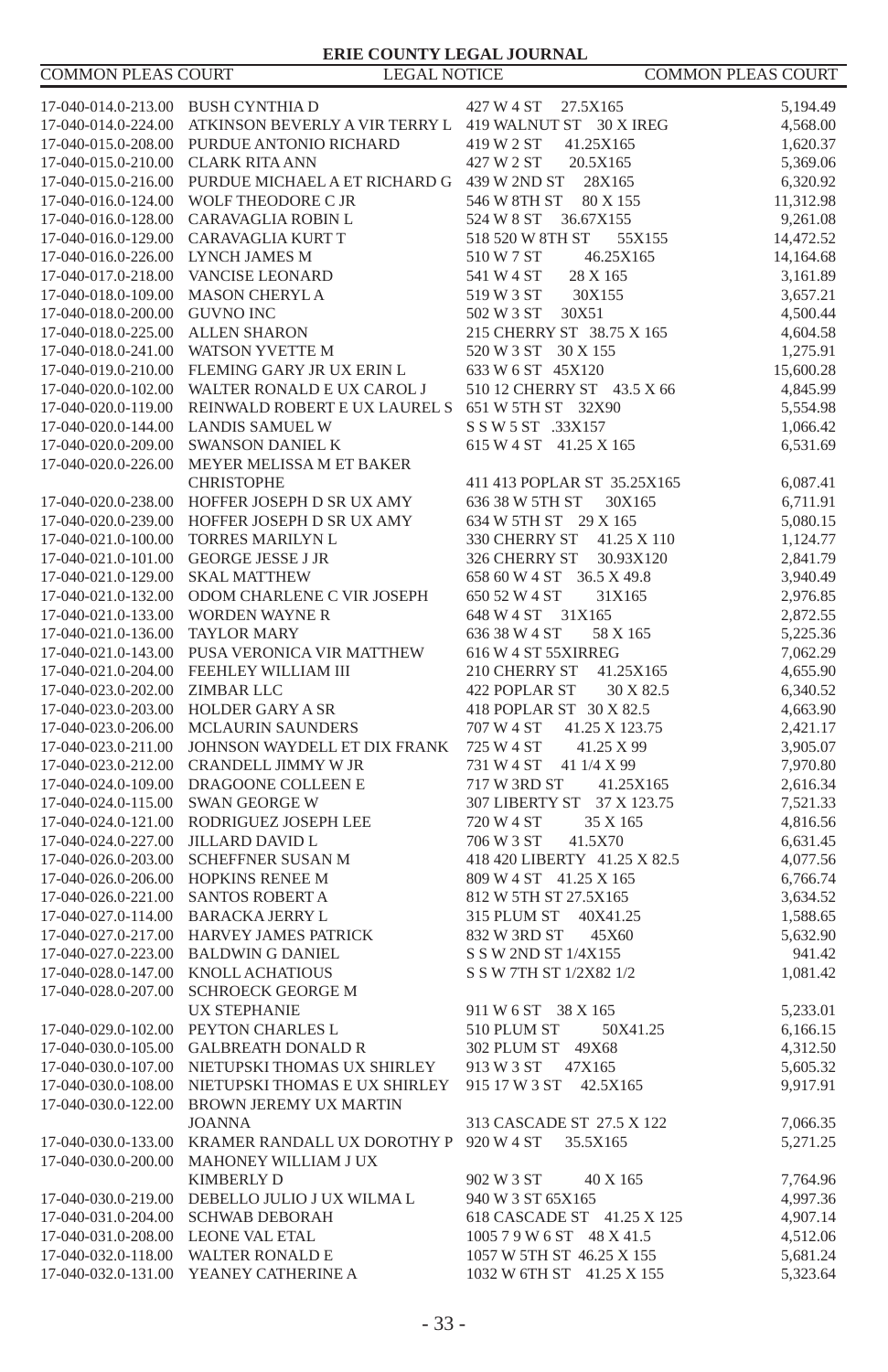| COMMON PLEAS COURT                         | <b>LEGAL NOTICE</b>                                                |                                           | <b>COMMON PLEAS COURT</b> |
|--------------------------------------------|--------------------------------------------------------------------|-------------------------------------------|---------------------------|
|                                            | 17-040-034.0-137.00 YOVICH MATTHEW MUX DORIS J                     | 1144 46 W 8 ST 82.5 X 190.67              | 16,904.20                 |
| 17-040-035.0-118.00                        | REEDY CHARLENE M                                                   | 1139 W 5 ST<br>33X165                     | 5,985.56                  |
| 17-040-035.0-129.00                        | <b>K-D RENTALS LLC</b>                                             | 1128 W 6 ST<br>31X165                     | 6,593.87                  |
| 17-040-035.0-206.00                        | MILLER JAMES UX MARGARET                                           |                                           |                           |
|                                            | <b>ET SANDSTR</b>                                                  | 410 RASPBERRY ST<br>33X99                 | 3,489.32                  |
| 17-040-041.0-108.00                        | <b>SHEARER CHARLES</b>                                             | 421 W FRONT ST 26.67X133.8                | 2,986.39                  |
|                                            | 17-040-042.0-121.00 HARDEN VALERIE D                               | 346 W 2 ST 41.25 X 82.5                   | 3,237.56                  |
| 17-040-043.0-219.00 K-D RENTALS LLC        |                                                                    | 111 MYRTLE ST<br>32XIRR                   | 4,481.09                  |
| 17-041-007.0-309.00                        | AGRESTI BRIAN M UX LYNN M                                          | <b>425 FRONTIER DR</b><br>75X140          | 616.14                    |
|                                            | 17-041-008.0-301.00 FEDORKO PETER J JR UX MARY LOU 318 FRONTIER DR | 75X140                                    | 21,342.31                 |
| 17-041-015.0-216.00                        | <b>BARRON PETER J</b>                                              | 411 LINCOLN AVE<br>32X150                 | 8,315.08                  |
| 17-041-018.0-123.00 DURIS PAUL D           |                                                                    | 1706 08 W 8 ST<br>50X150.17               | 10,531.95                 |
| 17-041-018.0-214.00 LUCAS NANCY E          |                                                                    | <b>615 VERMONT AVE</b><br>54X103          | 11,280.89                 |
| 17-041-023.0-508.00                        | <b>GRILL JAMES</b>                                                 | 711 OHIO ST IRR X 94                      | 9,418.63                  |
|                                            | 17-041-033.0-101.00 IRVINE PATRICIA A                              | 338 SHENLEY DR 40X138                     | 10,403.60                 |
|                                            |                                                                    |                                           |                           |
| <b>CITY OF ERIE WARD 5</b>                 |                                                                    |                                           |                           |
|                                            | 18-050-001.0-123.00 HOLLAND GREGORY J UX                           |                                           |                           |
|                                            | <b>KATHLEEN L</b>                                                  | <b>W S STATE ST</b><br>35 X 105           | 2,795.10                  |
|                                            | 18-050-001.0-124.00 HOLLAND GREGORY J UX                           |                                           |                           |
|                                            | <b>KATHLEEN L</b>                                                  | 1815 17 19 STATE<br>55 X 145              | 6,132.72                  |
| 18-050-003.0-115.00                        | ARVELO JESSICA                                                     | 2406 FRENCH ST<br>28 X 60                 | 1,503.15                  |
|                                            | 18-050-003.0-139.00 ROBERTS JOHNNY                                 | 27 E 24 ST<br>35 X 60<br>2516 STATE ST    | 2,127.53                  |
| 18-050-003.0-203.00                        | INCANDELA MICHAEL V                                                | 50 X 165                                  | 4,422.71                  |
| 18-050-003.0-227.00                        | <b>BARTONE ANTHONY M</b>                                           | 2509 PEACH ST<br>40 X 150<br>40 X 125     | 6,864.71                  |
| 18-050-005.0-111.00<br>18-050-006.0-126.00 | <b>SMITH KEVIN E</b><br>MOONEY BENJAMIN F III                      | 125 E 21 ST<br>102 E 24 ST                | 1,298.10                  |
|                                            |                                                                    | 32 X 80<br>157 E 22 ST                    | 2,550.72                  |
| 18-050-006.0-214.00                        | 18-050-006.0-207.00 GAINES RICHARD L<br>DORSEY THOMAS              | 30.94 X 134<br>131 E 22 ST<br>41.25 X 134 | 3,175.07<br>1,595.68      |
| 18-050-006.0-237.00                        | BARNETT ALBERT UX JIMMIE                                           | 110 E 23 ST<br>37.75 X 50                 | 2,491.43                  |
| 18-050-007.0-202.00                        | MOORE MARC A                                                       | 2420 HOLLAND ST 35 X 106.27               | 2,805.41                  |
| 18-050-007.0-210.00                        | SNELL RAY UX HELEN D                                               | 135 E 24 ST 44.67 X 135 IRR               | 2,607.92                  |
| 18-050-009.0-122.00                        | MILFORD MARK E UX BONNIE S                                         | 209 E 21 ST<br>60 X 135                   | 5,905.61                  |
| 18-050-009.0-133.00                        | TATE JUDGE UX WILLIEMAE                                            | 216 E 22 ST<br>30 X 135                   | 1,011.95                  |
| 18-050-010.0-102.00                        | CROCKETT JAMES E UX JOYCE R                                        | 2320 GERMAN ST<br>37.5 X 130              | 1,715.63                  |
| 18-050-010.0-132.00                        | LONG MARY ANN C                                                    | 37.5 X 135<br>228 E 24 ST                 | 1,543.01                  |
|                                            | 18-050-010.0-133.00 MORRISON CINDY L ET                            |                                           |                           |
|                                            | <b>MCLAURIN SAUNDE</b>                                             | 232 E 24 ST<br>35.74 X 135                | 3,187.68                  |
| 18-050-010.0-134.00                        | MCCULLUM HARDY UX LUCILLE                                          | 236 E 24 ST<br>40 X 135                   | 1,904.10                  |
| 18-050-010.0-202.00                        | VACTOR GEORGE E UX LARITHA                                         | 2222 GERMAN ST<br>31 X 95                 | 1,392.69                  |
| 18-050-011.0-117.00                        | <b>CURRY JOHN</b>                                                  | 217 E 25 ST<br>34 X 102                   | 3,718.14                  |
| 18-050-011.0-123.00                        | WEBER R DONALD JR                                                  | 212 E 26 ST<br>36.5 X 82.5                | 2,816.45                  |
| 18-050-011.0-132.00                        | SOGGS TIMOTHY A                                                    | 248 E 26 ST<br>39 X 150                   | 5,017.37                  |
| 18-050-011.0-206.00                        | <b>CARSON ANTHONY</b>                                              | 2402 GERMAN ST<br>26.5 X 94               | 775.37                    |
| 18-050-011.0-214.00                        | MEYERS WILLIE UX SARAH                                             | 225 E 24 ST<br>40 X 130                   | 3,416.68                  |
| 18-050-011.0-224.00                        | LUNGER VIOLET A ET                                                 |                                           |                           |
|                                            | SCHWARTZ DEBRA D                                                   | 216 E 25 ST<br>31 X 130                   | 3,557.32                  |
| 18-050-011.0-228.00 LETTO CHERYL           |                                                                    | 228 E 25 ST<br>31 X 130                   | 2,504.99                  |
| 18-050-011.0-231.00                        | PULLIAM CARLOTTA                                                   | 238 E 25 ST<br>31.5 X 129                 | 3,222.95                  |
| 18-050-013.0-103.00                        | <b>MARTIN MATTIE D TRUST</b>                                       | 2114 PARADE ST<br>32 X 135                | 5,170.23                  |
| 18-050-013.0-107.00                        | <b>VOMERO LOU</b>                                                  | 347 E 21 ST<br>32 X 135                   | 3,785.19                  |
| 18-050-013.0-130.00                        | CRENSHAW DONALD UX TONI                                            | 324 E 22 ST<br>36 X 135                   | 4,167.31                  |
| 18-050-013.0-207.00                        | <b>HOLMES MARGIE MOORE</b>                                         | 347 49 E 20 ST<br>38.4 X 135              | 2,477.21                  |
| 18-050-013.0-212.00                        | STEWART EDDIE A UX MARIE                                           | 315 E 20 ST<br>60.60 X 100                | 534.89                    |
| 18-050-013.0-214.00                        | ANDERSON RUSSELL ET GWEN                                           | 31.875 X 50<br>307 E 20 ST                | 3,154.38                  |
| 18-050-013.0-220.00                        | KEYS SAMUEL UX LORETTA                                             | 332 E 21 ST<br>31 X 95                    | 3,768.84                  |
| 18-050-013.0-222.00                        | SHERMAN LEVI JR UX MAE F                                           | 338 E 21 ST<br>31 X 135                   | 2,888.59                  |
| 18-050-013.0-223.00                        | HAMMOND BOBBIE ETTA                                                | 342 44 E 21 ST<br>41.25 X 135             | 2,635.43                  |
| 18-050-014.0-122.00                        | <b>DEBOE REGINA</b>                                                | 2301 GERMAN ST<br>31 X 90                 | 1,463.84                  |
| 18-050-014.0-203.00                        | <b>COOLEY JOHNN H III</b>                                          | 2218 PARADE ST<br>30 X 135                | 2,106.79                  |
| 18-050-014.0-204.00                        | CROSBY CLIFTON M                                                   | 2214 PARADE ST<br>30 X 135                | 3,246.85                  |
| 18-050-014.0-209.00                        | ROMAN GWENDOLYN                                                    | 353 E 22 ST<br>50.5 X 45                  | 4,487.72                  |
| 18-050-014.0-220.00                        | <b>HENLEY BERTHA</b>                                               | 2201 GERMAN ST<br>34 X 90                 | 4,137.05                  |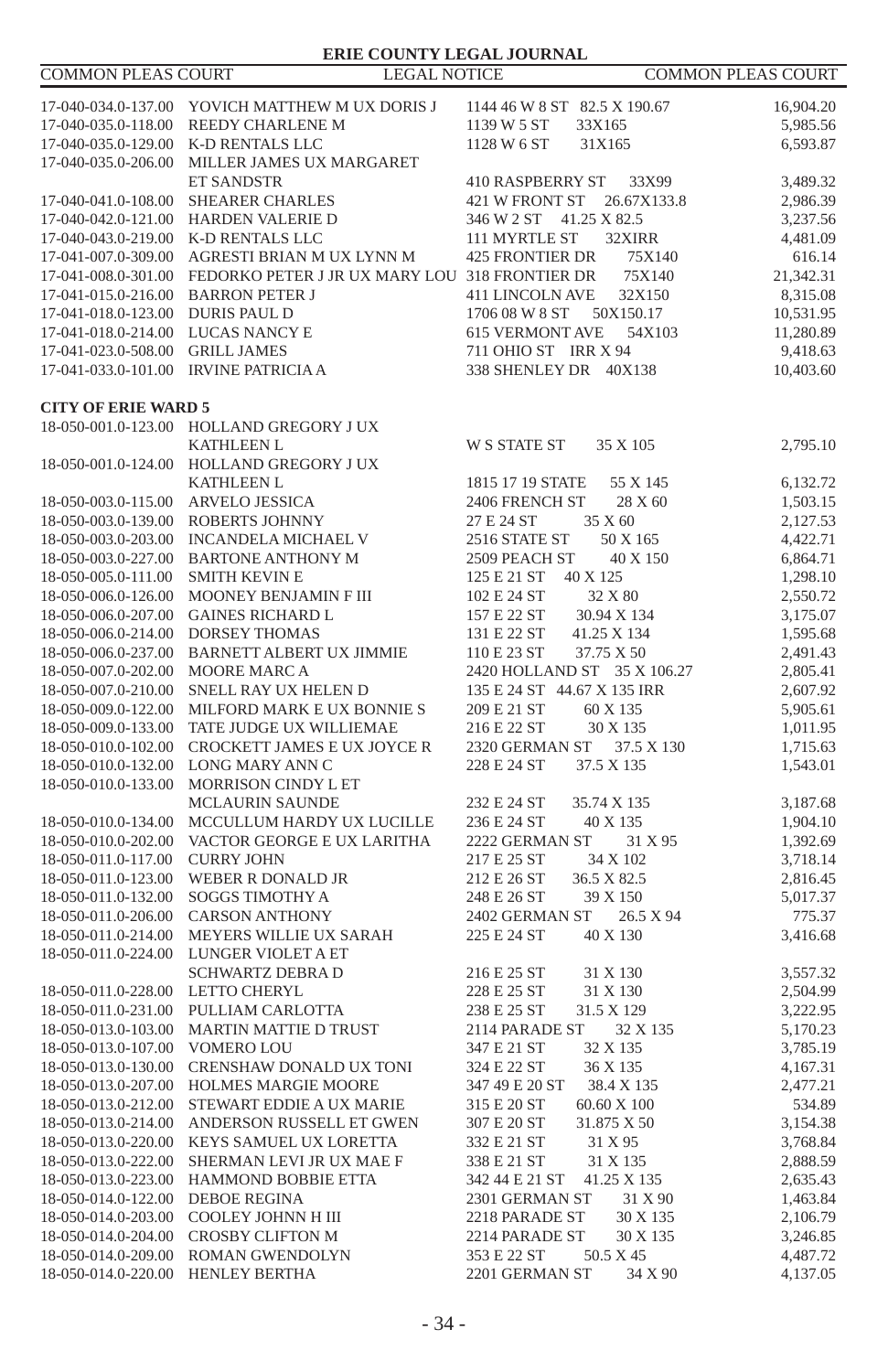| <b>COMMON PLEAS COURT</b>                  | <b>LEGAL NOTICE</b>                                        |                            |                             | <b>COMMON PLEAS COURT</b> |
|--------------------------------------------|------------------------------------------------------------|----------------------------|-----------------------------|---------------------------|
|                                            | 18-050-014.0-225.00 MCCULLUM ALBERT UX EVELYN              | 302 E 23 ST                | 30 X 100                    | 4,806.57                  |
| 18-050-014.0-238.00                        | <b>GARDNER TAMEKAS</b>                                     | 344 E 23 ST                | 35 X 135                    | 2,978.74                  |
| 18-050-015.0-119.00                        | <b>JANVIER GINETTE ET JANVIER</b>                          |                            |                             |                           |
|                                            | <b>EDWIN AN</b>                                            | 311 E 25 ST                | 40 X 80                     | 4,306.50                  |
| 18-050-015.0-120.00                        | POINTER JACQUELINE VIR RICHARD 2505 GERMAN ST              |                            | 29 X 135                    | 2,223.74                  |
| 18-050-015.0-123.00                        | VOMERO LOUIS A                                             | 2517 19 GERMAN ST          | 31 X 90                     | 2,597.30                  |
| 18-050-015.0-127.00                        | <b>TATE SANDY</b>                                          | 316 E 26 ST                | 35 X IRR                    | 1,321.72                  |
|                                            | 18-050-015.0-130.00 BRUNSON ELEASE E ET JOHN               | 328 E 26 ST                | 40 X 150                    | 3,766.43                  |
| 18-050-015.0-133.00                        | <b>ECKERT HARRY E</b>                                      | 340 E 26 ST                | 40 X 150                    | 4,662.25                  |
| 18-050-015.0-206.00                        | <b>WARBACK JAMES ET</b>                                    |                            |                             |                           |
|                                            | ROBERTS RENEE                                              | 353 E 24 ST                | 33.2X82                     | 1,640.72                  |
|                                            | 18-050-015.0-210.00 LETTO STEPHEN P                        | 333 E 24 ST                | 33.33 X 135                 | 1,945.30                  |
|                                            | 18-050-015.0-212.00 LETTO STEPHEN P                        | 323 E 24 ST                | 60 X 135                    | 1,759.53                  |
| 18-050-015.0-217.00                        | MORRISON TROY UX M                                         | 2401 GERMAN ST             | 35 X 85                     | 1,442.62                  |
| 18-050-015.0-233.00                        | WAGNER JONATHAN M                                          | 350 E 25 ST                | 40 X 135                    | 1,709.04                  |
| 18-050-015.0-237.00                        | <b>JOHNSON ANISSA K</b>                                    |                            | 2408 PARADE ST BL 48 X IRR  | 3,323.22                  |
| 18-050-015.0-238.00                        | WEISMILLER RALPH J                                         | 339 E 24 ST                | <b>FRONT DWLG</b>           | 2,370.03                  |
| 18-050-015.0-240.00                        | <b>WARRACK JAMIE ET</b>                                    |                            |                             |                           |
|                                            | <b>WARRACK RENEE</b>                                       | 355 E 24 ST                | 30 X 43                     | 2,459.14                  |
| 18-050-016.0-207.00                        | <b>WENTZ BARRY</b>                                         | 447 E 18 ST                | 123.5 X 175                 | 997.85                    |
| 18-050-016.0-210.00                        | <b>SIMMONS ARTIS R JR</b>                                  | 429 E 18 ST                | 46.5 X 140                  | 818.42                    |
| 18-050-016.0-212.00                        | <b>SIMMONS ARTIS JR</b>                                    | 421 E 18 ST                | 44 X 140                    | 1,661.82                  |
| 18-050-016.0-214.00                        | ACEVEDO HECTOR L                                           | 1801 PARADE ST             | 40 X 100                    | 6,111.85                  |
| 18-050-016.0-220.00                        | <b>SMITH TINA M</b>                                        | 422 E 19 ST                | 40 X 135                    | 1,213.01                  |
|                                            | 18-050-016.0-225.00 DUCK FLOYD UX BERTA                    | 438 E 19 ST                | 41.25X137.5                 | 1,970.88                  |
| 18-050-016.0-227.00                        | THOMPSON LALITA K                                          | 446 E 19 ST                | 41.5 X 100                  | 2,511.04                  |
| 18-050-017.0-103.00 VOMERO LOUIS A         | <b>VOMERO LOUIS A</b>                                      | 411 E 21 ST<br>446 E 21 ST | 30 X 83<br>30 X 135         | 2,295.76                  |
| 18-050-017.0-222.00<br>18-050-017.0-223.00 | <b>VOMERO LOUIS A</b>                                      | 448 E 21 ST                | 39 X 135                    | 2,348.42                  |
| 18-050-018.0-100.00                        | <b>GALBREATH DONALD R</b>                                  | 460 E 24 ST                | 30 X 75                     | 2,530.26<br>2,232.27      |
| 18-050-018.0-102.00                        | DALY JAMES M UX CHRISTINE                                  |                            | 2320 WALLACE ST 30 X 120.32 | 3,374.33                  |
| 18-050-018.0-130.00                        | VOMERO LOUIS A                                             | 448 E 24 ST                | 30 X 135                    | 2,725.30                  |
| 18-050-018.0-208.00                        | JENDRASIAK DEBORA L                                        |                            |                             |                           |
|                                            | ET KUPNIEWSKI R                                            | 447 E 22 ST                | 30 X 135                    | 4,900.73                  |
| 18-050-018.0-217.00                        | HOMETOWN REALTY                                            |                            |                             |                           |
|                                            | <b>SOLUTIONS LLC</b>                                       | 421 E 22 ST                | 30 X 135                    | 3,092.00                  |
|                                            | 18-050-018.0-219.00 FRANCIS SHANE ET                       |                            |                             |                           |
|                                            | <b>WOODARD SALLI</b>                                       | 415 E 22 ST                | 30 X 135                    | 3,647.60                  |
| 18-050-018.0-232.00 RAMSEY KATIE L         |                                                            | 412 E 23 ST                | 30 X 135                    | 2,476.28                  |
| 18-050-018.0-235.00                        | SHORT RITA CARTER VIR GEORGE                               | 422 E 23 ST                | 30 X 135                    | 2,248.63                  |
| 18-050-019.0-101.00                        | <b>BYERS WILLIAM L</b>                                     | 461 E 25 ST                | 30 X 143                    | 2,959.74                  |
|                                            | 18-050-019.0-102.00 BYERS WILLIAM L                        | 459 E 25 ST                | 60 X 143                    | 2,142.74                  |
| 18-050-019.0-207.00                        | <b>VOMERO LOUIS A</b>                                      | 447 E 24 ST                | 30 X 128                    | 2,192.93                  |
| 18-050-019.0-214.00                        | JOHNSON KEEVON C                                           | 425 E 24 ST                | 29.5 X 128                  | 2,227.83                  |
| 18-050-019.0-215.00                        | RANDALL DAVID R JR UX JUDY K                               | 423 E 24 ST                | 30.5 X 128                  | 2,430.42                  |
| 18-050-020.0-205.00                        | HERNANDEZ FIDEL UX                                         |                            |                             |                           |
|                                            | <b>FUENTES MIRIAM E</b>                                    | 553 57 E 18 ST             | 123 X 132                   | 7,807.55                  |
|                                            | 18-050-020.0-219.00 COOLEY JOHN H III                      | 546 E 19 ST                | 50 X 127                    | 4,395.27                  |
| 18-050-020.0-221.00                        | COOLEY JOHN H III                                          | WALLACE ST PT LT 15        | 35X41                       | 2,277.85                  |
| 18-050-021.0-106.00                        | WERTH JAMES A ET FIRSTER C L                               | 545 E 21 ST                | 30 X 135                    | 5,093.51                  |
| 18-050-021.0-122.00                        | <b>BURNETT BARBARA J</b>                                   | 2111 WALLACE ST            | 30 X 80                     | 1,598.40                  |
| 18-050-021.0-139.00                        | REDINGER KRIS L ET HOPE                                    |                            |                             |                           |
|                                            | <b>REALTY LLC</b>                                          | 548 E 22 ST                | 30 X 135                    | 3,575.00                  |
| 18-050-021.0-217.00                        | <b>BOYKIN MICHAEL</b>                                      | 2021 COTTAGE AVE           | 43 X 45                     | 2,501.37                  |
| 18-050-022.0-102.00                        | SHELLY KEITH A                                             | SW COR 23 & ASH ST         |                             | 4,070.88                  |
| 18-050-022.0-106.00                        | HENRY LARRY ET NEWSOME CURAS 543 E 23 ST<br>DEBOE PAMELA M | 535 E 23 ST                | 45 X 128<br>30 X 128        | 3,835.51                  |
| 18-050-022.0-108.00<br>18-050-022.0-122.00 | <b>MARTIN MATTIE D TRUST</b>                               | 502 E 24 ST                | 32 X 95                     | 2,955.68<br>3,047.56      |
| 18-050-022.0-207.00                        | <b>BYERS WILLIAM</b>                                       | 551 E 22                   | 40 X 135                    | 5,424.06                  |
| 18-050-022.0-210.00                        | RANDALL MELINDA MARIE                                      | 539 E 22 ST                | 33 X 135                    | 2,682.24                  |
| 18-050-022.0-212.00                        | JACKSON LEON UX WINNIE L                                   | 533 E 22 ST                | 30 X 135                    | 1,750.78                  |
| 18-050-022.0-213.00                        | TATE WILLIE JAMES                                          | 531 E 22 ST                | 30 X 135                    | 2,439.72                  |
| 18-050-022.0-216.00                        | JACKSON LEON UX WINNIE L                                   | 521 E 22 ST                | 27 X 135                    | 3,957.83                  |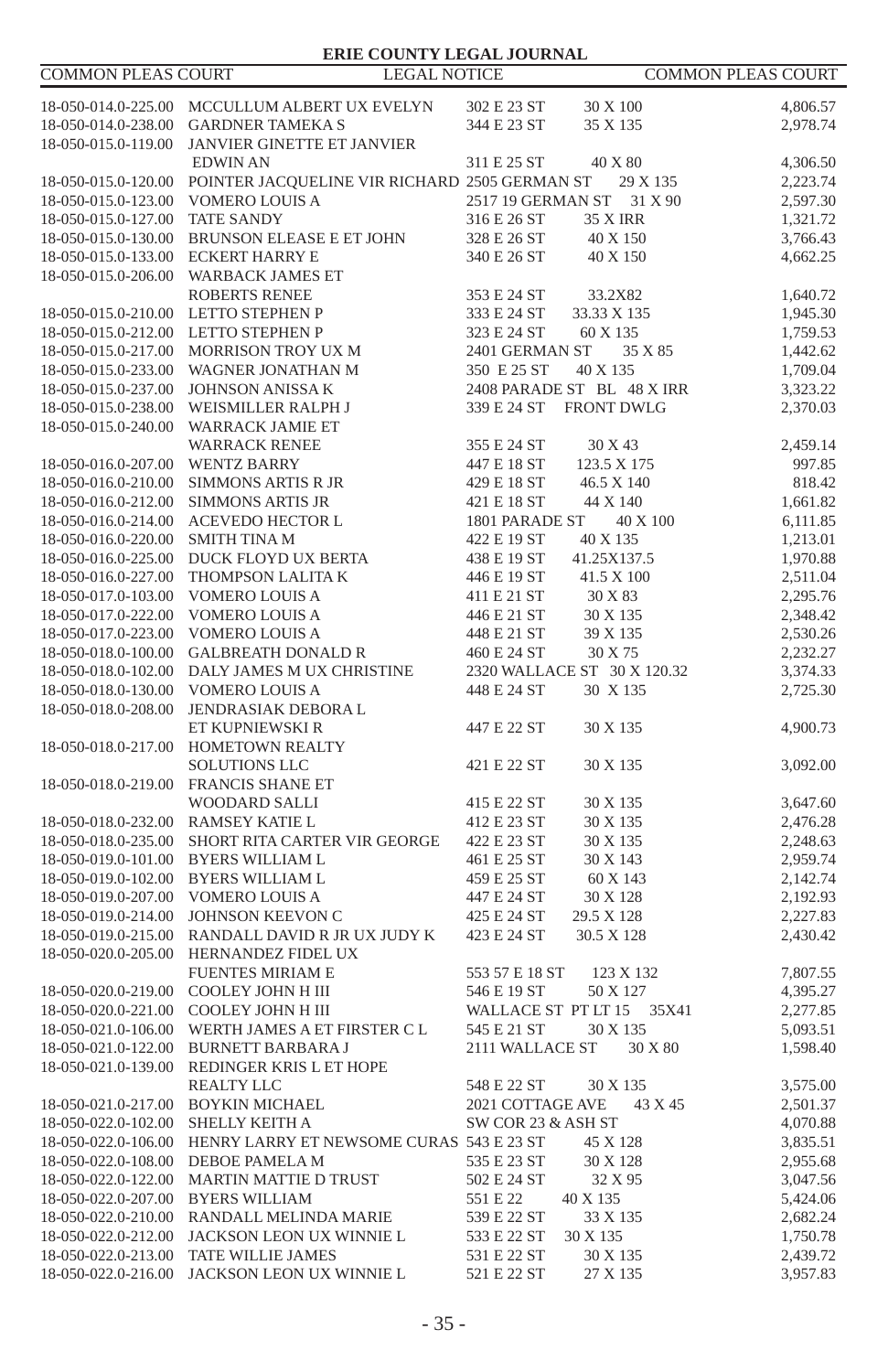| <b>COMMON PLEAS COURT</b>         | LEGAL NOTICE                               |                | COMMON PLEAS COURT |          |
|-----------------------------------|--------------------------------------------|----------------|--------------------|----------|
| 18-050-023.0-204.00 OLD PERRY LLC |                                            | 549 E 24 ST    | 33 X 128           | 2,450.26 |
| 18-050-023.0-205.00               | <b>JOHNSON JAFERS</b>                      | 543 E 24 ST    | 34 X 128           | 2,911.67 |
| 18-050-023.0-206.00               | ANDERSON MICHAEL J III UX D                | 537 E 24 ST    | 45 X 128           | 2,067.84 |
| 18-050-023.0-224.00               | HENDERSON DENNIS I SR                      | 532 E 25 ST    | 60 X 128           | 2,925.99 |
| 18-050-024.0-107.00               | CONNER RICHARD L                           | 633 E 19 ST    | 40 X 135           | 4,243.13 |
| 18-050-024.0-213.00               | STOVALL THELMA C ET                        |                |                    |          |
|                                   | <b>ARRINGTON R</b>                         | 608 E 19 ST    | 39 X 135           | 3,861.09 |
| 18-050-024.0-215.00               | ARRINGTON ROBT ET STOVALL T                | 616 E 19 ST    | 40 X 135           | 3,975.95 |
| 18-050-024.0-219.00               | OCHRANG MICHAEL G ET SNYDER                |                |                    |          |
|                                   | <b>CAROL A</b>                             | 632 E 19 ST    | 40 X 135           | 1,252.44 |
| 18-050-024.0-220.00               | ALLEN CLAUDE W UX CHARLIE F                | 636 E 19 ST    | 30 X 135           | 4,901.93 |
| 18-050-025.0-103.00               | FLEMINGS ARTHUR L ET                       |                |                    |          |
|                                   | <b>FLEMINGS ANTHO</b>                      | 647 E 21 ST    | 50 X 128           | 3,272.04 |
| 18-050-025.0-107.00               | WERTH JAMES A ET FIRSTER CAROL 639 E 21 ST |                | 35 X 128           | 3,443.90 |
| 18-050-025.0-132.00               | KNIGHT DOTTIE J                            | 654 E 22 ST    | 35X135             | 4,591.04 |
| 18-050-025.0-213.00               | <b>FLEMING ARTHUR L</b>                    | 642 E 21 ST    | 28.5 X 135         | 3,830.63 |
| 18-050-026.0-124.00               | MALDONADO CARMELO                          | 646 E 24 ST    | 40 X 128           | 4,652.46 |
| 18-050-026.0-207.00               | SUPRYNOWICZ JEAN                           | 619 E 22 ST    | 33 X 135           | 2,314.76 |
| 18-050-027.0-128.00               | VERNO ALBERT C                             | 644 E 26 ST    | 45 X 143           | 4,318.55 |
| 18-050-027.0-133.00               | WEBER BILL                                 | 622 E 26 ST    | 30 X 143           | 2,318.77 |
| 18-050-027.0-208.00               | CHRISTOPHERSON ROBERT L                    | 639 E 24 ST    | 32.5 X 128         | 2,401.41 |
| 18-050-027.0-230.00               | QUINN GARY JON II ET DUKE                  |                |                    |          |
|                                   | <b>ANGELA L</b>                            | 642 E 25 ST    | 30 X 128           | 3,647.08 |
| 18-050-028.0-207.00               | CROCKETT GARY S UX PAULINE B               | 743 E 18 ST    | 40 X 140           | 1,381.44 |
| 18-050-028.0-304.00               | <b>VINCENT JON S</b>                       | 717 E 19 ST    | 40 X 135           | 4,014.53 |
| 18-050-029.0-111.00               | ORZECHOWSKI VINCENT UX V                   | 729 E 21 ST    | 42 X 135           | 1,757.57 |
| 18-050-029.0-112.00               | VARGAS RAYMUNDO                            | 721 E 21 ST    | 57.5 X 135         | 3,835.67 |
| 18-050-030.0-123.00               | REALTY HOPE LLC                            | 718 20 E 24 ST | 34 X 135           | 5,565.19 |
| 18-050-030.0-124.00               | HENDRICKS JEFFREY R UX KAREN S 722 E 24 ST |                | 32 X 135           | 2,656.05 |
| 18-050-030.0-213.00               | SEELY BETTY J                              | 723 E 22 ST    | 35 X 128           | 4,521.78 |
| 18-050-030.0-218.00               | <b>SMITH LARNELL</b>                       | 703 E 22 ST    | 30 X 128           | 4,596.08 |
| 18-050-031.0-216.00               | <b>KEARNS PHILIP ET JOHN</b>               | 723 E 24 ST    | 30 X 135           | 4,599.43 |
| 18-050-031.0-220.00               | WILLIS SHIRLEY                             | 709 E 24 ST    | 33 X 135           | 3,139.08 |
| 18-050-031.0-234.00               | <b>WARRACK RENEE</b>                       | 730 E 25 ST    | 35 X 135           | 4,080.74 |
| 18-050-033.0-100.00               | HILL ELONZO E                              | 862 E 22 ST    | 31 X 88            | 3,383.48 |
| 18-050-033.0-101.00               | VACTOR BYRON                               | 2112 PERRY ST  | $28$ X $60\,$      | 2,659.15 |
| 18-050-033.0-102.00               | HENDERSON JOHN E                           | 2110 PERRY ST  | 30 X 60            | 2,923.61 |
| 18-050-033.0-105.00               | WILAMOWSKI DONALD B                        | 853 E 21 ST    | 30 X 128           | 1,809.12 |
| 18-050-033.0-112.00               | RAJEWSKI GERALD W                          | 829 E 21 ST    | 30 X 128           | 3,548.76 |
| 18-050-033.0-114.00               | WILLIS SHIRLEY                             | 825 E 21 ST    | 34 X 128           | 2,948.74 |
| 18-050-033.0-116.00               | <b>HAIBACH NANCI</b>                       | 817 E 21 ST    | 42 X 128           | 4,259.11 |
| 18-050-033.0-127.00               | PEPITONE JOSEPH                            | 816 E 22 ST    | 40 X IRR           | 1,769.12 |
| 18-050-033.0-213.00               | MCKINES SHAWN ET MCKINES                   |                |                    |          |
|                                   | LAKIETHA D                                 | 825 E 20 ST    | 38 X 135           | 5,599.97 |
| 18-050-033.0-215.00               | MARSHALL HUE C                             | 819 E 20 ST    | 30 X 135           | 1,780.25 |
| 18-050-033.0-217.00               | TANGLE RONALD L ET TANGLE                  |                |                    |          |
|                                   | <b>KELLENH</b>                             | 813 E 20 ST    | 40 X 87            | 4,140.17 |
| 18-050-033.0-233.00               | <b>ZIELEWSKI ROSE</b>                      | 2019 WAYNE ST  | 28.5 X 84          | 1,939.72 |
| 18-050-034.0-102.00               | MORGAN BRIAN A                             | 2312 PERRY ST  | 30 X 80            | 4,442.52 |
| 18-050-034.0-217.00               | PAMULA MICHAEL R                           | 2209 WAYNE ST  | 50 X 120           | 1,252.81 |
| 18-050-034.0-229.00               | <b>BUTERBAUGH SCOTT J</b>                  | 826 E 23 ST    | 30.5 X 135         | 1,641.38 |
| 18-050-035.0-107.00 GREGORY FLOYD |                                            | 855 E 25 ST    | 30 X 90            | 3,757.45 |
| 18-050-035.0-138.00               | MILLER JAMES E UX ANNE D                   | 856 E 26 ST    | 32 X 87            | 3,607.85 |
| 18-050-035.0-207.00               | HOLDSWORTH ROBERTA                         | 849 E 24 ST    | 30 X 135           | 2,585.17 |
| 18-050-035.0-214.00               | <b>JORDAN TIMOTHY</b>                      | 829 E 24 ST    | 28 X 135           | 3,918.69 |
| 18-050-035.0-218.00               | SANDERS MEKO RENEE                         | 817 E 24 ST    | 35 X 135           | 3,917.06 |
| 18-050-035.0-240.00               | <b>WARRACK RENEE</b>                       | 856 E 25 ST    | 24 X 75            | 3,285.75 |
| 18-050-037.0-108.00               | HAMMOND BOBBIE ET                          |                |                    |          |
|                                   | <b>CRUMBY EXCEL R</b>                      | 949 E 21 ST    | 40 X 135           | 2,583.32 |
| 18-050-037.0-117.00               | ARRINGTON JAMES K UX MARY E                | 911 E 21 ST    | 50 X 135           | 2,963.96 |
| 18-050-037.0-119.00               | HILLIARD SHANTEL                           | 901 E 21 ST    | 52.5 X 135         | 2,017.01 |
| 18-050-037.0-121.00               | <b>SANDERS ALICE</b>                       | 902 E 22 ST    | 40 X 97            | 3,769.46 |
| 18-050-037.0-212.00               | YOUNG DARLENE DIXON                        | 909 E 20 ST    | 40 X 135           | 3,164.76 |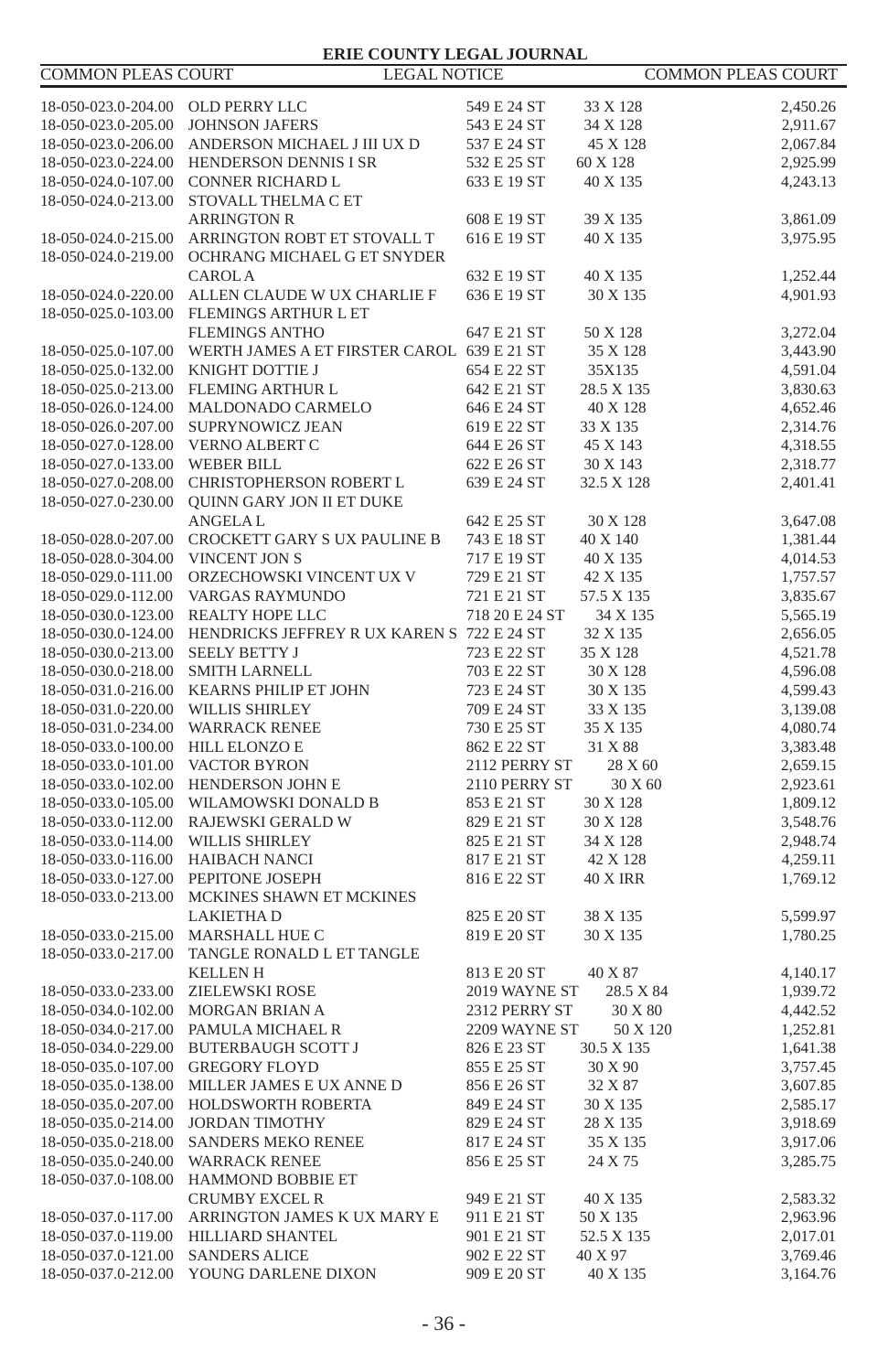| <b>COMMON PLEAS COURT</b>                  | <b>LEGAL NOTICE</b>                                            |                                          | <b>COMMON PLEAS COURT</b> |
|--------------------------------------------|----------------------------------------------------------------|------------------------------------------|---------------------------|
|                                            | 18-050-037.0-214.00 KAIGLER BOBBY L                            | 905 E 20 ST<br>40 X 135                  | 2,448.34                  |
| 18-050-037.0-215.00                        | MILLER WILLIAM H UX HELEN E                                    | 901 E 20 ST<br>40 X 135                  | 419.82                    |
| 18-050-037.0-220.00                        | SHONTZ WILLIAM H UX KAREN L                                    | 920 E 21 ST<br>40 X 135                  | 1,394.27                  |
| 18-050-037.0-227.00                        | <b>GILBERT ALLETHIA</b>                                        | 946 E 21 ST<br>31.58 X IRR               | 3,849.86                  |
| 18-050-037.0-230.00                        | SMITH JOE N UX MARY K                                          | 956 E 21 ST<br>35 X 80                   | 3,873.69                  |
| 18-050-038.0-101.00                        | <b>VETERANS AFFAIRS</b>                                        | 40 X 95<br>2320 EAST AVE                 | 4,388.54                  |
| 18-050-038.0-122.00                        | <b>GAVIN CHARLOTTE</b>                                         | 910 12 E 24 ST<br>40 X 135               | 3,133.36                  |
| 18-050-039.0-114.00                        | <b>GREGORY FREDDIE L SR</b>                                    | 927 E 25 ST<br>31 X 150                  | 1,714.49                  |
| 18-050-039.0-128.00                        | WEGEMER GARRY L UX CHERYL A                                    | 902 E 26 ST<br>30 X 70                   | 3,666.57                  |
| 18-050-039.0-208.00                        | <b>LYONS LILLIE J</b>                                          | 955 E 24 ST<br>35 X 100                  | 4,322.30                  |
| 18-050-039.0-228.00                        | MITCHELL EDDIE J UX LOUISE W                                   | 918 E 25 ST<br>50.25 X 135               | 2,262.87                  |
| 18-050-042.0-136.00                        | PIENKOS EDMUND J                                               | 1058 E 26 ST<br>25 X 75                  | 3,476.50                  |
| 18-050-042.0-213.00                        | PATTERSON VIRGINIA                                             | 1027 E 24 ST<br>60 X 135                 | 3,489.53                  |
| 18-050-043.0-133.00                        | <b>WASHEK TIMOTHY J</b>                                        | 1146 E 26 ST<br>40 X 145                 | 4,018.29                  |
| 18-050-043.0-138.00                        | IBRAMHIMOVIC NEDIM UX MUNIBA 2512 BRANDES ST                   | 42.5 X 44                                | 2,686.76                  |
| 18-050-043.0-203.00                        | HORTON PERCY ET CROSBY ACHIA                                   | 2413 MCKINLEY AVE<br>IRR                 | 4,838.66                  |
| 18-050-044.0-120.00                        | JOHNSON ROLAND J UX MONICA G                                   | 2709 PENNSYLVANIA AVE 30 X 80            | 4,430.25                  |
| 18-050-044.0-200.00                        | <b>MANSON MARY E</b>                                           | 2628 BRANDES ST<br>35 X 43.8             | 6,039.79                  |
| 18-050-046.0-108.00                        | POLK TONYA                                                     | 3202 BURTON AVE<br><b>40 X IRR</b>       | 6,774.69                  |
| 18-050-046.0-206.00                        | MULLIGAN JAMES E JR UX LINDA I                                 | 1219 E 31 ST<br>34 X 110                 | 3,129.87                  |
| 18-050-048.0-100.00                        | MARTIN DANIEL ROBERT                                           | 1160 E 30 ST<br>30.33 X 135              | 6,379.81                  |
| 18-050-048.0-209.00                        | JOHN DONALD A UX CONNIE SUE                                    | 1141 E 28 ST<br>34.5 X 125.71            | 5,961.85                  |
| 18-050-049.0-221.00                        | <b>BEST JOHN W</b>                                             | 2621 EAST AVE<br>30 X 80                 | 4,887.95                  |
| 18-050-051.0-223.00                        | RILEY DIANA E                                                  | 1022 E 32 ST<br>68X135                   | 8,814.55                  |
| 18-050-052.0-108.00<br>18-050-054.0-216.00 | NOWAKOWSKI JOHN JR UX BRENDA 949 E 27 ST                       | 32 X 127.75                              | 4,254.97<br>5,125.79      |
| 18-050-055.0-104.00                        | RATAJCZAK MICHAEL H UX DELLA R 927 E 30 ST<br>KONZEL MICHAEL B | 66 X 130<br>3212 EAST AVE<br>33.75 X IRR | 4,358.39                  |
| 18-050-056.0-102.00                        | TURLEY SHAUN T                                                 | 2718 PERRY ST<br>40 X 86.12              | 4,775.20                  |
| 18-050-056.0-113.00                        | STEPHANY PATRICIA A                                            | 2614 PERRY ST<br>33 X 86.12              | 5,267.58                  |
| 18-050-056.0-220.00                        | PRINDLE WENDY L                                                | 2607 JACKSON AVE 32 X 86.12              | 4,582.05                  |
| 18-050-056.0-224.00                        | SCHENLEY MARY FRANCES                                          | 2621 JACKSON ST 32.5 X 86.12             | 4,948.79                  |
| 18-050-056.0-318.00                        | FOLEY WM C UX LAURIE M                                         | 2621 WAYNE ST<br>40 X 86.12              | 6,548.16                  |
| 18-050-057.0-204.00                        | FRIED BRIAN J UX MICHELE M                                     | 2810 PERRY ST 45 X 120 IRR               | 8,920.42                  |
| 18-050-057.0-221.00                        | DAVIS PAULETTE M                                               | 2811 WAYNE ST<br>33.5 X 120              | 4,969.57                  |
| 18-050-058.0-205.00                        | <b>KNIGHT MARK D</b>                                           | 845 E 30 ST<br>51 X 130                  | 5,238.58                  |
| 18-050-061.0-203.00                        | LUPO JOHN F SR ET LUPO JOHN F JR 2816 WAYNE ST                 | 33.75 X 120                              | 4,950.10                  |
| 18-050-065.0-132.00                        | EICHNER MATTHEW S                                              | 634 E 30 ST<br>34 X 135                  | 6,877.56                  |
| 18-050-065.0-134.00                        | <b>MARTIN KATHRYN A</b>                                        | 640 E 30 ST<br>40 X 135                  | 5,563.86                  |
| 18-050-065.0-202.00                        | BARNES ALBERT ET JONES CYNTHIA 2818 REED ST                    | 33.75 X 120                              | 7,814.53                  |
| 18-050-065.0-229.00                        | WERNER HARLEY UX MARGARET M 620 E 29 ST                        | 44 X 135                                 | 637.93                    |
| 18-050-072.0-122.00                        | COOPER BRUCE E UX DARLENE A                                    | 3024 PINE AVE<br><b>IRR</b>              | 4,625.42                  |
| 18-050-073.0-104.00                        | MINOR RANDOLPH R UX KAREN L                                    | 3103 05 ET 05.5 PINE AVE                 | 8,958.52                  |
| 18-050-074.0-222.00                        | <b>RUPP JOHN L</b>                                             | 3107 OLD FRENCH RD 36 X 153.25           | 4,742.09                  |
| 18-050-074.0-225.00                        | <b>GIEZA EDWARD M III</b>                                      | 3119 OLD FRENCH RD 47X153.25             | 6,742.03                  |
| 18-050-077.0-104.00                        | <b>EGGLESTON ROBERT D JR</b>                                   |                                          |                           |
| 18-050-078.0-106.00                        | UX KAREN ET                                                    | 443 E 27 ST<br>60 X 135                  | 5,703.25                  |
|                                            | <b>VEGA NOEL</b>                                               | 345 E 27 ST<br>30 X 135<br>341 E 27 ST   | 5,312.83                  |
| 18-050-078.0-108.00<br>18-050-078.0-114.00 | <b>VEGA NOEL</b><br>CROCKETT ANDRE ET ESTERS                   | 30 X 135                                 | 4,847.60                  |
|                                            | <b>WILLIE JEA</b>                                              | 323 E 27 ST<br>30 X 135                  | 6,798.20                  |
|                                            | 18-050-078.0-127.00 KITCHEN PAUL R UX CAROLYNN S               | 308 E 28 ST<br>19 X 135                  | 4,562.22                  |
|                                            | 18-050-078.0-130.00 LOMAX RUSSELL E JR                         | 316 E 28 ST<br>30 X 135                  | 5,490.19                  |
| 18-050-078.0-135.00 MANUS ROBIN L          |                                                                | 330 E 28 ST<br>30 X 135                  | 5,284.34                  |
| 18-050-078.0-211.00 HITT PAMELA R          |                                                                | 347 E 26 ST<br>32 X 150                  | 3,154.56                  |
| 18-050-078.0-220.00 WERTH JAMES A          |                                                                | 321 E 26 ST<br>31 X 150                  | 3,077.18                  |
| 18-050-079.0-119.00                        | ROBINSON FRANKIE M VIR WILLIAM 315 E 29 ST                     | 40 X 137                                 | 3,366.22                  |
| 18-050-079.0-218.00                        | ROBERTS TERRY UX LARENAS                                       | 305 E 28 ST<br>40 X 75                   | 6,728.79                  |
| 18-050-079.0-219.00                        | PETERSON KYLE R POST                                           | 301 E 28 ST<br>35 X 75                   | 4,547.25                  |
| 18-050-079.0-221.00                        | HOPE REALTY LLC                                                | 2811 GERMAN ST<br>30 X 75                | 5,231.53                  |
| 18-050-079.0-223.00                        | CRAWFORD CHERYL A                                              | 2817 GERMAN ST<br><b>33 X IRR</b>        | 4,817.48                  |
| 18-050-080.0-214.00                        | WITHERSPOON MELVIN UX BETTY J 326 E 31 ST                      | 38 X 145                                 | 3,540.04                  |
| 18-050-081.0-211.00                        | <b>BURNETT BARBARA J</b>                                       | 2627 HOLLAND ST 42.5 X 105               | 7,036.66                  |
|                                            | 18-050-082.0-140.00 FRANCIS RONALD J                           | 248 E 30 ST<br>79.35 X 145               | 6,038.87                  |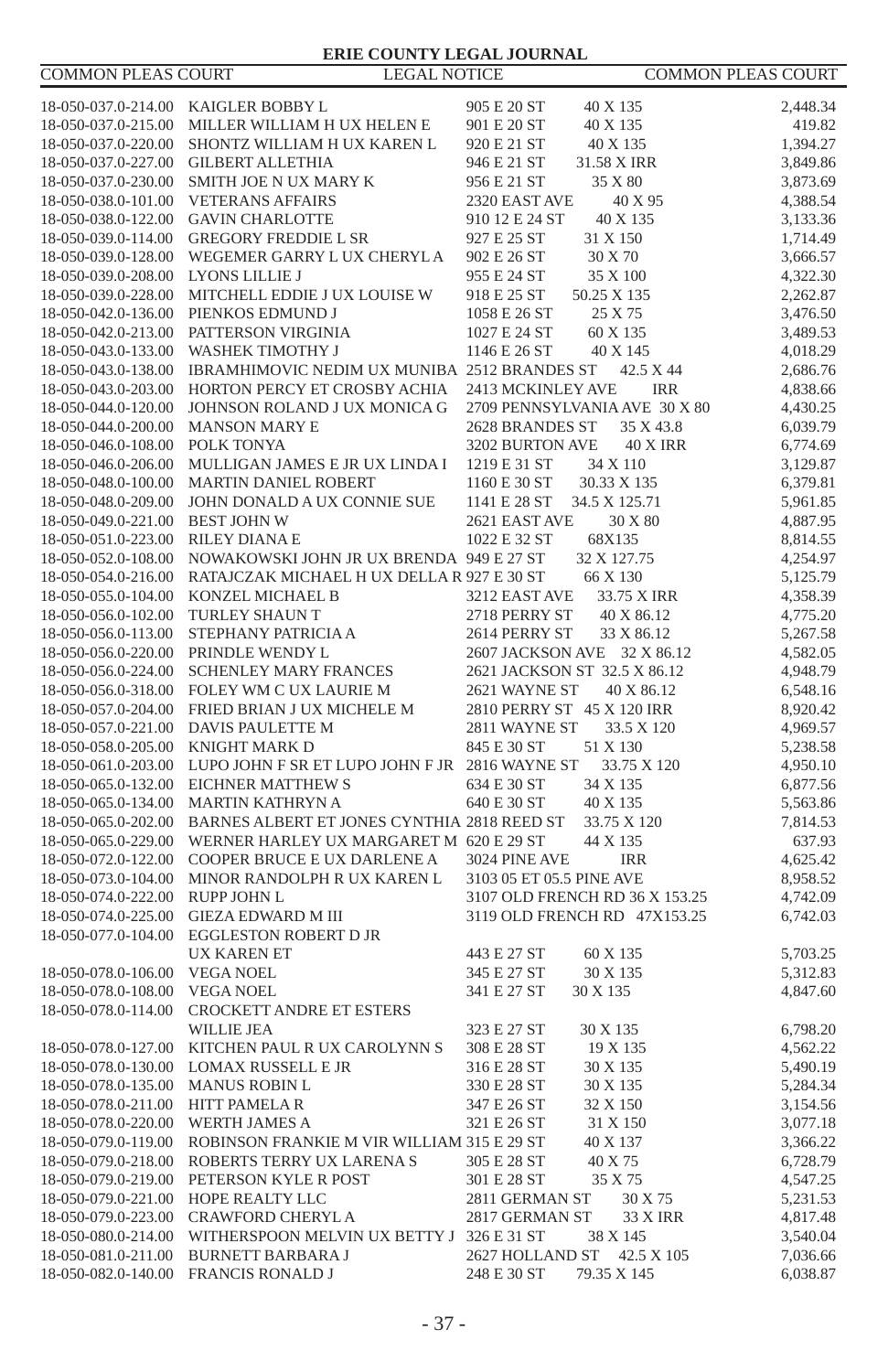| COMMON PLEAS COURT                         | <b>LEGAL NOTICE</b>                                        | COMMON PLEAS COURT                                      |                      |
|--------------------------------------------|------------------------------------------------------------|---------------------------------------------------------|----------------------|
| 18-050-082.0-203.00                        | FLEMINGS ARTHUR ET PHILLIPS B                              | 2816 GERMAN ST<br>30 X 114.47                           | 5,405.39             |
| 18-050-083.0-126.00                        | REHMITE LLC                                                | 214 E 32 ST<br>32 X 155                                 | 5,490.74             |
| 18-050-083.0-127.00                        | REHMITE LLC                                                | 218 E 32 ST<br>34 X 155                                 | 5,098.86             |
| 18-050-083.0-131.00                        | PAKELA RICHARD F UX PATRICIA M                             | 232 E 32 ST<br>33 X 155                                 | 5,689.40             |
| 18-050-085.0-137.00                        | <b>ZUCKER STEPHEN E</b>                                    | 136 E 30 ST<br>33.5 X 140                               | 6,624.87             |
| 18-050-086.0-226.00                        | MCMANUS JAMES J                                            | 3019 FRENCH ST<br>35 X 110                              | 5,454.70             |
| 18-050-088.0-306.00                        | <b>ALBERTSON ROBERT</b>                                    | 2906 FRENCH ST<br>70 X 110                              | 4,275.48             |
| 18-050-089.0-205.00                        | <b>FOSCO ANTHONY F</b>                                     | 2602 STATE ST<br><b>IRR</b>                             | 82,772.74            |
| 18-050-089.0-208.00                        | <b>DURIS PAUL D</b>                                        | 15 W 26 ST<br>44 X 112.76 IRR                           | 5,280.41             |
| 18-050-089.0-219.00                        | <b>BOLASH STEVEN</b>                                       | 124 HILL RD<br>65.5 X IRR                               | 5,358.31             |
| 18-050-092.0-102.00                        | MATALINO JOSEPH W JR                                       | 3218 OLD FRENCH RD<br>IRR                               | 6,609.25             |
| 18-050-092.0-212.00                        | REHMITE LLC                                                | 231 E 32 ST<br>40 X IRREG                               | 5,793.22             |
| 18-050-094.0-201.00                        | TATE HOWARD UX JULIA                                       | 1161 BUFFALO ET 2030 BRANDES                            | 2,723.35             |
| 18-050-094.0-214.00                        | TATE HOWARD JR                                             | 2047 WARFEL AVE<br>40 X IRREG                           | 2,751.38             |
| 18-051-001.0-108.00                        | JONES VINCENT UX KIMBERLY                                  | 1259 E 21 ST<br>40 X 105                                | 2,306.05             |
| 18-051-001.0-117.00                        | KULIGOWSKI ARTHUR P UX PHOUNG 1225 E 21 ST                 | 40 X 105                                                | 2,080.17             |
| 18-051-001.0-202.00                        | EDDY RODNEY L                                              | 1311 BUFFALO RD 76.85X125                               | 1,945.03             |
| 18-051-001.0-205.00                        | TATE JESSIE MAE                                            | 1301 BUFFALO RD<br><b>40 X IRR</b>                      | 1,174.93             |
| 18-051-001.0-211.00                        | WILLIAMS ANN J                                             | 1243 BUFFALO RD<br>40 X 105                             | 952.51               |
| 18-051-001.0-212.00                        | <b>GERARD TERRY</b>                                        | 1241 BUFFALO RD<br>32 X 105                             | 2,106.98             |
| 18-051-001.0-213.00                        | PFISTER THOMAS R ET JANICE K ET                            | 1237 BUFFALO RD<br>40 X 105                             | 2,821.83             |
| 18-051-001.0-217.00                        | ROBERTS SHERMAN W UX JOICE M                               | 1221 BUFFALO RD<br>40 X 105                             | 1,868.41             |
| 18-051-001.0-219.00<br>18-051-001.0-228.00 | PIERCE DALE R<br>PIERCE DALE R                             | 1217 BUFFALO RD<br>32 X 105<br>1214 E 21 ST<br>32 X 105 | 1,814.71             |
| 18-051-001.0-237.00                        | <b>BURNS GORDAN</b>                                        | 1240 E 21 ST<br>32 X 105                                | 2,885.41<br>2,723.46 |
| 18-051-002.0-110.00                        | PLOTT TIMOTHY R UX ANGELA                                  | 2214 WARFEL AVE 21.25 X 110                             | 2,848.12             |
| 18-051-002.0-309.00                        | YOUNG DONALD S                                             | 1241 E 22 ST<br>40 X 105                                | 4,048.43             |
| 18-051-004.0-221.00                        | <b>BARNES PAMELA</b>                                       | 1207 E 26 ST<br>40 X 145                                | 5,002.87             |
| 18-051-005.0-211.00                        | SIDUN CHERYL A                                             | 2828 FLORENCE AVE 39.75 X 129.75                        | 4,858.95             |
| 18-051-005.0-315.00                        | PARRETT MARY ET                                            |                                                         |                      |
|                                            | <b>ALLBURN CHERYL</b>                                      | 1315 E 28 ST<br>117.79 X 50                             | 837.41               |
| 18-051-011.0-104.00                        | ELLIS KEVIN V                                              | 2214 CAMPHAUSEN AVE 40X123.26                           | 4,934.20             |
| 18-051-011.0-105.00                        | <b>ELLIS KEVIN V</b>                                       | BRINDLE FARM SUB 58X123.26                              | 1,175.84             |
| 18-051-012.0-109.00                        | RAMON CORNELIO L                                           | 2406 CAMPHAUSEN AVE 40 X 123                            | 4,029.44             |
| 18-051-012.0-123.00                        | TOBIN JAMES R                                              | 2523 KILPATRICK AVE 65 X 1005 IRR                       | 7,150.27             |
| 18-051-013.0-118.00                        | <b>ROSS CANDYCE</b>                                        | 2105 CAMPHAUSEN AVE 40 X 12                             | 5,894.46             |
| 18-051-013.0-124.00                        | <b>GORE VIRGIE P</b>                                       | 1510 FAIRMOUNT<br>43 X 110.45                           | 7,020.98             |
| 18-051-013.0-201.00                        | MILLER TABATHA T                                           | 1623 BUFFALO RD<br>60 X 150                             | 3,113.80             |
| 18-051-013.0-205.00                        | LYNCH SEAN F UX EVELYN M                                   | 1601 BUFFALO RD 82.67X169.68                            | 4,452.11             |
| 18-051-013.0-206.00                        | SHAFFSTALL JOHN UX ELAINE                                  | 1547 BUFFALO RD<br>125.21X135                           | 953.07               |
| 18-051-013.0-217.00                        | SHAFFSTALL JOHN T                                          | 1513 BUFFALO RD<br>30 X IRREG                           | 2,169.02             |
| 18-051-014.0-121.00                        | COVERDALE DAVID UX PAMELA J                                | 2307 CAMPHAUSEN<br>40 X 120                             | 3,942.40             |
| 18-051-014.0-124.00                        | COUGHLIN KENNETH ET GERALD C                               | 2317 CAMPHAUSEN AVE 60 X 12                             | 5,491.95             |
| 18-051-014.0-201.00                        | <b>EARLL THERON E</b>                                      | 2216 PEAR ST<br>46 X 141                                | 5,103.06             |
| 18-051-015.0-222.00                        | CHRIST TEMPLE OF ERIE INC                                  | 1546 WOODLAWN AVE<br>120XIRR                            | 3,069.85             |
| 18-051-016.0-103.00                        | JOHNSON PAUL UX JEAN<br><b>GRANGER THOMAS E UX CINDY</b>   | 2708 PEAR ST<br>142.68 X 141<br>2616 PEAR ST            | 8,739.59             |
| 18-051-016.0-202.00<br>18-051-016.0-217.00 | NOWACINSKI LISA M                                          | 46 X 141<br>1533 E 26 ST<br>47 X 114                    | 2,172.62<br>6,698.04 |
| 18-051-018.0-108.00                        | <b>VETERANS AFFAIRS</b>                                    | RIBLET SUB LOT 8 BLK 2 46X138                           | 2,084.84             |
| 18-051-018.0-109.00                        | MILLER KENNETH M                                           | 1731 PROSPECT AVE<br>46 X 138                           | 5,946.85             |
| 18-051-021.0-115.00                        | URRARO JEFFREY P UX LAURIE A                               | 2717 PEAR ST<br>95.12 X 141                             | 6,633.93             |
| 18-051-021.0-216.00                        | JOHNSON JEAN K                                             | 2615 PEAR ST<br>46 X 141                                | 5,747.06             |
| 18-051-023.0-105.00 DEANA INC              |                                                            | 1837 BUFFALO RD<br>110X150                              | 20,989.08            |
| 18-051-023.0-106.00                        | DEANA INC                                                  | 1825 BUFFALO RD<br>80 X 150                             | 5,652.47             |
| 18-051-023.0-107.00                        | <b>DEANAINC</b>                                            | 1819 BUFFALO RD<br>42.5X150                             | 2,948.96             |
| 18-051-023.0-111.00                        | KAFANDO PAUL                                               | 1803 BUFFALO RD<br>60 X 150                             | 1,711.80             |
| 18-051-023.0-119.00                        | DEANA INC                                                  | BURTON TERR SUB LT278 40X135.                           | 1,231.66             |
| 18-051-023.0-120.00                        | <b>DEANAINC</b>                                            | BURTON TERR SUB 40 X 134.88                             | 1,231.66             |
| 18-051-023.0-121.00                        | <b>DEANAINC</b>                                            | BURTON TERR SUB LT 280 281                              | 3,980.20             |
| 18-051-023.0-125.00                        | <b>ROTH FLORENCE B</b>                                     | BUFFALO RD SS .07 X 150                                 | 816.72               |
| 18-051-024.0-100.00                        | STRICKLAND CHARLES UX HELEN                                | <b>BURTON TERR SUB</b><br>60 X 142.3                    | 1,807.23             |
| 18-051-024.0-132.00                        | STRICKLAND CHARLES E UX HELEN 1860 LINNWOOD AVE 60 X 142.2 |                                                         | 6,640.23             |
| 18-051-024.0-205.00                        | ROWAN MICHAEL A                                            | 1849 PROSPECT 52 X 156.87                               | 3,659.38             |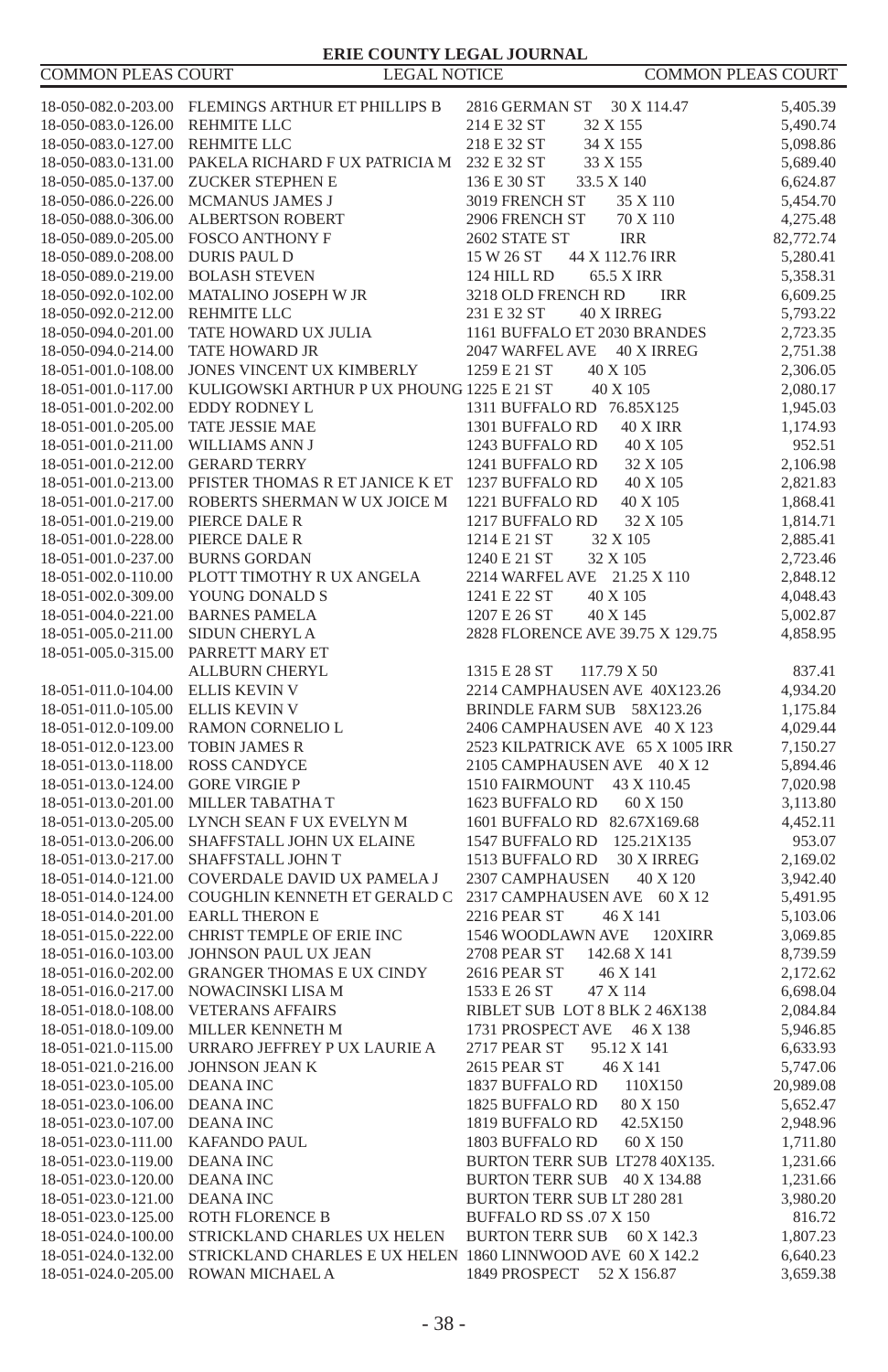| <b>COMMON PLEAS COURT</b> | <b>LEGAL NOTICE</b>                                      |                                  | <b>COMMON PLEAS COURT</b> |
|---------------------------|----------------------------------------------------------|----------------------------------|---------------------------|
| 18-051-024.0-221.00       | COLEMAN RANDELL B                                        | PECK ET TAYLOR SUB LT4 44X138    | 2,158.56                  |
| 18-051-024.0-223.00       | COLEMAN RANDELL B                                        | PECK ET TAYLOR SUB LT6 44X138    | 2,158.56                  |
| 18-051-025.0-105.00       | ZAC ASSOCIATES LLC                                       | BURTON TERR SUB 80.78 X IRR      | 1,847.00                  |
| 18-051-025.0-118.00       | ROYAL HOMES CONSTRUCTION                                 |                                  |                           |
|                           | & DEV                                                    | NE COR 26 ET DOWNING             | 2,684.40                  |
| 18-051-025.0-124.00       | Z A C ASSOCIATES LLC                                     | N S OF E 26 300FT E OF DOWNING   | 962.01                    |
| 18-051-025.0-202.00       | DAVIS WESLEY W ET DAVIS                                  |                                  |                           |
|                           | JOHN E SR E                                              | <b>BURTON TERR SUB LOT 129</b>   | 864.24                    |
| 18-051-025.0-318.00       | PORTONOVA MARK A UX                                      |                                  |                           |
|                           | DEBORAH A                                                | 2313 DOWNING AVE<br>40 X 132     | 5,269.36                  |
| 18-051-025.0-319.00       | PIERCE DALE                                              | 2317 DOWNING AVE<br>40 X 132     | 4,673.79                  |
| 18-051-025.0-331.00       | <b>OKAFOR LOUISE</b>                                     | 1858 GLENDALE<br>42.36 X 125     | 3,598.54                  |
| 18-051-026.0-109.00       | BUCKNER EDDIE J UX MARGARET                              | 1943 BUFFALO RD<br><b>IRR</b>    | 3,230.97                  |
| 18-051-026.0-114.00       | <b>RAPP ROBERT V</b>                                     | 1921 BUFFALO RD<br>160.04X150    | 6,753.06                  |
| 18-051-028.0-312.00       | EARLL KEITH J UX MICHELLE R                              | 1933 LINWOOD AVE<br>80 X 125     | 5,324.10                  |
| 18-051-030.0-103.00       | DORICH JOHN H                                            | 2109 BUFFALO RD<br>40 X 150      | 1,763.88                  |
| 18-051-030.0-205.00       | PIERCE DALE UX CATHY                                     | 2053 BUFFALO RD<br>40 X 150      | 4,843.74                  |
|                           | 18-051-030.0-218.00 EASTSIDE CHURCH OF GOD               |                                  |                           |
|                           | <b>TRUSTEE</b>                                           | 2001 BUFFALO RD<br>55 X 140      | 24,569.41                 |
| 18-051-032.0-510.00       | HIGHMAN JOHN ET IHLI CARLA                               | 2035 GLENDALE AVE 40 X 120       | 3,531.19                  |
| 18-051-032.0-603.00       | <b>ZACASSOCIATES</b>                                     | FAIRVILLE SUB LOTS 4 ET 5        | 962.01                    |
| 18-051-032.0-605.00       | CRENSHAW DONALD UX TONI C                                | 2041 WOODLAWN AVE 80X108.88      | 12,305.14                 |
| 18-051-032.0-607.00       | CRENSHAW DONALD UX TONI C                                | NORWOOD LOTS 212 213 80X108.65   | 2,169.68                  |
| 18-051-032.0-609.00       | <b>JOHNSON JAYFERS</b>                                   | 2021 WOODLAWN AVE 80 X 108.4     | 1,847.23                  |
| 18-051-032.0-616.00       | ZAC ASSOCIATES LLC                                       | MCCAIN AVE N. 25' OF LOT 219     | 1,524.04                  |
| 18-051-032.0-617.00       | Z A C ASSOCIATES LLC                                     | MCCAIN AVE LOT B 26.30 X 158 IR  | 830.19                    |
| 18-051-032.0-618.00       | Z A C ASSOCIATES LLC                                     | MCCAIN AVE LOTC 26.40 X 158      | 842.14                    |
| 18-051-032.0-619.00       | Z A C ASSOCIATES LLC                                     | MCCAIN AVE LOT D 50.91 X 158     | 913.88                    |
| 18-051-033.0-109.00       | FARRELL MANAGEMENT GROUP INC 2239 BUFFALO RD 40.01X149.1 |                                  | 2,677.43                  |
| 18-051-034.0-207.00       | <b>ROBERTS RAYFES</b>                                    | 2247 PROSPECT AVE<br>80 X 120    | 4,970.78                  |
| 18-051-034.0-229.00       | WAYNE ROSEANN M                                          | 2130 FAIRMOUNT PKWY 80 X 198     | 5,904.18                  |
| 18-051-035.0-100.00       | ALGARIN MARIBEL ET                                       | 2510 MCCLELLAND AVE 40 X 127.3   |                           |
| 18-051-038.0-202.00       | <b>GONZALEZ JOSE AN</b><br>JERIOSKI GERALD S UX PAT ANN  | 2352 WOODLAWN AVE 60 X IRR       | 4,294.84                  |
| 18-051-038.0-206.00       | SMITH ROY J ET RYAN PAMELA L                             | 2328 WOODLAWN AVE 45.93X114.63   | 7,576.90<br>6,951.19      |
| 18-051-038.0-221.00       | LIVINGSTON GWENDOLYN V                                   | 2324 E 26 ST 57.38X113.77 IRR    | 7,796.27                  |
| 18-051-039.0-214.00       | SCAIFE CHARLES I UX KAREN                                | 2027 HARRISON ST<br>40 X 150     | 4,799.70                  |
| 18-051-041.0-110.00       | MARTINEZ JUDITH A                                        | 2625 PROSPECT AVE 41 X 140       | 5,545.85                  |
| 18-051-041.0-308.00       | DOBUZYNSKI DANIEL J                                      | 2027 WAGNER AVE 40 X 128.63      | 5,295.51                  |
| 18-051-041.0-313.00       | SCULLY WILLIAM J UX DEBRA L                              | 2028 EASTLAWN PKWY 40 X IRR      | 6,983.20                  |
| 18-051-041.0-408.00       | <b>DANA CURTIS M</b>                                     | 2116 EASTLAWN PKWY 40 X IRR      | 5,842.50                  |
| 18-051-041.0-410.00       | DANA LAWRENCE G UX CARMEL L                              | <b>EASTLAWN PKY</b>              | 1,206.76                  |
| 18-051-049.0-306.00       | KALINOWSKI JOSEPH ET                                     |                                  |                           |
|                           | <b>CASEY THERESE</b>                                     | 2757 E 27 ST<br>57 X 124         | 6,019.15                  |
| 18-051-050.0-203.00       | <b>BARNETT CHRISTOPHER T</b>                             | 2771 E 31 ST<br>52.5 X 112       | 2,282.42                  |
| 18-051-053.0-306.00       | <b>BRUNNER AMY L</b>                                     | 2931 GLOTH AVE<br>89.775X140     | 6,043.76                  |
| 18-051-054.0-400.00       | ALLEN MARK A UX SALLY A                                  | 3322 DAVISON AVE 65X132.25       | 9,202.38                  |
| 18-051-056.0-303.00       | MURZYNSKI GREGORY A                                      | 1445 E 36 ST<br>60X131.12        | 6,465.12                  |
| 18-051-058.0-204.00       | HOUGH DARLENE                                            | 1423 E 28 ST<br>83.41X100        | 4,408.69                  |
| 18-051-064.0-415.00       | MCKANE CHARLES C                                         | 3203 MCCLELLAND AVE 95.03X199    | 5,773.96                  |
|                           | 18-051-064.0-429.00 DECK DANIEL A UX JOAN M              | 2403 E 32 ST<br><b>60 X IRR</b>  | 9,533.64                  |
|                           | 18-051-065.0-300.00 MOORE CYNTHIA L WARD                 | 1520 E 35 ST<br>70X135.02        | 3,153.15                  |
|                           | 18-052-001.0-222.00 FRIES ALBERT UX MARY B               | 1014 E 34 ST<br>38.82 X 120      | 6,568.00                  |
| 18-052-001.0-300.00       | <b>GORSKI RICHARD</b>                                    | 3240 PENNSYLVANIA 60X115.72XIR   | 1,236.03                  |
| 18-052-001.0-302.00       | <b>GORSKI RICHARD J</b>                                  | 1042 E 33 ST<br>60X116.40XIRR    | 6,412.24                  |
| 18-052-002.0-328.00       | SCHWAB TRACY L                                           | 1038 E 36 ST<br>73.5 X 120       | 6,081.03                  |
| 18-052-011.0-502.00       | LINDSEY GARY A UX DEBRA A                                | BURTON HGTS SUB L320 34X120      | 749.69                    |
| 18-052-013.0-111.00       | KUNIK RONALD SR UX JANICE M                              | 1265 E 34 ST<br>48 X 131.17      | 7,149.30                  |
| 18-052-013.0-201.00       | <b>BURBULES ELMER JR</b>                                 | 3320 TUTTLE AVE<br>37 X 120      | 1,654.05                  |
| 18-052-013.0-202.00       | HILYER JAMES E                                           | <b>BAYVIEW SUB L20</b><br>37X120 | 721.54                    |
| 18-052-013.0-203.00       | <b>HILYER JAMES E</b>                                    | 3314 TUTTLE AVE<br>37 X 120      | 3,510.66                  |
| 18-052-013.0-221.00       | <b>BALINSKI SHARLA M</b>                                 | BAYVIEW SUB LOT 5 37 X 139 X     | 683.28                    |
| 18-052-014.0-217.00       | SNEDDEN LEELAND P                                        | 3605 BURTON AVE 75.58 X 120      | 6,566.60                  |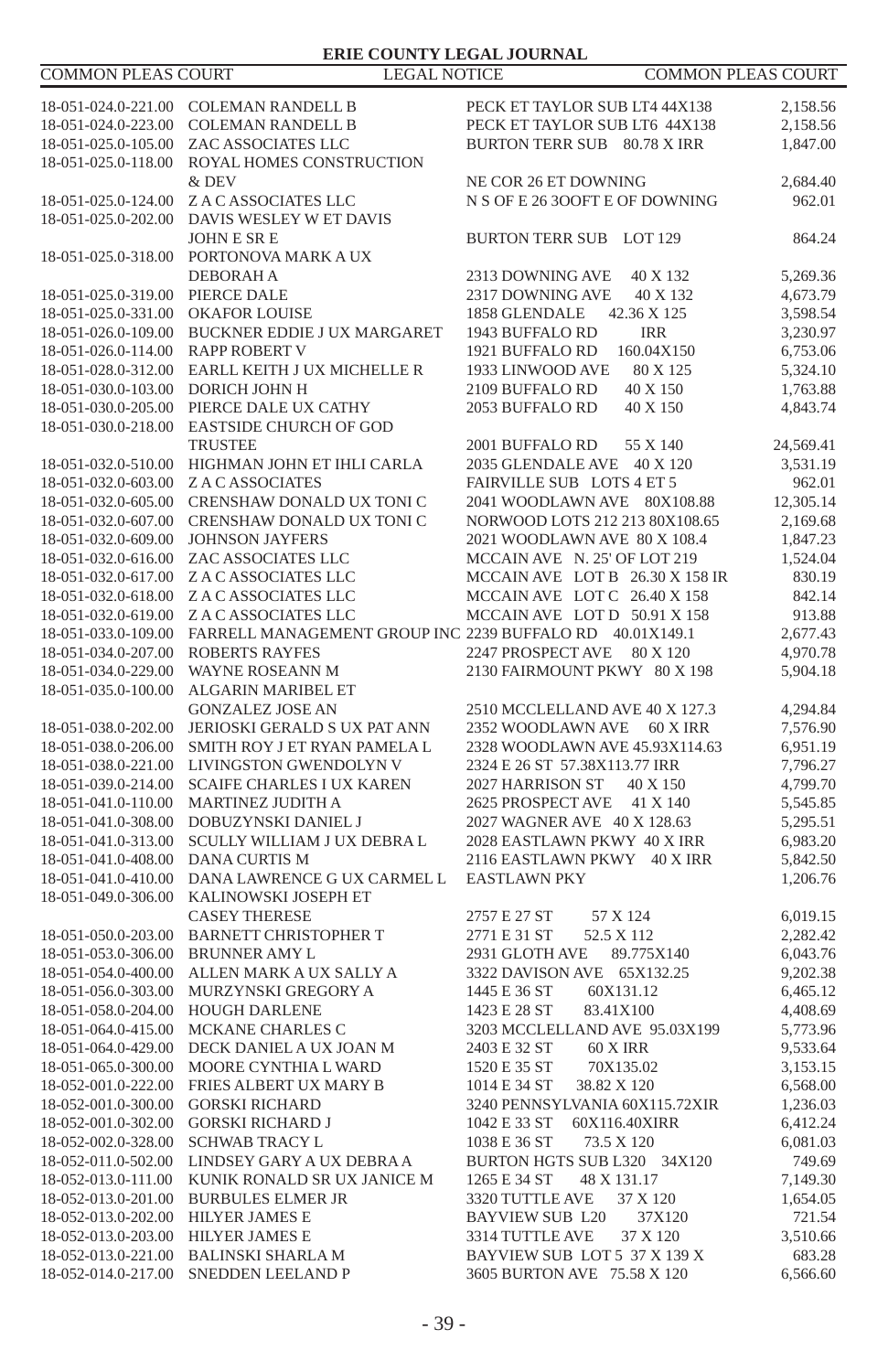| COMMON PLEAS COURT                         | <b>LEGAL NOTICE</b>                                                             | <b>COMMON PLEAS COURT</b>                               |                       |
|--------------------------------------------|---------------------------------------------------------------------------------|---------------------------------------------------------|-----------------------|
|                                            | 18-052-014.0-310.00 BOLTZ DOUGLAS J                                             | 1265 E 35 ST<br>55 X 131.17                             | 8,288.15              |
|                                            | 18-052-017.0-103.00 JONES GLADYS M                                              | 4115 BURTON AVE<br>62X137.60                            | 5,712.64              |
| 18-052-019.0-111.00                        | HOOKS LEON UX CAROL                                                             | 1339 E 38 ST<br>44 X 110                                | 5,282.84              |
| 18-052-021.0-105.00                        | <b>GORNY DEBORAH S</b>                                                          | 4028 DAVISON AVE<br>40 X 135                            | 6,529.10              |
|                                            | 18-052-022.0-202.00 FETZNER ANNE ELAINE                                         | 3908 MAXWELL AVE<br>160 X 132                           | 8,250.80              |
| 18-052-023.0-217.00                        | TUHOLSKI FREDERICK R                                                            |                                                         |                       |
|                                            | UX ELAINE                                                                       | 1313 E 36 ST<br>41.5 X 131.08                           | 6,028.59              |
| 18-052-024.0-110.00                        | WATSON GEORGE W UX                                                              |                                                         |                       |
|                                            | <b>BETY J ALLEN-WAT</b>                                                         | 1331 E 34 ST<br>74 X 131.08                             | 9,470.34              |
| 18-052-028.0-226.00 PIERCE DALE            |                                                                                 | 3823 STANTON ST<br>60 X 130                             | 7,876.37              |
| 18-052-030.0-213.00                        | HOLMAN RONALD L                                                                 | 3533 ZIMMERMAN RD 40 X 111.42                           | 8,408.62              |
|                                            | 18-052-031.0-206.00 ROBERTS MILI LALAETH                                        | 1860 E 34 ST<br>56 X 152.64                             | 4,074.48              |
|                                            | 18-052-034.0-120.00 PANETTA JOHN O UX DAWN M                                    | 4208 CONRAD RD<br>90 X 120                              | 15,155.63             |
|                                            | 18-052-034.0-203.00 DIETRICH ARLENE W                                           | 4310 FARGO ST<br>50 X 200                               | 7,038.92              |
|                                            | 18-052-034.0-216.00 TURNER GEORGE W UX LILLIAN C                                | CONRAD HGTS SUB L321<br>IRR                             | 2,315.74              |
| 18-052-034.0-217.00                        | TURNER GEORGE W UX LILLIAN C                                                    | 4208 FARGO ST<br><b>IRR</b>                             | 6,873.53              |
| 18-052-035.0-612.00                        | SHIELDS JUANITA E                                                               | 1937 E 42 ST<br>50 X 125                                | 5,813.59              |
|                                            | 18-052-036.0-303.00 MORALES DANIEL E                                            | 4028 GENESEE AVE<br>80 X 150                            | 6,267.25              |
| 18-052-036.0-307.00                        | JONES ALVIN J UX LESLIE M                                                       | 4010 GENESEE AVE<br>80X150                              | 13,164.47             |
|                                            | 18-052-036.0-521.00 PANETTA JOHN D UX DAWN M                                    | 4141 CONRAD RD<br>130X125                               | 6,021.80              |
|                                            | 18-052-037.0-201.00 GANSKA LEROY UX LAURIE                                      | 2061 E 38 ST<br>98.94XIRR                               | 6,154.62              |
|                                            | 18-052-039.0-303.00 CONNOR ROBERT V UX BLANCHE                                  | 4225 ALAN DR<br>60 X IRR                                | 7,684.05              |
| 18-052-046.0-205.00                        | CRISCIONE JOSEPH J UX PATRICIA                                                  | 3826 ENGLISH AVE<br>100 X 148                           | 6,198.46              |
| 18-052-046.0-212.00                        | CAMPBELL LARRY D                                                                | 3913 CARNEY AVE<br>100 X 148                            | 7,407.29              |
| 18-052-048.0-308.00                        | SUPINSKI FRANK A UX ELEANOR                                                     | 4320 CARNEY AVE 60X162.899AV                            | 5,549.22              |
|                                            | 18-052-049.0-202.00 DARBY CLARENCE C ET DEBERRY C 4004 NANCY AVE 50X161.81 AV   |                                                         | 6,489.18              |
| 18-052-050.0-112.00                        | STRICKLAND WILLIE L UX BONNIE                                                   | 4009 DAVISON AVE 57.5 X 180                             | 9,523.07              |
| 18-052-051.0-107.00 HENRY DAVID L          |                                                                                 | 4133 DAVISON AVE 61.7 X 120                             | 8,638.47              |
|                                            | 18-052-056.0-123.00 ESPARCIA ROSS A                                             | 4109 BREWER<br>60 X 123.715 A                           | 7,027.04              |
| 18-052-056.0-306.00 MCBRIDE LYNN           |                                                                                 | 2517 E 40 ST<br>60 X 120                                | 5,166.24              |
| 18-052-060.0-218.00                        | <b>CARSON BRADLEY R</b>                                                         | 4240 BIRD DR<br>60 X 110                                | 11,952.41             |
|                                            | 18-053-004.0-209.00 HAWTHORNE DENNIS ET TRACY ET 4124 PLEASANTVIEW AVE 40X100   |                                                         | 5,166.26              |
|                                            | 18-053-013.0-302.00 OBLYWANIK GARY T                                            | 4812 WOOD ST<br>70X120                                  | 16,210.75             |
| 18-053-014.0-300.00 PRUS ROBERTA           |                                                                                 | 538 GORDON ST<br>90XIRREG                               | 20,407.28             |
| 18-053-021.0-305.00                        | COCHRAN MILDRED V                                                               | 5013 SUNNYDALE BLVD 60 X 105                            | 15,802.72             |
| 18-053-028.0-215.00                        | YOVICH MATTHEW M UX DORIS J                                                     | 3319 PEACH ST<br>40X135                                 | 9,117.51              |
|                                            | 18-053-030.0-203.00 DURKIN CAROL ANN                                            | 12 BLUFF ST<br><b>IRR</b>                               | 3,455.38              |
|                                            | 18-053-030.0-312.00 KINSEY COLLIN M UX JANET D                                  | 36 ORCHARD ST 40 X 104.03 IR                            | 5,288.88              |
| 18-053-032.0-107.00                        | ROOT DAVID L SR UX JOANNE                                                       | 3023 GLENWOOD PARK AVE 40XIRR                           | 7,709.63              |
| 18-053-032.0-116.00                        | NIEBAUER MARTIN A UX MARILYN                                                    | 3010 ERIE ST<br>53.56AVXIRR                             | 6,452.27              |
| 18-053-033.0-207.00                        | DENARDO BEVERLY J                                                               | 3348 GLENSIDE AVE<br><b>IRREG</b>                       | 8,649.47              |
| 18-053-036.0-205.00 PARKER DAVID M         |                                                                                 | 220 NORMAN WAY<br><b>IRREG</b>                          | 12,291.60             |
|                                            | 18-053-041.0-222.00 WARNER MATTHEW TUX                                          |                                                         |                       |
|                                            | <b>BARBARAA</b>                                                                 | 3841 ELIOT RD<br>44XIRR                                 | 10,809.51             |
| 18-053-043.0-107.00<br>18-053-050.0-202.00 | SINANYAN CELINA S<br><b>MASON DAVID J</b>                                       | 155 W 41 ST<br><b>IRREG</b><br>3712 FRENCH ST<br>41XIRR | 31,066.57             |
|                                            | 18-053-051.0-403.00 LOMBARDOZZI JOHN UX ALICIA A                                | 5 W 36 ST ET 3604 STATE ST                              | 4,167.58<br>18,106.14 |
|                                            |                                                                                 | 55 X 120                                                |                       |
| 18-053-059.0-107.00                        | 18-053-055.0-124.00 BOWERS MICHAEL A UX CHERYL L<br>GERONO RONALD A UX ELAINE A | 114 E 38 ST BLVD<br>NS E LAKEVIEW E OLD FRENCH RD       | 7,053.47<br>1,897.90  |
|                                            | 18-053-061.0-224.00 DANOWSKI DANIEL M                                           |                                                         |                       |
|                                            | <b>UX KATHLEEN</b>                                                              | 218 E 39 ST<br>109.26 X 76 AV                           | 9,601.79              |
| 18-053-065.0-219.00                        | WINGENBACH DEBRA                                                                | 322 E 37 ST<br>50X110                                   | 7,647.45              |
|                                            | 18-053-070.0-311.00 ZUCKER STEPHEN                                              | 440 E 33 ST<br>33X135                                   | 5,200.17              |
| 18-053-080.0-133.00                        | ANDERSON MICHAEL J 111                                                          | 831 E 44 ST<br>46.83 X IRR                              | 7,868.93              |
|                                            | 18-053-080.0-154.00 B & B ENTERPRISES LTD                                       | E GRANDVIEW BLVD LT 11 60X140                           | 1,887.90              |
| 18-053-081.0-114.00                        | RINDERLE JEFFREY A UX SUSAN M                                                   | 930 E 43 ST<br>55 X 135.12                              | 6,997.84              |
| 18-053-081.0-214.00 ASKINS LINDA M         |                                                                                 | 936 E 42 ST<br>69.86 X 135                              | 5,475.73              |
|                                            | 18-053-083.0-109.00 BLUM TIMOTHY M ET                                           |                                                         |                       |
|                                            | AMANN CHERYL L                                                                  | 3904 LAKE PLEASANT RD 40X130                            | 7,334.02              |
| 18-053-083.0-111.00                        | FITZPATRICK WILLIAM J UX LINDA R 3834 LAKE PLEASANT RD                          | 40 X 130                                                | 8,440.86              |
| 18-053-089.0-113.00                        | NOVAK DENNIS ANDREW ET DEAN                                                     | 926 E 34 ST<br>52X125                                   | 6,841.97              |
| 18-053-092.0-208.00                        | TROCHOWSKI SUSAN J                                                              | 3615 PINE AVE<br>IRR                                    | 8,819.36              |
|                                            | 18-053-095.0-110.00 GEORGE DAVID MATTHEW                                        | 54.4 X 135<br>931 E 35 ST                               | 1,409.30              |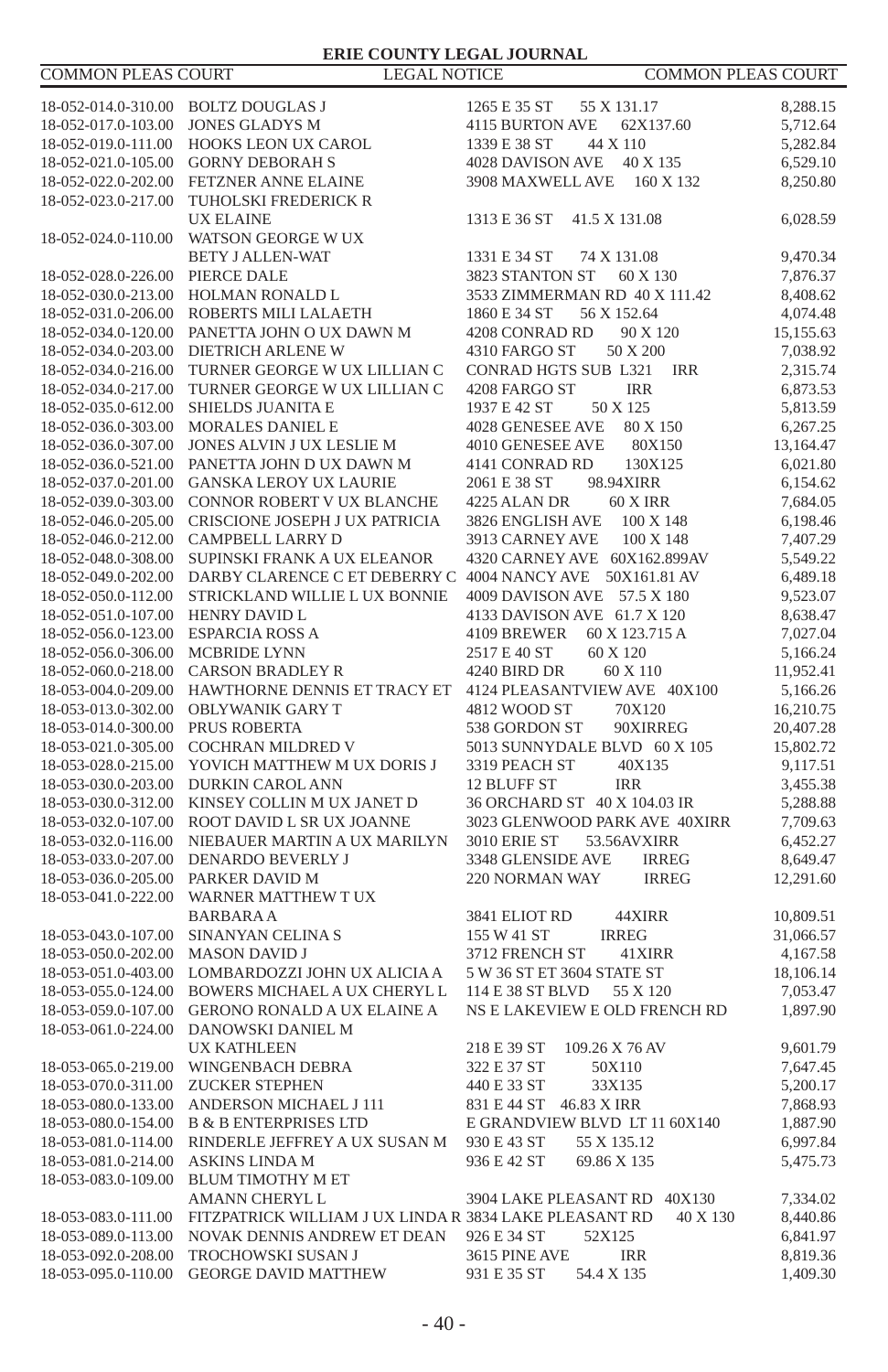| <b>ERIE COUNTY LEGAL JOURNAL</b>           |                                                                                     |                                                       |                           |
|--------------------------------------------|-------------------------------------------------------------------------------------|-------------------------------------------------------|---------------------------|
| <b>COMMON PLEAS COURT</b>                  | <b>LEGAL NOTICE</b>                                                                 |                                                       | <b>COMMON PLEAS COURT</b> |
|                                            | 18-053-096.0-116.00 GLANCE CAROL A<br>18-053-098.0-301.00 OMNIEWSKI JEROME UX IDA H | 916 E 38 ST<br>56.5X135<br>134 LONGACRE 80 X 109.69AV | 7,041.04<br>805.52        |
| <b>CITY OF ERIE WARD 6</b>                 |                                                                                     |                                                       |                           |
|                                            | 19-060-002.0-212.00 GREEN STEDROY A                                                 | 129 W 20 ST 60 X 135                                  | 5,004.71                  |
| 19-060-002.0-219.00                        | <b>DURIS PAUL D</b>                                                                 | 153 55 W 20 ST<br>28 X 135                            | 4,731.25                  |
|                                            | 19-060-005.0-107.00 RYAN MOVING AND STORAGE INC                                     | W 19 ST SS<br>106X135                                 | 2,976.66                  |
| 19-060-005.0-108.00                        | RYAN MOVING AND STORAGE INC                                                         | 239 W 19 ST<br>90 X 135                               | 10,456.80                 |
| 19-060-005.0-110.00                        | RYAN MOVING AND STORAGE INC                                                         | W 19 ST SS 40 X 135                                   | 5,240.51                  |
| 19-060-005.0-111.00                        | RYAN MOVING AND STORAGE INC                                                         | W 19 ST SS 40 X 135                                   | 1,566.18                  |
| 19-060-005.0-112.00                        | RYAN MOVING AND STORAGE INC                                                         | 1901 MYRTLE ST 120 X 135                              | 11,448.70                 |
| 19-060-005.0-121.00 FOSBURG BARRY          |                                                                                     | 238 W 20 ST<br>34 X 135                               | 5,154.68                  |
| 19-060-005.0-217.00<br>19-060-006.0-109.00 | KANTAREVIC ESAD UX KIJA                                                             | 241 W 18 ST<br>43 X 8O                                | 4,707.95                  |
| 19-060-009.0-101.00                        | OLSZEWSKI MARK A ET GERALDINE 247 W 21 ST<br><b>SAVAGE PAUL</b>                     | 60X135<br>1916 MYRTLE ST 48.75 X 107.5                | 6,075.23<br>5,789.90      |
| 19-060-009.0-238.00                        | SWANSON RICHARD J UX LOREL B                                                        | 301 W 18 ST<br>33 X 86                                | 8,614.00                  |
| 19-060-010.0-115.00                        | PRENOVITZ DAMON A                                                                   |                                                       |                           |
|                                            | <b>UX SHARON M</b>                                                                  | 2117 19 CHESTNUT ST<br>73X103                         | 7,967.99                  |
| 19-060-010.0-213.00                        | <b>AMENDOLA MARIE E</b>                                                             | 333 W 20 ST<br>41.25 X 130                            | 6,816.74                  |
| 19-060-010.0-233.00                        | ACHILLE ANTONIO P UX DONNA B                                                        | 322 W 21 ST<br>39.5 X 130                             | 5,765.64                  |
| 19-060-011.0-221.00                        | KLINGENSMITH CLAIR UX                                                               |                                                       |                           |
|                                            | DONALDA                                                                             | 2225 CHESTNUT ST<br>35.5X67                           | 4,448.19                  |
| 19-060-012.0-228.00                        | <b>ROBERTS FAYE</b>                                                                 | 342 W 25 ST<br>38X123.41                              | 5,123.18                  |
| 19-060-013.0-100.00                        | MORALES ROSA VIR HERMINIO                                                           | 1826 CHESTNUT ST 40 X 56                              | 5,349.57                  |
|                                            | 19-060-013.0-127.00 IAVARONE JEANNE ET DAVID<br>ET ANN                              | 1825 WALNUT ST 26.5 X 62.5                            | 3,033.34                  |
| 19-060-013.0-130.00                        | JOINT ROBERT J UX DONNA M                                                           | 448 W 19 ST<br>30X130                                 | 3,356.59                  |
| 19-060-014.0-100.00                        | DUNNELLY ROBERT C                                                                   | 1824 WALNUT ST<br>35 X 100                            | 5,366.76                  |
| 19-060-016.0-201.00                        | ALVAREZ JEANETTE                                                                    | 1822 CHERRY ST 37 X 82.5                              | 4,291.65                  |
| 19-060-016.0-204.00                        | <b>ARNONE ANTHONY F</b>                                                             |                                                       |                           |
|                                            | <b>UX BERNADINE</b>                                                                 | 607 W 18 ST<br>167.25 X IRR                           | 35,034.66                 |
| 19-060-016.0-213.00                        | JASO GABRIEL UX JANIS L                                                             | 639 W 18 ST<br>27.5 X 134                             | 3,434.01                  |
| 19-060-017.0-229.00                        | WEBER R DONALD JR                                                                   | 614 W 21 ST<br>40X126                                 | 2,826.31                  |
| 19-060-018.0-101.00                        | <b>WOLF DENNIS A</b>                                                                | 2218 CHERRY ST<br>30.5 X 110                          | 5,153.70                  |
|                                            | 19-060-018.0-104.00 MLECZKO MARK D                                                  | 2210 CHERRY ST 31X110 16X28                           | 5,639.23                  |
| 19-060-018.0-134.00                        | PRZYBYLSKI MICHELLE L                                                               | 616 W 23 ST<br>28.5X135<br>32X100                     | 5,603.34                  |
| 19-060-019.0-100.00<br>19-060-019.0-136.00 | K-D RENTALS LLC<br>K D RENTALS LLC                                                  | 602 W 26 ST<br>604 W 26 ST<br>30X110 10X32            | 7,140.62<br>5,938.37      |
| 19-060-020.0-107.00                        | <b>LEONE MARK COLE</b>                                                              | 711 W 19 ST<br>30.05X90                               | 3,433.19                  |
| 19-060-020.0-207.00 POGUE BOB LEE          |                                                                                     | 711 W 18TH ST<br>36X124                               | 3,277.55                  |
| 19-060-020.0-211.00                        | PROGRESSIVE PROPERTY                                                                |                                                       |                           |
|                                            | DEVELOPERS INC                                                                      | 725 W 18TH ST 29.5X80                                 | 4,725.24                  |
| 19-060-020.0-212.00                        | PROGRESSIVE PROPERTY                                                                |                                                       |                           |
|                                            | <b>DEVELOPERS INC</b>                                                               | 727 W 18 ST<br>40X80                                  | 7,417.27                  |
|                                            | 19-060-022.0-104.00 POWELL ROBERT B UX ROSALIE                                      | 2210 POPLAR ST<br>40X110                              | 5,634.95                  |
| 19-060-022.0-216.00                        | CASEY DENNIS M UX JANET L                                                           | 814 W 23 ST<br>35 X 135                               | 3,422.78                  |
|                                            | 19-060-025.0-102.00 MCELHINNY VINCENT J<br><b>UX CAROL M</b>                        | 1901 CASCADE ST<br>33.75X120                          | 10,810.32                 |
|                                            | 19-060-025.0-103.00 MCELHINNY VINCENT J                                             | 1903 CASCADE ST 33.75X120                             | 6,303.33                  |
|                                            | 19-060-025.0-204.00 EGGLESTON ROBERT D III                                          | 907 W 18 ST<br>50X130                                 | 2,188.04                  |
| 19-060-025.0-210.00 HARRIS EMMIE           |                                                                                     | 931 W 18 ST 33.34X130                                 | 5,310.68                  |
|                                            | 19-060-026.0-125.00 MATALINO JOSEPH UX KELLY                                        | 952 BROWN AVE 38.698 X 98.51IR                        | 4,529.32                  |
|                                            | 19-060-026.0-230.00 OBLYWANIK GARY T                                                | 928 W 21 ST<br>42X130                                 | 5,310.36                  |
| 19-060-026.0-231.00                        | <b>OBLYWANIK GARY T</b>                                                             | 924 W 21 ST 42 X IRR                                  | 3,348.48                  |
| 19-060-028.0-232.00                        | TENNEY JEFFREY F UX LAURA W                                                         | 952 W 25 ST<br>36X135                                 | 5,832.76                  |
| 19-060-029.0-103.00                        | HEDGES THERESA L                                                                    | 1922 CASCADE ST 30X130                                | 4,403.46                  |
| 19-060-029.0-107.00                        | ARLINGTON DALE R UX PATRICIA                                                        | WS CASCADE BET W 19TH 20TH                            | 485.88                    |
| 19-060-029.0-204.00                        | <b>CLEARY MARY M</b>                                                                | 1812 CASCADE ST<br>25X125                             | 3,507.05                  |
| 19-060-030.0-121.00                        | WESTERN PENNSYLVANIA<br><b>FOUNDATION SYS</b>                                       | 2111 RASPBERRY ST 35X130                              | 5,738.59                  |
| 19-060-030.0-131.00                        | DELIO DAVID A                                                                       | 1028 W 22 ST<br>44X135                                | 10,077.39                 |
|                                            | 19-060-030.0-207.00 BRUTTO SILVIO UX LOIS                                           | 1007 W 20 ST<br>31X90                                 | 4,454.91                  |
|                                            |                                                                                     |                                                       |                           |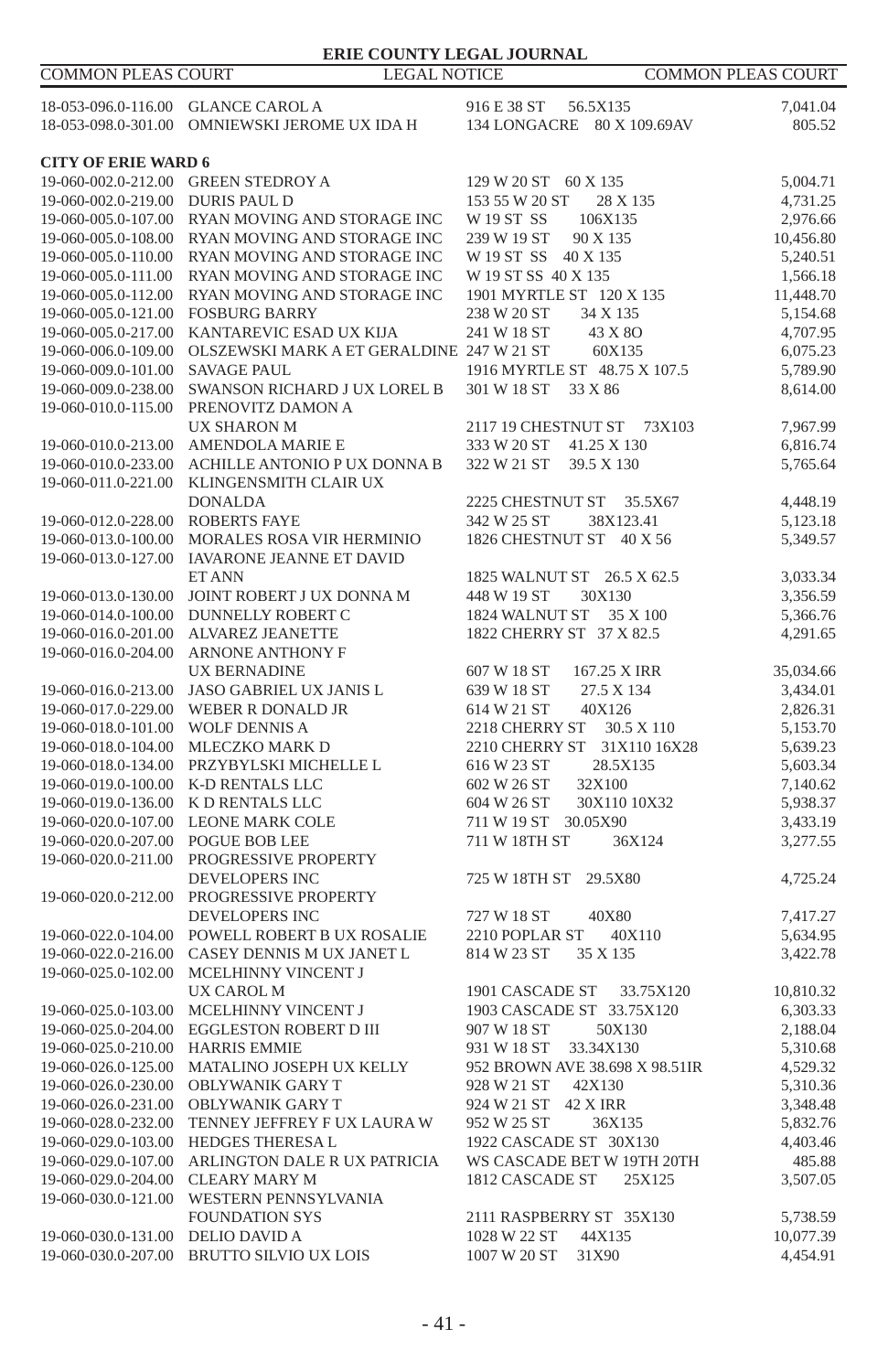| COMMON PLEAS COURT                         | <b>LEGAL NOTICE</b>                            |                                         | <b>COMMON PLEAS COURT</b> |
|--------------------------------------------|------------------------------------------------|-----------------------------------------|---------------------------|
|                                            | 19-060-030.0-220.00 MARTIN KEVIN ET            |                                         |                           |
|                                            | REPPART BRENDA                                 | 2001 RASPBERRY ST<br>30X70              | 6,378.27                  |
| 19-060-031.0-206.00                        | MCCAMMON GEORGE G                              | 1011 BROWN AVE<br>32.5XIRR              | 4,995.17                  |
| 19-060-032.0-121.00                        | ALPHA ONE INVESTORS                            |                                         |                           |
|                                            | <b>CORPORATION</b>                             | 2505 RASPBERRY ST 30X82.5               | 5,708.97                  |
| 19-060-033.0-102.00                        | <b>CARR OSCAR UX RUBY</b>                      | 1916 RASPBERRY ST 4OX9O                 | 4,829.81                  |
| 19-060-034.0-127.00                        | WRIGHT LONNIE W UX LYNN A                      | 1162 W 22 ST 30X130                     | 5,570.49                  |
| 19-060-034.0-201.00                        | <b>BLACK JUDITH A</b>                          | 2022 RASPBERRY ST<br>30X120             | 7,078.53                  |
| 19-060-034.0-209.00                        | WERTH JAMES A UX KAREN A                       | 1115 W 20 ST<br>28X130                  | 6,226.23                  |
| 19-060-037.0-206.00                        | <b>FILIPPI FRANK</b>                           | 2702 CASCADE ST 70 X 120                | 7,052.98                  |
| 19-060-037.0-305.00                        | FOSCO ANTHONY F UX MARY J                      | 1011 W 26TH ST 32.5 X 100               | 49,560.83                 |
| 19-060-038.0-313.00                        | VANBUSKIRK SCOTT                               | 1027 W 29 ST<br><b>IRR</b>              | 6,627.74                  |
| 19-060-039.0-107.00                        | HOFFER JOSEPH D SR UX AMY                      | 913 W 28 ST<br>40X90                    | 5,387.78                  |
| 19-060-039.0-312.00                        | MILLIMACI JOE                                  | 921 W 26 ST<br>33.33X135                | 5,441.91                  |
| 19-060-040.0-222.00                        | <b>STULL SHON MARIE VIR</b>                    |                                         |                           |
|                                            | <b>JEFFERY ALLEN</b>                           | 953 W 30 ST<br>35X85                    | 5,252.19                  |
| 19-060-040.0-316.00                        | MORGAN LAURA J                                 | 916 W 30 ST 38.25 X 135                 | 9,260.56                  |
| 19-060-041.0-119.00                        | <b>GRZEGORZEWSKI JEFFREY A</b>                 | 2624 POPLAR ST LOT 4 37 X 125.6         | 5,049.49                  |
| 19-060-041.0-123.00                        | DORICH DAVID G                                 | 709 W 26 ST<br>45.67X120                | 6,099.73                  |
| 19-060-041.0-405.00                        | MARTIN ROBERT UX MARY ELLEN                    | 809 W 28 ST<br>40X70                    | 5,262.94                  |
| 19-060-041.0-417.00                        | WEED KEVIN D                                   | 824 W 29 ST<br>40 X 75                  | 6,716.01                  |
| 19-060-042.0-131.00                        | SULLIVAN DENNIS ET THOMA TODD 2915 LIBERTY ST  | 40 X 115                                | 5,004.18                  |
| 19-060-043.0-208.00                        | MCFADDEN KATHLEEN M                            | 2656 MAPLE ST 40X125                    | 4,435.96                  |
| 19-060-043.0-220.00                        | WILLOW JUDITH WAISLEY                          | 621 W 26 ST<br>25X120                   | 8,294.94                  |
| 19-060-043.0-223.00                        | PLUTA FRANK R UX JENIFER JO                    | 629 W 26 ST<br>40 X 120                 | 3,676.19                  |
| 19-060-043.0-305.00                        | VEIT HAROLD E UX DOROTHY                       | 2668 HAZEL ST<br>40X125.5               | 4,549.34                  |
| 19-060-043.0-315.00                        | SCHNARS RAYMOND L UX KAREN L 2630 HAZEL ST     | 40X125.5                                | 6,808.31                  |
| 19-060-043.0-320.00                        | <b>EDINGER PATRICK J</b>                       | 653 W 26 ST<br>45.5X120                 | 7,952.99                  |
| 19-060-045.0-120.00                        | MUNSCH GERALD C UX CAROLYN                     | 563 W 26 ST<br>105 X 120                | 14,731.27                 |
| 19-060-045.0-145.00                        | MUNSCH GERALD C UX CAROLYN J                   | 2615 CHERRY ST 80 X 150                 | 8,428.74                  |
| 19-060-047.0-128.00                        | GRAML GEORGE TUX KATHLEEN E                    | 464 W 29 ST<br>40X120                   | 3,641.79                  |
|                                            | 19-060-048.0-122.00 BOYLAN JEFFREY D ET        |                                         |                           |
|                                            | <b>CONSTABLE JOHN</b>                          | 401 W 26 ST<br>44X82                    | 7,412.92                  |
| 19-060-048.0-135.00                        | OBLYWANIK ANDY UX ELEANOR                      | 2623 5 SCHLEY ST 32X13O                 | 7,710.83                  |
| 19-060-049.0-313.00                        | <b>CAMP KEVIN E</b>                            | 431 3 W 29 ST<br>38X132.5               | 5,347.81                  |
| 19-060-049.0-324.00                        | MAYO COLLEEN M                                 | <b>458 STAFFORD AVE</b><br>30X99.5      | 5,124.06                  |
|                                            | 19-060-050.0-125.00 ELEMENTS A FULL SERVICE    |                                         |                           |
|                                            | <b>SALON INC</b>                               | 321 W 26TH ST 37.5X156                  | 7,121.64                  |
| 19-060-050.0-136.00                        | HALL JOHN F UX WILMA J                         | 2645 COCHRAN ST<br>51X142               | 6,998.04                  |
| 19-060-050.0-226.00                        | STONE SEAN W UX TARA                           | 2611 CHESTNUT ST 40X40                  | 5,001.36                  |
| 19-060-053.0-302.00                        | TAUBER TIMOTHY G                               | 121 GOODRICH ST 45X140                  | 3,895.18                  |
| 19-060-053.0-316.00 HINES MILLARD          |                                                | 239 GOODRICH ST 30 X 140                | 5,961.01                  |
| 19-060-053.0-417.00                        | WEBER LAURA L VIR WILLIAM L                    | 231 W 26TH ST 3OX1OO                    | 4,630.59                  |
| 19-060-053.0-424.00                        | ALLGEIER LINDA                                 | 216 GOODRICH ST 40XIRR                  | 5,057.84                  |
| 19-061-001.0-100.00                        | BIRCH THADDEUS A JR UX SANDRA 3212 14 PEACH ST | 85 X 116.53                             | 7,113.68                  |
| 19-061-005.0-205.00                        | LUSZCAK DAVID B                                | 3306 MAPLE ST<br>40X120                 | 3,977.47                  |
| 19-061-006.0-225.00                        | WEISMAN KATHLEEN A ET<br><b>BROWN MARTIN</b>   | 3503 HAZEL ST 47.25X120                 |                           |
| 19-061-007.0-321.00                        | <b>SHEASLEY C LEWIS</b>                        | 3703 POPLAR ST 54.01 X 120              | 5,024.97                  |
| 19-061-014.0-220.00                        | <b>KLIMOW MARK E</b>                           | 936 W 37 ST 55 X 143.58                 | 13,989.19                 |
|                                            | <b>MASI JAY S</b>                              | LOTS 351 352 353 X PT 354               | 9,682.61                  |
| 19-061-016.0-107.00                        | <b>MASI JAY S</b>                              | 4026 PEACH ST 100X155*57                | 1,230.17<br>10,723.54     |
| 19-061-016.0-116.00<br>19-061-016.0-118.00 | <b>MASI JAY S</b>                              | 4014 PEACH ST 200 X 155.57              | 32,077.00                 |
|                                            | ZUBA SEAN P                                    | 37X85                                   |                           |
| 19-061-017.0-121.00<br>19-061-018.0-222.00 | DOBSON ROBERT F ET POLLICK L                   | 1009 W 33 ST<br>1014 W 35TH ST 55 X 135 | 5,365.35<br>4,832.40      |
| 19-061-019.0-218.00                        | UVINA JAVIER UX ADELAIDA                       | 1051 W 36 ST<br>50 X 144                | 7,050.10                  |
| 19-061-021.0-130.00                        | COLECCHIA THERESA A                            | 120 BRIGHTON AVE<br>45 X 120            | 8,922.98                  |
| 19-061-021.0-213.00                        | JOHNSON SALLY A                                | LOT 18 HOMECREST SUB 4OX12O             | 660.13                    |
| 19-061-022.0-206.00                        | SANFILIPPO NICHOLAS L                          | 4226 HARDING 91.70 X 120 IRR            | 6,024.78                  |
| 19-061-028.0-123.00                        | SHANNON KATHRYN L                              | 1225 W 37 ST 44*30X100                  | 5,069.78                  |
| 19-061-029.0-109.00                        | SIEMENS HENRY UX ELEANOR R                     | 1125 W 39 ST 48X135                     | 7,623.26                  |
| 19-061-030.0-104.00                        | RUDENSKI HENRY Z III                           | 1203 W 41 ST 50X165                     | 8,682.49                  |
| 19-061-031.0-309.00                        | CZARNECKI DAVID F UX SARA M                    | 1321 W 32 ST 40 X 121                   | 7,176.06                  |
|                                            |                                                |                                         |                           |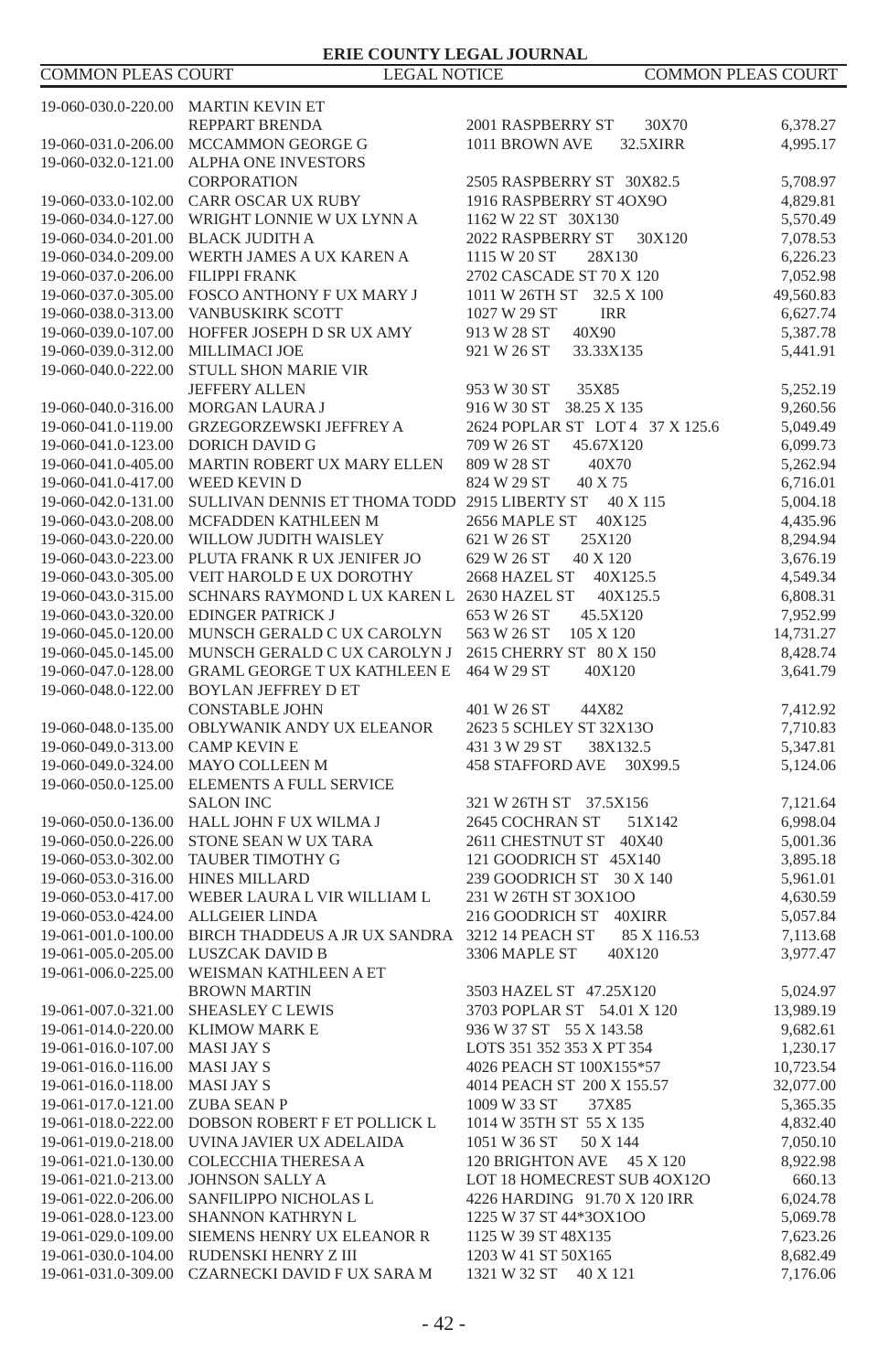| COMMON PLEAS COURT  | <b>LEGAL NOTICE</b>                           | <b>COMMON PLEAS COURT</b>          |           |
|---------------------|-----------------------------------------------|------------------------------------|-----------|
| 19-061-033.0-106.00 | MAJCZYK LISA ET ANTHONY                       | 1325 W 39 ST<br>61X172.005AV       | 7,239.48  |
| 19-061-033.0-204.00 | NOWAKOWSKI KEITH A UX CYNTHIA 1313 15 W 38 ST | 50 X 100                           | 8,656.82  |
| 19-061-034.0-209.00 | SONZALA CHERYL A                              | 1329 W 40TH ST 50 X 135            | 5,068.99  |
| 19-061-034.0-210.00 | HEIN KEVIN M                                  | 1330 W 41 ST<br>50X135             | 5,219.80  |
| 19-061-038.0-213.00 | SHUMAC JOHN J UX SUSAN A                      | 1444 W 39 ST 63.55X129.9           | 2,724.75  |
| 19-061-050.0-208.00 | SLUPSKI RONALD W UX JANE                      | 3222 HARVARD RD 47X15O             | 8,503.97  |
| 19-061-061.0-202.00 | MACKEY TIMOTHY UX MARGARET                    | 3632 STOUGH AVE 95X100             | 11,903.76 |
| 19-061-061.0-209.00 | MACKEY TIMOTHY UX MARGARET                    | LOTS 304 305 306 ERIE TERR         | 2,560.81  |
| 19-061-069.0-218.00 | VOLGSTADT CHRISTOPHER M                       |                                    |           |
|                     | <b>UX NATALIE</b>                             | 1562 W 43 ST 52 X 110.04           | 8,397.22  |
| 19-061-070.0-402.00 | MONTAGNA NICHOLAS C ET                        |                                    |           |
|                     | MONTAGNA MAR                                  | 1611 THRU 17 W 45 ST<br><b>IRR</b> | 14,452.86 |
| 19-061-070.0-403.00 | MONTAGNA NICHOLAS C ET                        |                                    |           |
|                     | <b>MONTAGNA MAR</b>                           | 4504 06 08 10 GREENGARDEN BLVD     | 13,998.29 |
| 19-061-080.0-205.00 | CONNELLY CYNTHIA M                            | 4543 HARDING DR<br>44.03X136       | 8,318.69  |
| 19-061-081.0-404.00 | VANPARYS JEROME J UX DEBORAH                  | 4230 HARVARD ROAD 60 X 135         | 11,229.85 |
| 19-062-002.0-109.00 | <b>MAYO FRANK R</b>                           | 2416 CRANBERRY ST 35 X IRR         | 4,654.92  |
| 19-062-002.0-220.00 | <b>SITTER GERTRUDE</b>                        | 1306 W 25 ST 45X80.08              | 5,724.11  |
| 19-062-004.0-128.00 | MELE ALAN J                                   | 1310 W 26 ST<br>60X295             | 12,146.95 |
| 19-062-004.0-200.00 | K-D RENTALS LLC                               | 1320 W 25 ST 40 X 93.66            | 4,869.43  |
| 19-062-006.0-218.00 | LIF DENISE A                                  | 2211 HAYBARGER<br>90 X 128         | 6,791.74  |
| 19-062-007.0-207.00 | ONORATO LEON UX THERESA                       | 1659 W 24 ST 75.2X120              | 9,151.97  |
| 19-062-008.0-110.00 | DONICO JOHN UX LINDA                          | 1754 W 24TH ST 83.5 X 135.1        | 5,475.84  |
| 19-062-010.0-115.00 | <b>ASEL MARK S</b>                            | 1855 W 23 ST<br>50X135             | 4,482.25  |
| 19-062-010.0-124.00 | DELFINO ANTHONY D UX NANCY A                  | 1811 W 23RD ST 50 X 135            | 5,984.57  |
| 19-062-010.0-319.00 | <b>SULLIVAN DENNIS P</b>                      | 1854 W 22 ST LT 35 40.4X135.1      | 7,033.96  |
| 19-062-010.0-332.00 | <b>SULLIVAN DENNIS P</b>                      | 1850 W 22 ST 40.4 X 135.1          | 8,850.12  |
| 19-062-012.0-509.00 | HEWITT CHARLES H UX BERNICE                   | 2205 RUDOLPH 80X120                | 8,698.80  |
| 19-062-014.0-206.00 | ST ONGE MICHAEL UX JO ELAINE                  | <b>LOT 137 RIDGEHURST SUB</b>      | 611.76    |
| 19-062-015.0-233.00 | PHILLIPS THOMAS J UX                          |                                    |           |
|                     | <b>CRYSTAL A ET</b>                           | 2010 W 25 ST<br>67.5X130.07        | 6,210.30  |
| 19-062-018.0-228.00 | <b>CRANE KATHLEEN</b>                         | 1138 W 28 ST 49XIRR                | 7,702.58  |
| 19-062-018.0-317.00 | <b>DURIS PAUL D</b>                           | 1155 57 W 26TH ST<br>40X135        | 8,860.74  |
| 19-062-020.0-312.00 | GILES TIMOTHY C UX MARIE J                    | 1210 W 27TH ST 40 X 135            | 6,856.79  |
| 19-062-024.0-217.00 | WEBER BILL J UX LAURA L                       | 2619 PEBBLE DR<br>50X112           | 1,986.87  |
| 19-062-025.0-112.00 | <b>CLAPP CAROL</b>                            | 1445 W 31 ST<br>40 X 105.215       | 7,545.78  |
| 19-062-025.0-405.00 | MENC JOSEPH J UX JILL MARIE                   | 1417 W 29 ST 40X105                | 6,818.38  |
| 19-062-027.0-516.00 | YOUNG ROBERT W                                | 1544 W 31 ST<br>74X134             | 8,494.55  |
| 19-062-029.0-118.00 | <b>GRISE JEFFREY M UX GAIL</b>                | 1594 W 32 ST<br>62 X 136           | 2,725.73  |
| 19-062-030.0-219.00 | MCGARRIE KATHLEEN L                           | 2630 CHARLOTTE ST 52 X 132.23      | 8,038.74  |
| 19-062-034.0-113.00 | <b>CLARK RITA M</b>                           | 2927 ELLSWORTH AV 50 X 166.705     | 9,682.62  |
| 19-062-036.0-206.00 | COSTA CHARLES J                               | SS W 26TH BET ELLSWORTH X          | 1,672.73  |
| 19-062-036.0-212.00 | <b>COLE SALLY</b>                             | 2627 HUDSON RD 77 X 142.13 IRR     | 5,823.23  |
| 19-062-036.0-310.00 | ST GEORGE HAZEL R                             | 2620 HUDSON RD 75 X 115*72         | 5,675.88  |
| 19-062-039.0-105.00 | BIRCH THAD A JR UX SANDRA M                   | 2623 RUDOLPH AV 40X134.22          | 12,116.29 |
| 19-062-040.0-402.00 | LEVESQUE WILLIAM D UX                         |                                    |           |
|                     | <b>ANGELAL</b>                                | 2922 RUDOLPH AVE 40X181.54         | 6,540.69  |
| 19-062-043.0-100.00 | PURSELL JOHN R UX SHERRY E                    | 2106 W 32ND ST 100X206.61          | 9,337.62  |
| 19-062-043.0-213.00 | COUGHLIN JOHN W UX DEBBIE L                   | 2164 W 32 ST 35X206.31 IRR         | 4,575.02  |
|                     |                                               |                                    |           |
| <b>FAIRVIEW TWP</b> |                                               |                                    |           |
|                     | 21-001-001.0-024.00 MCGROGAN TIMOTHY          | BEACH DR TR 292 100 X 190          | 2,542.26  |
| 21-003-001.0-004.00 | SILVIS KORY M UX JULIE L                      | 8416 W LAKE RD<br>3.87 AC          | 10,894.59 |
| 21-007-005.0-015.00 | VAC HOLDINGS LLC                              | 7566 WILSON DR<br>1.88 AC          | 17,640.52 |
| 21-009-005.0-041.00 | MILEWSKI KENNETH A UX KAREN S AVONIA BEACH RD | 113 X 200.8 IRR                    | 1,858.23  |
| 21-009-005.0-042.00 | MILEWSKI KENNETH A UX KAREN S                 | 1514 AVONIA RD<br>111 X 204.26 IR  | 10,344.72 |
| 21-010-011.0-101.00 | FELDMANN DANIEL G UX ROBIN M                  | 7420 W LAKE RD<br>4.57 AC          | 12,929.25 |
| 21-011-009.0-003.01 | WILLIAMS ALLAN L JR                           | 960 SIRAK DR<br>100 X 207.04       | 6,945.74  |
| 21-012-011.0-050.00 | ENGLISH RAYMOND A                             | 311 DOROTHY AVE<br>220.35 X 314.4  | 6,297.08  |
| 21-015-012.0-003.00 | LINDEMUTH CLAYTON C                           | 7277 AUTUMN LN 110 X 174.3         | 13,439.64 |
| 21-034-016.0-118.00 | UNDERGROUND NATION                            |                                    | 2,696.84  |
|                     | CORPORATION                                   | BONAVENTURE DR OFF LOT 5 160.57    |           |

21-035-016.0-109.00 BARRERA RAUL BONAVENTURE W/OF L4 167.47 X 200 2,658.29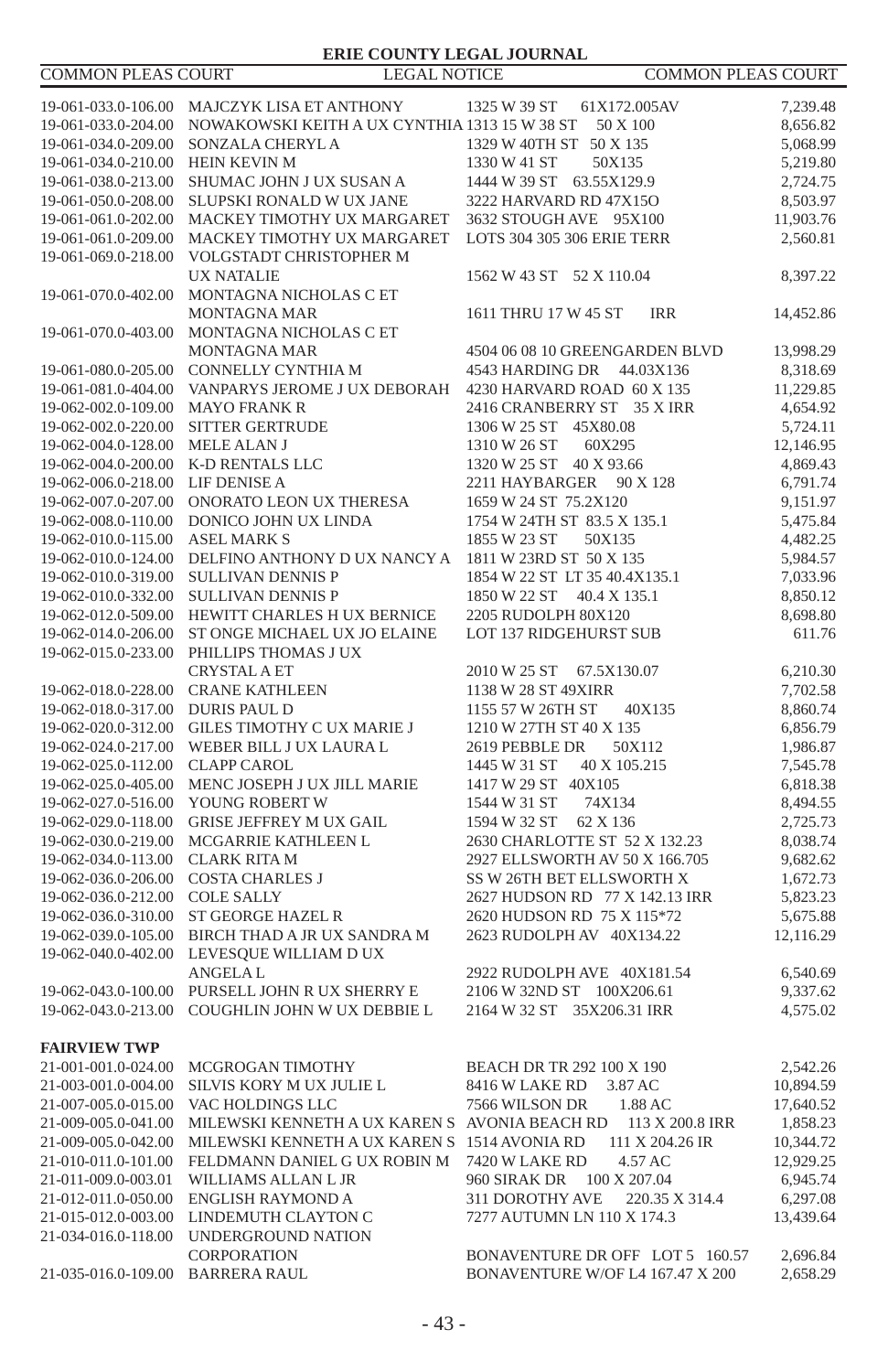# COMMON PLEAS COURT LEGAL NOTICE COMMON PLEAS COURT

# **ERIE COUNTY LEGAL JOURNAL**

|                                                           | 21-035-040.0-004.00 BLY BRIAN R ET REYNOLDS                |                                                                 |                      |
|-----------------------------------------------------------|------------------------------------------------------------|-----------------------------------------------------------------|----------------------|
|                                                           | <b>TAMMY J</b>                                             | BONAVENTURE DR E/OF L6 190 X                                    | 3,439.11             |
| 21-040-058.0-003.07                                       | GUELCHER JOHN UX MARILYN J                                 | 1490 TAYLOR RIDGE CT 4.063 AC                                   | 24,797.72            |
| 21-046-062.0-009.00                                       | SPRAGUE RICHARD L                                          | 2200 AVONIA RD<br>100 X 400                                     | 4,692.86             |
| 21-048-069.0-008.00                                       | <b>DOWLER SHELLY</b>                                       | CANAL RD 8.67 AC CAL                                            | 4,136.32             |
| 21-052-074.0-022.00                                       | LEHMAN RICHARD L UX YVONNE M US RTE 20 TR 318 3.522 AC     |                                                                 | 2,555.14             |
| 21-053-093.0-051.23                                       | MONK ARTHUR ET PAULINE                                     | 6621 W RIDGE RD LOT 41<br>TRL                                   | 1,041.74             |
| 21-053-093.1-051.70 PFEFFER ROBERT                        |                                                            | 6621 W RIDGE RD TRL LOT 40                                      | 996.58               |
| 21-053-093.1-051.92                                       | <b>AMANN ERIC</b>                                          | 6621 W RIDGE RD LT 60A TRAILER                                  | 1,315.02             |
| 21-053-093.1-051.95                                       | <b>WALLACE SUSAN</b>                                       | 6621 W RIDGE RD L49A TRL                                        | 1,810.95             |
| 21-054-092.0-001.17                                       | <b>EHRET GREGG S</b>                                       | 6621 W RIDGE RD TRL LOT 24                                      | 901.88               |
| 21-054-092.1-001.74                                       | <b>AMANN ROBERT</b>                                        | 6621 W RIDGE RD TRL                                             | 933.04               |
| 21-054-092.2-001.60                                       | <b>SWYERS MICHAEL</b>                                      | 6621 W RIDGE RD LT32E TRL                                       | 3,640.15             |
| 21-054-092.2-001.62                                       | MOSKO MICHAEL                                              | 6621 W RIDGE RD LOT 11 TRL                                      | 1,019.99             |
| 21-054-092.2-001.75                                       | <b>GUTOWSKI DAMIANE</b>                                    | 6621 W RIDGE RD TRLR                                            | 1,113.37             |
| 21-054-092.2-001.82                                       | <b>WALKER ROBERT E</b>                                     | 6621 W RIDGE RD LT 8<br>TRL                                     | 688.24               |
| 21-058-082.0-013.00                                       | PIERCE KEITH A UX BARBARA A                                | 6153 W RIDGE RD 110X250 IRR                                     | 3,314.08             |
| 21-058-082.0-015.01                                       | PIERCE KEITH A UX BARBARA                                  | <b>RIDGE RD</b><br>72 X 269 IRR                                 | 1,349.07             |
| 21-064-116.0-036.00                                       | BIGGIE LAWRENCE J UX REBECCA L 7464 MATTHEWS RD            | 1 AC                                                            | 6,902.33             |
| 21-070-115.0-005.01<br>21-070-126.0-001.00 THAYER DAVID O | JAMIE-JOE GROUP THE                                        | 7400 MARKET RD 12.97 AC NET                                     | 31,598.81            |
|                                                           | THAYER DAVID O                                             | AVONIA RD @ MARKET 14.08 AC<br>MARKET RD<br>3.517 AC            | 1,968.74             |
| 21-070-126.0-001.02                                       | BRUNNER RICHARD D ET SMITH M                               | 8481 LUTHER RD 8.96 ACRES NET                                   | 1,351.96<br>7,798.81 |
| 21-073-132.0-003.00<br>21-074-001.0-007.06                | WILCOX RICHARD L UX                                        |                                                                 |                      |
|                                                           | <b>KATHLEEN M</b>                                          | 7573 WELCANA DR<br>90 X 177.04                                  | 6,878.93             |
|                                                           | 21-076-004.0-039.00 HERMANN TERRI LYNN                     | 7258 CURTZE DR<br>75 X 264.11                                   | 6,214.10             |
| 21-077-011.0-014.00                                       | BEAN NATHAN A ET BEAN THOMAS E7202 W RIDGE RD              | 95.72X123.3                                                     | 3,650.80             |
| 21-080-019.0-004.00                                       | YOUNG ROBERT D                                             | 7725 W RIDGE RD<br>3.91 AC                                      | 14,216.17            |
| 21-081-026.0-005.00                                       | PIERCE DALE R UX CATHY ANN                                 | 7423 W RIDGE RD<br>100 X 294.3 I                                | 8,348.43             |
| 21-081-026.0-017.01                                       | WATSON WILLIAM R UX MARY E                                 | 7297 W RIDGE RD<br>125.30 X 114.47                              | 6,265.14             |
| 21-081-026.0-020.01                                       | COCCA DEVELOPMENT LTD                                      | 7289 W RIDGE RD LOT 2 1.89 AC                                   | 27,377.36            |
|                                                           |                                                            |                                                                 |                      |
| <b>FRANKLIN TWP</b>                                       |                                                            |                                                                 |                      |
| 22-001-001.0-007.00                                       | ACKERMAN JON D                                             | 8468 FRANCIS RD<br>17.5 AC                                      | 4,504.70             |
| 22-002-005.0-005.02<br>22-005-013.0-009.05                | HELINSKI WILLIAM T UX SHERI<br>KAVELISH ANDREW L UX SHERRI | 6970 W STANCLIFF RD LOT 1 5.45<br>OLD STATE RD PCL 4-D 4.787 AC | 6,596.78<br>2,404.10 |
| 22-005-014.0-014.00                                       | BOGACKI RAYMOND H JR UX KAREN TOWNHALL OLD STATE RD 50X80  |                                                                 | 3,019.71             |
| 22-006-016.0-012.00                                       | JENNESS WILBUR C                                           | ST RTE 98 TR 63 56 AC                                           | 6,660.42             |
| 22-006-018.0-007.01                                       | <b>BROWN KATHLEEN M</b>                                    | 9728 MOHAWK RD<br>3.33 AC                                       | 5,039.53             |
| 22-006-018.0-007.02                                       | ZUBETZ DONALD J                                            | MOHAWK RD TR 61<br>5.70 AC                                      | 1,964.51             |
| 22-007-026.0-004.03                                       | <b>MILLER RENEE</b>                                        | 10610 RT 98 LOT 3<br>13.715 AC                                  | 4,116.54             |
| 22-007-027.0-006.00                                       | OSTERBERG DAVID RICHARD SR                                 | 10622 MOHAWK RD<br>165X107                                      | 4,846.86             |
| 22-007-027.0-012.00                                       | SABOL DONALD E UX SHIRLEY L                                | <b>IVORAY RD</b><br>87.7 AC                                     | 11,332.04            |
| 22-009-025.0-006.00                                       | <b>BANKS RICKY L UX TERESA L</b>                           | 11030 EUREKA RD<br>19.75 AC                                     | 3,653.77             |
| 22-012-030.0-010.01                                       | PARSONS CHARLES WILLIAM                                    | 11405 EUREKA RD<br>10AC                                         | 7,153.32             |
| 22-013-028.0-012.00                                       | <b>SWEENEY JOHN D</b>                                      | 11190 RT 98 TR 83<br>1.84A                                      | 4,673.73             |
|                                                           |                                                            |                                                                 |                      |
| <b>GIRARD BORO</b>                                        |                                                            |                                                                 |                      |
| 23-011-022.0-001.00                                       | PAYNE FRANK H JR UX NANCY L                                | 325 RICE AVE<br>80.27X230.92                                    | 6,733.64             |
| 23-012-033.0-011.00                                       | LINDY PROPERTIES CORP                                      | 222 MAIN ST<br>70X232.65                                        | 5,886.50             |
| 23-012-033.0-012.00                                       | <b>LINDY PROPERTIES CORP</b>                               | 212 MAIN ST E<br>77X232.65IRR                                   | 9,339.63             |
| 23-013-041.1-026.00                                       | KAUFMANN RICHARD E JR                                      | 315 PHEASANT DR<br>75 X 120                                     | 4,926.51             |
|                                                           | 23-016-053.0-001.00 BENDER DENISE M                        | 711 OLD RIDGE RD 1.058 AC                                       | 5,242.09             |
| <b>GIRARD TWP</b>                                         |                                                            |                                                                 |                      |
| 24-001-001.0-002.87                                       | <b>HJERPE ELEANOR H</b>                                    | COTTAGE                                                         | 2,184.60             |
| 24-003-010.0-019.00                                       | <b>WNEK THOMAS</b>                                         | 8708 WEST LAKE RD 1.45 AC                                       | 3,874.19             |
| 24-004-007.1-012.18                                       | <b>FOHT JACK</b>                                           | 9800 W LAKE RD LOT 47                                           | 635.95               |
| 24-004-007.2-012.52                                       | <b>MATTSON DONALD</b>                                      | 9800 W LAKE RD LOT 34 TRL                                       | 588.14               |
| 24-004-007.2-012.86                                       | MCCOY DANIEL J UX JENNIFER L                               | 9800 W LAKE RD LOT 33                                           | 918.86               |
| 24-004-007.2-012.88                                       | HARBAUGH CRAIG ET RHONDA                                   | 9800 W LAKE RD LOT 31<br>TRL                                    | 835.02               |
| 24-004-007.2-012.91                                       | CARRIER LAURA                                              | 9800 W LAKE RD LOT 64<br>T                                      | 772.09               |
|                                                           | 24-004-007.2-012.98 OUIGLEY THOMAS                         | 9800 W LAKE RD LOT 25<br>TRL                                    | 1.081.04             |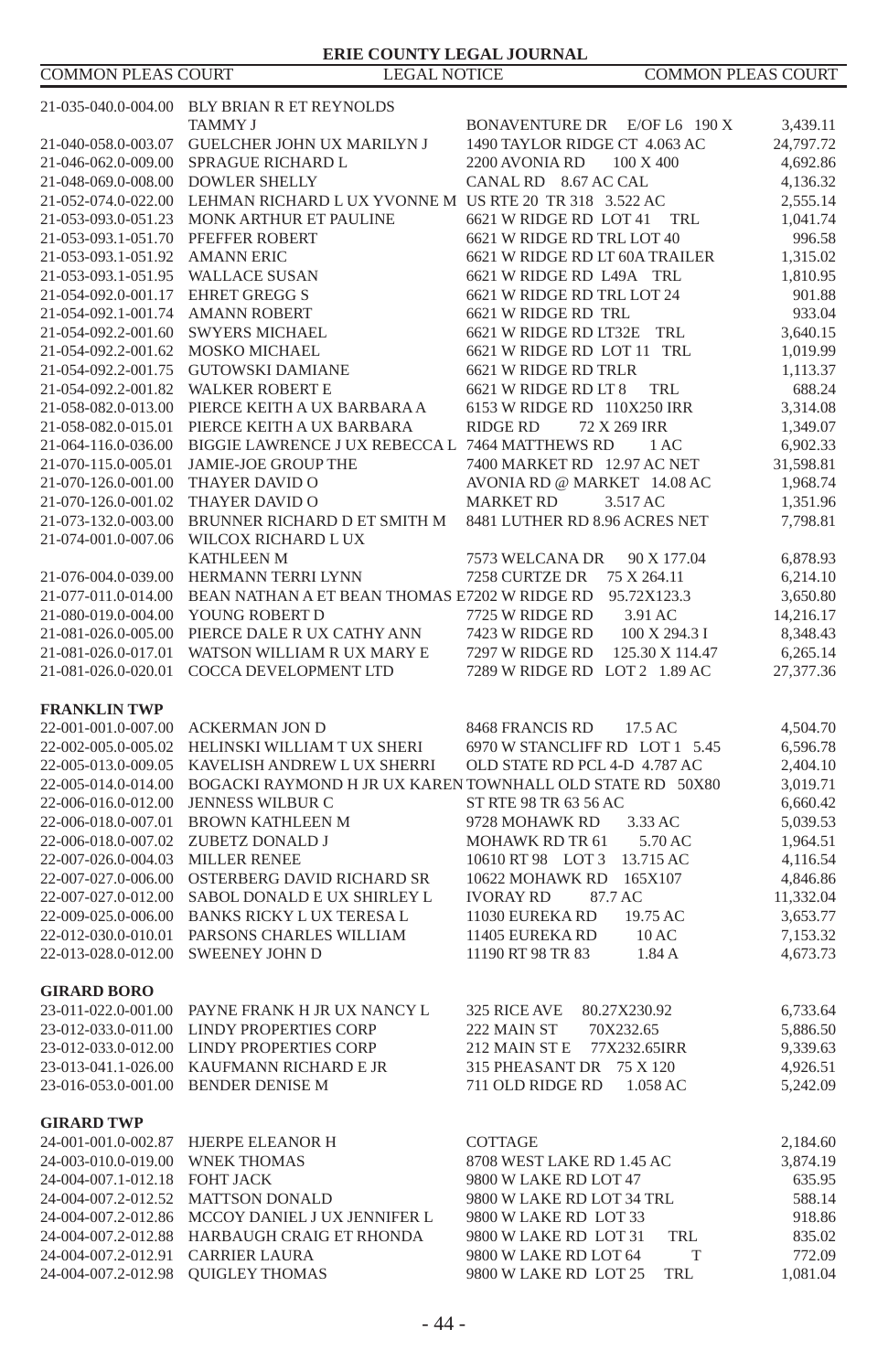| COMMON PLEAS COURT              | <b>LEGAL NOTICE</b>                                            | COMMON PLEAS COURT                                            |                      |
|---------------------------------|----------------------------------------------------------------|---------------------------------------------------------------|----------------------|
|                                 | 24-004-007.3-012.53 HULIHAN JAMES UX TIA                       | 9800 W LAKE RD LT 56 TRL                                      | 1,076.19             |
| 24-004-007.3-012.76 BOWERS JOHN |                                                                | 9800 W LAKE RD LOT 66 TRL                                     | 1,642.31             |
| 24-004-007.4-012.37             | <b>FOHT BRIAN</b>                                              | 9800 W LAKE RD LOT 6 TRL                                      | 795.50               |
| 24-004-007.4-012.39             | HULIHAN JAMES UX TIA                                           | 9800 W LAKE RD LOT 57 TRL                                     | 850.55               |
| 24-004-016.0-014.01             | BYHAM THEODORE G UX TRINA A                                    | W LAKE RD LOT 1 2.000 AC.                                     | 2,032.74             |
| 24-004-018.1-001.09             | <b>JOHNSON CARL</b>                                            | 2500 NURSERY RD 207 N 2 ST                                    | 1,048.04             |
| 24-004-019.0-001.00             | COLE CYNTHIA L                                                 | 2034 NURSERY RD<br>6.28 AC                                    | 2,262.61             |
|                                 |                                                                |                                                               |                      |
| 24-004-020.0-001.00             | THAYER JAMES A UX LAUREN E                                     | W LAKE RD TR 298 26.5 AC<br>6 AC                              | 4,393.57             |
| 24-005-034.0-004.00             | BUZZANCO JENNIFER L VIR JOSEPH<br>BENDER KENNETH M UX DIANE M  | 8904 W RIDGE RD<br>10542 RIDGE RD 2.14 AC                     | 15,290.43            |
| 24-006-027.0-007.01             |                                                                |                                                               | 4,542.18             |
| 24-006-028.0-002.48             | GARIEPY KENNETH JR UX KRISTA                                   | 3850 WILLIAMS RD LOT 12 TRL<br>3850 WILLIAMS RD TRAILER LOT 6 | 4,651.79             |
| 24-006-028.0-002.92             | <b>HATHAWAY JEFFREY</b>                                        | 3850 WILLIAMS RD LOT 1A TRL                                   | 1,413.68             |
| 24-006-028.0-002.94             | MCCRAY MELLISA                                                 | 3690 N CREEK RD<br>1.368 AC                                   | 1,312.36<br>5,531.64 |
| 24-006-031.0-006.02             | <b>GILBERT GERALD E UX NORA E</b><br>KOCSIS CYNTHIA A ET TIMKO |                                                               |                      |
| 24-006-031.0-028.00             | <b>ALBERT C</b>                                                |                                                               |                      |
|                                 |                                                                | 10170 W RIDGE RD<br>2.4 AC                                    | 6,937.40             |
| 24-006-031.0-031.05             | NOLAN BRUCE A UX CINDY L                                       | 4875 LEAH DR LOT 2 1.238 AC                                   | 7,426.08             |
| 24-006-033.0-002.00             | <b>JORDAN MARCIUS P III</b>                                    | 3400 N CREEK RD TR332<br>2.83                                 | 4,601.69             |
| 24-007-022.0-002.00             | NOVEL EDWARD R UX BETTY ANN                                    | 2160 NORTH CREEK RD 1.521 AC                                  | 3,129.16             |
| 24-007-024.0-002.54             | <b>BALDWIN WAYNE ET SMITH JODIE</b>                            | 11317 W MIDDLE RD<br>TRL                                      | 1,126.10             |
| 24-008-063.0-005.03             | LANCE JEFFREY D UX CHARLEEN D                                  | 10646 RIDGE RD LOT A 4.191 AC N                               | 9,003.74             |
| 24-008-064.0-002.00             | SMITH JOSEPH F UX BEVERLY M                                    | OFF MIDDLE RD<br>1.218 AC                                     | 1,542.08             |
| 24-008-064.0-004.03             | PHILLIPS WAYNE G JR UX NADA V                                  | 11250 RIDGE RD 4.01 AC                                        | 5,831.55             |
| 24-008-065.0-001.72             | MITCHELL W JANE                                                | 11390 CROSS STATION #21 TRL                                   | 893.94               |
| 24-008-065.1-001.59             | GUELCHER MICHAEL UX JENNIFER                                   | 11390 CROSS STATION LT17 TRL                                  | 618.24               |
| 24-008-066.0-001.61             | SEIFERT DOROTHY ET JOSEPH                                      | 11395 CROSS STATION RD LOT 4 TR                               | 998.73               |
| 24-008-066.0-001.99             | NEWTON RICHARD UX KATRINA L                                    | 11395 CROSS STATION RD LOT 12 TRL                             | 960.33               |
| 24-011-053.0-008.00             | HATHAWAY REBECCA S                                             | 5630 SOUTH CREEK 85X340IRR                                    | 1,703.91             |
| 24-011-056.0-007.02             | FRELIGH GARY E UX CINDY E                                      | 9921 RIDGE RD<br>3.923 AC                                     | 11,582.59            |
| 24-011-056.0-007.61             | <b>FRELIGH CINDY VIR GARY</b>                                  | 9921 RIDGE RD LOT 12<br>TRL                                   | 795.09               |
| 24-011-056.0-007.71             | FRELIGH GARY UX CINDY                                          | 9921 RIDGE RD LOT 9 TRL                                       | 707.86               |
| 24-011-056.0-007.80             | FRELIGH GARY UX CINDY                                          | 9921 RIDGE RD LOT 4 TRLR                                      | 707.86               |
| 24-011-056.0-007.92             | FRELIGH GARY UX CINDY                                          | 9921 RIDGE RD<br>LOT 19 TRL                                   | 707.86               |
| 24-011-056.0-007.96             | FRELIGH GARY UX CINDY                                          | 9921 RIDGE RD LOT 13 TRL                                      | 858.52               |
| 24-011-056.0-007.98             | FRELIGH GARY UX CINDY                                          | 9921 RIDGE RD LOT 14<br>TRL                                   | 866.39               |
| 24-011-056.1-007.42             | FRELIGH GARY UX CINDY                                          | 9921 RIDGE RD LOT 2 TRL                                       | 1,563.90             |
| 24-011-056.1-007.44             | FRELIGH GARY UX CINDY                                          | 9921 RIDGE RD LOT 3<br>TRL                                    | 1,532.20             |
| 24-011-056.1-007.45             | FRELIGH GARY UX CINDY                                          | 9921 RIDGE RD LOT 16 TRL                                      | 671.93               |
| 24-011-056.1-007.46             | FRELIGH GARY UX CINDY                                          | 9921 RIDGE RD LOT 17<br>TRL                                   | 937.71               |
| 24-011-056.1-007.47             | FRELIGH GARY UX CINDY                                          | 9921 RIDGE RD LOT 6<br>TRL                                    | 668.28               |
| 24-011-056.1-007.48             | FRELIGH GARY UX CINDY                                          | 9921 RIDGE RD LOT 11 TRL                                      | 1,318.20             |
| 24-011-056.1-007.49             | FRELIGH GARY UX CINDY                                          | 9921 RIDGE RD LOT 10 TRL                                      | 771.28               |
| 24-012-036.0-074.75             | <b>BLAKESLEE MILLE</b>                                         | 162 HOLLY CT<br>TRL                                           | 861.13               |
| 24-012-036.0-074.85             | MCCRACKEN KEVIN                                                | 159 DRISCOLL CT TRL                                           | 808.35               |
| 24-012-036.1-074.55             | WEILER LEO EJ                                                  | 215 HONEYBROOK CIR<br>TRL                                     | 870.20               |
| 24-012-036.1-074.91             | <b>IMPERIAL POINT</b>                                          | 104 HONEYBROOK CIR<br>TRL                                     | 907.38               |
| 24-012-036.2-074.19             | WEBER MATTHEW                                                  | 176 HONEYBROOK CIR<br>TRL                                     | 987.51               |
| 24-012-036.2-074.93             | SHEARER DAVID J UX JULIE M                                     | 242 CARRIE LN<br>TRL                                          | 890.61               |
| 24-012-036.3-074.17             | HOLMES LEROY UX SANDRA                                         | 300 SUNNY BROOK DR<br>TRL                                     | 1,043.76             |
| 24-012-036.3-074.27             | <b>ENGLISH WILLIAM L JR</b>                                    | 680 SHADYBROOK CIRCLE TRL                                     | 2,134.99             |
| 24-012-036.3-074.30             | PIRELLO MARTHA ET                                              |                                                               |                      |
|                                 | WINGERTER ROBERT                                               | 424 BROOK HOLLOW LN<br>TRL                                    | 667.74               |
| 24-012-036.3-074.41             | <b>HOLMES H LEROY</b>                                          | 580 TALLY CT<br>TRL                                           | 2,764.56             |
| 24-012-036.3-074.61             | <b>HOLMES LEROY</b>                                            | 173 DRISCOLL CT<br>TRL                                        | 997.04               |
| 24-012-036.3-074.85             | <b>FLETCHER JUSTIN</b>                                         | 203 HONEYBROOK CIR TRL                                        | 600.68               |
| 24-012-036.4-074.23             | CHESEBROUGH THOMAS J                                           |                                                               |                      |
|                                 | <b>UX BEVERLY A</b>                                            | <b>469 SHADYBROOK CIR</b><br>TRL                              | 1,298.96             |
| 24-012-036.4-074.30             | <b>CARTWRIGHT CORY A</b>                                       | 202 SUNNYBROOK CIR<br>TRL                                     | 2,706.48             |
| 24-012-036.4-074.38             | <b>JOHNSON JEFFERY</b>                                         | 274 HONEYBROOK CIR<br>TRL                                     | 1,654.01             |
| 24-012-036.4-074.79             | <b>HAGERTY SCOTT D</b>                                         | 144 HONEYBROOK CT TRL                                         | 1,525.17             |
| 24-012-036.4-074.92             | RIST GERRI L                                                   | 140 HONEYBROOK CT TRL                                         | 1,149.16             |
| 24-012-036.5-074.14             | MAUGEL DAVID UX JENNIFER                                       | 536 MEMORY LN TRL                                             | 4,202.29             |
| 24-012-036.5-074.19             | BURNS WILLIAM H UX STACY L                                     | 434 SHADYBROOK CIRCLE<br>TRL                                  | 2,503.89             |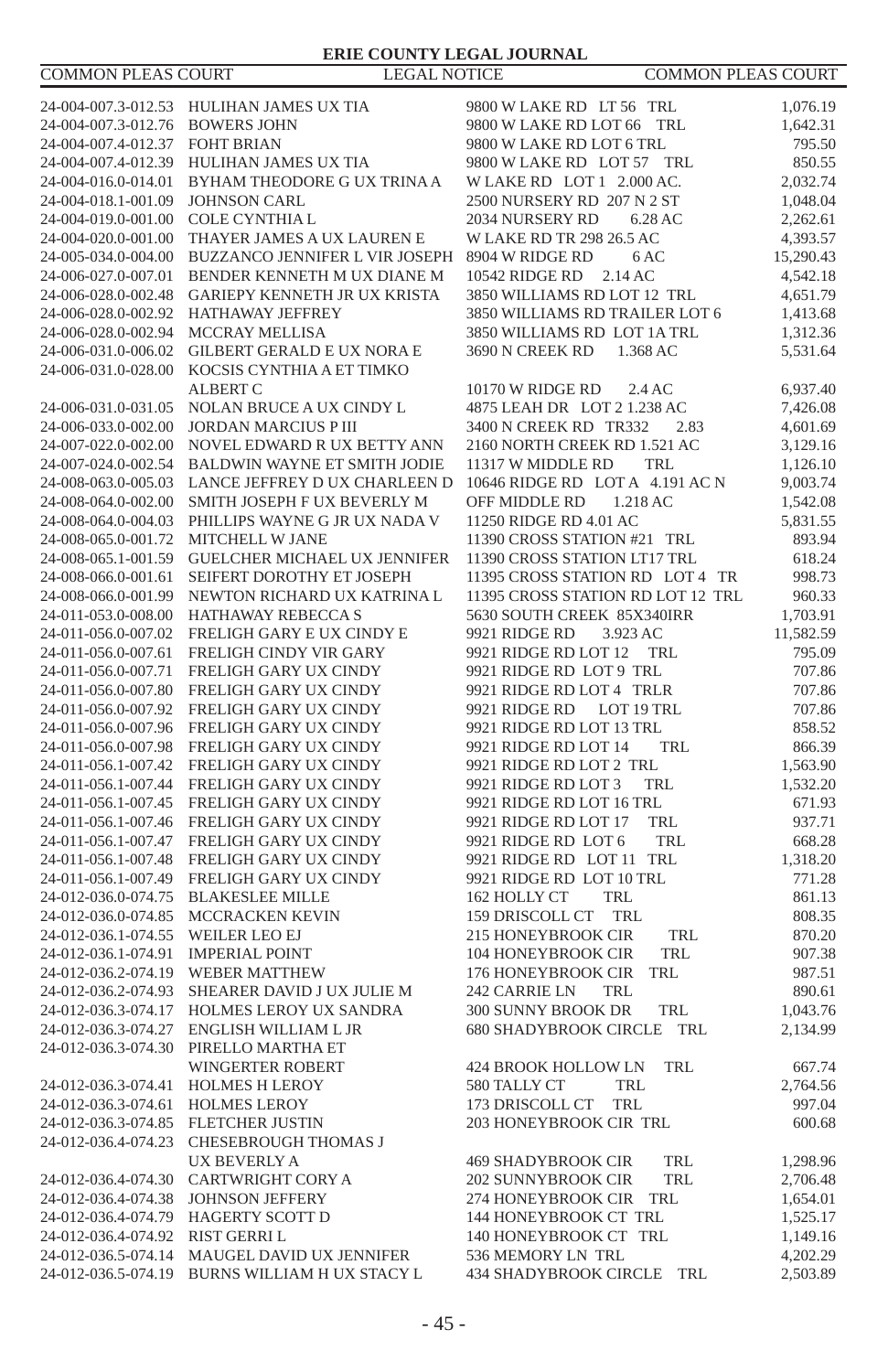| <b>COMMON PLEAS COURT</b>          | <b>LEGAL NOTICE</b>                                         |                                   | <b>COMMON PLEAS COURT</b> |
|------------------------------------|-------------------------------------------------------------|-----------------------------------|---------------------------|
|                                    | 24-012-036.5-074.94 CROWELL CHARLES S ET                    |                                   |                           |
|                                    | <b>BEAM RACHEL E</b>                                        | 470 CANTERBURY COURT<br>TRL       | 1,490.89                  |
| 24-012-036.5-074.98 HOLMES LEROY   |                                                             | 461 SHADYBROOK CIRCLE TRL         | 1,425.01                  |
| 24-012-036.6-074.17                | HOLMES LEROY UX SANDRA                                      | 224 CARRIE LN<br>TRL              | 1,249.80                  |
| 24-012-036.6-074.18                | <b>GAUNT JOSEPH</b>                                         | 139 HONEYBROOK CT TRL             | 1,481.31                  |
| 24-012-036.6-074.23 BROOKS ROBERT  |                                                             | 459 E SHADYBROOK CIRCLE TRLR      | 1,329.90                  |
| 24-012-036.6-074.35 BURNETT TINA   |                                                             | <b>405 OAKRIDGE PLACE</b><br>TRL  | 1,238.12                  |
| 24-012-036.6-074.36 MOWRY SHEILA A |                                                             | <b>254 PRINCETON PLACE</b><br>TRL | 1,142.99                  |
| 24-012-036.6-074.51                | <b>SHREVE SALLY</b>                                         | 435 SHADYBROOK CIRCLE<br>TRL      | 1,552.75                  |
|                                    | 24-012-036.7-074.12 NEWCOMER RENEE                          | <b>493 SHADYBROOK CL TRAILER</b>  | 1,379.05                  |
|                                    | 24-012-036.7-074.22 LEUSCHEN KENNETH UX ROBERTA             | <b>484 SHADYBROOK CL TRAILER</b>  | 1,668.14                  |
| 24-012-036.7-074.26 BAKER MELISSA  |                                                             | <b>458 CANTERBURY</b><br>TRL      | 1,568.76                  |
| 24-012-036.7-074.28 BOOTHE SHANA   |                                                             | 223 HONEYBROOK CIR<br>TRL         | 1,358.67                  |
|                                    | 24-012-036.7-074.29 LILLEY ROGER E JR                       | 511 SHADYBROOK CL TRAILER         | 1,234.80                  |
| 24-012-036.7-074.43 LOZOWSKI BRYN  |                                                             | 441 BRIARWOOD TRAIL<br>TRL        | 1,737.43                  |
| 24-012-036.8-074.34                | <b>SALIS ARTHUR</b>                                         | 515 SHADYBROOK CL TRAILER         | 1,845.11                  |
|                                    | 24-012-036.8-074.49 BRATON TAMMY ET                         |                                   |                           |
|                                    | <b>HUTCHINSON ROBERT</b>                                    | 517 SHADYBROOK CIR<br>TRL         | 930.17                    |
| 24-012-036.9-074.08                | <b>NOLAN KAREN</b>                                          | 471 SHADYBROOK CIR TRL            | 769.75                    |
| 24-012-036.9-074.16 HOLMES LEROY   |                                                             | 554 JELDON CT<br>TRL              | 2,009.88                  |
| 24-012-036.9-074.32                | <b>JOSEPH GAUNT</b>                                         | 541 SHERWOOD CT<br><b>TRAILER</b> | 1,706.44                  |
| 24-012-036.9-074.48 STRADER JANNA  |                                                             | 522 MEMORY LN TRL                 | 1,928.90                  |
| 24-012-036.9-074.61                | RUSSELL JOHN R                                              | 411 BROOK HOLLOW LN TRL           | 2,342.16                  |
| 24-012-036.9-074.64                | DAVADICK GARY                                               | 567 CHAUCER CT<br>TRL             | 2,776.57                  |
| 24-012-036.9-074.71                | DIXON CYNTHIA L VIR ROBERT R                                | <b>422 BROOK HOLLOW LN</b><br>TRL | 1,906.02                  |
| 24-012-036.9-074.79                | KILPATRICK DAMIEN                                           | 308 CHATHAM CT<br>TRL             | 2,247.65                  |
| 24-012-036.9-074.93                | <b>SHAFFER PAULA</b>                                        | 576 TALLY CT<br>TRL               | 2,107.94                  |
|                                    | 24-013-036.0-071.05 HARDICK STEPHON LUX                     |                                   |                           |
|                                    | <b>JENNIFER M</b>                                           | GENEVA MARIE LANE LT5 1.357 AC    | 1,771.44                  |
| 24-014-045.0-001.00                | <b>SMITH ANN MARIE</b>                                      | 8875 TANNERY RD 285 X 112.37      | 5,787.42                  |
| 24-014-049.0-003.00                | HERBY WILLIAM OSCO                                          | 9355 TANNERY RD<br>2.461 AC       | 3,442.77                  |
|                                    | 24-015-048.0-001.00 MCDONALD LEWIS UX MARGARET              | I 90 & S CREEK RD 190X349IRR      | 1,257.10                  |
| 24-015-048.0-004.01                | KLIMEK DONALD R UX JOYCE M                                  | 8121 S CREEK RD LOT A 27.897 AC   | 5,809.04                  |
| 24-015-048.0-004.05                | KLIMEK ADAM E                                               | S CREEK RD LOT B 1.504 AC NET     | 2,341.52                  |
| 24-015-048.0-006.05                | EDWARDS JULIA A VIR MARK J                                  | 8253 S CREEK RD LOT A 14.612 AC   | 7,356.55                  |
| 24-017-091.0-003.97                | <b>GLOSKEY RICHARD UX</b>                                   |                                   |                           |
|                                    | MARY MARGARET                                               | SITE #85085                       | 2,732.07                  |
| 24-017-095.0-010.02                | MONROE RICHARD A UX MICHELE E 8355 COLE SPRING RD 10.079 AC |                                   | 4,525.43                  |
| 24-022-098.0-010.00                | <b>GATES ELIZABETH</b>                                      | 8600 BATEMAN RD 1.094 AC NET      | 2,327.66                  |
|                                    |                                                             |                                   |                           |
| <b>GREENE TWP</b>                  |                                                             |                                   |                           |
| 25-001-034.0-003.00                | BRUNTON MARGARET                                            | 8480 LAKE PLEASANT RD 5.31 AC     | 7,974.05                  |
| 25-002-006.0-028.00                | POWELL TIMOTHY A SR                                         |                                   |                           |
|                                    | UX JENNIFER                                                 | 8353 WATTSBURG RD<br>$1.03$ AC    | 6,213.91                  |
|                                    | 25-003-012.0-003.00 FARMER JOSHUA J 2001 TRUST              | 4743 HARBORGREEN RD<br>2AC        | 8,070.93                  |
| 25-006-021.0-017.05                | THOMAS SHAREN LUCILLE                                       | DEWEY RD<br>200 X 183             | 1,441.93                  |
| 25-011-040.0-001.00 ORTON CHARLES  |                                                             | 9209 TATE RD<br>91 X 130          | 2,485.07                  |
| 25-011-040.0-014.00                | <b>ORTON CHARLES</b>                                        | TATE RD TR 227 90 X 181.25 IRR    | 1,904.15                  |
| 25-012-058.0-006.01                | KOSTERMAN PATTY J                                           | 9036 LK PLEASANT RD<br>1.5AC      | 8,182.25                  |
| 25-013-058.0-043.00                | TOMCZAK JAMES P                                             | 9349 OLD WATERFORD RD LOT 1 2     | 7,579.01                  |
| 25-016-043.0-015.00                | KELLER HARRY W UX LISA A                                    | 9866 WATTSBURG RD<br>2AC          | 10,111.90                 |
| 25-016-043.0-021.00                | ALBRECHT CARY M                                             | 10074 DUTCH RD<br>1 AC            | 8,501.50                  |
| 25-016-043.0-036.04                | GEE LINDA ANN VIR SAMUEL LEE JR 5000 HEDRICK RD PCL A       | 1 AC                              | 4,155.62                  |
| 25-016-043.0-036.05                | GEE LINDA ANN VIR SAMUEL LEE JR HEDRICK RD PCL B            | 1 AC                              | 2,797.34                  |
| 25-016-043.0-036.50                | OTTENI VICKI A                                              | 10392 DUTCH RD<br>TRL             | 2,305.17                  |
| 25-017-045.0-022.00                | HEVERLY CHARLOTTE R                                         |                                   |                           |
|                                    | <b>VIR ROBERT</b>                                           | 10300 BARTON RD 2.43 AC NET       | 7,522.10                  |
| 25-019-051.0-001.02                | TURNER GEO ENCIL UX AGNES A                                 | 6001 TURNER RD 4.52 AC CAL        | 8,432.07                  |
| 25-019-051.0-009.00                | <b>BRUMAGIN DAVID L</b>                                     | TOWNSHIP LINE 39.2 AC CAL         | 1,381.11                  |
| 25-019-054.0-032.00                | EGGLESTON RHONDA L VIR JAMES                                | 11199 W GREENE RD 181.5X172 IR    | 8,390.23                  |
| 25-019-054.0-033.00                | EGGLESTON RHONDA L VIR JAMES                                | W GREENE RD TR 191 2.23 AC CAL    | 2,402.00                  |
|                                    | 25-023-058.0-032.00 ANDRZEJEWSKI KAREN                      | 10101 DONATION RD 155 X 170 IR    | 5,810.99                  |
|                                    | 25-024-063.0-001.07 BIEBEL PAUL E UX LORRIE                 | SAMPSON RD LOT 3<br>9.10 AC       | 2,975.96                  |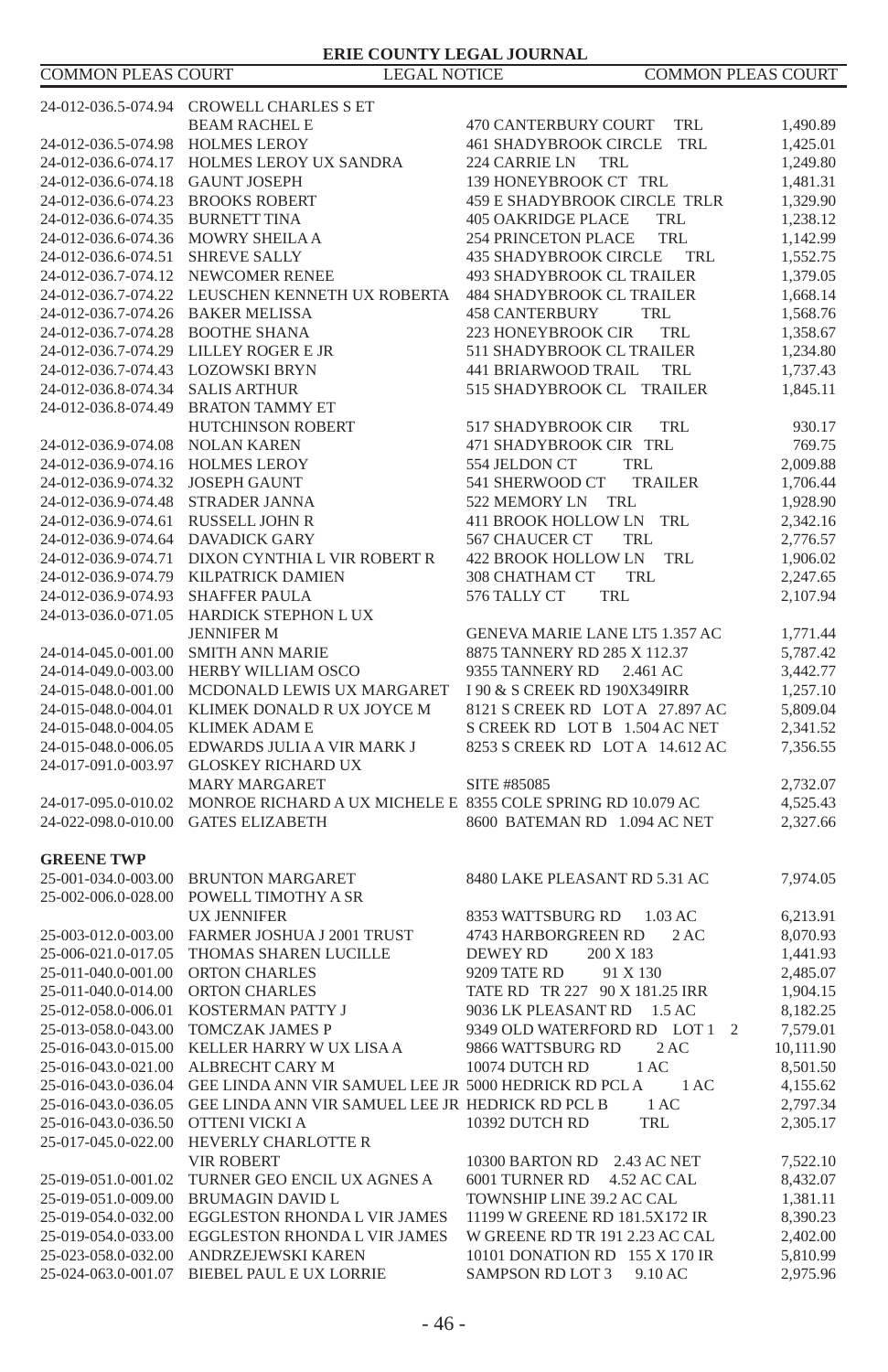| <b>COMMON PLEAS COURT</b>          | <b>LEGAL NOTICE</b>                                               |                                                        | <b>COMMON PLEAS COURT</b> |
|------------------------------------|-------------------------------------------------------------------|--------------------------------------------------------|---------------------------|
|                                    | 25-024-063.0-002.02 BIEBEL PAUL E ETAL                            | 10760 DONATION RD 24.6 AC CAL.                         | 3,968.11                  |
|                                    | 25-024-063.0-002.04 BIEBEL PAUL E ETAL                            | DONATION RD PCLA 7.992 AC                              | 15,616.07                 |
|                                    | 25-024-063.0-002.05 BIEBEL PAUL E ETAL                            | DONATION RD 9 AC                                       | 2,632.45                  |
|                                    |                                                                   |                                                        |                           |
| 25-025-064.0-015.00                | <b>SCALISE SALLY R</b>                                            | 2700 HASKINS RD<br>71.81 AC                            | 9,679.00                  |
| 25-025-064.0-015.01                | <b>SCALISE SALLY R</b>                                            | <b>OLD HASKINS RD</b><br>10AC                          | 2,830.22                  |
| 25-025-064.0-017.01                | BIEBEL PAUL E ETAL                                                | DONATION RD PCL A 136.79 AC                            | 29,356.42                 |
| <b>GREENFIELD TWP</b>              |                                                                   |                                                        |                           |
|                                    | 26-001-007.0-013.00 CARTER RENEE IRENE ETAL                       | 8911 ROHL RD TR 118 1.02 AC                            | 6,670.77                  |
| 26-001-008.0-014.00                | COBURN JUNE ET LEANNE M                                           | 8375 DUGGAN RD<br>1.17 AC                              | 3,230.05                  |
| 26-002-009.0-005.00                | CARR DELBERT UX PEGGY L                                           | 10521 TOWNLINE RD<br>10AC                              | 7,248.36                  |
| 26-002-009.0-005.05 CARR GARY W ET |                                                                   |                                                        |                           |
|                                    | SMEGO SABRINA M                                                   | 9020 NEW RD LOT 2<br>10 AC CAL                         | 6,820.71                  |
| 26-003-011.0-013.00                | PETERS STEPHEN L                                                  | RICH HILL RD TR 55 1.89 AC                             | 1,999.75                  |
| 26-003-017.0-006.02                | KOVACH CHRISTOPHER                                                | 10246 GERMAN RD<br>16.49 AC                            | 8.692.33                  |
| 26-005-013.0-009.03                | <b>BUTERBAUGH EDWARD M</b>                                        |                                                        |                           |
|                                    | UX LINDA R                                                        | 12463 DAVIS RD<br>10.79 AC                             | 4,896.28                  |
|                                    | 26-006-016.1-007.54 KINNEY MARILYN M                              | 11980 STATION RD<br>TRL                                | 1,573.15                  |
| 26-006-017.1-019.01                | HOVIS WILLIAM G UX PAMELA J                                       | 9687 ROUTE 89<br>9.39 AC CAL                           | 10,082.00                 |
|                                    | 26-007-019.0-012.02 KIRSCH CONNIE M                               | S RT 89 TR 72<br>10.156 AC                             | 2,360.12                  |
| 26-007-019.0-012.51 KIRSCH CONNIE  |                                                                   | 9928 RT 89<br>TRL                                      |                           |
|                                    |                                                                   |                                                        | 648.92                    |
| 26-007-020.0-020.00 EYAJAN SHEILA  |                                                                   | 10106 STATION RD 140 X 180                             | 7,210.06                  |
|                                    | 26-008-021.0-022.01 NIETUPSKI THOMAS E UX SHIRLEY                 | STATION RD TR 103 2 AC                                 | 579.53                    |
|                                    | 26-008-021.0-023.00 NIETUPSKI THOS E UX SHIRLEY                   | 9900 STATION RD 11.898 AC                              | 4,859.98                  |
|                                    | 26-008-022.0-017.01 BARLOW HARRY A JR UX CYNTHIA B 9143 STOREY RD | 220 X 173                                              | 4,621.84                  |
|                                    | 26-009-024.0-006.00 DANA MATTHEW H                                | 9191 STATION RD<br>2AC                                 | 6,851.02                  |
|                                    | 26-009-026.0-004.00 PECKHAM THOMAS W UX                           |                                                        |                           |
|                                    | PATRICIA A                                                        | 9915 STATION RD<br>98.343AC                            | 12,217.67                 |
|                                    | 26-009-026.0-004.02 PECKHAM THOMAS W UX                           |                                                        |                           |
|                                    | PATRICIA A                                                        | <b>STATION RD</b><br>2.479 AC                          | 7,647.01                  |
|                                    | 26-009-026.0-004.03 PECKHAM THOMAS W UX                           |                                                        |                           |
|                                    | PATRICIA A                                                        | STATION RD PCL A 2.48 AC                               | 3,686.73                  |
| 26-009-026.0-016.01                | DELANEY JOSEPH J UX LINDA S                                       | 9551 DOUGAN RD 29.77 AC CAL                            | 10,812.40                 |
| 26-010-029.0-006.01                | KLICK RONALD D                                                    | 10718 WILDMAN RD<br>3.731 AC                           | 4,726.29                  |
| 26-012-033.0-003.00                | BROWN PHILLIP L UX RUTH E                                         | 12501 STATION RD<br>14.238 AC                          | 3,971.47                  |
| 26-016-041.0-001.00 HENRY TERRI    |                                                                   | 10031 PLUM RD<br>23 AC                                 | 7,241.89                  |
| <b>HARBORCREEK TWP</b>             |                                                                   |                                                        |                           |
| 27-001-003.0-027.00 MBOTO IBI M    |                                                                   | 4319 AARON RD<br>80 X 130                              | 11,379.28                 |
| 27-001-003.1-001.00                | <b>MADRAS JOHN</b>                                                | 107 LOWRY RD<br>120X218                                | 24,104.86                 |
| 27-005-089.0-005.00                | LIGHT GEORGIANNA                                                  | 337 SPARKHILL AVE<br>80 X 100                          | 6,661.83                  |
|                                    | 27-006-093.0-012.00 ASSUMPTION GREEK                              |                                                        |                           |
|                                    | ORTHODOX CHURCH                                                   |                                                        |                           |
|                                    | 27-006-101.0-003.00 BENNETT ARTHUR C UX JOYCE E                   | GE PKWY<br>LOT 1<br>40X120<br>HOLBROOK AVE LT 8 40X120 | 809.21<br>534.95          |
|                                    | 27-007-079.0-002.00 POPOFF ANTHONY UX JOAN                        | <b>ELSIE ST</b><br>LTS 75-78-79                        |                           |
|                                    | CONLEY TIMOTHY W UX TRACEY A 623 FAIR AVE                         | 100 X 236.75                                           | 6,176.39                  |
| 27-008-066.0-002.00                | <b>ZUBA SEAN P</b>                                                | 529 FAIR AVE<br>125 X 215                              | 4,153.81                  |
| 27-008-067.0-007.00                |                                                                   |                                                        | 6,046.57                  |
|                                    | 27-009-061.0-012.00 HAYNES JUDITH M ET CRAIG A                    | 5144 EBERSOLE DR 100.3X292.77                          | 4,710.84                  |
| 27-009-064.0-004.01                | PYLE RICHARD D                                                    | 1037 FAIR AVE<br>75 X 200                              | 5,283.59                  |
|                                    | 27-009-074.0-008.00 DAUB MARY ELLEN                               | 1123 WALBRIDGE RD 100 X 100                            | 692.57                    |
| 27-013-008.0-023.55                | STORICKS JASON V UX MICHELLE L 5010 E LAKE RD                     | LOT 25 TRL                                             | 1,102.73                  |
| 27-013-049.0-046.00                | SMITH JEFFREY J UX TAMMIE L                                       | 5415 E LAKE RD<br>1.92 AC                              | 6,019.39                  |
| 27-013-105.0-006.02                | ARTISE PASCAL J UX TRACY A                                        | 4646 BUFFALO RD 4.196 AC                               | 48,608.64                 |
| 27-017-036.0-003.00                | HAYES RICHARD M                                                   | 1315 VILLA SITES AVE 40X228                            | 2,653.64                  |
| 27-017-036.0-012.00                | WILLIAMSON SHIRLEY J ET BRYAN                                     | 5778 IROQUOIS AVE 115.82X145                           | 9,210.42                  |
| 27-018-033.0-012.00                | OLSEN JOSEPH J ETAL                                               | GREENWOOD RD L90 92 80X236.2                           | 2,339.45                  |
| 27-020-008.0-067.00                | <b>GANSKA RICHARD P</b>                                           | 94 CARTER BEACH RD 132X180 IR                          | 1,252.36                  |
| 27-020-008.0-115.01                | CHAPMAN CAROLE L                                                  | 6668 E LAKE RD 100 X 315.64                            | 9,371.07                  |
| 27-020-042.0-006.68                | POLLOCK FRANK J JR ET                                             | 5701 E LAKE RD LOT 3 TRL                               | 1,060.81                  |
| 27-021-118.0-014.01                | <b>WERTH JAMES A</b>                                              | 7557 BUFFALO RD<br>108 X 145                           | 10,906.79                 |
| 27-021-118.0-015.00                | <b>WERTH JAMES A</b>                                              | <b>BUFFALO RD</b><br>2.69 AC                           | 3,131.32                  |
| 27-025-031.0-008.00                | CHIAPPAZZI RICHARD D                                              | 7129 E LAKE RD<br>1.8 AC CAL                           | 14,306.50                 |
|                                    | 27-025-031.0-051.00 LUCE ADAM S UX LISA L                         | 7630 DUTTON RD<br>1.76 AC                              | 7,254.89                  |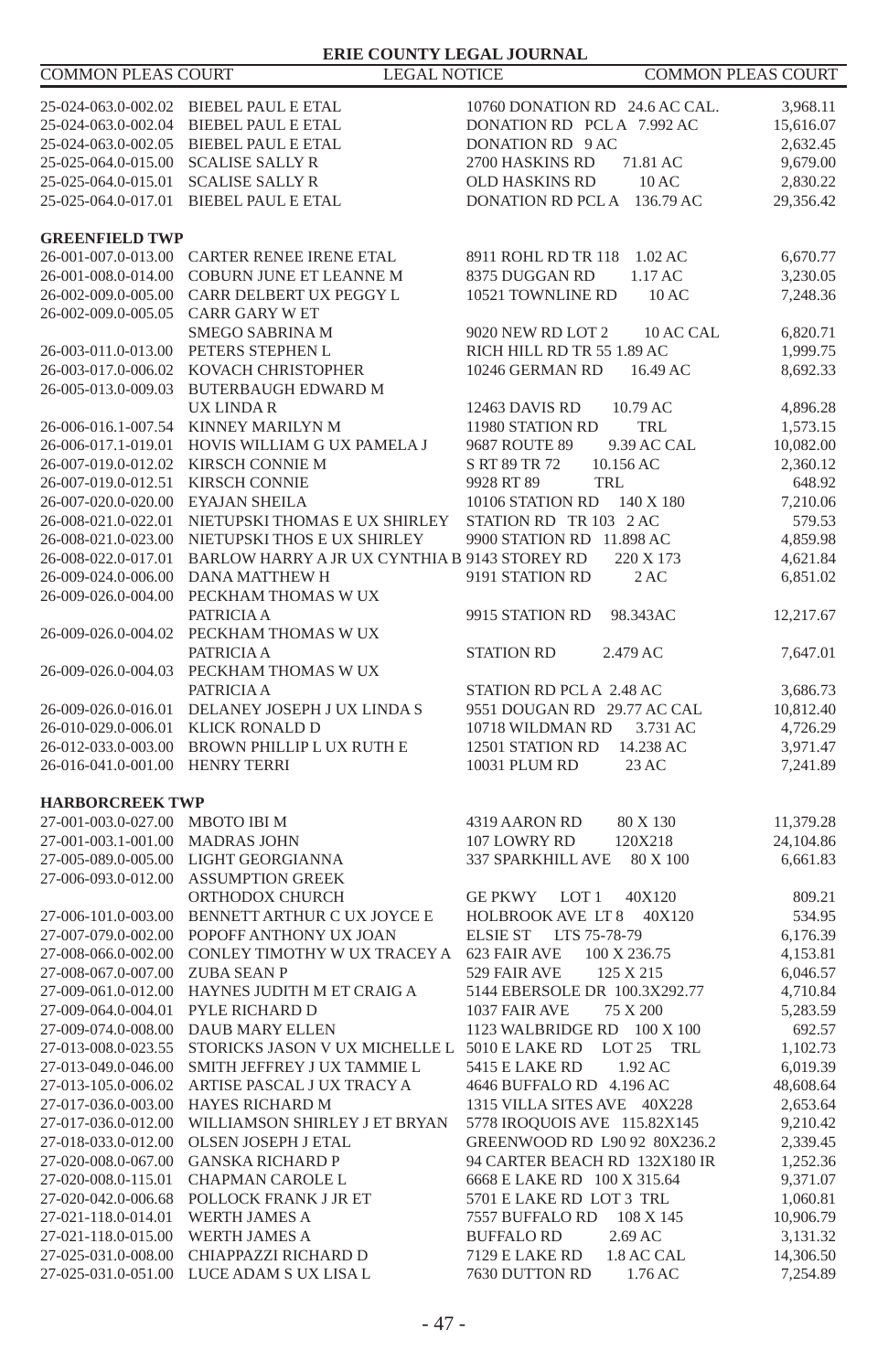| COMMON PLEAS COURT                                        | <b>LEGAL NOTICE</b>                                                           | <b>COMMON PLEAS COURT</b>                                         |                      |
|-----------------------------------------------------------|-------------------------------------------------------------------------------|-------------------------------------------------------------------|----------------------|
|                                                           | 27-027-029.0-017.00 COLETTA VINCENT P UX AUDREY A LEWIS RD LTS 23-31 20.14 AC |                                                                   | 593.97               |
| 27-031-118.0-039.00                                       | <b>SNYDER ERMAR</b>                                                           | 8035 BUFFALO RD<br>2.29 AC                                        | 9,067.60             |
| 27-032-124.0-012.01                                       | SZKLENSKI JAMES J                                                             | 8813 SLADE RD<br>2.01 AC CAL                                      | 7,126.90             |
| 27-033-127.0-016.00                                       | NORDER CARL J UX CAROLYN                                                      | 6786 GARFIELD AVE 130X139.2                                       | 6,755.77             |
| 27-033-127.0-022.00                                       | SKELLY JAMES A UX SANDRA M                                                    | 6666 GARFIELD AVE<br>120X139                                      | 5,196.32             |
| 27-034-111.0-005.00                                       | ADKER DAVID E UX ADLER                                                        |                                                                   |                      |
|                                                           | <b>CHRISTINA M</b>                                                            | 6731 BUFFALO RD 41.25 X 254                                       | 3,796.54             |
| 27-036-117.0-009.04                                       | WHALEY TODD A UX MAUREEN A                                                    | BUFFALO RD TR 217<br>65X130                                       | 4,841.34             |
| 27-036-117.0-012.02                                       | ASKINS JOSEPH J                                                               | 7215 BUFFALO RD 99.97 X 177.55 IR                                 | 3,767.22             |
|                                                           | 27-036-126.0-033.00 LANGDON MICHAEL J UX KARYN J                              | 7728 BELLE RD 6.9921 AC NET                                       | 10,341.14            |
| 27-040-143.0-003.00                                       | HALL ANNIE E ET DOUGLAS B SR                                                  | 2137 SALTSMAN RD 125 X 148.42                                     | 7,783.28             |
| 27-043-204.0-069.00                                       | STIVER ROBERT D UX BONNA R                                                    | 3399 CLARK RD 100X338.5 IRR                                       | 6,963.27             |
| 27-043-204.0-087.00                                       | CAREY THOMAS E                                                                | 2411 CLARK RD 1.89 AC CAL                                         | 12,007.02            |
| 27-045-148.0-002.00                                       | BELL IVAN K UX WANETA                                                         | 2009 COOK AVE 80 X 120                                            | 5,168.39             |
| 27-050-150.0-004.13                                       | RIZZO CRISTINA J                                                              | 1865 ARGY PL TRL                                                  | 1,341.03             |
| 27-050-152.0-003.00                                       | DAUB MARY                                                                     | 1930 PARKER AVE 80.10X156 IRR                                     | 6,630.48             |
| 27-052-160.0-014.01                                       | <b>BRUCE KENNETH</b>                                                          | SHADYLAWN S LT147P/O145 79X110                                    | 1,890.14             |
| 27-052-160.0-015.00 BRUCE KENNETH                         |                                                                               | LOTS 144 146 SHADYLAWN                                            | 1,984.78             |
| 27-052-160.0-016.00                                       | <b>BRUCE KENNETH</b>                                                          | 2693 STERLING AVE LOT 148 70.35                                   | 2,260.62             |
| 27-053-165.0-003.00                                       | ADAMS CHARLES L UX WINIFRED                                                   | 3701 DYNES AVE 120 X 140                                          | 4,284.61             |
| 27-053-165.0-008.00                                       | KNEPPER RICHARD A ET                                                          |                                                                   |                      |
|                                                           | <b>MANTSCH WENDY</b>                                                          | 3712 MINGO AVE 95 X 140                                           | 3,947.72             |
| 27-053-166.0-012.00                                       | KING DONALD L JR UX LAURA E                                                   | 3521 DYNES AVE 60 X 140                                           | 8,055.89             |
| 27-053-213.0-001.21                                       | <b>KARASH FRED</b>                                                            | 39 MINDI CT<br>TRL                                                | 1,016.62             |
| 27-053-213.0-001.23                                       | <b>COLBURN DAVID G</b>                                                        | <b>TRL</b><br>7 MINDI CT                                          | 931.82               |
| 27-053-213.0-001.27                                       | <b>BOWERSOX TIMOTHY R</b>                                                     | 61 MINDI CT<br>TRL                                                | 820.84               |
| 27-053-213.0-001.46                                       | <b>SKINNER SALLY</b>                                                          | 53 MINDI CT TRL                                                   | 777.03               |
| 27-053-213.0-001.54                                       | <b>SAYRE ROGER</b>                                                            | 31 MINDI CT<br>TRL                                                | 395.70               |
| 27-053-213.0-001.69                                       | MCMAHON CAROLYN A                                                             | 54 MINDI CT<br>TRL                                                | 811.27               |
| 27-053-213.0-001.97                                       | <b>RIEGER MATTIE</b>                                                          | 55 MINDI CT<br>TRL                                                | 1,014.32             |
| 27-053-213.1-001.53                                       | <b>HUFF ARTHUR</b>                                                            | 31-A MINDI CT TRL                                                 | 1,142.18             |
| 27-053-213.1-001.61                                       | <b>AKERLY CINDY</b>                                                           | 11 MINDI CT<br>TRL<br>17 MINDI CT                                 | 879.50               |
| 27-053-213.1-001.79 NOVICKI ERIN L<br>27-053-213.1-001.81 | <b>MANSON MIKE</b>                                                            | TRL<br>9 MINDI CT                                                 | 1,746.67<br>2,263.82 |
| 27-053-213.1-001.86                                       | SHERMAN TODD S                                                                | TRL<br>TRL<br>22 MINDI CT                                         | 517.39               |
| 27-053-213.1-001.90                                       | <b>BROCKMAN DAVE</b>                                                          | 15 MINDI CT                                                       | 1,066.66             |
| 27-057-213.0-076.00                                       | POPOFF ANTHONY UX JOAN                                                        | 3220 COOPER RD<br>16.83 AC                                        | 19,711.06            |
| 27-059-197.0-064.00                                       | <b>BROOKS LAURA</b>                                                           | 3985 FREEMAN RD 200 X 187.1                                       | 8,894.87             |
| 27-060-197.4-008.00                                       | <b>BEAUMONT CHRISTINE ET</b>                                                  |                                                                   |                      |
|                                                           | <b>BEAUMONT ERIK</b>                                                          | 5405 GLACIER DR 90 X 160                                          | 5,660.48             |
| 27-062-135.0-009.00                                       | LEECH JEFFREY M                                                               | 6677 PINAR RD<br>100 X 206                                        | 6,286.17             |
| 27-062-204.0-037.01                                       | <b>BLASIC KATHLEEN</b>                                                        | 6592 PINAR RD<br>100 X 240.5                                      | 6,306.44             |
| 27-063-207.0-025.01                                       | SMITH THOMAS W UX JOAN                                                        | 8090 MCGILL RD 1.018 AC CAL                                       | 6,647.91             |
| 27-063-209.0-002.00                                       | ROBERTS WILLIAM N UX JODY                                                     | 4011 DEPOT RD TR 129-130 1.97A                                    | 18,533.05            |
| 27-063-209.0-003.00                                       | ROBERTS WILLIAM N UX JODY                                                     | <b>DAVISON RD</b><br>2AC                                          | 5,753.84             |
| 27-065-201.0-034.01                                       | KARLSON ESKIL L                                                               | OFF STATION RD 94.54 X 272.71                                     | 615.49               |
|                                                           | 27-067-218.0-002.00 KRUGGER RAYMOND A UX MARI                                 | 4325 SHANNON RD 75 X 461                                          | 5,477.51             |
| 27-070-201.0-014.00                                       | COLT JUDAH INC                                                                | TR 232-233 HANNON RD 33.6809 A                                    | 9,543.70             |
| 27-070-201.0-014.02                                       | COLT JUDAH INC                                                                | <b>HANNON RD</b><br>41.2969 AC CAL                                | 2,850.56             |
| 27-071-223.0-026.00 LIPCHIK JACK                          |                                                                               | APPLEMAN RD<br>27.006 AC                                          | 6,538.97             |
| 27-071-226.0-060.02                                       | ZIELINSKI JAMES M UX ELIZABETH                                                | 6150 HARBOR GREENE RD 14.545 AC                                   | 2,329.19             |
| 27-071-226.0-060.05                                       | ZIELINSKI JAMES M UX ELIZAETH                                                 | HARBOR GREENE RD .64 AC                                           | 1,818.50             |
| 27-074-229.0-038.00                                       | DINICOLA ROBERT V UX SHARON                                                   | 7490 STATION RD 15.8 AC CAL                                       | 590.69               |
| 27-074-229.0-048.02                                       | PARADISE ROBERTA A VIR EDWARD                                                 | 7100 STATION RD<br>6.86 AC                                        | 9,454.16             |
| 27-077-239.0-001.00                                       | FISHER DENNIS SR UX PATRICIA                                                  | 8265 STATION RD<br>1 A                                            | 4,902.41             |
| 27-078-003.0-017.00                                       | MONTAGNA NICOLAS C                                                            | LEDGEWOOD CT LOT 6 86.80 X 170.                                   | 1,459.65             |
| 27-078-003.0-018.00<br>27-078-003.0-019.00                | MONTAGNA NICOLAS C                                                            | LEDGEWOOD CT LOT 7 101.03 X 170                                   | 1,668.74             |
| 27-080-211.0-076.00                                       | MONTAGNA NICOLAS C<br>WOODBERRY DEVELOPMENT INC                               | LEDGEWOOD CT LOT 8 93.35 X 150<br>SANDY TRAIL LOT P72 58.94 X 110 | 1,323.75<br>2,141.03 |
|                                                           |                                                                               |                                                                   |                      |
| <b>LAKE CITY BORO</b>                                     |                                                                               |                                                                   |                      |
|                                                           |                                                                               |                                                                   |                      |

28-002-002.1-005.25 SANDERS DAN 10384 W LAKE RD LT 201 TRL 1,080.54<br>28-002-002.2-005.75 JAMES MICHAEL ET WILD COLLEEN 10384 W LAKE RD LT 175 TRL 1,126.65 28-002-002.2-005.75 JAMES MICHAEL ET WILD COLLEEN 10384 W LAKE RD LT 175 TRL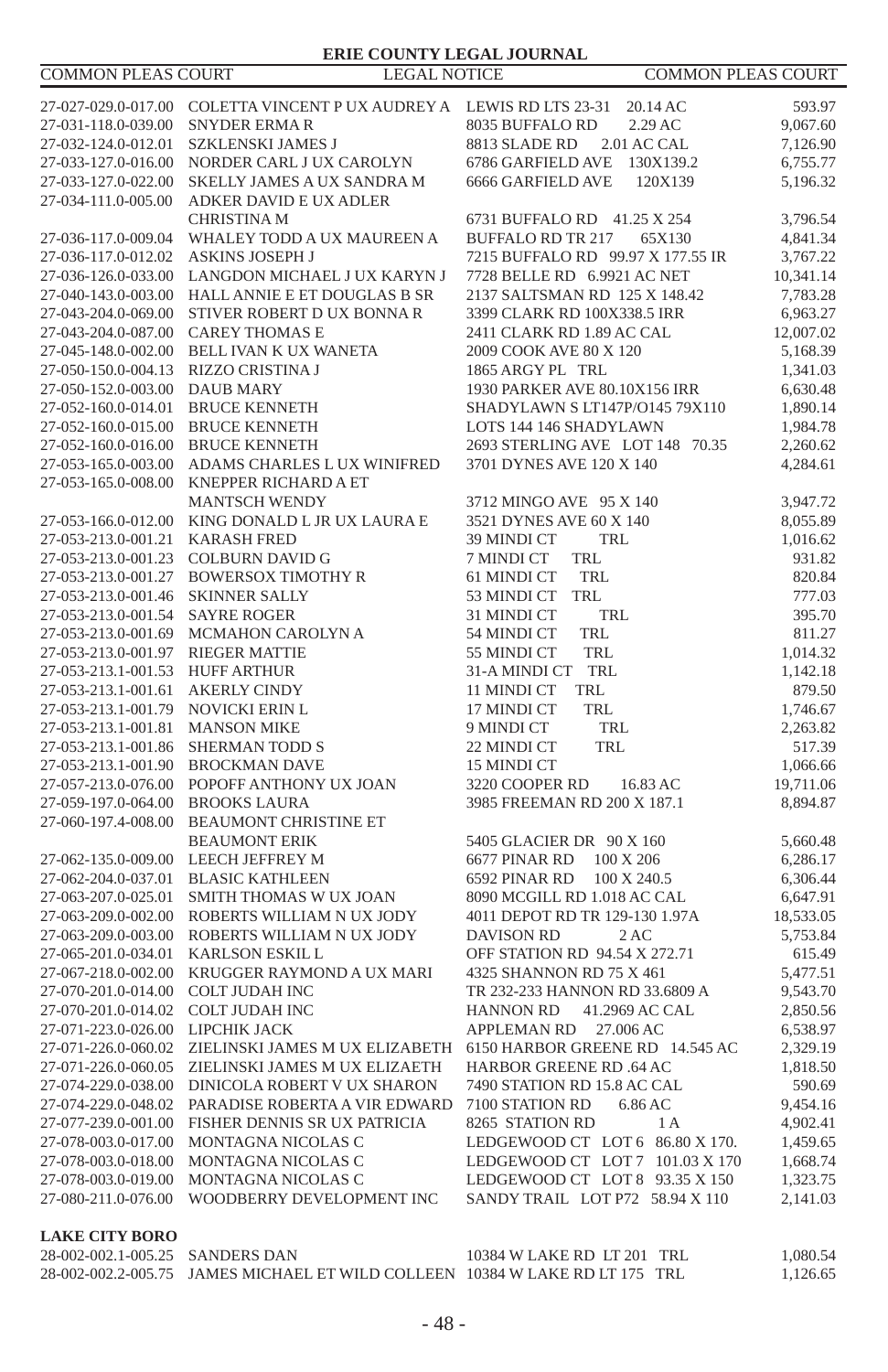| <b>COMMON PLEAS COURT</b>          | <b>LEGAL NOTICE</b>                                        |                                 | <b>COMMON PLEAS COURT</b> |
|------------------------------------|------------------------------------------------------------|---------------------------------|---------------------------|
|                                    | 28-002-002.3-005.13 ROBISON PAUL UX MELISSA                | 10384 W LAKE RD LOT 142 TRL     | 4,147.99                  |
| 28-002-002.3-005.20                | <b>KEEP JULIE</b>                                          | 10384 W LAKE RD LOT 177 TRL     | 3,790.90                  |
| 28-002-002.3-005.22                | <b>SHATTO FRANK</b>                                        | 10384 W LAKE RD LOT 162 TRL     | 1,711.57                  |
| 28-002-002.3-005.33 NAPLES NANCY L |                                                            | 10384 W LAKE RD LOT 156 TRL     | 1,088.02                  |
| 28-004-004.0-001.45                | FRELIGH GARY UX CINDY                                      | 10067 W LAKE RD LOT 6           | 1,384.14                  |
| 28-004-004.0-001.46                | REICHERT GEORGE UX SHERRY                                  | 10067 W LAKE RD LOT 9 TRL       | 1,561.34                  |
| 28-009-014.0-014.00                | DICKEY DALE E UX CONSTANCE L                               | 10188 HALL AVE 99.97 X 100.5    | 6,258.03                  |
| 28-013-016.0-018.00                | MILLER HOWARD A UX SHANNON M 1873 LAKE ST 1.0661 AC NET    |                                 | 5,947.15                  |
| 28-013-016.0-018.02                | MILLER HOWARD A UX SHANNON M RAILROAD ST 62.84 X 178.66IRR |                                 | 438.98                    |
| 28-013-017.0-012.00                | HERDMAN MEREDITH                                           | 1840 CHESTNUT ST 35.18 X 115    | 5,332.64                  |
| 28-013-025.0-015.00                | PRUCHNIEWSKI RICHARD UX PA                                 | 10066 SAMPSON AVE 103 X 230 TR  | 5,313.94                  |
| 28-016-020.0-004.08                | YOSTEN SUSAN K                                             | MECHANIC ST LOT 3A 172.23 X 242 | 2,485.76                  |
| <b>LAWRENCE PARK TWP</b>           |                                                            |                                 |                           |
|                                    | 29-001-001.0-041.00 CACCHIONE GARY J                       | 2302 LAKESIDE DR 60 X 160.7     | 18,404.87                 |
| 29-001-005.0-016.00                | SCOTT FLORENCE ET HELEN PRYNT 2668 FRONTENAC DR            | 100X124                         | 8,902.53                  |
| 29-001-006.0-011.00                | <b>STAAF PAMELA J</b>                                      | 2618 VANDALIA AVE<br>75X123     | 8,888.81                  |
|                                    | 29-009-035.0-007.00 COLEMAN JOHN C                         | 3809 IROQUOIS AVE LOT 16 50 X 1 | 6,294.96                  |
| 29-010-049.0-036.00                | BLOUNT DRU K UX RHONDA J                                   | 867 NEWTON AVE 33.73 X 117      | 4,812.64                  |
| 29-011-039.0-013.00                | KITCHEN PAUL R UX CAROLYN S                                | 4112 IROQUOIS AVE 30.8X95       | 5,812.64                  |
| 29-011-044.0-002.00                | PONGRATZ BRIAN E UX                                        |                                 |                           |
|                                    | <b>MARGARETS</b>                                           | 4209 IROQUOIS AVE 27.9X80.8     | 6,182.41                  |
| 29-016-064.2-003.22                | <b>HARABURDA THOMAS</b>                                    | 4103 SAGA ST TRL                | 661.58                    |
| 29-016-064.2-003.72                | <b>OLSEN STEVEN</b>                                        | 4119 SAGA ST TRL                | 1,454.13                  |
| 29-016-064.2-003.83                | <b>AVERILL CONNIE</b>                                      | 3914 TARRA ST TRL               | 1,560.18                  |
|                                    | 29-017-043.0-053.00 BROWN PHILLIP L UX RUTH E              | 4015 BELL ST<br>16X82.11        | 4,797.45                  |
|                                    | 29-017-058.0-023.00 PIERCE CONSTANCE R                     | 1213 RANKINE AVE 19.12 X 109    | 4,202.57                  |
| 29-017-061.0-002.00                | <b>BEAGLE SEAN A</b>                                       | 1204 SMITHSON AVE<br>40X125     | 4,917.38                  |
| 29-018-055.0-017.00                | FEENEY LAWRENCE UX MARGARET 1026 PRIESTLEY AVE 19.3X117    |                                 | 4,943.88                  |
| 29-018-059.0-017.00                | COVERDALE MICHAEL A UX<br><b>SUSAN M</b>                   | 1074 SILLIMAN AVE<br>40X125     | 7,128.02                  |
|                                    |                                                            |                                 |                           |
| <b>LEBOEUF TWP</b>                 |                                                            |                                 |                           |
| 30-001-003.0-003.00                | MITCHELL STEPHEN M SR                                      | OFF KINTER RD TR I 29.92 AC     | 2,285.92                  |
| 30-001-003.0-003.02                | MITCHELL STEPHEN M SR                                      | TWP RD 572 TR I PCL 2 10.04 AC  | 1,705.42                  |
| 30-001-003.0-007.07                | <b>BAIR JULIE ANN</b>                                      | 13230 OLD RT 19<br>1.4467 AC    | 8,148.84                  |
| 30-003-017.0-003.00                | CLAYTON MARNIE O ET WAGNER M                               | 13644 RTE 19 120 X 131 IRR      | 2,900.17                  |
| 30-004-032.0-002.04                | <b>BAIR JULIE ANN</b>                                      | PERRY HWY PCL 3 3.0713 AC       | 2,029.90                  |
| 30-007-040.0-002.51                | WHITE JOYCE                                                | 14643 MIDDLETON ROAD TRL        | 927.37                    |
| 30-008-043.0-008.00                | <b>BYLER BENJAMIN J</b>                                    | 15244 UNION LEBOEUF RD 3.022 AC | 2,339.11                  |
| 30-008-043.0-008.03                | <b>BYLER BENJAMIN J</b>                                    | TOWNLINE RD LOT 2<br>3.003 AC   | 9,847.42                  |
|                                    | 30-008-043.0-008.50 BYLER BENJAMIN                         | 15222 UNION LEBOEUF RD<br>TRL   | 2,216.17                  |
| 30-008-044.0-002.00                | PLOSS JOHN PAUL                                            | 6485 STONE QUARRY RD 1.3 AC CA  | 1,999.07                  |
| 30-009-045.0-002.00                | PLOSS JOHNNY E ET JAMES A                                  | 15119 VINCENT RD<br>52.04 AC    | 8,388.20                  |
| 30-009-045.0-002.50                | PLOSS JAMES A                                              | 15023 VINCENT RD<br>TRL         | 3,110.42                  |
| 30-009-045.0-010.00                | <b>SHETLER NOAH</b>                                        | VINCENT RD TR DD 50 AC CAL      | 2,156.18                  |
| 30-009-045.0-011.00                | PLOSS JOHNNY E ET JAMES A                                  | VINCENT RD 1.5 AC CAL           | 1,256.89                  |
| 30-009-047.0-006.04                | PLOSS JOHN PAUL                                            | 15330 VINCENT RD LOT A 3.82 AC  | 7,045.30                  |
| 30-010-052.0-006.04                | FLORIDA JORDON M UX JONI C                                 | WILLEY RD 3.765 AC              | 3,889.89                  |
| 30-011-054.0-008.00                | SHETLER NOAH M                                             | US RTE 6 TR M 104X338           | 1,341.67                  |
|                                    | 30-011-054.0-010.00 SHETLER NOAH M                         | 2572 RTE 6<br>11.124 AC CAL     | 50,313.20                 |
|                                    | 30-012-031.0-021.00 MAHOLIC MICHAEL KEITH                  | FRENCH CREEK 105 X 268 IRR      | 2,407.01                  |
|                                    | 30-012-031.0-021.02 PADOVANI ANTHONY J JR                  | FRENCH CREEK TR NN 1.103 AC     | 2,831.29                  |
|                                    | 30-014-063.0-007.10 BRINK CHARLES A UX PATRICIA M          | 680 CONNEAUTEE RD 1.9023 AC     | 3,564.72                  |
| 30-015-065.0-002.01                | KOLESAR RICHARD A UX BEVERLY S 789 CONNEAUTTEE RD          | 10 AC                           | 6,854.81                  |
| 30-016-068.0-022.01                | ANDERSON ARTHUR A UX JOANNE C 14395 RTE 19 TR 102 1.83 AC  |                                 | 1,858.13                  |
| 30-017-067.0-006.00                | ZIMMER RICHARD H                                           | 14452 RT 19<br>10AC             | 4,058.73                  |
| 30-017-067.0-008.01                | DANISZEWSKI JAMES J                                        | RT 19 TR G<br>56.49 AC          | 4,756.62                  |
| 30-017-068.0-009.00                | MILLER DARIN S UX KRISTINA M                               | 14710 MYSTIC RD 1.22 AC CAL     | 4,802.86                  |
| 30-019-085.0-001.00                | LESIK JOSHUA R                                             | 15231 SMITH RD LOTA 6.466 AC    | 3,148.44                  |
| 30-020-086.0-001.03                | MELNICK JOSEPH K UX VICKIE A                               | 2915 RTE 6 PCLA 10 AC           | 4,607.31                  |

30-021-088.0-005.01 KILLEY DOLORES M S WILLEY RD 6.27 AC CAL 2,489.00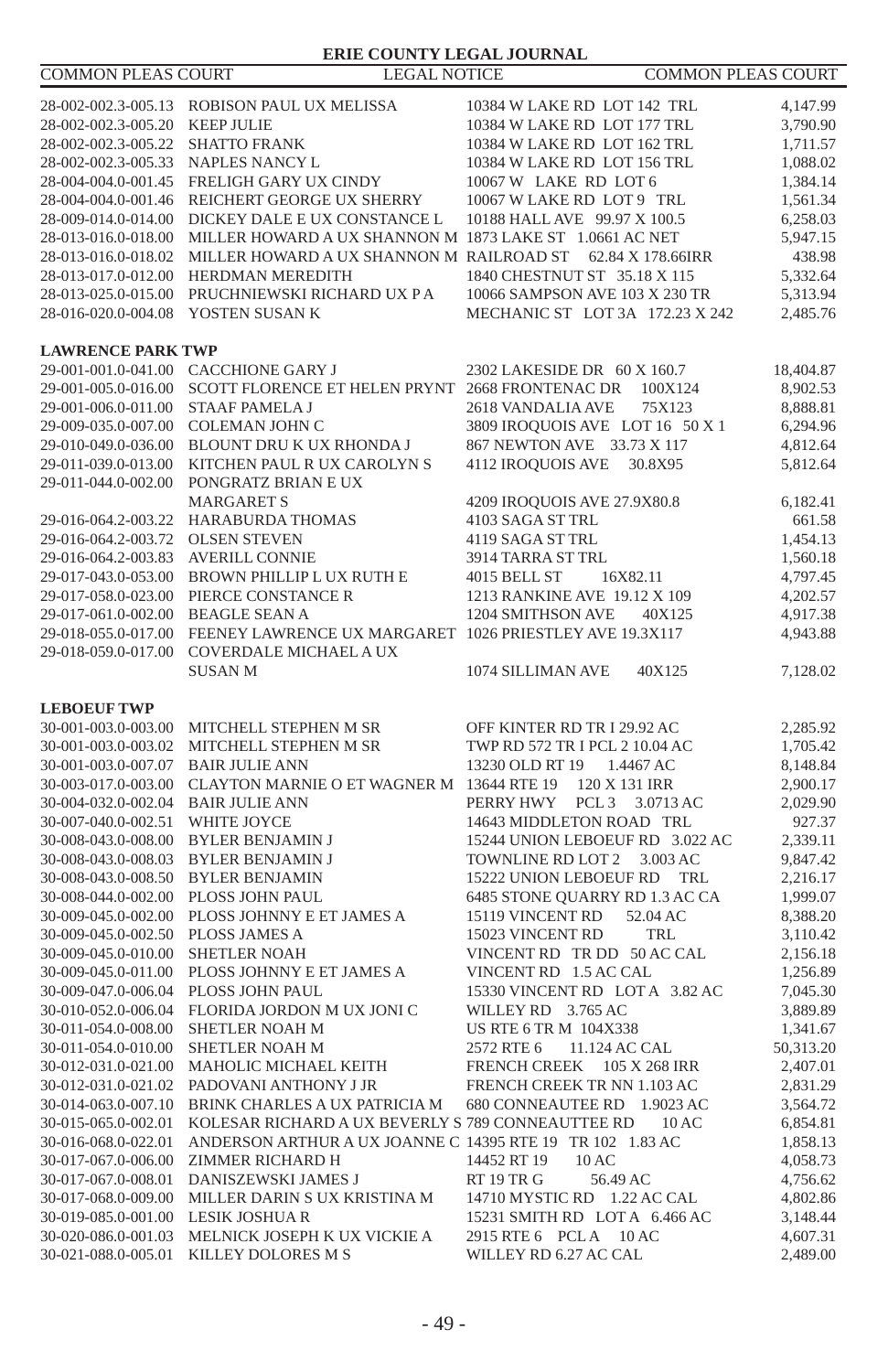|                                            | <b>ERIE COUNTY LEGAL JOURNAL</b>                                                                                                  |                                      |                      |
|--------------------------------------------|-----------------------------------------------------------------------------------------------------------------------------------|--------------------------------------|----------------------|
| <b>COMMON PLEAS COURT</b>                  | <b>LEGAL NOTICE</b>                                                                                                               | <b>COMMON PLEAS COURT</b>            |                      |
|                                            | 30-021-088.0-016.01 FIRSTER CAROLYN L ET                                                                                          |                                      |                      |
|                                            | <b>WERTH JAMES A</b>                                                                                                              | 15205 OLD FRISBEETOWN RD 2.07A       | 3,073.52             |
|                                            |                                                                                                                                   |                                      |                      |
| <b>MCKEAN TOWNSHIP</b>                     | 31-002-004.0-004.00 MAWHIR PATRICK J                                                                                              | 5446 PINETREE RD<br>7.993 AC         | 3,865.29             |
| 31-004-033.0-021.05                        | WURST JEROME J UX CATHERINE                                                                                                       | 8621 BARGAIN RD LOT9A 2.351AC        | 10,395.50            |
| 31-004-033.0-021.06                        | WURST JEROME J UX CATHERINE                                                                                                       | <b>BARGAIN RD LOT9B</b><br>15.385AC  | 1,446.93             |
| 31-004-034.0-001.02                        | WURST JEROME J                                                                                                                    | 8334 EDINBORO RD<br>10.42 AC         | 9,049.49             |
| 31-004-036.0-010.00                        | KIRKLAND DONNA BARROWS                                                                                                            | SHELDON DR TR262<br>1.33AC           | 1,345.39             |
| 31-004-036.0-010.01                        | <b>BARROWS DONNA</b>                                                                                                              | 3154 SHELDON DR<br><b>100 X IRR</b>  | 2,965.37             |
| 31-006-038.0-015.00                        | <b>BROOKS JEFFREY J UX DEBORAH L</b>                                                                                              | <b>DUNN VALLEY RD</b><br>49.24 AC CA | 6,556.72             |
|                                            | 31-009-015.0-003.20 DELANEY THOMAS                                                                                                | 7 LINDA CT<br>TRL                    | 969.50               |
| 31-009-016.3-003.13                        | CRANE CYNTHIA A                                                                                                                   | 4 LINDA CT<br>TRL                    | 785.92               |
| 31-009-016.3-003.84                        | <b>GRANAHAN JOHN</b>                                                                                                              | 14 WOODSIDE DR<br>TRL                | 976.84               |
| 31-009-016.4-003.67                        | PRYBER CYNTHIA                                                                                                                    | 12 LINDA CT<br>TRL<br>1 FAUCETTE CT  | 554.84               |
| 31-009-016.4-003.71<br>31-009-016.4-003.80 | <b>CLECCHIA FRANK</b><br><b>SWEET DANIEL</b>                                                                                      | 5 FAUCETTE CT                        | 944.05<br>1,016.94   |
| 31-009-016.4-003.83                        | <b>HUMES JAMIE</b>                                                                                                                | <b>30 CHEROKEE DR</b><br>TRL         | 936.80               |
| 31-009-016.4-003.91                        | WITT JESSICA                                                                                                                      | 14 ASPEN DR<br>TRL                   | 923.36               |
| 31-009-016.5-003.52                        | <b>RUTTER JUSTIN S</b>                                                                                                            | 7 FAUCETTE CT<br>TRL                 | 758.98               |
| 31-009-016.5-003.96                        | <b>LARICCIA ROCCO ET</b>                                                                                                          |                                      |                      |
|                                            | <b>HICKS AREATHA</b>                                                                                                              | 32 SHARON DR<br>TRL                  | 967.98               |
| 31-009-016.6-003.67                        | <b>FANNON ALEX</b>                                                                                                                | <b>19 CHEROKEE DR</b><br>TRL         | 948.38               |
| 31-009-016.6-003.97                        | <b>GILSON TYREL N</b>                                                                                                             | 16 ASPEN DR<br>TRL                   | 1,236.77             |
| 31-009-016.9-003.23                        | SHALLOP DAVID J                                                                                                                   | 20 BERNWOOD DR<br>TRL                | 1,878.91             |
| 31-009-017.0-003.24                        | <b>MYERS SHERRI</b>                                                                                                               | 25 SHARON DR<br>TRL                  | 1,005.51             |
| 31-009-017.1-003.14                        | <b>KITTELL MR</b>                                                                                                                 | 12 FAUCETTE CT<br>TRL                | 1,680.63             |
| 31-009-017.1-003.33                        | DORMAN MICHAEL                                                                                                                    | 21 MEADOW CT<br>TRL                  | 1,659.98             |
| 31-009-017.1-003.49                        | VOGEL CARLA                                                                                                                       | 18 DIANE CT                          | 1,702.93             |
| 31-009-017.3-003.38                        | <b>SULLIVAN LINDA</b>                                                                                                             | 15 WOODSIDE DR<br>TRL                | 1,559.08             |
| 31-009-017.4-003.82                        | ELLER JAKE UX GEORGIANA                                                                                                           | 18 CARROLL CT TRL                    | 2,683.70             |
|                                            | 31-009-031.0-021.02 APPLEQUIST RICHARD L II                                                                                       |                                      |                      |
| 31-009-031.0-024.00                        | <b>UX MICHELE</b>                                                                                                                 | EDINBORO RD TR 263 50 X 250          | 1,193.38             |
|                                            | APPLEQUIST RICHARD L II<br><b>UX MICHELE</b>                                                                                      | 8667 EDINBORO RD 100 X 260           | 7,358.09             |
| 31-011-022.0-015.02                        | ANDERSON DONALD L                                                                                                                 | 6264 WEST RD<br>2.62 AC.             | 9,079.49             |
| 31-013-047.0-003.80 HINKLE ANDREW          |                                                                                                                                   | 217 TIMBERLAKE DR<br>TRL             | 476.93               |
| 31-013-047.3-003.21                        | DZESKEWICZ KAREN                                                                                                                  | 107 TIMBERLAKE DR<br>TRL             | 3,593.91             |
| 31-013-047.3-003.27                        | <b>FAULKNER NANCY</b>                                                                                                             | 218 TIMBERLAKE DR<br>TRL             | 1,514.13             |
| 31-013-047.3-003.38                        | MCADOO DONALD                                                                                                                     | <b>202 TIMBERLAKE RD</b><br>TRL      | 1,758.24             |
| 31-013-047.3-003.85                        | <b>THOMAS MARION</b>                                                                                                              | <b>207 TIMBERLAKE DR</b><br>TRL      | 1,754.67             |
| 31-013-047.3-003.97                        | YOUNG ROGER                                                                                                                       | 318 MAPLE ST<br>TRL                  | 2,649.24             |
| 31-013-057.0-014.00                        | BOLE RONALD TUX SUSAN J                                                                                                           | 9696 OLD EDINBORO RD 51.664 AC       | 4,553.02             |
| 31-013-057.0-014.01                        | <b>BOLE RONALD T UX SUSAN J</b>                                                                                                   | 9696 EDINBORO RD<br>4.556 AC         | 8,699.59             |
| 31-013-057.0-014.03                        | <b>BOLE RONALD T UX SUSAN J</b>                                                                                                   | SANDREA DR LOT 3<br>3.7 AC           | 2,377.02             |
| 31-016-060.0-004.00                        | <b>BOLE RONALD UX SUSAN</b>                                                                                                       | SHARP RD TR 17 LT 1 22.898 AC        | 1,822.82             |
| 31-019-071.1-001.02                        | MCNAMARA MICHAEL J UX BETH A                                                                                                      | 10041 EDINBORO RD LT A 1.865AC       | 7,931.02             |
| 31-020-057.0-030.00                        | DUDENHOEFER JOSEPH G                                                                                                              |                                      |                      |
|                                            | <b>UX SANDRA</b>                                                                                                                  | 10100 OLD RTE 99<br>100X249          | 3,739.07             |
|                                            | 31-024-007.1-005.00 ROCK STEVEN JR UX CYNTHIA M<br>31-024-007.3-008.00 CIANO MARIE ET SMITH ELAINE R N COLONIAL PKWY LT18 110X122 | 4506 N COLONIAL PKWY 115X175         | 9,458.56<br>1,718.46 |
|                                            |                                                                                                                                   |                                      |                      |
| <b>MCKEAN BORO</b>                         |                                                                                                                                   |                                      |                      |
|                                            | 32-006-006.0-009.00 FEEHLEY WILLIAM M III                                                                                         | 4927 EAST AVE<br>75 X 291            | 6,229.94             |
|                                            |                                                                                                                                   |                                      |                      |
| <b>MILLCREEK TWP</b>                       |                                                                                                                                   |                                      |                      |
|                                            | 33-004-001.0-093.00 KLIMOW MARK E UX GAIL L                                                                                       | 506 MONTPELIER AVE 100X122.4         | 7,840.02             |
|                                            | 33-005-011.0-021.00 WALTER RONALD E UX CAROL JEAN 437 POWELL AVE                                                                  | 60 X 120                             | 5,769.45             |
|                                            | 33-005-012.0-002.00 GREGORY VIVIENNE E                                                                                            | 304 ROSLYN AVE<br>80X140.8IR         | 7,277.50             |
|                                            | 33-006-022.0-006.00 DARRES KHALED UX                                                                                              |                                      |                      |
|                                            | TAMBURELLO VIVIAN                                                                                                                 | 3602 W LAKE RD<br>40X130IRR          | 6,876.61             |
|                                            | 33-006-022.0-007.00 DARRES KHALED A UX                                                                                            |                                      |                      |
|                                            | TAMBURELLO VIVIA                                                                                                                  | 3612 W LAKE RD<br>60 X 130           | 4,545.93             |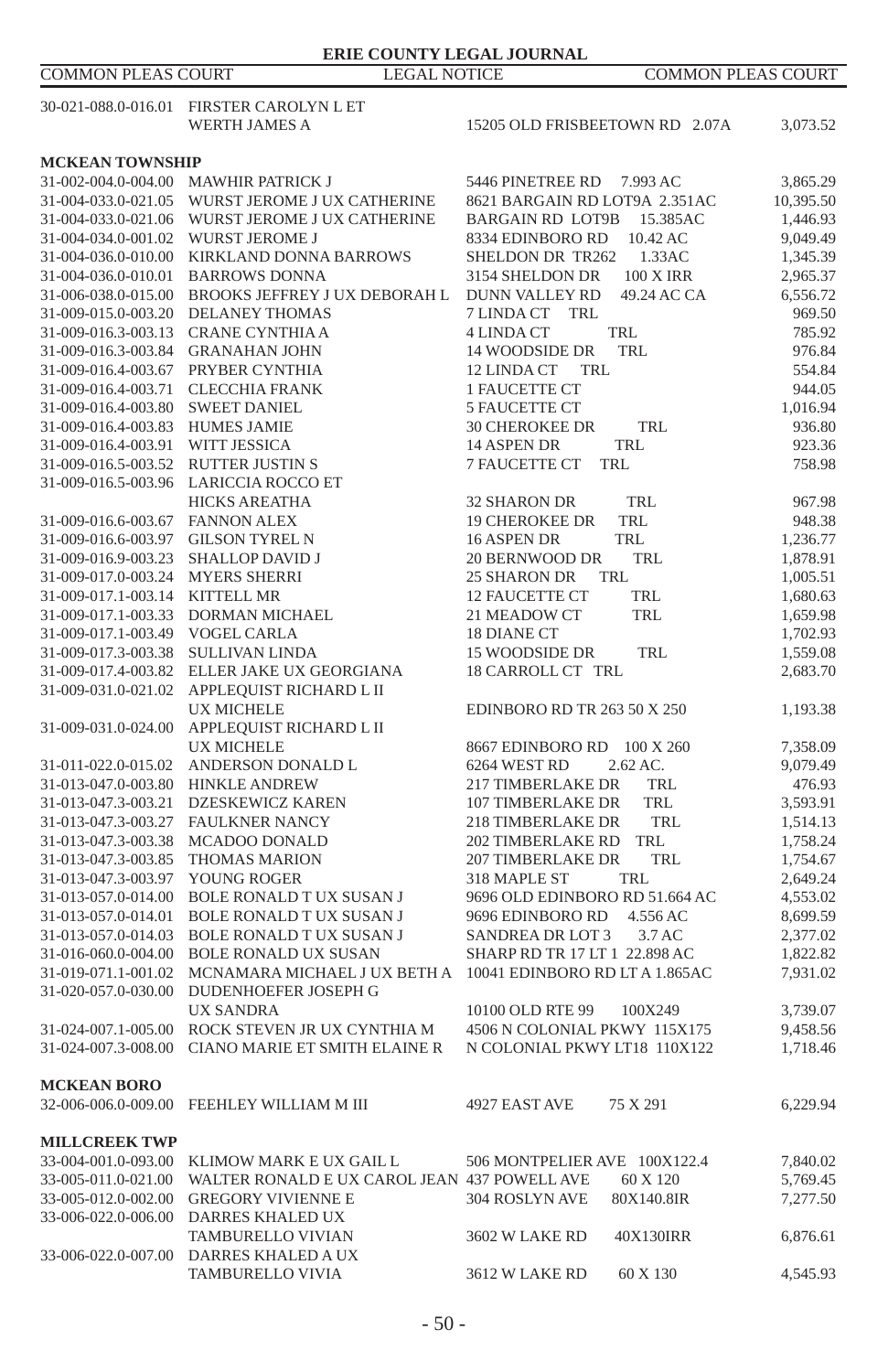# COMMON PLEAS COURT LEGAL NOTICE COMMON PLEAS COURT

|                                            | 33-006-027.0-003.00 PHILLIPS MORGAN C ET                                      |                                   |            |
|--------------------------------------------|-------------------------------------------------------------------------------|-----------------------------------|------------|
|                                            | BRINKS KARA E                                                                 | 3401 CLIFTON DR 43.09 X 178 IRR   | 6,675.54   |
| 33-007-019.0-213.00                        | <b>BECK ROBERT J JR</b>                                                       | 232 KELSO DR<br>51.41 X 93.73     | 5,310.01   |
|                                            | 33-008-019.0-274.00 CANDELA BRIAN A                                           | 44 PENINSULA DR 5.569 AC          | 85,107.73  |
| 33-008-019.0-274.57                        | THOMPSON JOHN                                                                 | 50 PENINSULA DR<br>TRL            | 792.33     |
| 33-008-034.0-002.25                        | <b>MAJERONI EDWARD E</b>                                                      | 83 PENINSULA DR TRS 45            | 1,851.20   |
|                                            | 33-016-019.0-268.67 PANNELL WILLIAM SR                                        | 520 ADIUTORI DR<br>TRL            | 917.18     |
| 33-016-019.0-268.78                        | DEOLA JOSEPH UX ANN                                                           | <b>564 ADIUTORI DR</b><br>TRL     | 930.32     |
|                                            | 33-016-019.0-272.58 DAUGHERTY KIMBERLY A                                      | 418 PENINSULA DR LOT 6 TRL        | 406.57     |
| 33-016-019.0-272.65                        | ROBERTS CHRIS                                                                 | 418 PENINSULA DR<br>LOT 2 TRL     | 823.81     |
| 33-016-019.0-272.66                        | BRETSCHNEIDER DONALD                                                          | 418 PENINSULA DR LOT 3 TRL        | 1,084.25   |
|                                            | 33-016-019.1-264.62 KING WILLIAM UX BARBARA                                   | 411 KELSO DR LOT 17<br>TRL        | 2,293.58   |
| 33-016-019.1-264.72                        | <b>MOWREY DAVE</b>                                                            | 411 KELSO DR LOT 7<br>TRL         | 1.536.73   |
| 33-016-019.1-264.79 EWING KELLY            |                                                                               | 411 KELSO DR LOT 5<br>TRL         | 1,683.27   |
| 33-016-019.1-268.51                        | NEELEY THOMAS                                                                 | TRL<br>569 CONTI DR               | 1,268.08   |
| 33-016-019.1-268.58                        | <b>GOODWIN LEE ANN</b>                                                        | 545 ADIUTORI DR<br>TRL            | 817.99     |
| 33-016-019.1-268.90 WEST KIPP C            |                                                                               | 561 PERINELLI DR<br>TRL           | 970.44     |
| 33-016-032.0-002.87                        | <b>BARR LINDA</b>                                                             | 411 KELSO DR LOT 44<br>TRL        | 1,502.34   |
|                                            | 33-016-034.2-003.45 BLISS JAMES B UX ROSANNE                                  | 517 PENINSULA DR LOT A-11 TRL     | 5,694.46   |
| 33-016-034.2-003.52 FRYE MICHELLE          |                                                                               | 317 PENINSULA DR LOT 12 TRL       | 724.07     |
| 33-016-034.2-003.87                        | YAWORSKI KEVIN                                                                | 317 PENINSULA DR LOT 14 TRL       | 3,109.12   |
|                                            | 33-018-093.0-010.00 SCHICK D SCOTT UX BARBARA J                               | 926 ARDMORE AVE 90X119.89 IR      | 8,900.14   |
| 33-020-112.0-021.00                        | <b>HOLLAND GREGORY J UX</b>                                                   |                                   |            |
|                                            | <b>KATHLEEN</b>                                                               | 1120 WESTERN LN 80 X 120.18       | 7,939.55   |
| 33-022-123.0-001.01                        | DI LORETO CAROLYN                                                             | 1202 GARLOCK DR 75 X 180          | 9,707.43   |
| 33-023-127.0-018.01                        | UKASIK DENISE L                                                               | 1518 CLIFFORD DR<br>65X209.5      | 6,765.64   |
| 33-023-130.0-009.82 NUGENT WADE J          |                                                                               | 5227 BRAMBLEWOOD LANE<br>TRL      | 759.30     |
| 33-023-130.2-009.66                        | BRETSCHNEIDER DONALD E                                                        | TRL<br>5218 AMBERWOOD LANE        | 942.15     |
|                                            | 33-024-145.0-002.00 FISCHER MAYA N LYNN                                       | 4723 W LAKE RD 260 X 207.43       | 7,108.37   |
| 33-025-112.0-007.00                        | <b>MARKLEY DENNIS R</b>                                                       | 4431 WILDBERRY LANE 80 X 120      | 10,151.54  |
| 33-026-153.0-011.00                        | <b>WALSTON ROBERT</b>                                                         | 1305 SHENK AVE 80 X 140.04        | 3,259.90   |
|                                            | 33-026-153.0-012.00 BURLEIGH GARY P UX MARSHA C                               | 1225 SHENK AVE 120 X 140.04       | 6,073.53   |
| 33-027-160.0-022.00                        | <b>WELLE JAMES L</b>                                                          | 1307 ARDMORE AVE<br>60 X 120      | 5,772.95   |
| 33-028-072.0-037.00                        | YOSTEN SUSAN K                                                                | 3332 W 11 ST 47.5 X 165           | 4,911.12   |
| 33-029-056.0-006.00                        | SIMOS CONSTANTINOS G JR                                                       | 922 FILMORE AVE 40 X 146.5        | 6,735.64   |
| 33-029-059.0-004.00                        | BRATIC DUSAN UX KATHLEEN M                                                    | 1002 PENINSULA DR 279.5 X97.53    | 27,321.67  |
|                                            | 33-029-059.0-007.00 PETERS LARRY J UX CORINNE A                               | 2936 HAAS AVE<br>60 X 95          | 4,804.18   |
| 33-029-059.0-080.00                        | KEMP GEORGE G UX CHARLOTTE E                                                  | 633 WYOMING AVE 45 X 129          | 6,116.21   |
| 33-029-061.0-009.00                        | WALBURN CINDY L                                                               | 2972 W 11 ST 61.48 X 120.44 I     | 4,581.38   |
| 33-029-063.0-004.00                        | <b>SCHNEIDER ERIC</b>                                                         | 3049 HAAS AVE<br>60 X 100         | 5,239.36   |
| 33-029-063.0-019.00                        | HAMILTON EDGAR F UX DORIS M                                                   | 2956 LAIRD AVE<br>120 X 100       | 7,417.98   |
| 33-030-048.0-020.00 PETROFF ERIC T         |                                                                               | 1002 SELINGER AVE 56 X 106.24     | 3,269.63   |
| 33-032-174.0-038.00                        | ERIE DRIVE IN THEATRE CORP                                                    | 2521 W 12 ST<br>4.6303 AC         | 112,161.15 |
|                                            | 33-033-179.0-007.00 MCWILLIAMS LAWRENCE W JR UX D 1422 FILMORE AVE 80 X 146.5 |                                   | 4,793.49   |
| 33-033-187.0-012.00                        | ELLIOTT SHELBY E                                                              | 2709 W 13 ST 40 X 140.44          | 4,525.24   |
| 33-033-188.0-002.03                        | PLANK LISA M ET DINICOLA LANA A 1215 FILMORE AVE 43.5 X 140                   |                                   | 1,528.83   |
| 33-033-188.0-002.04                        | PLANK LISA M ET DINICOLA LANA A LOT 273 AVONDALE ADN 43.5X140                 |                                   | 2,067.03   |
| 33-034-058.0-009.00                        | FEDORKO PROPERTIES INC                                                        | 1101 11 PENINSULA DR 3.732 AC NET | 177,798.01 |
|                                            | 33-034-059.0-026.00 FEDORKO FAMILY LP                                         | 2920 W 12 ST 3.55 AC CAL          | 122,982.18 |
| 33-034-059.0-031.63                        | <b>THOMA TODD</b>                                                             | 2968 W 12 ST<br>LOT 27<br>TRL     | 895.82     |
| 33-034-059.1-031.55                        | <b>THOMA TODD</b>                                                             | 2968 W 12 ST LOT 28<br>TRL        | 797.73     |
|                                            | 33-034-172.0-004.00 PARADISE LOUNGE INC                                       | 3005 W 12 ST<br>2.03 AC           | 33,180.63  |
| 33-034-172.0-004.50                        | <b>BYERS WILLIAM</b>                                                          | 1348 WANA DR<br>TRL               | 873.93     |
|                                            | 33-034-172.0-004.54 FLAMINGO MOTEL                                            | 1350 WANA DR<br>TRL               | 715.80     |
|                                            | 33-034-172.0-021.46 TORRES WILBERTO A                                         | 1510 TAKI DR<br>TRL               | 1,060.00   |
| 33-034-172.0-021.53                        | PRAWDZIK JOHN ALLEN                                                           | 1526 TAKI DR<br>TRL               | 936.87     |
| 33-034-172.0-021.57 FRIEND DAVID           |                                                                               | TRL<br>1541 TAKI DR               | 764.63     |
| 33-034-172.0-022.48                        | <b>GOETZ MELISSAS</b>                                                         | TRL<br>1235 TAKI DR               | 906.53     |
| 33-034-172.0-023.36 RAKE JUDY              |                                                                               | 1418 WANA DR<br>TRL               | 798.65     |
| 33-034-172.1-005.59                        | <b>BUDD JAMES J</b>                                                           | TRL<br>1226 TAKI DR               | 1,281.92   |
| 33-035-171.0-015.05<br>33-040-129.0-013.01 | BEERS DEBORAH L                                                               | <b>W12 ST</b><br>PCL A 70.55X350I | 8,285.96   |
|                                            | DOMBROWSKI DAVID                                                              | 1944 CLIFFORD DR 50 X 210         | 3,180.98   |
|                                            | 33-040-131.0-014.00 PANGBORN LLOYD A JR                                       | 5424 WOODSIDE DR<br>63.2X100      | 4,411.12   |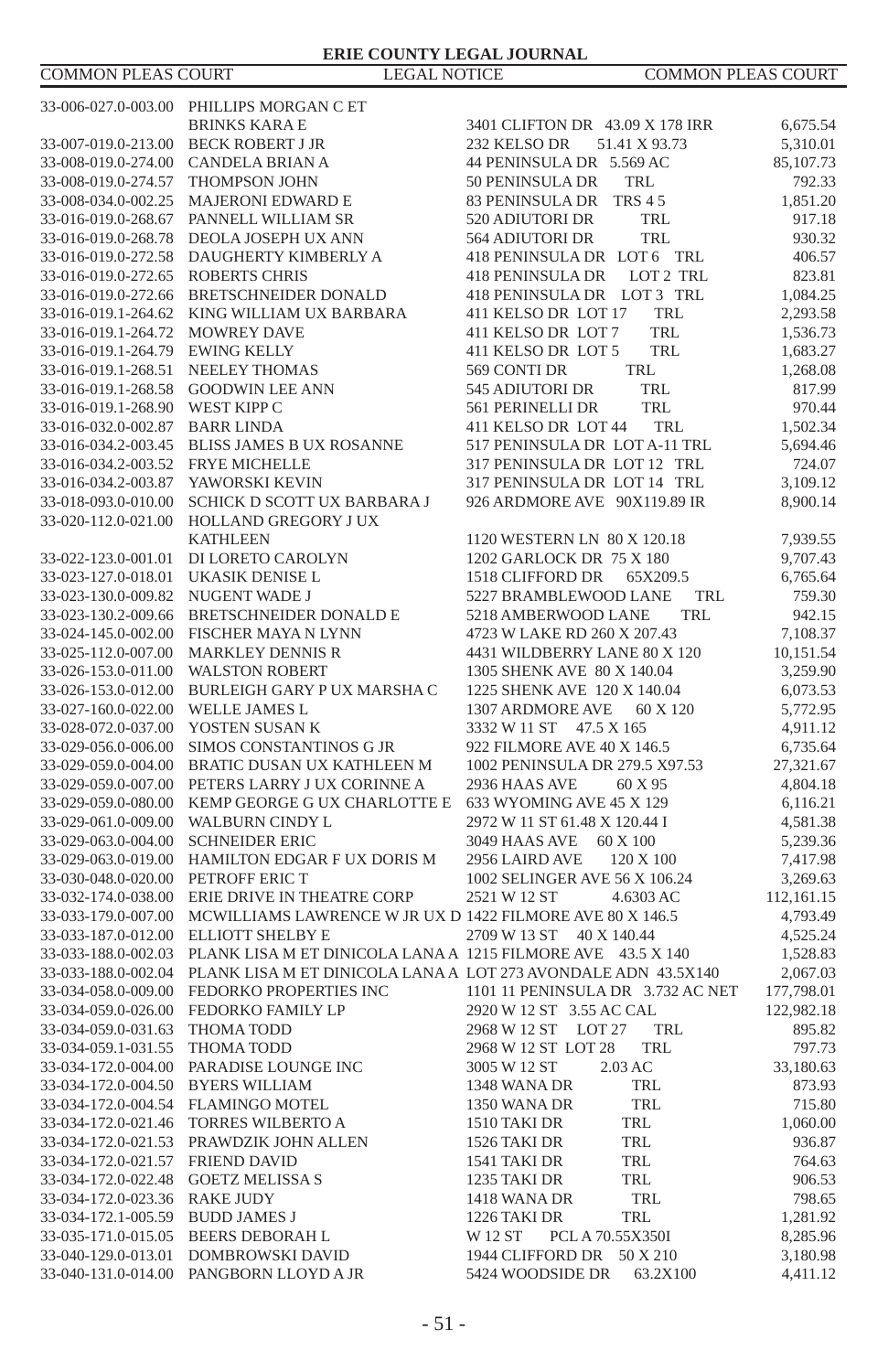| COMMON PLEAS COURT                                       | <b>LEGAL NOTICE</b>                                                   |                                                | <b>COMMON PLEAS COURT</b> |
|----------------------------------------------------------|-----------------------------------------------------------------------|------------------------------------------------|---------------------------|
|                                                          | 33-040-136.0-012.00 CARSON JAMES G UX ROBIN L                         | 1818 COLE DR LOT 82 50 X 140                   | 7,158.77                  |
| 33-040-138.0-003.00 BANKO DAVID P                        |                                                                       | 1717 COLE DR<br>100 X 140                      | 8,057.17                  |
|                                                          | 33-041-230.0-013.00 SPINEK RANDALL V UX LINDA E                       | 5252 W RIDGE RD 100 X 215 IRR                  | 21,841.40                 |
| 33-043-229.0-018.34                                      | <b>SOETY BRIAN A</b>                                                  | 2501 SHERWOOD DR TRAILER                       | 1,188.88                  |
| 33-043-229.0-018.40                                      | <b>RIST BRYAN</b>                                                     | 2520 SHERWOOD DR TRL                           | 1,143.68                  |
| 33-043-229.0-018.69                                      | ANDERSON KRISTINA                                                     | 2517 SHERWOOD DR TRL                           | 834.65                    |
|                                                          | 33-048-204.0-015.55 MUELLER STEPHEN M ET                              |                                                |                           |
|                                                          | <b>ODELL STEPHANI</b>                                                 | 2718 W 22 ST<br>TRL                            | 1,896.80                  |
| 33-049-174.0-045.00                                      | ERIE DRIVE IN THEATRE CORP                                            | PITTSBURGH AVE<br>19.64 AC                     | 79,668.26                 |
|                                                          | 33-050-297.0-009.00 FORCE H VINCENT                                   | 2518 CRESCENT DR<br>90X169.12                  | 5,386.61                  |
| 33-050-306.0-021.00                                      | <b>HAZLETT DIANE C</b>                                                | 2817 COURT AVE 120 X 125                       | 5,036.83                  |
|                                                          | 33-050-306.0-022.00 HAZLETT DIANE C                                   | 2817 COURT AVE 40 X 125                        | 1,787.26                  |
|                                                          | 33-051-195.0-001.64 REEGER CLIFF UX KATHY                             | 2569 W 23 ST<br>TRL                            | 1,156.65                  |
| 33-051-207.0-005.00                                      | <b>SMITH DEBRAA</b>                                                   | 2703 W 24 ST 90 X 135                          | 3,942.40                  |
| 33-052-214.0-011.00 NARDO KATHRYN                        |                                                                       | 2928 W 25 ST<br>66 X 133                       | 8,113.44                  |
| 33-052-219.0-013.00 LYONS BETTY JO                       |                                                                       | 3021 W 22 ST 60 X 140.14                       | 5,153.28                  |
| 33-052-219.0-017.00 NOLAN PAUL P                         |                                                                       | 2222 JAMES AVE<br>67.89 X 140                  | 3,518.98                  |
|                                                          | 33-052-220.0-001.00 BRETSCHNEIDER CAROL M                             | 2213 MIDLAND DR 140.24X66.5 IR                 | 7,023.30                  |
| 33-053-211.0-004.00                                      | STUFFT RONALD L UX DEBRA A                                            | 2319 LOVELAND AVE 53 X 300                     | 4,743.10                  |
| 33-053-211.0-015.00                                      | <b>DANILOV SCOTT</b>                                                  | 3460 W 26 ST 133 X 133.14 IRR                  | 11,498.58                 |
| 33-053-224.0-001.81                                      | STULL CRYSTAL                                                         | 2310 ROLLAHOME DR<br>TRL                       | 1,096.72                  |
| 33-053-224.0-002.48 LOCK ALICE                           |                                                                       | 2309 ROLLAHOME DR<br>TRL                       | 1,934.01                  |
| 33-053-224.1-001.55                                      | STULL PETER UX RHONDA                                                 | 2308 ROLLAHOME DR<br>TRL                       | 812.46                    |
| 33-053-224.1-001.56                                      | <b>WEISMAN MARK</b>                                                   | 2510 ROLLAHOME DR<br>TRL                       | 800.20                    |
| 33-053-224.1-001.71                                      | BENNETT DALE EUGENE                                                   | 2311 CAUGHEY RD<br><b>TRL</b>                  | 823.80                    |
| 33-053-224.2-001.18                                      | <b>CHALMERS ALICE J VIR TERRANCE</b>                                  | 2503 ROLLAHOME DR<br>TRL                       | 1,926.76                  |
|                                                          | 33-053-224.2-001.36 BEAUSOLEIL STEVE                                  | 2311 BORDER DR<br>TRL                          | 2,004.85                  |
|                                                          | 33-053-224.2-001.45 ZIMMERLY ELLSWORTH UX NANCY 2514 BORDER DR        | TRL                                            | 1,041.72                  |
| 33-053-224.2-001.47                                      | DIBELLO PATRICIA                                                      | 2510 BORDER DR TRL                             | 2,279.61                  |
|                                                          | 33-053-225.0-001.52 MOURTON RONALD                                    | 3560 W 22 ST<br>TRL                            | 977.60                    |
| 33-055-247.0-009.37                                      | <b>SEONE ALLAN</b>                                                    | 4065 W 26 ST LOT 16<br>TRL                     | 924.86                    |
|                                                          | 33-055-247.0-009.70 ROBERTSON MARK                                    | 4065 W 26 ST LOT 27 TRL                        | 875.51                    |
| 33-055-247.0-009.83                                      | <b>BARNETT DAVID</b>                                                  | 4065 W 26 ST LOT 6 TRL                         | 927.15                    |
| 33-055-247.0-009.96                                      | PODOJIL LINDA C                                                       | 4065 W 26 ST LOT 55 TRL                        | 1,138.30                  |
| 33-055-247.0-009.99                                      | <b>KRAYESKI JAMES A JR</b>                                            | 4065 W 26 ST TRL                               | 900.17                    |
| 33-055-247.0-012.70                                      | DANIELSON CHARLES UX RUTH                                             | 2540 COLONIAL AVE LOT 3 TRL                    | 599.80                    |
| 33-055-247.1-009.70                                      | FERGUSON GINGER I ET                                                  | 4065 W 26 ST LOT 2<br>TRL                      | 1,831.64                  |
| 33-055-247.1-009.84                                      | HATHAWAY ROBERTA ET                                                   |                                                |                           |
|                                                          | <b>MUMMEY WIL</b>                                                     | 4065 W 26 ST LOT 20<br>TRL                     | 1,306.25                  |
| 33-055-247.1-009.99                                      | <b>SKAL HEATHER K</b>                                                 | 4065 W RIDGE RD TRL                            | 1,185.05                  |
| 33-061-240.0-012.00                                      | SPUSTA DAVID J UX BARBARA A                                           | 3134 PATIO DR 102 X 149.06                     | 9,183.59                  |
| 33-062-235.0-057.00                                      | YATZOR DEBORAH L                                                      | 4650 W 38 ST 6.56 AC                           | 11,510.11                 |
| 33-063-356.0-007.00                                      | SMITH KATIE E ET SMITH PEGGY C                                        | 3704 COLONIAL AVE 160 X 140                    | 7,284.41                  |
| 33-063-356.0-008.00                                      | COLUSSI LOUIS E ET MARK LOUIS                                         | 3724 COLONIAL AVE 200X150IR                    | 36,006.99                 |
| 33-065-250.0-001.00                                      | RUSSELL CARL M UX JOYCE A                                             | 3831 MEADOW DR 62 X 150                        | 7,017.18                  |
| 33-066-349.0-007.00                                      | SCHMITT JAMES R UX JANET L                                            | 3703 BONVIEW DR 41.19X173.01 I                 | 12,057.81                 |
| 33-070-286.0-008.00                                      | GRAZIANO SHAWN P UX ROXANN H 2727 BUTT ST                             | 97.62X181.66                                   | 8,375.27                  |
|                                                          | 33-071-209.0-012.00 FARANTZOS EFTHIMIOS ET RUNSER 2850 W 26 ST 44X157 |                                                | 6,118.70                  |
| 33-071-209.0-013.00                                      | FARANTZOS EFTHIMIOS ET RUNSER 2824 W 26 ST                            | 3.153 AC                                       | 529,186.41                |
|                                                          | 33-071-209.0-013.50 BARTLETT RAYMOND C UX JACKIE                      | 2824 W 26 ST LOT 31<br>TRL                     | 710.40                    |
| 33-071-290.0-002.02                                      | SETHULAXMI II LLC                                                     | 2660 ZUCK RD<br>2.86 AC                        | 67,764.99                 |
| 33-071-290.0-017.00                                      | KINNISON LAURIE ANN                                                   | 2822 ZUCK RD<br>59.92X227.5                    | 4,489.60                  |
| 33-074-311.0-005.00                                      | SHOTT JAMES B UX BRENDA L                                             | 3503 COURT AVE 50 X 130                        | 4,739.56                  |
| 33-079-325.0-022.00                                      | BONE SCOTT M UX MICHELE R                                             | 3619 LANSING WAY 82.02 X 120                   | 4,174.10                  |
| 33-082-414.6-009.00                                      | LOHSE ROBERT P UX NANCY L                                             | 4116 20 CANTERBURY DR<br>74.80 X               | 11,434.82                 |
| 33-083-401.0-005.01                                      | MITTEN MICHAEL UX TAMMY                                               | 3420 W 41 ST 80 X 140 PT LT 3                  | 8,576.80                  |
| 33-083-412.0-004.00                                      | LUMA KENNETH F                                                        | 3225 W 41 ST<br>80X140                         | 2,484.28                  |
| 33-084-385.0-001.01                                      | BARCZYK LEONARD P II UX                                               |                                                |                           |
|                                                          | <b>RACHEL S</b>                                                       | 4002 MCCREARY RD<br>100 X 132<br>7.2357 ACRES  | 11,298.43                 |
| 33-085-376.0-020.03 PARKER JOHN A<br>33-086-376.0-011.13 | <b>SMITH TIMOTHY</b>                                                  | 4214 MCKEE RD<br>4517 STILLWATER CIR 150 X 200 | 25,356.07<br>29,508.96    |
|                                                          | 33-091-376.0-103.00 LEONE VINCENT LUX                                 |                                                |                           |
|                                                          | <b>ANTONETTE M</b>                                                    | 4308 ALISON AVE<br>65 X 190                    | 14,407.36                 |
|                                                          |                                                                       |                                                |                           |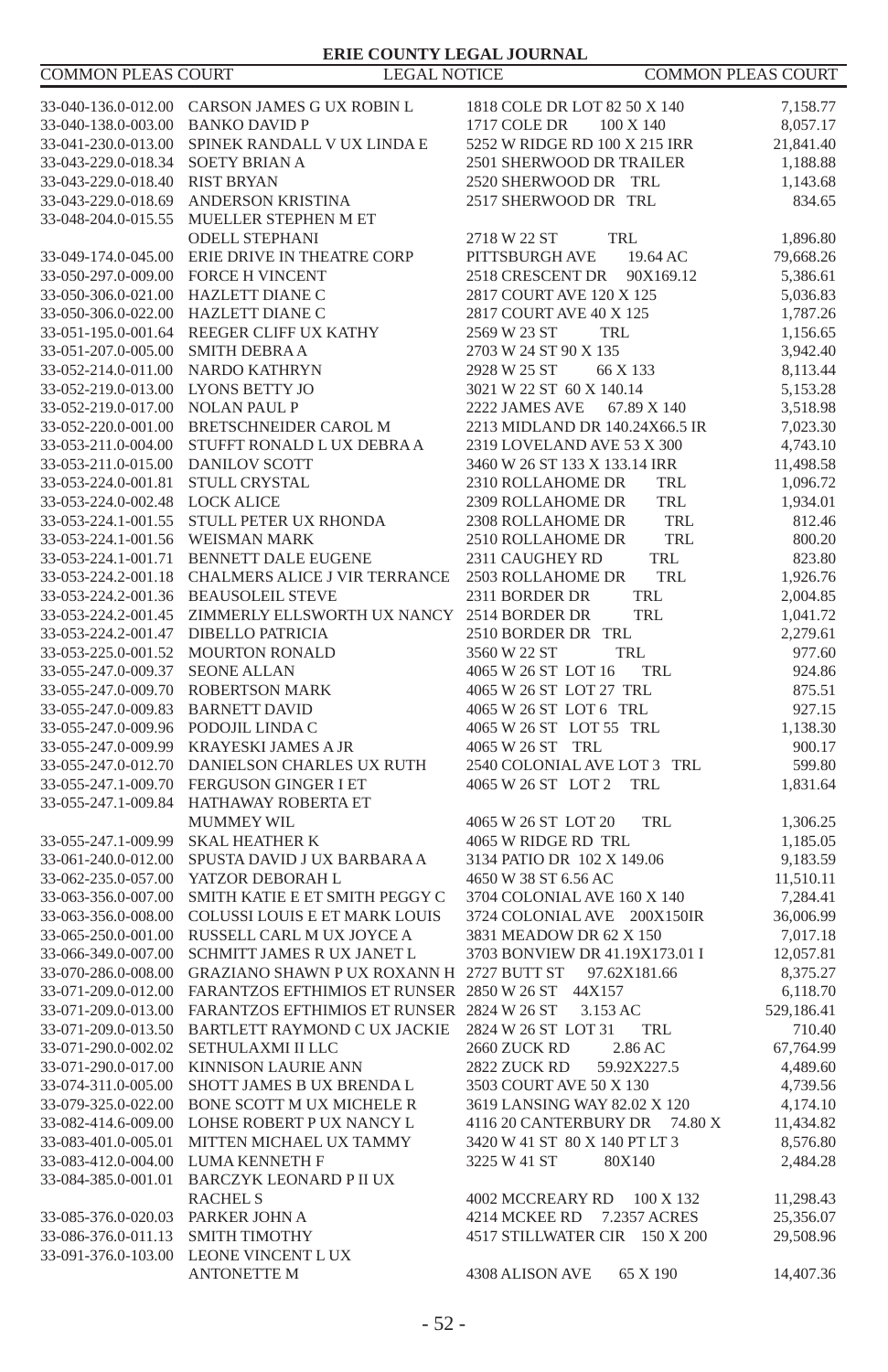| <b>COMMON PLEAS COURT</b>         | <b>LEGAL NOTICE</b>                                                                 | <b>COMMON PLEAS COURT</b>                                       |                      |
|-----------------------------------|-------------------------------------------------------------------------------------|-----------------------------------------------------------------|----------------------|
| 33-092-376.0-070.04               | WOODBERRY DEVELOPMENT INC                                                           | ALISON AVE LOT 13 65 X 120                                      | 758.10               |
| 33-092-376.0-217.00               | WOODBERRY DEVELOPMENT INC                                                           | ALISON AVE STORMWATER MGMT""                                    | 1,110.53             |
| 33-094-555.0-021.00               | <b>STROUP WAYNE W</b>                                                               | 3425 W 43 ST<br>70 X 276.6                                      | 7,719.84             |
| 33-098-420.0-012.01               | GLOVER DONALD M ET KRASINSKI                                                        |                                                                 |                      |
|                                   | <b>PAMELA</b>                                                                       | 1858 W GORE RD<br>77.50 X 100                                   | 4,443.92             |
|                                   | <b>BUTLER MARYLEE</b>                                                               | 1605 W GRANDVIEW BLVD 161.93 X 172                              |                      |
| 33-099-425.0-005.00               |                                                                                     |                                                                 | 13, 131.58           |
| 33-099-426.0-020.01               | STELMACK ANDREW J JR UX GAIL S 4719 CONWAY ST                                       | 40 X 135                                                        | 4,783.01             |
| 33-101-459.0-007.00               | WALTER RONALD E UX CAROL JEAN 814 W GORE RD<br>RATCLIFF BISHOP T UX ASELIEN         | 90X130<br>113 ARLINGTON RD 80 X 180.74                          | 5,953.10             |
| 33-102-470.0-013.05               |                                                                                     |                                                                 | 9,768.34             |
|                                   | 33-102-470.0-013.06 RATCLIFF BISHOP TONY R UX A<br><b>MAY SUE M</b>                 | ARLINGTON RD LOT 24 73.06X158<br>1173 BELLEVIEW DR              | 2,131.54             |
| 33-105-473.0-009.00               | 33-105-473.0-014.00 HARVEY KENNETH UX SANDRA B                                      | 60 X 120<br>1184 E ARLINGTON RD 64 X 120                        | 5,567.55<br>6,040.58 |
| 33-105-474.0-024.00               | <b>GOODARD JOAN MET</b>                                                             |                                                                 |                      |
|                                   | <b>GOODARD LAWRENCE</b>                                                             | 1241 ARLINGTON RD 60 X 120                                      | 5,348.59             |
|                                   | 33-105-475.0-003.00 LICHTENBERGER MARK CUX                                          |                                                                 |                      |
|                                   | <b>MICHELLE</b>                                                                     | 1213 BELLEVIEW DR 80 X 120                                      | 5,630.75             |
| 33-107-479.0-001.00               | CRAMER KEITH D UX BEVERLY A                                                         | LONGVIEW ST<br>26.48 X 150                                      | 868.80               |
| 33-108-480.0-014.05               | ABRAMCZYK MICHAEL C                                                                 | 2134 STONEYBROOK DR 52.33X149.                                  | 8,311.94             |
| 33-108-480.0-039.09               | WALTERS BARRY L UX DEBORAH                                                          | 2204 E GORE RD 60X130.16 IRR                                    | 6,813.24             |
| 33-113-640.0-002.40               | WILLIAMS JIM UX BRENDA                                                              | 5149 HENDERSON RD LOT 90 TRL                                    | 1,068.57             |
| 33-113-640.0-002.44               | <b>GURAF CHRIS</b>                                                                  | 5149 HENDERSON RD LOT 75<br>TRL                                 | 1,047.79             |
| 33-113-640.2-002.24               | <b>MOYER HELEN</b>                                                                  | 5149 HENDERSON DR LOT 28 TRL                                    | 2,348.34             |
| 33-113-640.2-002.62               | BOYER BARRY UX DEBRA                                                                | 5149 HENDERSON RD LOT 79 TRL                                    | 961.93               |
| 33-113-640.2-002.78               | <b>CORTES NICOLE</b>                                                                | 5149 HENDERSON RD LOT 132 TRL                                   | 1,028.57             |
| 33-113-640.2-002.80               | <b>WOLF DOUGLAS</b>                                                                 | 5149 HENDERSON RD LOT 133 TRL                                   | 1,611.06             |
| 33-113-640.3-002.11               | STASZEWSKI GERALD M                                                                 | 5149 HENDERSON DR LOT 31 TRL                                    | 1,441.49             |
| 33-114-494.0-027.67               | ELWOOD CLELLIA                                                                      | 1114 APPLE TREE LANE CONDO                                      | 5,923.24             |
| 33-114-494.1-027.58               | LAUGHNER GENE F                                                                     | 1105 APPLE TREE LANE CONDO                                      | 5,007.88             |
| 33-115-495.0-036.00               | <b>WALTER RONALD</b>                                                                | 5246 LAKE PLEASANT 148.5X123.5                                  | 1,359.25             |
| 33-118-461.0-012.00               | DOMBROWSKI BERNARD C                                                                | 5002 CHERRY ST 50X121.96 IRR                                    | 5,771.14             |
| 33-119-519.0-003.00               | DURNEY WILLIAM M                                                                    | 929 W GORE RD<br>61.5 X 200                                     | 5,768.36             |
| 33-121-541.0-003.00               | SHIRLEY MICHELLE C                                                                  | 5129 LEXINGTON ST 110 X 135                                     | 5,467.74             |
| 33-121-549.0-004.01               | LINGERMAN LEROY CUX                                                                 |                                                                 |                      |
|                                   | <b>MARY ANN</b>                                                                     | 1839 W 51 ST<br>60X121                                          | 5,023.30             |
| 33-121-551.0-009.01               | <b>ZELINA DENISE</b>                                                                | 1846 W 50 ST<br>60 X 125                                        | 5,639.81             |
| 33-122-665.0-052.16               | RAPP ROBERT V UX CAROLYN M                                                          | 5131 DIXSON DR 87.21X199.10                                     | 12,141.34            |
| 33-123-418.0-028.93               | <b>BRINKLEY JUSTIN</b>                                                              | 5005 ZUCK RD LOT 33<br>TRL                                      | 592.27               |
| 33-123-418.1-028.84               | <b>COLETTA TONI LYNN</b>                                                            | 5005 ZUCK RD LOT 36<br>TRL                                      | 847.16               |
| 33-123-418.2-028.92               | <b>WALSH JAMES P</b>                                                                | 5005 ZUCK RD TRL                                                | 1,230.74             |
|                                   | 33-123-418.3-028.33 PAMULA DARLENE                                                  | 5005 ZUCK RD LOT 6<br>TRL                                       | 1,544.27             |
| 33-123-418.3-028.43               | STRUPCZEWSKI LEONARD R                                                              | 5005 ZUCK RD LOT 9<br>TRL                                       | 1,500.97             |
| 33-127-565.0-013.00 LOHR PHILIP L |                                                                                     | 5043 STERRETTANIA RD 5.047 AC                                   | 9,402.15             |
|                                   | 33-127-672.0-001.02 GOEHRING DANIEL E                                               | OLD STERRETTANIA RD L1 141.72X                                  | 955.11               |
|                                   | 33-129-569.0-001.00 PARKER JULIE W P ET FINN JEANNE P 5535 OLD STERRETTANIA RD 4.43 |                                                                 | 11,845.07            |
| 33-144-619.0-178.00               | WERNTZ CLEVE UX SUSAN I                                                             | 5441 WASHINGTON AVE 47.5X500                                    | 4,605.01             |
| 33-146-499.0-011.00               |                                                                                     | TOWNSEND GARRICK UX JONI LYNN 5545 51 GLENWOOD PARK AVE 268.1X2 | 11,345.91            |
| 33-152-490.2-015.05               | NAGY PHILLIP W UX BETH E                                                            | 2263 DELPHOS DR<br>80 X 140                                     | 7,522.30             |
| 33-163-619.0-108.31               | COOPER BRUCE E UX DARLENE A                                                         | 1023 RUTH AVE<br>80 X 155                                       | 10,552.16            |
| 33-163-619.0-110.07               | <b>ALBERTSON LINDA M</b>                                                            | 5836 MILL ST  130X88.81 IRR                                     | 7,415.86             |
| 33-163-619.1-007.00               | SHEASLEY C LEWIS UX RUTH A                                                          | 710 W 59 ST 81.25X140.63 IR                                     | 9,477.40             |
| 33-165-609.0-011.00               | MATHA DALE L JR UX MELISSA A                                                        | 1642 BIEBEL AVE<br>100X165                                      | 1,682.69             |
| 33-166-593.0-009.00               | <b>COLEMAN GEORGE</b>                                                               | 5946 GLADE DR<br>50X456.39                                      | 4,488.15             |
|                                   | 33-166-593.0-010.00 HELSLEY ROBERT B UX COLLEEN R 5950 GLADE DR                     | 75X465.32IR                                                     | 6,106.18             |
| 33-166-595.0-002.07               | KUHN WILLIAM A UX MARIA L                                                           | 1741 KUNTZ RD<br>60X120 IRR                                     | 4,781.40             |
| 33-177-573.0-006.01               | <b>DANGELO FAMILY</b>                                                               |                                                                 |                      |
|                                   | <b>LIMITED PTNRSHP</b>                                                              | ECHO HILL LANE LOT 20 5.72 AC                                   | 8,636.54             |
| 33-177-573.0-006.19               | KALIE DANIEL UX CHRISTINE                                                           | 6032 PINE VALLEY LN 60.06 X 129.                                | 7,292.57             |
| 33-180-573.0-014.00               | RAMBALDO RICHARD F                                                                  | 6281 ECHO HILL LANE 5.40 AC                                     | 100,935.14           |
| 33-180-573.0-014.01               | RAMBALDO RICHARD F                                                                  | ECHO HILL LANE L5B 249.40X260                                   | 5,973.36             |
| 33-180-573.0-020.00               | <b>RAMBALDO RICHARD F</b>                                                           | ECHO HILL LANE LOT 9 4.60 AC                                    | 7,957.62             |
| 33-181-566.0-004.39               | <b>BUEGE KATHRYNE L</b>                                                             | 6330 STONEBROOK DR UNIT 3B                                      | 6,760.63             |
|                                   | 33-187-668.0-019.00 SECHRIST WILLIAM J UX                                           |                                                                 |                      |
|                                   | MARCELLA                                                                            | 6080 MORAINE DR 150X110 IRR                                     | 4,302.65             |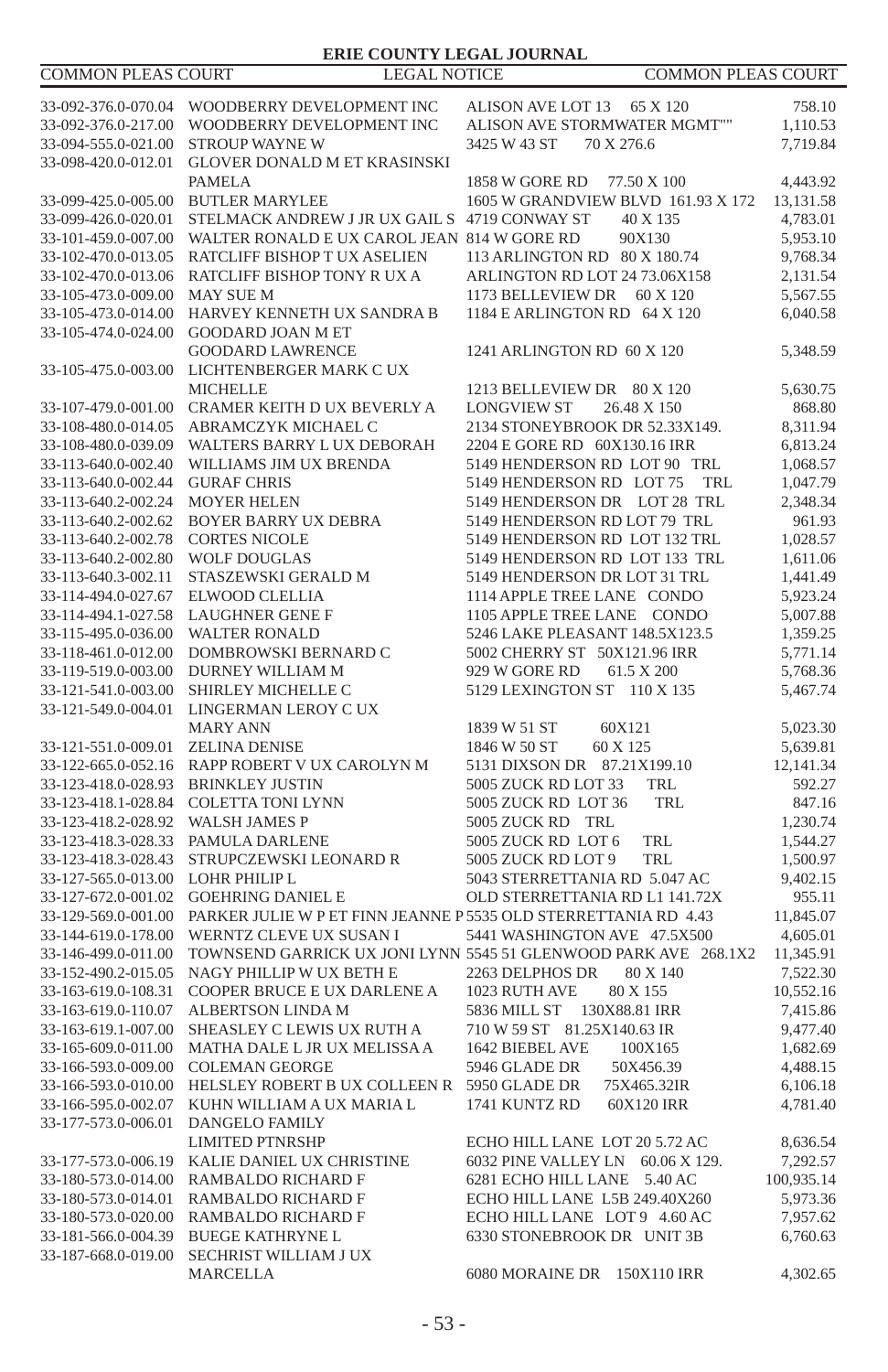| ERIE COUNTY LEGAL JOURNAL          |                                                  |                                   |           |
|------------------------------------|--------------------------------------------------|-----------------------------------|-----------|
| <b>COMMON PLEAS COURT</b>          | <b>LEGAL NOTICE</b>                              | <b>COMMON PLEAS COURT</b>         |           |
|                                    | 33-193-628.0-033.00 MONROE DIANE M               | 5971 HILLHAVEN DR 126.04X155      | 10,159.04 |
| <b>MILL VILLAGE BORO</b>           |                                                  |                                   |           |
| 34-003-004.0-001.00 BERLIN CATHY A |                                                  | DEPOT ST LOT A 253.53 X 444.36    | 1,689.95  |
|                                    | 34-003-004.0-002.00 DAVIS WILLIAM ET MICHAEL R A | 14452 DEPOT ST 130 X 245.18       | 4,215.58  |
|                                    | 34-003-007.0-009.00 GRIGNOL KAREN LOU            | 41 DEPOT ST<br>4.19 AC            | 4,082.00  |
|                                    | 34-003-008.0-002.00 LEBOEUF LAND ET              |                                   |           |
|                                    | DEVELOPMENT CO                                   | 2752 E CENTER ST 1.89 AC CAL      | 5,142.67  |
| 34-006-013.0-017.00 COLE WILLIAM L |                                                  | <b>GILLETT ST</b><br>59.5X170 IRR | 2,722.16  |
| <b>NORTH EAST BORO WARD 1</b>      |                                                  |                                   |           |
|                                    | 35-002-019.0-006.00 ELLSWORTH DAVID K UX         |                                   |           |
|                                    | <b>CAROLYN S</b>                                 | 29 PARK ST 86.25 X 148.50         | 6,163.75  |
|                                    | 35-005-028.0-002.00 ZARKA LAKE LLC               | 25 S LAKE ST 22.16 X 82           | 4,905.26  |
|                                    | 35-007-048.0-005.00 BUGBEE GREGORY S             | 83 S PEARL ST 66X148.5            | 5,415.19  |
|                                    | 35-010-046.0-024.00 KELLY CHRISTOPHER E UX       |                                   |           |
|                                    | <b>JUANITA</b>                                   | 42 S PEARL ST 41.25X143           | 7,836.63  |
| <b>NORTH EAST BORO WARD 2</b>      |                                                  |                                   |           |
| 36-002-013.0-011.00 ARTISE TRACY A |                                                  | 110 E MAIN ST 183.35 X 192.35     | 10,536.73 |
|                                    | 36-003-006.0-012.00 ARTISE FRANK G UX HEIDI      | 94 E DIVISION ST 60 X 153.92      | 4,495.49  |
|                                    | 36-005-032.0-016.00 SIDELINGER CLIFFORD E UX     |                                   |           |
|                                    | NANCY A                                          | 35 BLAINE ST 74.5 X 144.6 IRR     | 2,002.91  |
|                                    | 36-005-032.0-030.00 GREENMAN LESLIE              | 42 VINE ST 81.71 X 172            | 4,653.34  |
| 36-005-033.0-026.00                | <b>SMITH RYAN P</b>                              | 22 EAST ST LOT 13 151.67 X 160 I  | 30,616.28 |
|                                    | 36-005-042.0-020.00 BLYSTONE WILLIAM UX NANCY    | 20 COLFAX 40X125                  | 5,223.17  |
|                                    | 36-009-059.0-009.00 GONZALEZ NANCY L             | 35 GRAHAMVILLE ST 98 X 132        | 3,630.33  |
|                                    | 36-010-060.0-003.00 LUKE HENRY E JR UX NANCY     | 34 GRAHAMVILLE 66X185.8 IRR       | 5,457.98  |
| 36-011-065.0-012.00                | ROSS DAVID E                                     | 100 S WASHINGTON 107 X 90         | 5,416.07  |
| <b>NORTH EAST TWP</b>              |                                                  |                                   |           |
|                                    | 37-002-058.0-008.00 MODESKI STANLEY              | MILL RD TR 173 9.25 AC            | 1,438.59  |
| 37-005-045.0-007.00                | ORTON G R UX DOROTHY E                           | MDLE&ORCH BCH 46.78 AC            | 22,094.85 |
| 37-006-006.0-033.00                | JOHNSON WINIFRED HALE                            | 11060 FREEPORT LN 1.55 AC         | 12,196.03 |
| 37-007-006.0-090.00                | <b>CUNNINGHAM ALLEN C</b>                        | 60 HILLTOP RD<br>6243 SQUARE FEET | 8,838.94  |
|                                    | 37-009-014.0-042.00 LOHSE ROBERT P UX NANCY L    | 72 FIRST ST 50X160 IRR            | 7,599.14  |
|                                    | 37-011-040.0-009.00 CHACE ROGER P UX MARY H      | MIDDLE RD 26.54 AC CAL            | 1,518.78  |
| 37-012-019.0-006.00                | <b>GOETTMANN JAMES A UX MARY A</b>               | <b>WILLOW LANE</b><br>121X135     | 1,718.50  |
| 37-012-019.0-008.00                | <b>GOETTMANN JACK UX MARY</b>                    | WILLOW LANE 82 X 135              | 1,488.04  |
| 37-012-020.0-010.00                | GOETTMANN JAMES A UX MARY A                      | WILLOW LANE 82 X 135              | 1,488.04  |
| 37-012-020.0-012.00                | <b>GOETTMANN JAMES A UX MARY A</b>               | WILLOW LANE 82 X 135              | 1,488.04  |
| 37-013-018.0-095.01                | <b>HOLIDAY MARY</b>                              | RIVERSIDE DR LOT 1 60 X 130.3 I   | 1,977.36  |
| 37-016-031.0-001.00                | MARZKA LORENCE A UX LOIS C                       | BUFFALO RD<br>2.7 ACRES           | 6,339.13  |
| 37-016-035.0-012.04                | ORTON EDWARD UX MARTHA                           | <b>HERTIAGE DR</b><br>2AC         | 8,960.72  |
| 37-016-035.0-012.05                | ORTON EDWARD UX MARTHA                           | OFF E MAIN RD<br>1.215 AC         | 2,502.03  |
| 37-017-039.0-001.00                | ARTISE PASCAL J UX TRACY A                       | 11309 E MIDDLE RD 1.22 AC CAL     | 10,833.44 |
| 37-017-039.0-005.00 CHACE LARRY A  |                                                  | 11537 E MIDDLE RD .69 AC CAL      | 4,852.87  |
|                                    | 37-017-039.0-005.01 CHACE ROGER P UX MARY H      | MIDDLE RD 24.24 AC                | 3,390.37  |
|                                    | 37-017-039.0-006.00 CHACE ROGER P AND MARY H     | 11555 E MIDDLE RD 300 X 125       | 7,077.50  |
| 37-017-039.0-017.00 SNOW MICHAEL   |                                                  | 11884 E MAIN ST 180 X 148.35 IRR  | 8,498.16  |
| 37-018-059.0-009.00 PATTON ROY G   |                                                  | 10410 E MAIN RD 100 X 200         | 7,065.33  |
|                                    | 37-019-058.0-056.17 JOINT JOSEPH UX CARLA        | 10644 W MAIN RD LOT 59 TRL        | 808.69    |
|                                    | 37-019-058.0-056.51 BLYSTONE MICHAEL J           | 10644 W MAIN RD LOT 43 TRL        | 1,085.27  |
| 37-019-058.0-056.77 GRIBBLE TIARA  |                                                  | 10644 W MAIN RD LOT 27 TRL        | 769.89    |
| 37-019-071.0-009.38 MATT YOUNG     |                                                  | 10765 W MAIN RD TRL               | 810.77    |
|                                    | 37-019-071.1-009.62 HOPKINS ANDREW               | 10765 W MAIN RD LOT 15 TRL        | 955.42    |
|                                    | 37-019-094.0-001.00 FEDERAL NATIONAL             |                                   |           |
|                                    | MORTGAGE ASSOCIATI                               | WILLIAMS RD TR 159 1.15 AC CAL    | 6,524.79  |
|                                    | 37-020-066.0-007.00 SCHRECKENGOST ROBERT         |                                   |           |
|                                    | <b>UX TILLIE</b>                                 | 9346 W MAIN RD<br>1.25 AC CAL     | 4,656.05  |
| 37-021-097.0-004.01                | LANGDON JEFFREY GILBERT UX K J 9040 SIDE HILL RD | 2.6 AC                            | 4,750.87  |
| 37-021-098.0-002.01                | COLETTA VINCENT P UX AUDREY                      | MOORHEADVILLE RD 13.063 AC        | 3,499.83  |
|                                    | 37-021-098.0-011.01 WITTMAN JEROME UX GAYLE      | S BRICKYARD RD 1.051 AC NET       | 2,348.80  |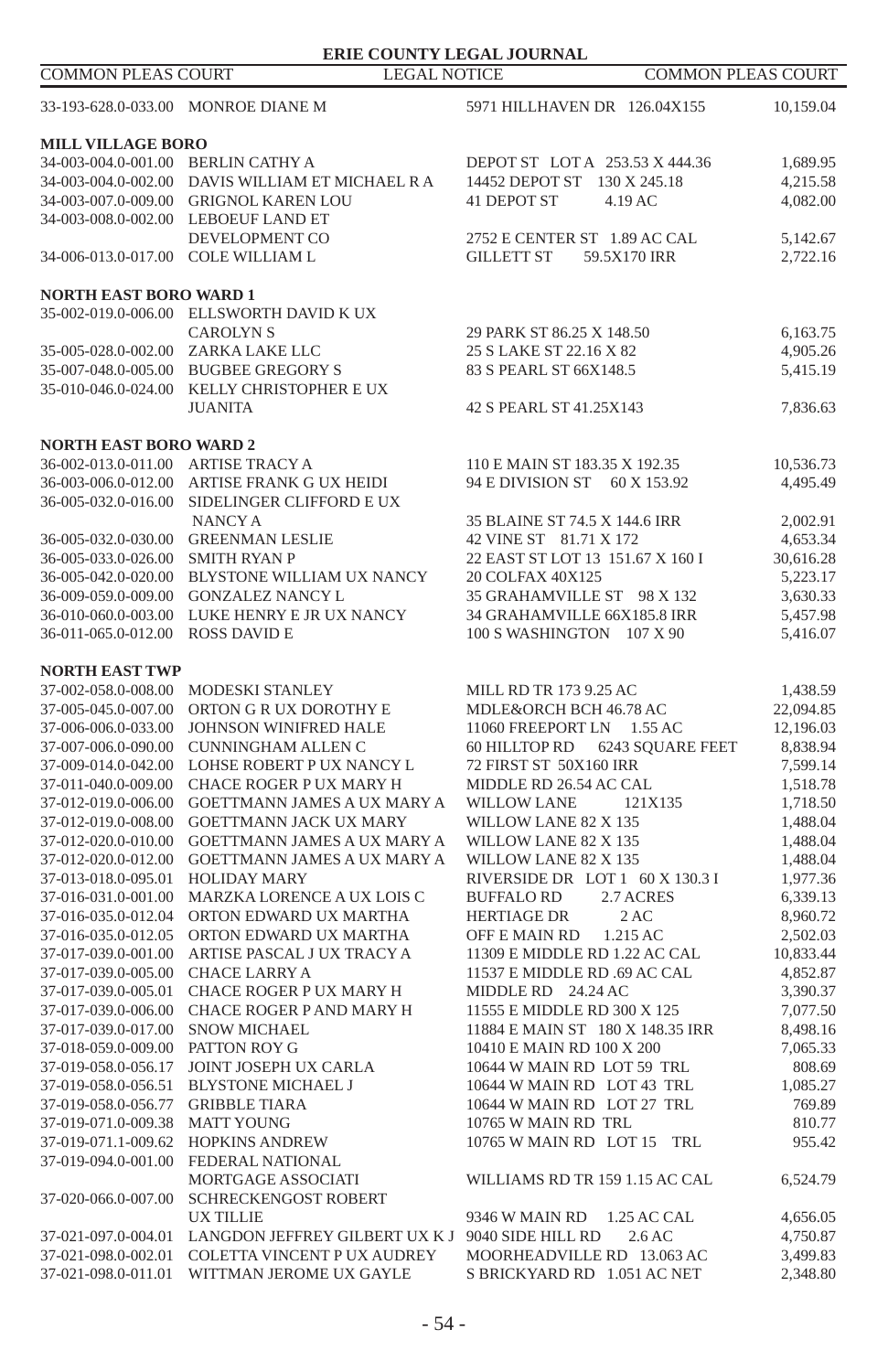| COMMON PLEAS COURT                         | <b>LEGAL NOTICE</b>                                                          | <b>COMMON PLEAS COURT</b>            |           |
|--------------------------------------------|------------------------------------------------------------------------------|--------------------------------------|-----------|
|                                            | 37-021-098.0-014.00 COLETTA VINCENT P UX AUDREY A MOOREHEADVILLE RD 41.91 AC |                                      | 1,802.30  |
| 37-021-098.0-017.00                        | <b>BURCH DOUGLAS J</b>                                                       | SIDEHILL RD 7.64 AC                  | 15,430.35 |
| 37-021-098.0-018.00                        | <b>BURCH DOUGLAS J</b>                                                       | SIDEHILL RD TR 146 35.49 AC          | 1,486.64  |
|                                            | <b>COOK KEITH</b>                                                            | 9910 WEST LAW RD 2.644 AC            |           |
| 37-022-094.0-008.00                        |                                                                              |                                      | 7,087.00  |
| 37-023-091.0-035.00                        | SCHRODER RONALD UX DIANE                                                     | 4089 STATION RD 75.9 X 402.6         | 8,244.22  |
| 37-024-105.0-002.01                        | PROPER MARK D                                                                | 4427 S WASH ST EXT 130.64X163        | 4,673.70  |
| 37-025-088.4-015.64                        | <b>SZYPLIK WILLIAM</b>                                                       | 5321 LOOMIS ST LOT 98 TRL            | 1,031.05  |
| 37-025-088.4-015.82 GRESH DENISE           |                                                                              | 5321 LOOMIS ST LOT 57 TRL            | 855.94    |
| 37-025-088.5-015.78                        | DEAH RONALD P UX GLENDA A                                                    | 5321 LOOMIS ST 501 RUTH CT TRL       | 1,392.46  |
| 37-025-088.5-015.87                        | KOSZEWSKI LEO UX TERRY                                                       | 5321 LOOMIS ST LOT 126 TRL           | 1,395.14  |
| 37-025-088.6-015.26                        | PELKOWSKI JOHN UX DEBBIE                                                     | 5321 LOOMIS ST LOT 108 TRL           | 1,477.78  |
| 37-025-088.6-015.38                        | KIFER JAMES E JR                                                             | 5321 LOOMIS ST LOT 230 TRL           | 1,400.63  |
| 37-025-088.6-015.65                        | <b>TAYLOR EMILY</b>                                                          | 5321 LOOMIS ST<br>LOT 30 TRL         | 1,084.14  |
| 37-025-088.6-015.93                        | PALMER WANDA                                                                 | 5321 LOOMIS ST 502 RUTH CT TRL       | 1,307.96  |
| 37-025-088.7-015.14                        | LINGENFELTER KEVIN MUX                                                       |                                      |           |
|                                            | <b>CHRISTINA M</b>                                                           | 5321 LOOMIS ST LOT 277 TRL           | 4,567.61  |
| 37-025-088.7-015.35                        | <b>DAVIS CHARLES</b>                                                         | 5321 LOOMIS ST LOT 52 TRL            | 2,339.65  |
| 37-025-088.7-015.47                        | MCDANNEKL GEORGE                                                             | 5321 LOOMIS ST 503 RUTH CT TRL       | 3,388.33  |
| 37-025-088.7-015.73                        | VALONE RICHARD                                                               | 5321 LOOMIS ST LOT 223 TRL           | 1,599.88  |
| 37-025-088.7-015.79                        | MCDONALD DIANNA L                                                            | 5321 LOOMIS ST LOT 246 TRL           | 1,625.20  |
| 37-025-088.7-015.88                        | LICATA AARON ET CHASE KRISTIE                                                | 5321 LOOMIS ST LOT 217 TRL           | 2,188.82  |
| 37-025-109.0-008.00                        | ANDREWS DOROTHY Y                                                            | SHERMAN RD 2.65 AC                   | 7,543.87  |
| 37-026-079.0-005.00                        | BOSTWICK KENNETH M UX JULIA                                                  | 8241 GULF RD<br>64.561 AC            | 7,126.17  |
| 37-026-110.0-006.50                        | MCGAUGHEY THOMAS                                                             | 12361 ARCHER RD TRLR                 | 987.05    |
| 37-027-111.0-005.05                        | KESSLER WILLIAM J UX LYNN L                                                  | 8537 GULF RD LOT 6 15.379 AC         | 4,493.67  |
| 37-030-115.0-001.07                        | <b>CASS MARY L</b>                                                           | OX BOW RD LOT 3 1.065 AC             | 1,940.08  |
| 37-030-115.0-001.08                        | DOLAN DENNIS M                                                               | OX BOW RD LOT 2 110 X 421.64 IR      | 929.57    |
|                                            | 37-032-123.0-001.00 BURCH DOUGLAS J                                          | 9207 SIDEHILL RD 36.24 AC            | 23,302.38 |
| 37-032-123.0-002.00                        | <b>BURCH DOUGLAS J</b>                                                       | 9409 SIDEHILL RD 30.09 AC            | 11,757.80 |
| 37-032-123.0-003.00                        | <b>BURCH DOUGLAS J</b>                                                       | SIDEHILL RD 101.7 AC CAL.            | 3.034.93  |
| 37-032-125.0-004.00                        | <b>BURCH DOUGLAS J</b>                                                       | MOORHEADVILLE RD 40.16 AC            | 1,368.13  |
| 37-033-128.0-001.00                        | <b>MAAS ERIC M</b>                                                           | 8016 WILLIAMS RD 125 X IRR           | 2,047.30  |
|                                            | 37-033-130.0-010.02 ROBERTS WILLIAM N UX JODY A                              | 8680 STATION RD 10.3 AC CAL          | 8,278.50  |
| 37-033-130.0-010.03                        | ROBERTS WILLIAM N UX JODY A                                                  | 8680 STATION RD 10.01 AC             | 12,196.03 |
| 37-037-056.0-012.00                        | PHELPS APRIL                                                                 | 2841 CRESTVIEW DR 50 X 124           | 5,385.58  |
| 37-039-090.2-012.00                        | FERKO ROBERT A UX KATHLEEN                                                   | 4399 HARTWIG ST 161.55 X 91.86       | 5,835.05  |
| 37-042-101.1-015.01                        | REESE JAMES TUX KATHIE S                                                     | STATION RD LOT 4 125 X 146.78 I      | 2,030.04  |
| 37-042-101.1-015.03                        | REESE JAMES TUX KATHIE S                                                     | STATION RD LOT 3 90 X 251.62 IR      | 2,191.33  |
|                                            |                                                                              |                                      |           |
| <b>PLATEA BORO</b>                         |                                                                              |                                      |           |
| 38-007-008.0-001.01                        | HEINRICH MICHAEL UX SANDRA L                                                 | 9577 PEACH ST<br>4.04 AC CAL         | 3,916.32  |
| 38-009-003.0-024.00                        | <b>ROSS ALETA F</b>                                                          | 10170 PEACH ST 5 AC                  | 4,008.99  |
| 38-009-015.0-003.00                        | STRUCHEN DAVID UX DONNA J                                                    | 8458 RT 18 LT A 1.207AC              | 2,610.63  |
| 38-020-011.0-009.50                        | PLATZ DAVID ET NEARY ELLEN                                                   | 8732 PLATZ RD TRL                    | 832.51    |
|                                            |                                                                              |                                      |           |
| <b>SPRINGFIELD TWP</b>                     |                                                                              |                                      |           |
| 39-002-001.0-009.52 BLUE RAYMOND           |                                                                              | 13664 OLD LAKE RD<br>TRL             | 1,313.01  |
|                                            | 39-003-001.0-045.00 KUVSHINIKOV GEORGE UX NINA                               | 12556 OLD LAKE RD 305 X 151.21       | 6,442.45  |
| 39-003-012.0-022.00                        | JENKINS MOSE UX WILLIE CAROLYN 12509 OLD LAKE RD 270 X 110 IRR               |                                      | 3,413.72  |
|                                            | SNYDER DANIEL A UX DIANE L                                                   | <b>OFF W LAKE RD</b><br>18.95 AC CAL | 571.20    |
| 39-004-003.0-005.00<br>39-005-006.0-001.02 | DICKERSON DANA SCOTT UX                                                      |                                      |           |
|                                            |                                                                              |                                      |           |
|                                            | KIMBERLY A                                                                   | 11937 W LAKE RD LOT 3 2.08 AC        | 4,922.00  |
|                                            | 39-005-006.0-008.50 WLODARCZYK BONNIE                                        | 11780 MIDDLE RD LOT 14 TRL           | 2,709.04  |
|                                            | 39-006-007.0-007.12 CLARK JAMES R UX BETTY J                                 | 2947 HAPPY VALLEY RD LOT 4 TRL       | 776.63    |
| 39-006-007.1-007.78                        | <b>ELDER KENNETH</b>                                                         | 2947 HAPPY VALLEY RD LOT 13 TRL      | 909.83    |
| 39-007-010.0-001.01                        | <b>JENKINS CAROLYN</b>                                                       | 2095 RT 215 TWP RT 342 1AC (N        | 4,259.08  |
| 39-008-028.0-003.00                        | KUVSHINIKOV GEORGE ETAL                                                      | 3006 RT 215 (ALSO3008 & 3010)<br>- 1 | 3,428.91  |
| 39-009-026.0-002.00                        | NESBITT NEAL W                                                               | TR 587 - 588 OFF MIDDLE RD 52        | 1,417.12  |
| 39-009-026.0-003.03                        | NESBITT NEAL                                                                 | W LAKE RD 89.578 AC                  | 5,418.07  |
| 39-009-026.0-015.00                        | HOWARD ELMER E UX ROBIN L                                                    | 12882 W LAKE RD 1.02 AC              | 3,696.37  |
| 39-009-026.0-019.03                        | NESBITT NEAL W                                                               | STATE RTE 5 6.267 AC                 | 3,654.40  |
| 39-009-026.0-020.00 NESBITT NEAL W         |                                                                              | 13088 W LAKE RD 265 S X 265 X IR     | 3,805.03  |
| 39-009-026.0-021.00 NESBITT NEAL W         |                                                                              | 13102 W LAKE RD<br>1.25 AC           | 5,134.25  |

- 55 -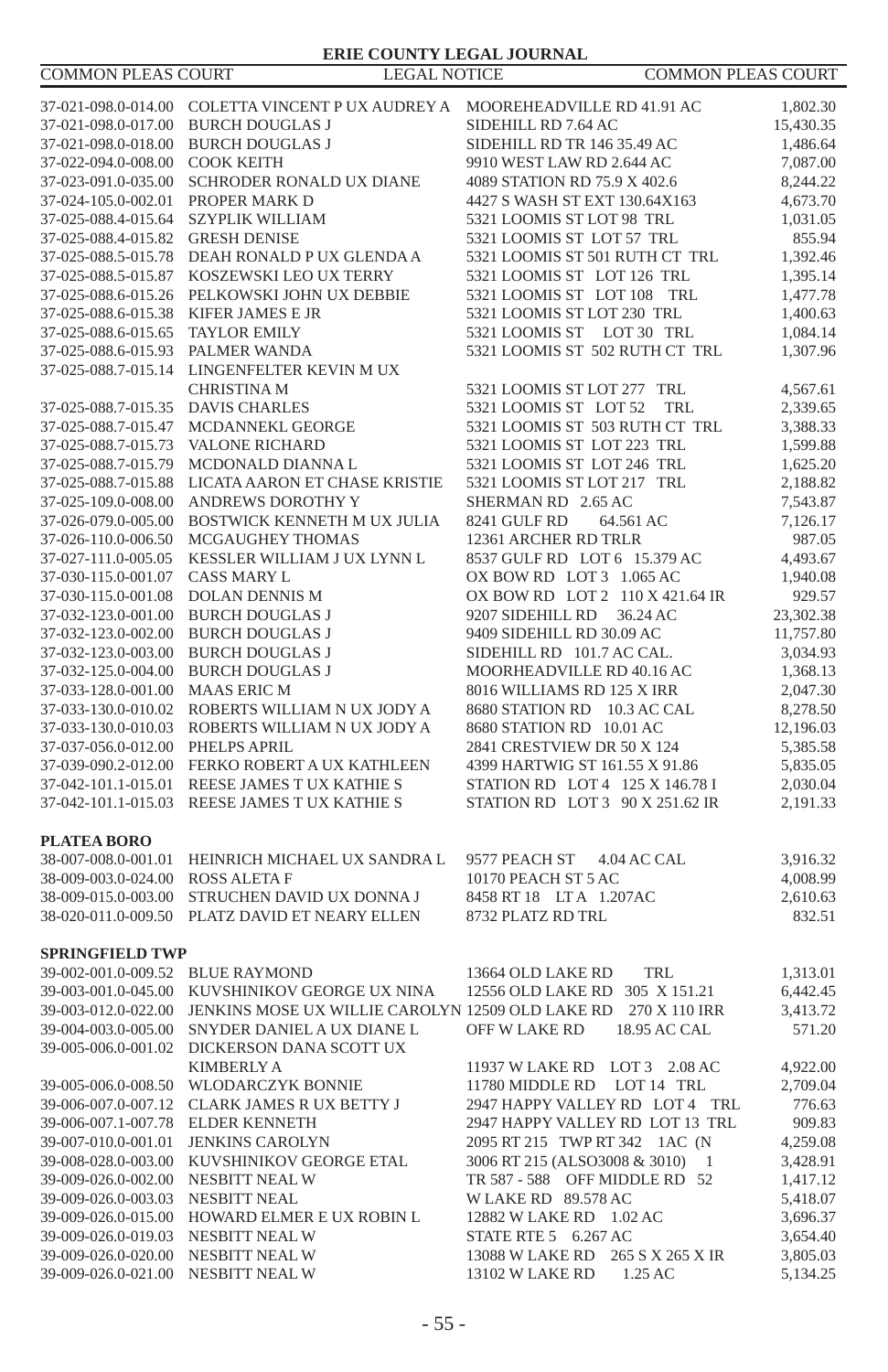| <b>COMMON PLEAS COURT</b>                                 | <b>LEGAL NOTICE</b>                                                          | <b>COMMON PLEAS COURT</b>                                      |                      |
|-----------------------------------------------------------|------------------------------------------------------------------------------|----------------------------------------------------------------|----------------------|
| 39-009-030.0-007.00                                       | <b>SALHOFF RONALD R</b>                                                      | 13163 W LAKE RD<br>2.69 AC                                     | 6,361.87             |
|                                                           | SALHOFF RONALD R UX SHARON                                                   | 1.17 AC                                                        |                      |
| 39-009-030.0-007.01<br>39-014-035.0-033.00 KINNAN DIANE M |                                                                              | TR 598 STATE RT 5                                              | 1,240.12             |
|                                                           | <b>CURTIS SHARON L</b>                                                       | 13664 RIDGE RD 144.59 X 175 IRR<br>4743 CRAYTON RD 1.35 AC CAL | 3,841.63             |
| 39-014-035.0-047.00                                       |                                                                              |                                                                | 3,260.20<br>1,233.13 |
|                                                           | 39-014-041.0-020.00 KRAHE GORDON S                                           | 63 SALE TR1 CRAYTON STATION RD                                 |                      |
| 39-015-044.0-035.00                                       | <b>WERTH JAMES A</b>                                                         | 13776 CHESTNUT ST 132 X 176.25                                 | 3,816.52<br>3,948.11 |
|                                                           | 39-016-033.0-012.00 HAMILTON EDGAR F UX DORIS M                              | 4543 STEENBURG RD 6.76 AC                                      |                      |
| 39-016-035.0-016.00 SNOW DIANNE O                         |                                                                              | 13535 W LAKE RD 1.729 AC                                       | 2,801.78             |
| 39-017-052.0-003.00                                       | <b>BERGIN SUSAN L</b>                                                        | SCOTT RD TR 586 10.318 AC                                      | 2,189.27             |
|                                                           | 39-017-052.0-022.01 BERGIN SUSAN L ET<br>PALMER CAROL L                      |                                                                |                      |
|                                                           |                                                                              | 4375 NASH RD<br>4.08 AC                                        | 3,499.99             |
|                                                           | 39-018-063.0-005.00 BLACK REBECCA M                                          | 13065 SANFORD RD 3.44 AC                                       | 4,581.47             |
| 39-021-087.0-001.00 ROSS MARGARET                         | CASE JACK H UX ELIZABETH                                                     | 7273 MCKEE RD 6.23 AC CAL<br>6AC                               | 3,358.16<br>3,895.63 |
| 39-021-087.0-002.00                                       |                                                                              | 7401 MCKEE RD                                                  |                      |
| 39-021-087.0-014.01                                       | DOVICHOW STEVEN UX JANICE<br><b>GURU KIRPA INC</b>                           | 12176 OLD ALBION RD 12.5 AC                                    | 5,291.22             |
| 39-024-048.0-001.00                                       |                                                                              | 6143 RT 6N 11.48 AC CAL                                        | 27,945.77            |
| 39-024-050.1-008.74                                       | <b>BOOZER RONALD &amp; TINA</b>                                              | 5300 NASH RD LOT 1 TRL                                         | 926.24               |
| 39-024-050.1-008.84                                       | <b>OLINGER JACKIE</b>                                                        | 5300 NASH RD LT 4 TRL                                          | 903.35               |
| 39-024-050.1-011.34                                       | <b>EDWARDS JACK</b>                                                          | 13079 RIDGE RD LOT B7 TRL                                      | 827.76               |
| 39-024-050.1-011.79                                       | NAPIEROWSKI MARK UX JULIE<br>39-024-071.0-005.00 BOKROS JEFFREY T ET KELLY A | 13079 RIDGE RD LOT A-4 TRL<br>6697 HUNTLEY RD 14.55 AC         | 1,121.53             |
|                                                           |                                                                              | 3855 RT 215 LOT 12 TRL                                         | 7,945.11             |
| 39-028-003.1-002.73 NELSON CHAD                           | 39-028-003.1-002.72 GAISER ERIC UX TRACI                                     |                                                                | 584.91               |
|                                                           | HOWARD CHARLES G UX JANET                                                    | 3855 ROUTE 215 LOT A<br>TRL<br>ROUTE 215 21.47 AC              | 785.60               |
| 39-033-009.0-004.00                                       |                                                                              |                                                                | 1,385.70             |
| 39-045-010.0-017.00                                       | MILLER HOWARD A UX                                                           |                                                                |                      |
|                                                           | <b>SHANNON M</b>                                                             | 12220 MAIN ST 111 X 247.5                                      | 2,826.65             |
| <b>SUMMIT TWP</b>                                         |                                                                              |                                                                |                      |
| 40-005-070.0-006.00 MASI JAY S                            |                                                                              | 8080 CHERRY ST<br>12.841 AC                                    | 10,505.46            |
| 40-005-071.1-004.31 HAZEN BONNIE L                        |                                                                              | 1592 EDGEWOOD DR<br>TRL                                        | 2,968.97             |
| 40-005-071.2-004.72 KNAPP DANIEL                          |                                                                              | 1647 PINEGROVE WAY<br>TRL                                      | 2,649.03             |
|                                                           | 40-005-071.3-004.65 MANGONI RENA ET TRISHA                                   | 8208 BRIERCREST DR<br>TRL                                      | 838.68               |
| 40-005-071.5-004.24 ZIMMER THOMAS                         |                                                                              | 1871 NORTHWOOD DR TRL                                          | 2,917.93             |
| 40-005-071.6-004.28 HOLMES JOHN                           |                                                                              | 8204 CLOVERIDGE DR TRL                                         | 992.42               |
| 40-007-019.0-045.00 BICKEL TIMOTHY                        |                                                                              | 6480 VEIT DR 115 X 272.61 IR                                   | 16,254.52            |
|                                                           | 40-008-069.0-020.00 LATIMER THOMAS H UX PATRICIA D 765 SHADY DR              | 80X150                                                         | 5,680.19             |
|                                                           | 40-008-069.0-040.00 FARNEN JOHN R UX LINDA C                                 | 848 MITCHELL ST<br>90 X 200                                    | 5,899.29             |
|                                                           | 40-009-067.0-008.00 BERRY DOLORES M                                          | 8082 JOHNSON RD<br>60 X 200                                    | 3,361.60             |
|                                                           | 40-010-054.0-003.00 LEUBE THIMOTHY W                                         | 80 X 120<br>54 FAIRFIELD AVE                                   | 6,159.51             |
| 40-012-046.0-001.15 KINKAID JOHN                          |                                                                              | 341 HOLLY PARK DR TRL                                          | 1,200.07             |
| 40-012-046.1-001.73 RENSHAW EARL                          |                                                                              | 7330 HOLLY VISTA DR TRL                                        | 1,033.48             |
| 40-012-046.1-001.87 WEBSTER NOAH                          |                                                                              | 7391 BAYBERRY ST TRL                                           | 1,391.69             |
| 40-012-046.2-001.52 BANEY DARYL J                         |                                                                              | 7401 JUNIPER ST TRL                                            | 1,531.69             |
|                                                           | 40-014-088.0-005.55 HINKLER THOMAS                                           | 120 HULL DR<br>TRL                                             | 768.13               |
| 40-014-088.1-001.41 DECKER SCOTT                          |                                                                              | 42 CHERRYWOOD LN<br>TRL                                        | 807.18               |
| 40-014-088.1-001.79                                       | SMITH CHARLES UX PHYLLIS                                                     | 9 ROSEWOOD LN TRL                                              | 1,053.20             |
|                                                           | 40-014-088.1-005.27 ARMSTRONG LESLIE A                                       | 8510 DEER DR<br>TRL                                            | 819.07               |
|                                                           | 40-014-088.1-005.28 PURSELL JOHN ET KELLY                                    | 120 EARL DR<br>TRL                                             | 802.13               |
| 40-014-088.1-005.63 PETROF JOSEPH J                       |                                                                              | 160 GRAHAM DR<br>TRL                                           | 619.23               |
| 40-014-088.1-005.86 HICKS WILLIAM                         |                                                                              | 121 AFTON DR<br>TRL                                            | 913.47               |
| 40-014-088.1-005.94                                       | <b>JOHNSON CHEYENNE</b>                                                      | 8520 DEER DR<br>TRL                                            | 1,158.60             |
| 40-014-088.2-001.51                                       | <b>BRANTNER JAMES</b>                                                        | 10 ROSEWOOD LN<br>TRL                                          | 902.76               |
| 40-014-088.2-001.53                                       | <b>JOHNSON JEREMY</b>                                                        | 14 ROSEWOOD LN<br>TRL                                          | 663.88               |
| 40-014-088.2-005.12                                       | <b>GRIZANTI LISA</b>                                                         | 140 EARL DR<br>TRL                                             | 1,802.16             |
| 40-014-088.2-005.31                                       | STANSELL RENEE A                                                             | 511 HULL DR<br>TRL                                             | 1,348.03             |
| 40-014-088.2-005.45                                       | <b>LICONE ARTHUR</b>                                                         | 180 EARL DR<br>TRL                                             | 1,145.65             |
| 40-014-088.2-005.66                                       | MORALES HERMINIO JR UX CONNIE 512 SQUIRREL DR                                | TRL                                                            | 2,180.35             |
| 40-014-088.2-005.77                                       | STUBENHOFER ERIC                                                             | 508 SQUIRREL DR<br>TRL                                         | 4,634.42             |
| 40-014-088.2-005.85                                       | <b>BABCOCK TINA</b>                                                          | 8520 MINK DR TRL                                               | 3,738.00             |
| 40-014-088.3-001.49                                       | STEPHENSON VALERIE                                                           | 114 APPLEWOOD LN<br>TRL                                        | 1,168.05             |
| 40-014-088.4-001.30                                       | <b>LOHRKE MOLLY</b>                                                          | 83 PINEWOOD LN<br>TRL                                          | 985.49               |
| 40-014-088.4-001.42                                       | <b>JAMES KAREN</b>                                                           | 44 CHERRYWOOD LN<br>TRL                                        | 1,581.00             |
| 40-014-088.5-001.46                                       | KONNERTH ROBERT J                                                            | TRL<br>5 ROSEWOOD LN                                           | 519.57               |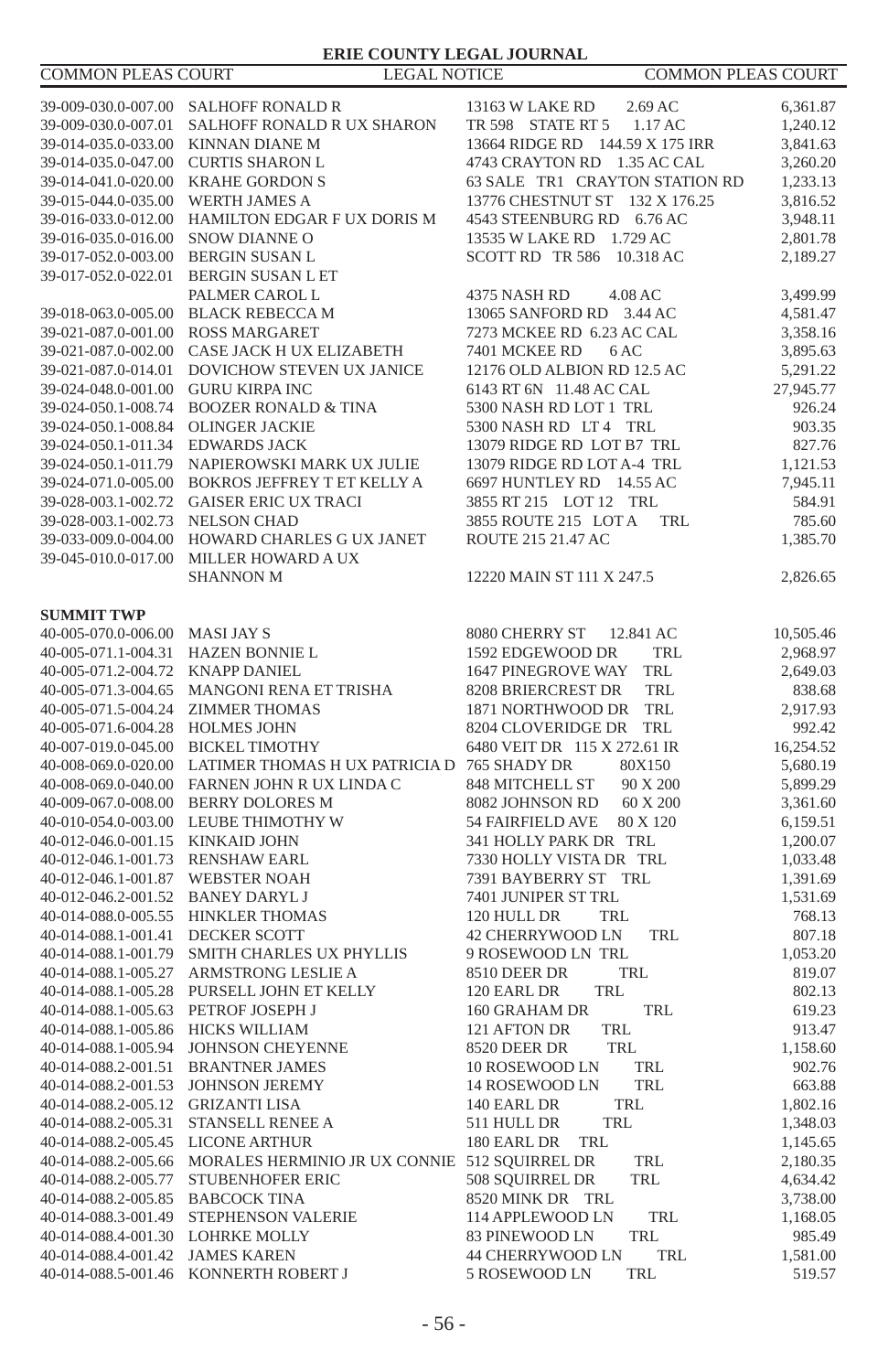| COMMON PLEAS COURT                | <b>LEGAL NOTICE</b>                              |                                        | <b>COMMON PLEAS COURT</b> |
|-----------------------------------|--------------------------------------------------|----------------------------------------|---------------------------|
|                                   | 40-014-088.5-001.48 WHITE CHARLES ET SHARER      |                                        |                           |
|                                   | <b>BRANDY</b>                                    |                                        |                           |
|                                   |                                                  | 84 PINEWOOD LN<br>TRL<br>TRL           | 1,373.28                  |
| 40-014-088.6-001.50 LEON FINK     | 40-014-088.6-001.13 CRAIG DEAN UX CHRISTINA      | 74 PINEWOOD LN<br>6 ROSEWOOD LN<br>TRL | 2,784.34                  |
| 40-014-088.6-001.60 HELLMANN TINA |                                                  | <b>88 APPLEWOOD LN TRL</b>             | 1,163.22                  |
| 40-014-088.6-001.61               | <b>GARDNER LINDA ET CRAIG TINA</b>               | 107 SPRUCEWOOD LN TRL                  | 912.66<br>1,181.32        |
|                                   | 40-015-084.0-018.00 HINKLE JOHN LELAND SR        | 8410 PARSONS RD<br>1 AC                | 2,277.22                  |
| 40-016-072.0-004.01               | ADAMS GARY L UX DEBORAH D                        | OLIVER RD LOT 3 1.267 AC NET           | 1,992.19                  |
| 40-016-072.0-004.02               | ADAMS GARY L UX DEBORAH D                        | OLIVER RD LOT 1 2.224 AC NET           | 2,193.06                  |
|                                   | 40-016-072.0-024.00 KERNER RICHARD CHARLES UX    | 8310 PEACH ST<br>78 X 291              | 3,675.06                  |
| 40-016-072.0-054.00 PLP VII       |                                                  | 2590 LAURIE DR LOT 9 90 X 167          | 3,307.31                  |
| 40-016-072.0-058.00 PLP VII       |                                                  | 2550 LAURIE DR LOT 13 90 X 167         | 4,336.39                  |
|                                   | 40-019-082.0-001.00 HAIBACH KENNETH R UX SALLY   | 8615 OLIVER RD LOT 6 2.224 AC N        | 15,528.25                 |
| 40-019-082.0-001.08               | HAIBACH KENNETH R UX SALLY                       | HAIBACH DR 15.587 AC NET               | 3,831.94                  |
| 40-019-082.0-005.01               | HAIBACH KENNETH R UX SALLY J                     | <b>OLIVER RD</b><br>35.617 AC          | 5,196.69                  |
| 40-022-098.0-008.00               | <b>BIEBEL PAUL E</b>                             | 165 TOWNHALL RD W<br>1 AC              | 6,589.36                  |
| 40-022-099.0-009.01               | GORNEY RONALD J UX ANN ET                        | ZWILLING RD TR 388 8.37 AC             | 2,685.52                  |
|                                   | 40-022-099.0-026.02 DWYER LUCY A ET MICHAEL P    | 210 TOWNHALL RD W<br>1.881 AC          | 7,663.29                  |
| 40-022-099.0-041.00               | HOAG RICHARD E UX MARGARITA A 8919 OLD FRENCH RD | 1.48 AC                                | 4,236.67                  |
| 40-023-109.0-014.01               | AURITI THOMAS C UX JUDITH E                      | 9534 PERRY HWY<br>1 AC                 | 5,932.90                  |
| 40-025-105.0-033.01               | NRLL EAST LLC                                    | RT 19 E S TR399 7.97 AC CAL            | 2,716.37                  |
|                                   | 40-028-071.0-008.00 TEMPLE WILLIAM J UX MARILYN  | 1620 ROBISON RD W 100 X 130            | 4,869.32                  |
|                                   |                                                  |                                        |                           |
| <b>UNION CITY BORO WARD 1</b>     |                                                  |                                        |                           |
| 41-003-004.0-010.00 HUCKNO PAUL C |                                                  | 36 WARDEN ST 129 X 150 IRR.            | 6,073.23                  |
| 41-003-006.0-005.00               | MORTON CLAIR A ET MARLENE                        | 11 JOHN ST 1.09 AC CAL                 | 4,378.62                  |
| 41-003-006.0-007.01               | MORTON CLAIR A UX MARLENE K                      | 11 JOHN ST 2.36 AC CAL.                | 3,604.88                  |
| 41-004-006.0-015.01               | ENGLE FAMILY TRUST THE                           | 9 PARK ST<br>75 X 120 IR               | 5,183.42                  |
| 41-004-006.1-008.67               | <b>LEWIS RONALD</b>                              | 37 PINE DR TRL                         | 1,002.23                  |
| 41-004-006.1-008.88               | SOETY DAVID UX LINDA                             | 41 PINE DR TRL                         | 1,535.19                  |
| 41-004-006.2-008.41               | <b>OWENS BOB &amp; STINE KIM</b>                 | 31 PINE DR<br>TRL                      | 1,021.25                  |
|                                   | 41-006-006.0-042.00 ORR MICHAEL E UX CARON M     | 25 WARDEN ST<br>75X70                  | 1,890.41                  |
|                                   | 41-006-012.0-014.00 PEEL DENNIS C UX BETTY L     | 54 PUTNAM ST 54X253 IRREG              | 2,482.99                  |
| 41-006-012.0-034.00               | <b>STALHEIM KENTON</b>                           | 53 E HIGH ST 98 X 198                  | 1,116.14                  |
|                                   | 41-006-014.0-017.00 CLAYTON LINDA D              | 13 PUTNAM ST 73.5X165 IRREG            | 2,453.26                  |
| 41-009-034.0-003.00               | <b>FOSTER JAMES E</b>                            | 7 CONCORD ST 45 X 100                  | 3,440.23                  |
| 41-010-035.0-005.00 DROST LUCIAN  |                                                  | <b>6 CONCORD ST</b><br>135X98 IRR      | 15,243.23                 |
| 41-010-035.0-006.00 DROST LUCIAN  |                                                  | 63 S MAIN ST<br>108X103 IRR            | 4,000.33                  |
| 41-010-038.0-042.00               | ELDER WILLIAM M UX VIRGINIA M                    | 46 CONCORD ST 1.78 AC                  | 4,653.23                  |
| 41-011-038.0-011.01               | <b>BALOG FRANK TUX JILL A</b>                    | ELM ST 98 X 125                        | 888.79                    |
| 41-011-038.0-015.00               | <b>MYERS JAMES</b>                               | 50 BRIDGE ST 70X167.4 IRR              | 2,080.82                  |
| 41-011-038.0-026.00               | <b>BALOG FRANK T UX JILL A</b>                   | 76 ELM ST<br>110 X 125                 | 3,892.97                  |
| 41-011-044.0-011.00               | <b>ESTER MARGARET A</b>                          | 98 E HIGH ST 150 X 160                 | 3,362.63                  |
| 41-013-050.0-007.01               | HEWITT JACK C                                    | 87 BRIDGE ST<br>148X150 IRR            | 3,115.28                  |
| 41-014-063.0-002.00               | STALHEIM KENTON A                                | 55 CONCORD ST<br>35X134 IRR            | 3,356.82                  |
| 41-014-069.0-006.01               | BIEBEL RICHARD TUX MARLENA R                     | 45 MILES ST PCL B 69.88 X IRR          | 2,739.74                  |
| 41-015-070.0-013.00               | MELNICK JOSEPH P UX VICKIE A                     | 111 SOUTH MAIN ST 60X165               | 2,502.36                  |
| 41-016-085.0-007.00               | BROWN RONALD C UX SHERRY L                       | 68 MILES ST 61.05X135.2 IRR            | 3,273.71                  |
| <b>UNION CITY BORO WARD 2</b>     |                                                  |                                        |                           |
| 42-002-002.0-014.00 SMITH HOLLY A |                                                  | 2 NEW ST 31X95                         | 2,453.70                  |
| 42-007-015.0-042.01 PENN LAW INC  |                                                  | N MAIN ST<br>76X130                    | 4,713.81                  |
| 42-007-021.0-009.00               | <b>WEBB TRACY</b>                                | 29 W HIGH ST 66.66X206                 | 6,139.52                  |
| 42-007-025.0-023.00               | OTTAWAY SUSAN P                                  | 29 THIRD AVENUE 60X268                 | 3,092.75                  |
| 42-009-030.0-008.00               | <b>BELLIS ELIZABETH A</b>                        | 72 SOUTH ST 50X165                     | 3,075.79                  |
| 42-009-032.0-008.00               | BIEBEL RICHARD TUX MARLENAR                      | 26 SOUTH ST 45X198                     | 3,916.37                  |
| 42-009-033.0-008.00               | TERRILL OAKLEY A UX LARISSA G                    | 9 ATLANTIC AVENUE 60X160               | 3,283.07                  |
| 42-009-033.0-009.00               | DAVIDSON THOMAS JR UX                            |                                        |                           |
|                                   | <b>BARBARA B</b>                                 | 11 ATLANTIC ST 60 X 160 IRR            | 2,826.01                  |
|                                   | 42-009-033.0-018.00 LORD WILLIAM C UX BARBARA    | 3 WASHINGTON ST 55X90 IRR              | 3,162.61                  |
| 42-010-036.0-013.00               | <b>ISRAELSON CAROL H</b>                         | 30 S MAIN ST 20X80                     | 2,046.14                  |
|                                   | 42-015-072.0-004.00 MIGLIACCIO JAMES D           | 98 S MAIN ST<br>63 X 100               | 5,970.70                  |
|                                   | 42-015-072.0-019.00 LUEBERT JOHN A UX JOY        | 19 CENTER ST<br>66X161                 | 2,185.03                  |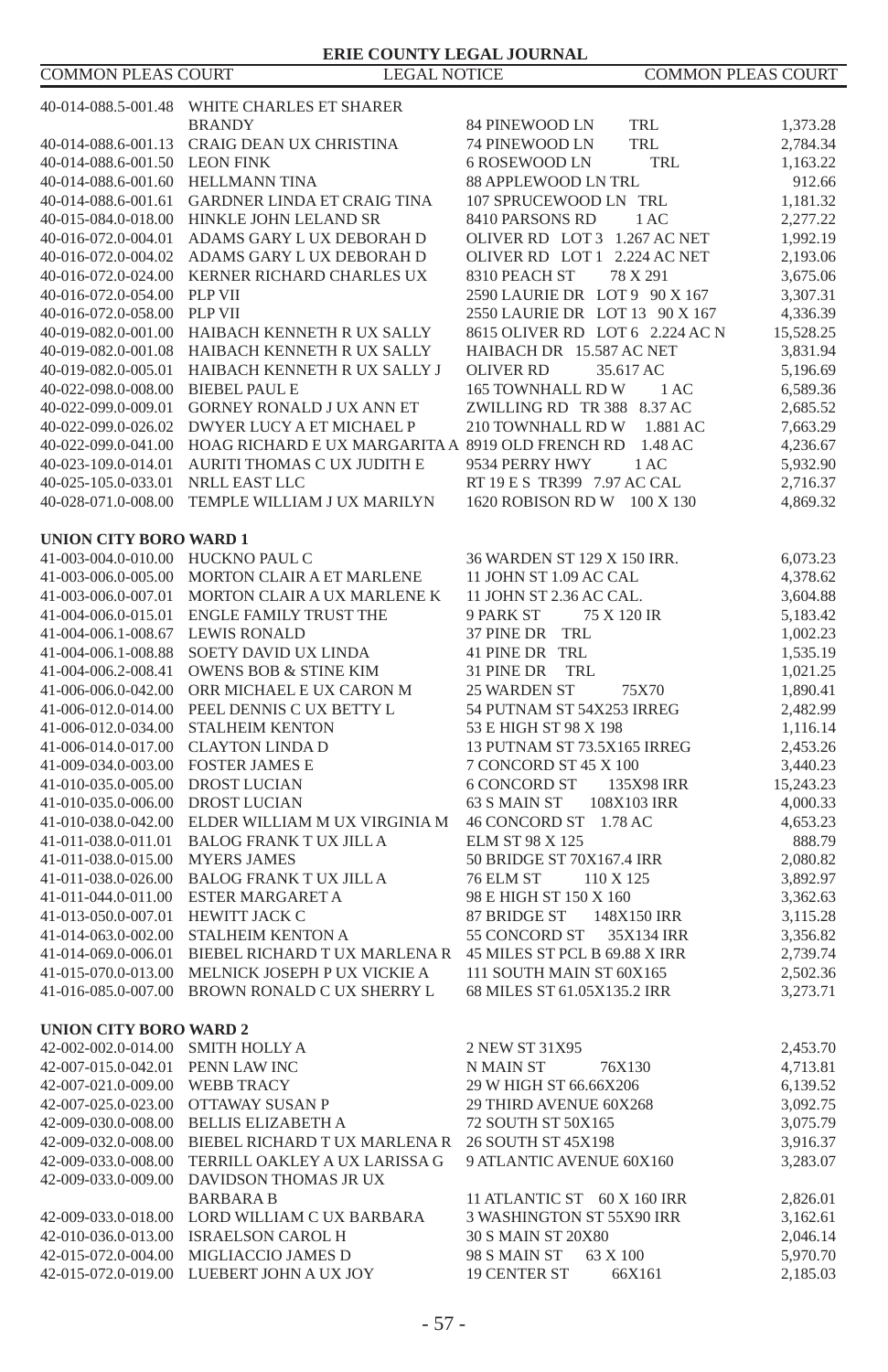| <b>COMMON PLEAS COURT</b><br><b>LEGAL NOTICE</b><br><b>COMMON PLEAS COURT</b><br><b>4 CENTER ST</b><br>42-015-073.0-004.00 MELCHER JOSEPH UX GAYLA L<br>51X155<br>3,329.95<br>42-015-077.0-001.00<br><b>FOSTER MYRA</b><br>28 ATLANTIC ST 55 X 165<br>4,713.56<br>42-015-077.0-006.00<br>WEGMILLER EDWIN L UX NANCY A 18 ATLANTIC ST<br>2,315.37<br>60X165<br><b>UNION TWP</b><br>43-002-006.0-007.01<br><b>MONDAY TRAVIS S</b><br>8422 HANLIN CROSS RD 1.64 AC<br>4,603.79<br>43-002-009.0-003.00<br>YAPLE TIMOTHY L UX KATHY R<br>15618 OLD WATTSBURG RD 5.70 AC<br>3,724.90<br>43-006-018.0-014.00<br>RANYAK EDWARD J UX DORIS E<br>10263 ELGIN RD<br>5.62 AC<br>3,431.70<br>1,290.94<br>43-007-018.0-025.00<br>MITCHELL LAWRENCE H UX LULU J<br>MITCHELL RD 5 AC<br>MENOHER BRADLEY C<br>9640 MITCHELL RD 42.50 AC CAL<br>43-007-018.0-028.00<br>925.67<br>SHETLER NOAH M<br><b>RT 8 70 AC</b><br>5,444.97<br>43-008-009.0-014.01<br>43-008-009.0-016.00<br><b>SHETLER NOAH M</b><br>TR 132 ST RT 8<br>6.30 AC<br>1,360.04<br>43-008-009.0-017.00<br>SHETLER NOAH M<br>15719 RT 8<br>1 AC<br>2,957.52<br>SHETLER NOAH M<br>TR 132 ST RT 8 6 ACRES<br>43-008-009.0-018.00<br>1,331.56<br>BEM WALTER I JR UX KATHY ANN<br>15326 KIMBALL HILL RD 4.1 AC<br>6,075.64<br>43-009-003.0-005.01<br><b>BEM WALTER I JR UX KATHY</b><br>15360 KIMBALL HILL RD 43 AC<br>2,737.69<br>43-009-003.0-007.00<br>43-009-003.0-026.00<br>REICHBAUM HARRY J<br>REICHBAUM LN LOT 3 50.332 AC<br>2,954.13<br>REICHBAUM LANE LOT 2 13.994 AC<br>2,354.83<br>43-009-003.0-026.03<br>REICHBAUM HARRY J<br>43-009-004.0-012.01<br>HAWLEY KEITH UX JESSIE<br>15543 KIMBALL HILL RD 10 AC<br>3,620.34<br>BEM WALTER I SR UX CONSTANCE<br>15289 KIMBALL HILL RD 92.5 AC<br>8,872.12<br>43-009-004.0-015.00<br>BEM WALTER I SR UX CONSTANCE<br><b>TOWER LAND ASSESSMENT</b><br>2,544.23<br>43-009-004.0-015.98<br>43-010-029.0-007.00<br>HIGLEY DUANE V<br>16080 SIXTH AVE 113 X 160<br>1,823.39<br>15719 UNION LEBOEUF RD 106 AC CAL<br>43-011-030.0-018.00<br><b>SHETLER NOAH</b><br>6,131.95<br><b>SHETLER NOAH</b><br>TOWNLINE RD LT 4 28.107 AC<br>43-011-032.0-002.00<br>9,094.16<br>ROBINSON PAUL R UX DIANA L<br>OFF MITCHELL RD PCL C 2.52 AC<br>1,104.43<br>43-014-020.0-019.02<br>MCCAIN DEBORA ETAL<br>9750 MITCHELL RD<br>3,382.80<br>43-014-020.0-020.02<br>52.14 AC<br>43-014-041.0-006.00<br>SILL CALVIN JOHN ET<br><b>BRODY JORDAN</b><br>CONCORD RD 60.88 AC CAL<br>4,283.66<br>SILL CALVIN JOHN ET<br>43-014-041.0-006.04<br><b>BRODY JORDAN</b><br>CONCORD RD LOT 3 9.825 AC NET<br>1,905.72<br><b>WARNER HAROLD J</b><br>17802 ONEIL RD LOT 1 14.35 AC N<br>43-014-041.0-008.03<br>11,241.07<br>43-014-043.0-007.00<br>SILL CALVIN JOHN ET<br><b>BRODY JORDAN</b><br>ERIE R R & PA R R 36.93 AC CAL<br>987.16<br>CONANT JAMIE B UX JENNY M<br>10850 CONCORD RD<br>43-017-048.0-005.00<br>46.859 AC<br>6,299.65<br><b>CURTIS CARLTON W UX IRENE</b><br>1.03 AC<br>4,463.44<br>43-019-053.0-007.02<br>RT 8<br>CRAIG JEFFREY L UX TAMMIE M<br>8505 SHREVE RD<br>9,852.30<br>43-020-054.0-003.00<br>113.75 AC<br>43-020-055.0-009.00<br>THOMAS DENNIS T<br>16545 SHREVE RIDGE RD 67 AC<br>6,888.00<br><b>VENANGO TWP</b><br>44-001-004.0-006.08 PERCY KEITH A<br>8560 KNOYLE RD<br>5 AC<br>4,423.15<br><b>LISEK DOUGLAS</b><br>4,574.22<br>44-004-010.0-002.01<br>12709 MACEDONIA RD 9.872 AC<br>44-006-013.0-004.52<br>NUNEMAKER CHRIS ET TAMMY<br>RT 89 TRLR<br>4,354.16<br>44-006-014.0-009.18<br>ROGERS VICTOR E SR UX<br><b>MARGARET</b><br>9360 TEAL DR LOT 5 5.03 AC NET<br>14,160.75<br>44-008-016.0-003.04 DANOWSKI DANIEL M<br><b>UX KATHLEEN</b><br>WATTSBURG RD LOT 5 12.88 AC<br>3,475.75<br>44-009-020.0-004.00<br><b>BARBER GEORGE C</b><br>11086 RTE 8<br>10AC<br>3,393.19<br>44-009-020.1-012.14 DUDENHOEFFER LEO J ETAL<br>8170 VENSHIRE RD 1.607 AC CAL<br>8,984.31<br>44-009-020.4-009.00<br><b>BURBULES ELMER J JR</b><br>JONES RD LOT 1 2.569 AC CAL<br>963.47<br>44-009-020.4-010.00 BURBULES ELMER J JR<br>SHERWOOD DR LOT 7 1.95 AC CAL<br>920.90<br>44-010-023.0-004.06 OSBORN THOMAS L<br>11131 PHILLIPSVILLE RD LOT 7 10<br>5,261.09<br>44-013-028.0-004.02 ANDERSON LARRY J<br>14170 MACEDONIA RD 24.33<br>9,818.73<br>44-013-030.0-009.00 FRANCIS DALE C UX MARGARET J<br>10380 JAMESTOWN RD 5.78 AC<br>3,475.17<br>44-014-026.0-014.00 FIRESTONE DANIEL UX DEBRA<br>2,704.06<br>13447 RTE 8<br>60 X 170<br>44-014-026.0-016.00 FAMAGELTTO PHYLLIS B<br>13465 67 RTE 8<br>80 X 170<br>2,193.14<br>KOCH ROBERT<br>13951 PHILLIPS RD LOT 1 2.0113<br>2,350.46<br>SHERMAN DANNY N UX MARILYN K 13708 RTE 8/89 154 X 143 IRR<br>5,996.67<br>44-014-036.0-033.01<br>SHERMAN BOBBY D UX HEATHER A 9461 BROWN AVE 1.74 AC CAL<br>1,535.80<br>SHERMAN DANNY N UX MARILYN K RT 89 TR 42<br>160 X 155 IRR<br>44-014-036.0-034.00<br>1,482.94<br>44-015-036.0-025.00<br>OLSON RONALD K<br>13420 RTE 8<br>2.85 AC<br>3,851.41<br>44-015-037.1-002.65<br>DRISSEL MERANDA<br>9445 SUNSHINE LN LOT 24 TRL<br>842.02<br>44-016-042.0-010.02<br><b>GRIFFIN THOMAS A LIVING TRUST</b><br>HILL RD 49.438 AC<br>6,356.10<br>44-017-042.0-001.04 BIEBEL PAUL E UX LORRIE<br>HOPSON HILL RD LOT D 17.23 AC N<br>3,174.88 | ERIE COUNTY LEGAL JOURNAL |  |  |  |
|--------------------------------------------------------------------------------------------------------------------------------------------------------------------------------------------------------------------------------------------------------------------------------------------------------------------------------------------------------------------------------------------------------------------------------------------------------------------------------------------------------------------------------------------------------------------------------------------------------------------------------------------------------------------------------------------------------------------------------------------------------------------------------------------------------------------------------------------------------------------------------------------------------------------------------------------------------------------------------------------------------------------------------------------------------------------------------------------------------------------------------------------------------------------------------------------------------------------------------------------------------------------------------------------------------------------------------------------------------------------------------------------------------------------------------------------------------------------------------------------------------------------------------------------------------------------------------------------------------------------------------------------------------------------------------------------------------------------------------------------------------------------------------------------------------------------------------------------------------------------------------------------------------------------------------------------------------------------------------------------------------------------------------------------------------------------------------------------------------------------------------------------------------------------------------------------------------------------------------------------------------------------------------------------------------------------------------------------------------------------------------------------------------------------------------------------------------------------------------------------------------------------------------------------------------------------------------------------------------------------------------------------------------------------------------------------------------------------------------------------------------------------------------------------------------------------------------------------------------------------------------------------------------------------------------------------------------------------------------------------------------------------------------------------------------------------------------------------------------------------------------------------------------------------------------------------------------------------------------------------------------------------------------------------------------------------------------------------------------------------------------------------------------------------------------------------------------------------------------------------------------------------------------------------------------------------------------------------------------------------------------------------------------------------------------------------------------------------------------------------------------------------------------------------------------------------------------------------------------------------------------------------------------------------------------------------------------------------------------------------------------------------------------------------------------------------------------------------------------------------------------------------------------------------------------------------------------------------------------------------------------------------------------------------------------------------------------------------------------------------------------------------------------------------------------------------------------------------------------------------------------------------------------------------------------------------------------------------------------------------------------------------------------------------------------------------------------------------------------------------------------------------------------------------------------------------------------------------------------------------------------------------------------------------------------------------------------------------------------------------------------------------------------------------------------------------------------------------------------------------------------------------------------------------------------------------------------------------------|---------------------------|--|--|--|
|                                                                                                                                                                                                                                                                                                                                                                                                                                                                                                                                                                                                                                                                                                                                                                                                                                                                                                                                                                                                                                                                                                                                                                                                                                                                                                                                                                                                                                                                                                                                                                                                                                                                                                                                                                                                                                                                                                                                                                                                                                                                                                                                                                                                                                                                                                                                                                                                                                                                                                                                                                                                                                                                                                                                                                                                                                                                                                                                                                                                                                                                                                                                                                                                                                                                                                                                                                                                                                                                                                                                                                                                                                                                                                                                                                                                                                                                                                                                                                                                                                                                                                                                                                                                                                                                                                                                                                                                                                                                                                                                                                                                                                                                                                                                                                                                                                                                                                                                                                                                                                                                                                                                                                                                                          |                           |  |  |  |
|                                                                                                                                                                                                                                                                                                                                                                                                                                                                                                                                                                                                                                                                                                                                                                                                                                                                                                                                                                                                                                                                                                                                                                                                                                                                                                                                                                                                                                                                                                                                                                                                                                                                                                                                                                                                                                                                                                                                                                                                                                                                                                                                                                                                                                                                                                                                                                                                                                                                                                                                                                                                                                                                                                                                                                                                                                                                                                                                                                                                                                                                                                                                                                                                                                                                                                                                                                                                                                                                                                                                                                                                                                                                                                                                                                                                                                                                                                                                                                                                                                                                                                                                                                                                                                                                                                                                                                                                                                                                                                                                                                                                                                                                                                                                                                                                                                                                                                                                                                                                                                                                                                                                                                                                                          |                           |  |  |  |
|                                                                                                                                                                                                                                                                                                                                                                                                                                                                                                                                                                                                                                                                                                                                                                                                                                                                                                                                                                                                                                                                                                                                                                                                                                                                                                                                                                                                                                                                                                                                                                                                                                                                                                                                                                                                                                                                                                                                                                                                                                                                                                                                                                                                                                                                                                                                                                                                                                                                                                                                                                                                                                                                                                                                                                                                                                                                                                                                                                                                                                                                                                                                                                                                                                                                                                                                                                                                                                                                                                                                                                                                                                                                                                                                                                                                                                                                                                                                                                                                                                                                                                                                                                                                                                                                                                                                                                                                                                                                                                                                                                                                                                                                                                                                                                                                                                                                                                                                                                                                                                                                                                                                                                                                                          |                           |  |  |  |
|                                                                                                                                                                                                                                                                                                                                                                                                                                                                                                                                                                                                                                                                                                                                                                                                                                                                                                                                                                                                                                                                                                                                                                                                                                                                                                                                                                                                                                                                                                                                                                                                                                                                                                                                                                                                                                                                                                                                                                                                                                                                                                                                                                                                                                                                                                                                                                                                                                                                                                                                                                                                                                                                                                                                                                                                                                                                                                                                                                                                                                                                                                                                                                                                                                                                                                                                                                                                                                                                                                                                                                                                                                                                                                                                                                                                                                                                                                                                                                                                                                                                                                                                                                                                                                                                                                                                                                                                                                                                                                                                                                                                                                                                                                                                                                                                                                                                                                                                                                                                                                                                                                                                                                                                                          |                           |  |  |  |
|                                                                                                                                                                                                                                                                                                                                                                                                                                                                                                                                                                                                                                                                                                                                                                                                                                                                                                                                                                                                                                                                                                                                                                                                                                                                                                                                                                                                                                                                                                                                                                                                                                                                                                                                                                                                                                                                                                                                                                                                                                                                                                                                                                                                                                                                                                                                                                                                                                                                                                                                                                                                                                                                                                                                                                                                                                                                                                                                                                                                                                                                                                                                                                                                                                                                                                                                                                                                                                                                                                                                                                                                                                                                                                                                                                                                                                                                                                                                                                                                                                                                                                                                                                                                                                                                                                                                                                                                                                                                                                                                                                                                                                                                                                                                                                                                                                                                                                                                                                                                                                                                                                                                                                                                                          |                           |  |  |  |
|                                                                                                                                                                                                                                                                                                                                                                                                                                                                                                                                                                                                                                                                                                                                                                                                                                                                                                                                                                                                                                                                                                                                                                                                                                                                                                                                                                                                                                                                                                                                                                                                                                                                                                                                                                                                                                                                                                                                                                                                                                                                                                                                                                                                                                                                                                                                                                                                                                                                                                                                                                                                                                                                                                                                                                                                                                                                                                                                                                                                                                                                                                                                                                                                                                                                                                                                                                                                                                                                                                                                                                                                                                                                                                                                                                                                                                                                                                                                                                                                                                                                                                                                                                                                                                                                                                                                                                                                                                                                                                                                                                                                                                                                                                                                                                                                                                                                                                                                                                                                                                                                                                                                                                                                                          |                           |  |  |  |
|                                                                                                                                                                                                                                                                                                                                                                                                                                                                                                                                                                                                                                                                                                                                                                                                                                                                                                                                                                                                                                                                                                                                                                                                                                                                                                                                                                                                                                                                                                                                                                                                                                                                                                                                                                                                                                                                                                                                                                                                                                                                                                                                                                                                                                                                                                                                                                                                                                                                                                                                                                                                                                                                                                                                                                                                                                                                                                                                                                                                                                                                                                                                                                                                                                                                                                                                                                                                                                                                                                                                                                                                                                                                                                                                                                                                                                                                                                                                                                                                                                                                                                                                                                                                                                                                                                                                                                                                                                                                                                                                                                                                                                                                                                                                                                                                                                                                                                                                                                                                                                                                                                                                                                                                                          |                           |  |  |  |
|                                                                                                                                                                                                                                                                                                                                                                                                                                                                                                                                                                                                                                                                                                                                                                                                                                                                                                                                                                                                                                                                                                                                                                                                                                                                                                                                                                                                                                                                                                                                                                                                                                                                                                                                                                                                                                                                                                                                                                                                                                                                                                                                                                                                                                                                                                                                                                                                                                                                                                                                                                                                                                                                                                                                                                                                                                                                                                                                                                                                                                                                                                                                                                                                                                                                                                                                                                                                                                                                                                                                                                                                                                                                                                                                                                                                                                                                                                                                                                                                                                                                                                                                                                                                                                                                                                                                                                                                                                                                                                                                                                                                                                                                                                                                                                                                                                                                                                                                                                                                                                                                                                                                                                                                                          |                           |  |  |  |
|                                                                                                                                                                                                                                                                                                                                                                                                                                                                                                                                                                                                                                                                                                                                                                                                                                                                                                                                                                                                                                                                                                                                                                                                                                                                                                                                                                                                                                                                                                                                                                                                                                                                                                                                                                                                                                                                                                                                                                                                                                                                                                                                                                                                                                                                                                                                                                                                                                                                                                                                                                                                                                                                                                                                                                                                                                                                                                                                                                                                                                                                                                                                                                                                                                                                                                                                                                                                                                                                                                                                                                                                                                                                                                                                                                                                                                                                                                                                                                                                                                                                                                                                                                                                                                                                                                                                                                                                                                                                                                                                                                                                                                                                                                                                                                                                                                                                                                                                                                                                                                                                                                                                                                                                                          |                           |  |  |  |
|                                                                                                                                                                                                                                                                                                                                                                                                                                                                                                                                                                                                                                                                                                                                                                                                                                                                                                                                                                                                                                                                                                                                                                                                                                                                                                                                                                                                                                                                                                                                                                                                                                                                                                                                                                                                                                                                                                                                                                                                                                                                                                                                                                                                                                                                                                                                                                                                                                                                                                                                                                                                                                                                                                                                                                                                                                                                                                                                                                                                                                                                                                                                                                                                                                                                                                                                                                                                                                                                                                                                                                                                                                                                                                                                                                                                                                                                                                                                                                                                                                                                                                                                                                                                                                                                                                                                                                                                                                                                                                                                                                                                                                                                                                                                                                                                                                                                                                                                                                                                                                                                                                                                                                                                                          |                           |  |  |  |
|                                                                                                                                                                                                                                                                                                                                                                                                                                                                                                                                                                                                                                                                                                                                                                                                                                                                                                                                                                                                                                                                                                                                                                                                                                                                                                                                                                                                                                                                                                                                                                                                                                                                                                                                                                                                                                                                                                                                                                                                                                                                                                                                                                                                                                                                                                                                                                                                                                                                                                                                                                                                                                                                                                                                                                                                                                                                                                                                                                                                                                                                                                                                                                                                                                                                                                                                                                                                                                                                                                                                                                                                                                                                                                                                                                                                                                                                                                                                                                                                                                                                                                                                                                                                                                                                                                                                                                                                                                                                                                                                                                                                                                                                                                                                                                                                                                                                                                                                                                                                                                                                                                                                                                                                                          |                           |  |  |  |
|                                                                                                                                                                                                                                                                                                                                                                                                                                                                                                                                                                                                                                                                                                                                                                                                                                                                                                                                                                                                                                                                                                                                                                                                                                                                                                                                                                                                                                                                                                                                                                                                                                                                                                                                                                                                                                                                                                                                                                                                                                                                                                                                                                                                                                                                                                                                                                                                                                                                                                                                                                                                                                                                                                                                                                                                                                                                                                                                                                                                                                                                                                                                                                                                                                                                                                                                                                                                                                                                                                                                                                                                                                                                                                                                                                                                                                                                                                                                                                                                                                                                                                                                                                                                                                                                                                                                                                                                                                                                                                                                                                                                                                                                                                                                                                                                                                                                                                                                                                                                                                                                                                                                                                                                                          |                           |  |  |  |
|                                                                                                                                                                                                                                                                                                                                                                                                                                                                                                                                                                                                                                                                                                                                                                                                                                                                                                                                                                                                                                                                                                                                                                                                                                                                                                                                                                                                                                                                                                                                                                                                                                                                                                                                                                                                                                                                                                                                                                                                                                                                                                                                                                                                                                                                                                                                                                                                                                                                                                                                                                                                                                                                                                                                                                                                                                                                                                                                                                                                                                                                                                                                                                                                                                                                                                                                                                                                                                                                                                                                                                                                                                                                                                                                                                                                                                                                                                                                                                                                                                                                                                                                                                                                                                                                                                                                                                                                                                                                                                                                                                                                                                                                                                                                                                                                                                                                                                                                                                                                                                                                                                                                                                                                                          |                           |  |  |  |
|                                                                                                                                                                                                                                                                                                                                                                                                                                                                                                                                                                                                                                                                                                                                                                                                                                                                                                                                                                                                                                                                                                                                                                                                                                                                                                                                                                                                                                                                                                                                                                                                                                                                                                                                                                                                                                                                                                                                                                                                                                                                                                                                                                                                                                                                                                                                                                                                                                                                                                                                                                                                                                                                                                                                                                                                                                                                                                                                                                                                                                                                                                                                                                                                                                                                                                                                                                                                                                                                                                                                                                                                                                                                                                                                                                                                                                                                                                                                                                                                                                                                                                                                                                                                                                                                                                                                                                                                                                                                                                                                                                                                                                                                                                                                                                                                                                                                                                                                                                                                                                                                                                                                                                                                                          |                           |  |  |  |
|                                                                                                                                                                                                                                                                                                                                                                                                                                                                                                                                                                                                                                                                                                                                                                                                                                                                                                                                                                                                                                                                                                                                                                                                                                                                                                                                                                                                                                                                                                                                                                                                                                                                                                                                                                                                                                                                                                                                                                                                                                                                                                                                                                                                                                                                                                                                                                                                                                                                                                                                                                                                                                                                                                                                                                                                                                                                                                                                                                                                                                                                                                                                                                                                                                                                                                                                                                                                                                                                                                                                                                                                                                                                                                                                                                                                                                                                                                                                                                                                                                                                                                                                                                                                                                                                                                                                                                                                                                                                                                                                                                                                                                                                                                                                                                                                                                                                                                                                                                                                                                                                                                                                                                                                                          |                           |  |  |  |
|                                                                                                                                                                                                                                                                                                                                                                                                                                                                                                                                                                                                                                                                                                                                                                                                                                                                                                                                                                                                                                                                                                                                                                                                                                                                                                                                                                                                                                                                                                                                                                                                                                                                                                                                                                                                                                                                                                                                                                                                                                                                                                                                                                                                                                                                                                                                                                                                                                                                                                                                                                                                                                                                                                                                                                                                                                                                                                                                                                                                                                                                                                                                                                                                                                                                                                                                                                                                                                                                                                                                                                                                                                                                                                                                                                                                                                                                                                                                                                                                                                                                                                                                                                                                                                                                                                                                                                                                                                                                                                                                                                                                                                                                                                                                                                                                                                                                                                                                                                                                                                                                                                                                                                                                                          |                           |  |  |  |
|                                                                                                                                                                                                                                                                                                                                                                                                                                                                                                                                                                                                                                                                                                                                                                                                                                                                                                                                                                                                                                                                                                                                                                                                                                                                                                                                                                                                                                                                                                                                                                                                                                                                                                                                                                                                                                                                                                                                                                                                                                                                                                                                                                                                                                                                                                                                                                                                                                                                                                                                                                                                                                                                                                                                                                                                                                                                                                                                                                                                                                                                                                                                                                                                                                                                                                                                                                                                                                                                                                                                                                                                                                                                                                                                                                                                                                                                                                                                                                                                                                                                                                                                                                                                                                                                                                                                                                                                                                                                                                                                                                                                                                                                                                                                                                                                                                                                                                                                                                                                                                                                                                                                                                                                                          |                           |  |  |  |
|                                                                                                                                                                                                                                                                                                                                                                                                                                                                                                                                                                                                                                                                                                                                                                                                                                                                                                                                                                                                                                                                                                                                                                                                                                                                                                                                                                                                                                                                                                                                                                                                                                                                                                                                                                                                                                                                                                                                                                                                                                                                                                                                                                                                                                                                                                                                                                                                                                                                                                                                                                                                                                                                                                                                                                                                                                                                                                                                                                                                                                                                                                                                                                                                                                                                                                                                                                                                                                                                                                                                                                                                                                                                                                                                                                                                                                                                                                                                                                                                                                                                                                                                                                                                                                                                                                                                                                                                                                                                                                                                                                                                                                                                                                                                                                                                                                                                                                                                                                                                                                                                                                                                                                                                                          |                           |  |  |  |
|                                                                                                                                                                                                                                                                                                                                                                                                                                                                                                                                                                                                                                                                                                                                                                                                                                                                                                                                                                                                                                                                                                                                                                                                                                                                                                                                                                                                                                                                                                                                                                                                                                                                                                                                                                                                                                                                                                                                                                                                                                                                                                                                                                                                                                                                                                                                                                                                                                                                                                                                                                                                                                                                                                                                                                                                                                                                                                                                                                                                                                                                                                                                                                                                                                                                                                                                                                                                                                                                                                                                                                                                                                                                                                                                                                                                                                                                                                                                                                                                                                                                                                                                                                                                                                                                                                                                                                                                                                                                                                                                                                                                                                                                                                                                                                                                                                                                                                                                                                                                                                                                                                                                                                                                                          |                           |  |  |  |
|                                                                                                                                                                                                                                                                                                                                                                                                                                                                                                                                                                                                                                                                                                                                                                                                                                                                                                                                                                                                                                                                                                                                                                                                                                                                                                                                                                                                                                                                                                                                                                                                                                                                                                                                                                                                                                                                                                                                                                                                                                                                                                                                                                                                                                                                                                                                                                                                                                                                                                                                                                                                                                                                                                                                                                                                                                                                                                                                                                                                                                                                                                                                                                                                                                                                                                                                                                                                                                                                                                                                                                                                                                                                                                                                                                                                                                                                                                                                                                                                                                                                                                                                                                                                                                                                                                                                                                                                                                                                                                                                                                                                                                                                                                                                                                                                                                                                                                                                                                                                                                                                                                                                                                                                                          |                           |  |  |  |
|                                                                                                                                                                                                                                                                                                                                                                                                                                                                                                                                                                                                                                                                                                                                                                                                                                                                                                                                                                                                                                                                                                                                                                                                                                                                                                                                                                                                                                                                                                                                                                                                                                                                                                                                                                                                                                                                                                                                                                                                                                                                                                                                                                                                                                                                                                                                                                                                                                                                                                                                                                                                                                                                                                                                                                                                                                                                                                                                                                                                                                                                                                                                                                                                                                                                                                                                                                                                                                                                                                                                                                                                                                                                                                                                                                                                                                                                                                                                                                                                                                                                                                                                                                                                                                                                                                                                                                                                                                                                                                                                                                                                                                                                                                                                                                                                                                                                                                                                                                                                                                                                                                                                                                                                                          |                           |  |  |  |
|                                                                                                                                                                                                                                                                                                                                                                                                                                                                                                                                                                                                                                                                                                                                                                                                                                                                                                                                                                                                                                                                                                                                                                                                                                                                                                                                                                                                                                                                                                                                                                                                                                                                                                                                                                                                                                                                                                                                                                                                                                                                                                                                                                                                                                                                                                                                                                                                                                                                                                                                                                                                                                                                                                                                                                                                                                                                                                                                                                                                                                                                                                                                                                                                                                                                                                                                                                                                                                                                                                                                                                                                                                                                                                                                                                                                                                                                                                                                                                                                                                                                                                                                                                                                                                                                                                                                                                                                                                                                                                                                                                                                                                                                                                                                                                                                                                                                                                                                                                                                                                                                                                                                                                                                                          |                           |  |  |  |
|                                                                                                                                                                                                                                                                                                                                                                                                                                                                                                                                                                                                                                                                                                                                                                                                                                                                                                                                                                                                                                                                                                                                                                                                                                                                                                                                                                                                                                                                                                                                                                                                                                                                                                                                                                                                                                                                                                                                                                                                                                                                                                                                                                                                                                                                                                                                                                                                                                                                                                                                                                                                                                                                                                                                                                                                                                                                                                                                                                                                                                                                                                                                                                                                                                                                                                                                                                                                                                                                                                                                                                                                                                                                                                                                                                                                                                                                                                                                                                                                                                                                                                                                                                                                                                                                                                                                                                                                                                                                                                                                                                                                                                                                                                                                                                                                                                                                                                                                                                                                                                                                                                                                                                                                                          |                           |  |  |  |
|                                                                                                                                                                                                                                                                                                                                                                                                                                                                                                                                                                                                                                                                                                                                                                                                                                                                                                                                                                                                                                                                                                                                                                                                                                                                                                                                                                                                                                                                                                                                                                                                                                                                                                                                                                                                                                                                                                                                                                                                                                                                                                                                                                                                                                                                                                                                                                                                                                                                                                                                                                                                                                                                                                                                                                                                                                                                                                                                                                                                                                                                                                                                                                                                                                                                                                                                                                                                                                                                                                                                                                                                                                                                                                                                                                                                                                                                                                                                                                                                                                                                                                                                                                                                                                                                                                                                                                                                                                                                                                                                                                                                                                                                                                                                                                                                                                                                                                                                                                                                                                                                                                                                                                                                                          |                           |  |  |  |
|                                                                                                                                                                                                                                                                                                                                                                                                                                                                                                                                                                                                                                                                                                                                                                                                                                                                                                                                                                                                                                                                                                                                                                                                                                                                                                                                                                                                                                                                                                                                                                                                                                                                                                                                                                                                                                                                                                                                                                                                                                                                                                                                                                                                                                                                                                                                                                                                                                                                                                                                                                                                                                                                                                                                                                                                                                                                                                                                                                                                                                                                                                                                                                                                                                                                                                                                                                                                                                                                                                                                                                                                                                                                                                                                                                                                                                                                                                                                                                                                                                                                                                                                                                                                                                                                                                                                                                                                                                                                                                                                                                                                                                                                                                                                                                                                                                                                                                                                                                                                                                                                                                                                                                                                                          |                           |  |  |  |
|                                                                                                                                                                                                                                                                                                                                                                                                                                                                                                                                                                                                                                                                                                                                                                                                                                                                                                                                                                                                                                                                                                                                                                                                                                                                                                                                                                                                                                                                                                                                                                                                                                                                                                                                                                                                                                                                                                                                                                                                                                                                                                                                                                                                                                                                                                                                                                                                                                                                                                                                                                                                                                                                                                                                                                                                                                                                                                                                                                                                                                                                                                                                                                                                                                                                                                                                                                                                                                                                                                                                                                                                                                                                                                                                                                                                                                                                                                                                                                                                                                                                                                                                                                                                                                                                                                                                                                                                                                                                                                                                                                                                                                                                                                                                                                                                                                                                                                                                                                                                                                                                                                                                                                                                                          |                           |  |  |  |
|                                                                                                                                                                                                                                                                                                                                                                                                                                                                                                                                                                                                                                                                                                                                                                                                                                                                                                                                                                                                                                                                                                                                                                                                                                                                                                                                                                                                                                                                                                                                                                                                                                                                                                                                                                                                                                                                                                                                                                                                                                                                                                                                                                                                                                                                                                                                                                                                                                                                                                                                                                                                                                                                                                                                                                                                                                                                                                                                                                                                                                                                                                                                                                                                                                                                                                                                                                                                                                                                                                                                                                                                                                                                                                                                                                                                                                                                                                                                                                                                                                                                                                                                                                                                                                                                                                                                                                                                                                                                                                                                                                                                                                                                                                                                                                                                                                                                                                                                                                                                                                                                                                                                                                                                                          |                           |  |  |  |
|                                                                                                                                                                                                                                                                                                                                                                                                                                                                                                                                                                                                                                                                                                                                                                                                                                                                                                                                                                                                                                                                                                                                                                                                                                                                                                                                                                                                                                                                                                                                                                                                                                                                                                                                                                                                                                                                                                                                                                                                                                                                                                                                                                                                                                                                                                                                                                                                                                                                                                                                                                                                                                                                                                                                                                                                                                                                                                                                                                                                                                                                                                                                                                                                                                                                                                                                                                                                                                                                                                                                                                                                                                                                                                                                                                                                                                                                                                                                                                                                                                                                                                                                                                                                                                                                                                                                                                                                                                                                                                                                                                                                                                                                                                                                                                                                                                                                                                                                                                                                                                                                                                                                                                                                                          |                           |  |  |  |
|                                                                                                                                                                                                                                                                                                                                                                                                                                                                                                                                                                                                                                                                                                                                                                                                                                                                                                                                                                                                                                                                                                                                                                                                                                                                                                                                                                                                                                                                                                                                                                                                                                                                                                                                                                                                                                                                                                                                                                                                                                                                                                                                                                                                                                                                                                                                                                                                                                                                                                                                                                                                                                                                                                                                                                                                                                                                                                                                                                                                                                                                                                                                                                                                                                                                                                                                                                                                                                                                                                                                                                                                                                                                                                                                                                                                                                                                                                                                                                                                                                                                                                                                                                                                                                                                                                                                                                                                                                                                                                                                                                                                                                                                                                                                                                                                                                                                                                                                                                                                                                                                                                                                                                                                                          |                           |  |  |  |
|                                                                                                                                                                                                                                                                                                                                                                                                                                                                                                                                                                                                                                                                                                                                                                                                                                                                                                                                                                                                                                                                                                                                                                                                                                                                                                                                                                                                                                                                                                                                                                                                                                                                                                                                                                                                                                                                                                                                                                                                                                                                                                                                                                                                                                                                                                                                                                                                                                                                                                                                                                                                                                                                                                                                                                                                                                                                                                                                                                                                                                                                                                                                                                                                                                                                                                                                                                                                                                                                                                                                                                                                                                                                                                                                                                                                                                                                                                                                                                                                                                                                                                                                                                                                                                                                                                                                                                                                                                                                                                                                                                                                                                                                                                                                                                                                                                                                                                                                                                                                                                                                                                                                                                                                                          |                           |  |  |  |
|                                                                                                                                                                                                                                                                                                                                                                                                                                                                                                                                                                                                                                                                                                                                                                                                                                                                                                                                                                                                                                                                                                                                                                                                                                                                                                                                                                                                                                                                                                                                                                                                                                                                                                                                                                                                                                                                                                                                                                                                                                                                                                                                                                                                                                                                                                                                                                                                                                                                                                                                                                                                                                                                                                                                                                                                                                                                                                                                                                                                                                                                                                                                                                                                                                                                                                                                                                                                                                                                                                                                                                                                                                                                                                                                                                                                                                                                                                                                                                                                                                                                                                                                                                                                                                                                                                                                                                                                                                                                                                                                                                                                                                                                                                                                                                                                                                                                                                                                                                                                                                                                                                                                                                                                                          |                           |  |  |  |
|                                                                                                                                                                                                                                                                                                                                                                                                                                                                                                                                                                                                                                                                                                                                                                                                                                                                                                                                                                                                                                                                                                                                                                                                                                                                                                                                                                                                                                                                                                                                                                                                                                                                                                                                                                                                                                                                                                                                                                                                                                                                                                                                                                                                                                                                                                                                                                                                                                                                                                                                                                                                                                                                                                                                                                                                                                                                                                                                                                                                                                                                                                                                                                                                                                                                                                                                                                                                                                                                                                                                                                                                                                                                                                                                                                                                                                                                                                                                                                                                                                                                                                                                                                                                                                                                                                                                                                                                                                                                                                                                                                                                                                                                                                                                                                                                                                                                                                                                                                                                                                                                                                                                                                                                                          |                           |  |  |  |
|                                                                                                                                                                                                                                                                                                                                                                                                                                                                                                                                                                                                                                                                                                                                                                                                                                                                                                                                                                                                                                                                                                                                                                                                                                                                                                                                                                                                                                                                                                                                                                                                                                                                                                                                                                                                                                                                                                                                                                                                                                                                                                                                                                                                                                                                                                                                                                                                                                                                                                                                                                                                                                                                                                                                                                                                                                                                                                                                                                                                                                                                                                                                                                                                                                                                                                                                                                                                                                                                                                                                                                                                                                                                                                                                                                                                                                                                                                                                                                                                                                                                                                                                                                                                                                                                                                                                                                                                                                                                                                                                                                                                                                                                                                                                                                                                                                                                                                                                                                                                                                                                                                                                                                                                                          |                           |  |  |  |
|                                                                                                                                                                                                                                                                                                                                                                                                                                                                                                                                                                                                                                                                                                                                                                                                                                                                                                                                                                                                                                                                                                                                                                                                                                                                                                                                                                                                                                                                                                                                                                                                                                                                                                                                                                                                                                                                                                                                                                                                                                                                                                                                                                                                                                                                                                                                                                                                                                                                                                                                                                                                                                                                                                                                                                                                                                                                                                                                                                                                                                                                                                                                                                                                                                                                                                                                                                                                                                                                                                                                                                                                                                                                                                                                                                                                                                                                                                                                                                                                                                                                                                                                                                                                                                                                                                                                                                                                                                                                                                                                                                                                                                                                                                                                                                                                                                                                                                                                                                                                                                                                                                                                                                                                                          |                           |  |  |  |
|                                                                                                                                                                                                                                                                                                                                                                                                                                                                                                                                                                                                                                                                                                                                                                                                                                                                                                                                                                                                                                                                                                                                                                                                                                                                                                                                                                                                                                                                                                                                                                                                                                                                                                                                                                                                                                                                                                                                                                                                                                                                                                                                                                                                                                                                                                                                                                                                                                                                                                                                                                                                                                                                                                                                                                                                                                                                                                                                                                                                                                                                                                                                                                                                                                                                                                                                                                                                                                                                                                                                                                                                                                                                                                                                                                                                                                                                                                                                                                                                                                                                                                                                                                                                                                                                                                                                                                                                                                                                                                                                                                                                                                                                                                                                                                                                                                                                                                                                                                                                                                                                                                                                                                                                                          |                           |  |  |  |
|                                                                                                                                                                                                                                                                                                                                                                                                                                                                                                                                                                                                                                                                                                                                                                                                                                                                                                                                                                                                                                                                                                                                                                                                                                                                                                                                                                                                                                                                                                                                                                                                                                                                                                                                                                                                                                                                                                                                                                                                                                                                                                                                                                                                                                                                                                                                                                                                                                                                                                                                                                                                                                                                                                                                                                                                                                                                                                                                                                                                                                                                                                                                                                                                                                                                                                                                                                                                                                                                                                                                                                                                                                                                                                                                                                                                                                                                                                                                                                                                                                                                                                                                                                                                                                                                                                                                                                                                                                                                                                                                                                                                                                                                                                                                                                                                                                                                                                                                                                                                                                                                                                                                                                                                                          |                           |  |  |  |
|                                                                                                                                                                                                                                                                                                                                                                                                                                                                                                                                                                                                                                                                                                                                                                                                                                                                                                                                                                                                                                                                                                                                                                                                                                                                                                                                                                                                                                                                                                                                                                                                                                                                                                                                                                                                                                                                                                                                                                                                                                                                                                                                                                                                                                                                                                                                                                                                                                                                                                                                                                                                                                                                                                                                                                                                                                                                                                                                                                                                                                                                                                                                                                                                                                                                                                                                                                                                                                                                                                                                                                                                                                                                                                                                                                                                                                                                                                                                                                                                                                                                                                                                                                                                                                                                                                                                                                                                                                                                                                                                                                                                                                                                                                                                                                                                                                                                                                                                                                                                                                                                                                                                                                                                                          |                           |  |  |  |
|                                                                                                                                                                                                                                                                                                                                                                                                                                                                                                                                                                                                                                                                                                                                                                                                                                                                                                                                                                                                                                                                                                                                                                                                                                                                                                                                                                                                                                                                                                                                                                                                                                                                                                                                                                                                                                                                                                                                                                                                                                                                                                                                                                                                                                                                                                                                                                                                                                                                                                                                                                                                                                                                                                                                                                                                                                                                                                                                                                                                                                                                                                                                                                                                                                                                                                                                                                                                                                                                                                                                                                                                                                                                                                                                                                                                                                                                                                                                                                                                                                                                                                                                                                                                                                                                                                                                                                                                                                                                                                                                                                                                                                                                                                                                                                                                                                                                                                                                                                                                                                                                                                                                                                                                                          |                           |  |  |  |
|                                                                                                                                                                                                                                                                                                                                                                                                                                                                                                                                                                                                                                                                                                                                                                                                                                                                                                                                                                                                                                                                                                                                                                                                                                                                                                                                                                                                                                                                                                                                                                                                                                                                                                                                                                                                                                                                                                                                                                                                                                                                                                                                                                                                                                                                                                                                                                                                                                                                                                                                                                                                                                                                                                                                                                                                                                                                                                                                                                                                                                                                                                                                                                                                                                                                                                                                                                                                                                                                                                                                                                                                                                                                                                                                                                                                                                                                                                                                                                                                                                                                                                                                                                                                                                                                                                                                                                                                                                                                                                                                                                                                                                                                                                                                                                                                                                                                                                                                                                                                                                                                                                                                                                                                                          |                           |  |  |  |
|                                                                                                                                                                                                                                                                                                                                                                                                                                                                                                                                                                                                                                                                                                                                                                                                                                                                                                                                                                                                                                                                                                                                                                                                                                                                                                                                                                                                                                                                                                                                                                                                                                                                                                                                                                                                                                                                                                                                                                                                                                                                                                                                                                                                                                                                                                                                                                                                                                                                                                                                                                                                                                                                                                                                                                                                                                                                                                                                                                                                                                                                                                                                                                                                                                                                                                                                                                                                                                                                                                                                                                                                                                                                                                                                                                                                                                                                                                                                                                                                                                                                                                                                                                                                                                                                                                                                                                                                                                                                                                                                                                                                                                                                                                                                                                                                                                                                                                                                                                                                                                                                                                                                                                                                                          |                           |  |  |  |
|                                                                                                                                                                                                                                                                                                                                                                                                                                                                                                                                                                                                                                                                                                                                                                                                                                                                                                                                                                                                                                                                                                                                                                                                                                                                                                                                                                                                                                                                                                                                                                                                                                                                                                                                                                                                                                                                                                                                                                                                                                                                                                                                                                                                                                                                                                                                                                                                                                                                                                                                                                                                                                                                                                                                                                                                                                                                                                                                                                                                                                                                                                                                                                                                                                                                                                                                                                                                                                                                                                                                                                                                                                                                                                                                                                                                                                                                                                                                                                                                                                                                                                                                                                                                                                                                                                                                                                                                                                                                                                                                                                                                                                                                                                                                                                                                                                                                                                                                                                                                                                                                                                                                                                                                                          |                           |  |  |  |
|                                                                                                                                                                                                                                                                                                                                                                                                                                                                                                                                                                                                                                                                                                                                                                                                                                                                                                                                                                                                                                                                                                                                                                                                                                                                                                                                                                                                                                                                                                                                                                                                                                                                                                                                                                                                                                                                                                                                                                                                                                                                                                                                                                                                                                                                                                                                                                                                                                                                                                                                                                                                                                                                                                                                                                                                                                                                                                                                                                                                                                                                                                                                                                                                                                                                                                                                                                                                                                                                                                                                                                                                                                                                                                                                                                                                                                                                                                                                                                                                                                                                                                                                                                                                                                                                                                                                                                                                                                                                                                                                                                                                                                                                                                                                                                                                                                                                                                                                                                                                                                                                                                                                                                                                                          |                           |  |  |  |
|                                                                                                                                                                                                                                                                                                                                                                                                                                                                                                                                                                                                                                                                                                                                                                                                                                                                                                                                                                                                                                                                                                                                                                                                                                                                                                                                                                                                                                                                                                                                                                                                                                                                                                                                                                                                                                                                                                                                                                                                                                                                                                                                                                                                                                                                                                                                                                                                                                                                                                                                                                                                                                                                                                                                                                                                                                                                                                                                                                                                                                                                                                                                                                                                                                                                                                                                                                                                                                                                                                                                                                                                                                                                                                                                                                                                                                                                                                                                                                                                                                                                                                                                                                                                                                                                                                                                                                                                                                                                                                                                                                                                                                                                                                                                                                                                                                                                                                                                                                                                                                                                                                                                                                                                                          |                           |  |  |  |
|                                                                                                                                                                                                                                                                                                                                                                                                                                                                                                                                                                                                                                                                                                                                                                                                                                                                                                                                                                                                                                                                                                                                                                                                                                                                                                                                                                                                                                                                                                                                                                                                                                                                                                                                                                                                                                                                                                                                                                                                                                                                                                                                                                                                                                                                                                                                                                                                                                                                                                                                                                                                                                                                                                                                                                                                                                                                                                                                                                                                                                                                                                                                                                                                                                                                                                                                                                                                                                                                                                                                                                                                                                                                                                                                                                                                                                                                                                                                                                                                                                                                                                                                                                                                                                                                                                                                                                                                                                                                                                                                                                                                                                                                                                                                                                                                                                                                                                                                                                                                                                                                                                                                                                                                                          |                           |  |  |  |
|                                                                                                                                                                                                                                                                                                                                                                                                                                                                                                                                                                                                                                                                                                                                                                                                                                                                                                                                                                                                                                                                                                                                                                                                                                                                                                                                                                                                                                                                                                                                                                                                                                                                                                                                                                                                                                                                                                                                                                                                                                                                                                                                                                                                                                                                                                                                                                                                                                                                                                                                                                                                                                                                                                                                                                                                                                                                                                                                                                                                                                                                                                                                                                                                                                                                                                                                                                                                                                                                                                                                                                                                                                                                                                                                                                                                                                                                                                                                                                                                                                                                                                                                                                                                                                                                                                                                                                                                                                                                                                                                                                                                                                                                                                                                                                                                                                                                                                                                                                                                                                                                                                                                                                                                                          |                           |  |  |  |
|                                                                                                                                                                                                                                                                                                                                                                                                                                                                                                                                                                                                                                                                                                                                                                                                                                                                                                                                                                                                                                                                                                                                                                                                                                                                                                                                                                                                                                                                                                                                                                                                                                                                                                                                                                                                                                                                                                                                                                                                                                                                                                                                                                                                                                                                                                                                                                                                                                                                                                                                                                                                                                                                                                                                                                                                                                                                                                                                                                                                                                                                                                                                                                                                                                                                                                                                                                                                                                                                                                                                                                                                                                                                                                                                                                                                                                                                                                                                                                                                                                                                                                                                                                                                                                                                                                                                                                                                                                                                                                                                                                                                                                                                                                                                                                                                                                                                                                                                                                                                                                                                                                                                                                                                                          |                           |  |  |  |
|                                                                                                                                                                                                                                                                                                                                                                                                                                                                                                                                                                                                                                                                                                                                                                                                                                                                                                                                                                                                                                                                                                                                                                                                                                                                                                                                                                                                                                                                                                                                                                                                                                                                                                                                                                                                                                                                                                                                                                                                                                                                                                                                                                                                                                                                                                                                                                                                                                                                                                                                                                                                                                                                                                                                                                                                                                                                                                                                                                                                                                                                                                                                                                                                                                                                                                                                                                                                                                                                                                                                                                                                                                                                                                                                                                                                                                                                                                                                                                                                                                                                                                                                                                                                                                                                                                                                                                                                                                                                                                                                                                                                                                                                                                                                                                                                                                                                                                                                                                                                                                                                                                                                                                                                                          |                           |  |  |  |
|                                                                                                                                                                                                                                                                                                                                                                                                                                                                                                                                                                                                                                                                                                                                                                                                                                                                                                                                                                                                                                                                                                                                                                                                                                                                                                                                                                                                                                                                                                                                                                                                                                                                                                                                                                                                                                                                                                                                                                                                                                                                                                                                                                                                                                                                                                                                                                                                                                                                                                                                                                                                                                                                                                                                                                                                                                                                                                                                                                                                                                                                                                                                                                                                                                                                                                                                                                                                                                                                                                                                                                                                                                                                                                                                                                                                                                                                                                                                                                                                                                                                                                                                                                                                                                                                                                                                                                                                                                                                                                                                                                                                                                                                                                                                                                                                                                                                                                                                                                                                                                                                                                                                                                                                                          |                           |  |  |  |
|                                                                                                                                                                                                                                                                                                                                                                                                                                                                                                                                                                                                                                                                                                                                                                                                                                                                                                                                                                                                                                                                                                                                                                                                                                                                                                                                                                                                                                                                                                                                                                                                                                                                                                                                                                                                                                                                                                                                                                                                                                                                                                                                                                                                                                                                                                                                                                                                                                                                                                                                                                                                                                                                                                                                                                                                                                                                                                                                                                                                                                                                                                                                                                                                                                                                                                                                                                                                                                                                                                                                                                                                                                                                                                                                                                                                                                                                                                                                                                                                                                                                                                                                                                                                                                                                                                                                                                                                                                                                                                                                                                                                                                                                                                                                                                                                                                                                                                                                                                                                                                                                                                                                                                                                                          |                           |  |  |  |
|                                                                                                                                                                                                                                                                                                                                                                                                                                                                                                                                                                                                                                                                                                                                                                                                                                                                                                                                                                                                                                                                                                                                                                                                                                                                                                                                                                                                                                                                                                                                                                                                                                                                                                                                                                                                                                                                                                                                                                                                                                                                                                                                                                                                                                                                                                                                                                                                                                                                                                                                                                                                                                                                                                                                                                                                                                                                                                                                                                                                                                                                                                                                                                                                                                                                                                                                                                                                                                                                                                                                                                                                                                                                                                                                                                                                                                                                                                                                                                                                                                                                                                                                                                                                                                                                                                                                                                                                                                                                                                                                                                                                                                                                                                                                                                                                                                                                                                                                                                                                                                                                                                                                                                                                                          |                           |  |  |  |
|                                                                                                                                                                                                                                                                                                                                                                                                                                                                                                                                                                                                                                                                                                                                                                                                                                                                                                                                                                                                                                                                                                                                                                                                                                                                                                                                                                                                                                                                                                                                                                                                                                                                                                                                                                                                                                                                                                                                                                                                                                                                                                                                                                                                                                                                                                                                                                                                                                                                                                                                                                                                                                                                                                                                                                                                                                                                                                                                                                                                                                                                                                                                                                                                                                                                                                                                                                                                                                                                                                                                                                                                                                                                                                                                                                                                                                                                                                                                                                                                                                                                                                                                                                                                                                                                                                                                                                                                                                                                                                                                                                                                                                                                                                                                                                                                                                                                                                                                                                                                                                                                                                                                                                                                                          |                           |  |  |  |
|                                                                                                                                                                                                                                                                                                                                                                                                                                                                                                                                                                                                                                                                                                                                                                                                                                                                                                                                                                                                                                                                                                                                                                                                                                                                                                                                                                                                                                                                                                                                                                                                                                                                                                                                                                                                                                                                                                                                                                                                                                                                                                                                                                                                                                                                                                                                                                                                                                                                                                                                                                                                                                                                                                                                                                                                                                                                                                                                                                                                                                                                                                                                                                                                                                                                                                                                                                                                                                                                                                                                                                                                                                                                                                                                                                                                                                                                                                                                                                                                                                                                                                                                                                                                                                                                                                                                                                                                                                                                                                                                                                                                                                                                                                                                                                                                                                                                                                                                                                                                                                                                                                                                                                                                                          |                           |  |  |  |
|                                                                                                                                                                                                                                                                                                                                                                                                                                                                                                                                                                                                                                                                                                                                                                                                                                                                                                                                                                                                                                                                                                                                                                                                                                                                                                                                                                                                                                                                                                                                                                                                                                                                                                                                                                                                                                                                                                                                                                                                                                                                                                                                                                                                                                                                                                                                                                                                                                                                                                                                                                                                                                                                                                                                                                                                                                                                                                                                                                                                                                                                                                                                                                                                                                                                                                                                                                                                                                                                                                                                                                                                                                                                                                                                                                                                                                                                                                                                                                                                                                                                                                                                                                                                                                                                                                                                                                                                                                                                                                                                                                                                                                                                                                                                                                                                                                                                                                                                                                                                                                                                                                                                                                                                                          | 44-014-027.0-006.00       |  |  |  |
|                                                                                                                                                                                                                                                                                                                                                                                                                                                                                                                                                                                                                                                                                                                                                                                                                                                                                                                                                                                                                                                                                                                                                                                                                                                                                                                                                                                                                                                                                                                                                                                                                                                                                                                                                                                                                                                                                                                                                                                                                                                                                                                                                                                                                                                                                                                                                                                                                                                                                                                                                                                                                                                                                                                                                                                                                                                                                                                                                                                                                                                                                                                                                                                                                                                                                                                                                                                                                                                                                                                                                                                                                                                                                                                                                                                                                                                                                                                                                                                                                                                                                                                                                                                                                                                                                                                                                                                                                                                                                                                                                                                                                                                                                                                                                                                                                                                                                                                                                                                                                                                                                                                                                                                                                          | 44-014-036.0-033.00       |  |  |  |
|                                                                                                                                                                                                                                                                                                                                                                                                                                                                                                                                                                                                                                                                                                                                                                                                                                                                                                                                                                                                                                                                                                                                                                                                                                                                                                                                                                                                                                                                                                                                                                                                                                                                                                                                                                                                                                                                                                                                                                                                                                                                                                                                                                                                                                                                                                                                                                                                                                                                                                                                                                                                                                                                                                                                                                                                                                                                                                                                                                                                                                                                                                                                                                                                                                                                                                                                                                                                                                                                                                                                                                                                                                                                                                                                                                                                                                                                                                                                                                                                                                                                                                                                                                                                                                                                                                                                                                                                                                                                                                                                                                                                                                                                                                                                                                                                                                                                                                                                                                                                                                                                                                                                                                                                                          |                           |  |  |  |
|                                                                                                                                                                                                                                                                                                                                                                                                                                                                                                                                                                                                                                                                                                                                                                                                                                                                                                                                                                                                                                                                                                                                                                                                                                                                                                                                                                                                                                                                                                                                                                                                                                                                                                                                                                                                                                                                                                                                                                                                                                                                                                                                                                                                                                                                                                                                                                                                                                                                                                                                                                                                                                                                                                                                                                                                                                                                                                                                                                                                                                                                                                                                                                                                                                                                                                                                                                                                                                                                                                                                                                                                                                                                                                                                                                                                                                                                                                                                                                                                                                                                                                                                                                                                                                                                                                                                                                                                                                                                                                                                                                                                                                                                                                                                                                                                                                                                                                                                                                                                                                                                                                                                                                                                                          |                           |  |  |  |
|                                                                                                                                                                                                                                                                                                                                                                                                                                                                                                                                                                                                                                                                                                                                                                                                                                                                                                                                                                                                                                                                                                                                                                                                                                                                                                                                                                                                                                                                                                                                                                                                                                                                                                                                                                                                                                                                                                                                                                                                                                                                                                                                                                                                                                                                                                                                                                                                                                                                                                                                                                                                                                                                                                                                                                                                                                                                                                                                                                                                                                                                                                                                                                                                                                                                                                                                                                                                                                                                                                                                                                                                                                                                                                                                                                                                                                                                                                                                                                                                                                                                                                                                                                                                                                                                                                                                                                                                                                                                                                                                                                                                                                                                                                                                                                                                                                                                                                                                                                                                                                                                                                                                                                                                                          |                           |  |  |  |
|                                                                                                                                                                                                                                                                                                                                                                                                                                                                                                                                                                                                                                                                                                                                                                                                                                                                                                                                                                                                                                                                                                                                                                                                                                                                                                                                                                                                                                                                                                                                                                                                                                                                                                                                                                                                                                                                                                                                                                                                                                                                                                                                                                                                                                                                                                                                                                                                                                                                                                                                                                                                                                                                                                                                                                                                                                                                                                                                                                                                                                                                                                                                                                                                                                                                                                                                                                                                                                                                                                                                                                                                                                                                                                                                                                                                                                                                                                                                                                                                                                                                                                                                                                                                                                                                                                                                                                                                                                                                                                                                                                                                                                                                                                                                                                                                                                                                                                                                                                                                                                                                                                                                                                                                                          |                           |  |  |  |
|                                                                                                                                                                                                                                                                                                                                                                                                                                                                                                                                                                                                                                                                                                                                                                                                                                                                                                                                                                                                                                                                                                                                                                                                                                                                                                                                                                                                                                                                                                                                                                                                                                                                                                                                                                                                                                                                                                                                                                                                                                                                                                                                                                                                                                                                                                                                                                                                                                                                                                                                                                                                                                                                                                                                                                                                                                                                                                                                                                                                                                                                                                                                                                                                                                                                                                                                                                                                                                                                                                                                                                                                                                                                                                                                                                                                                                                                                                                                                                                                                                                                                                                                                                                                                                                                                                                                                                                                                                                                                                                                                                                                                                                                                                                                                                                                                                                                                                                                                                                                                                                                                                                                                                                                                          |                           |  |  |  |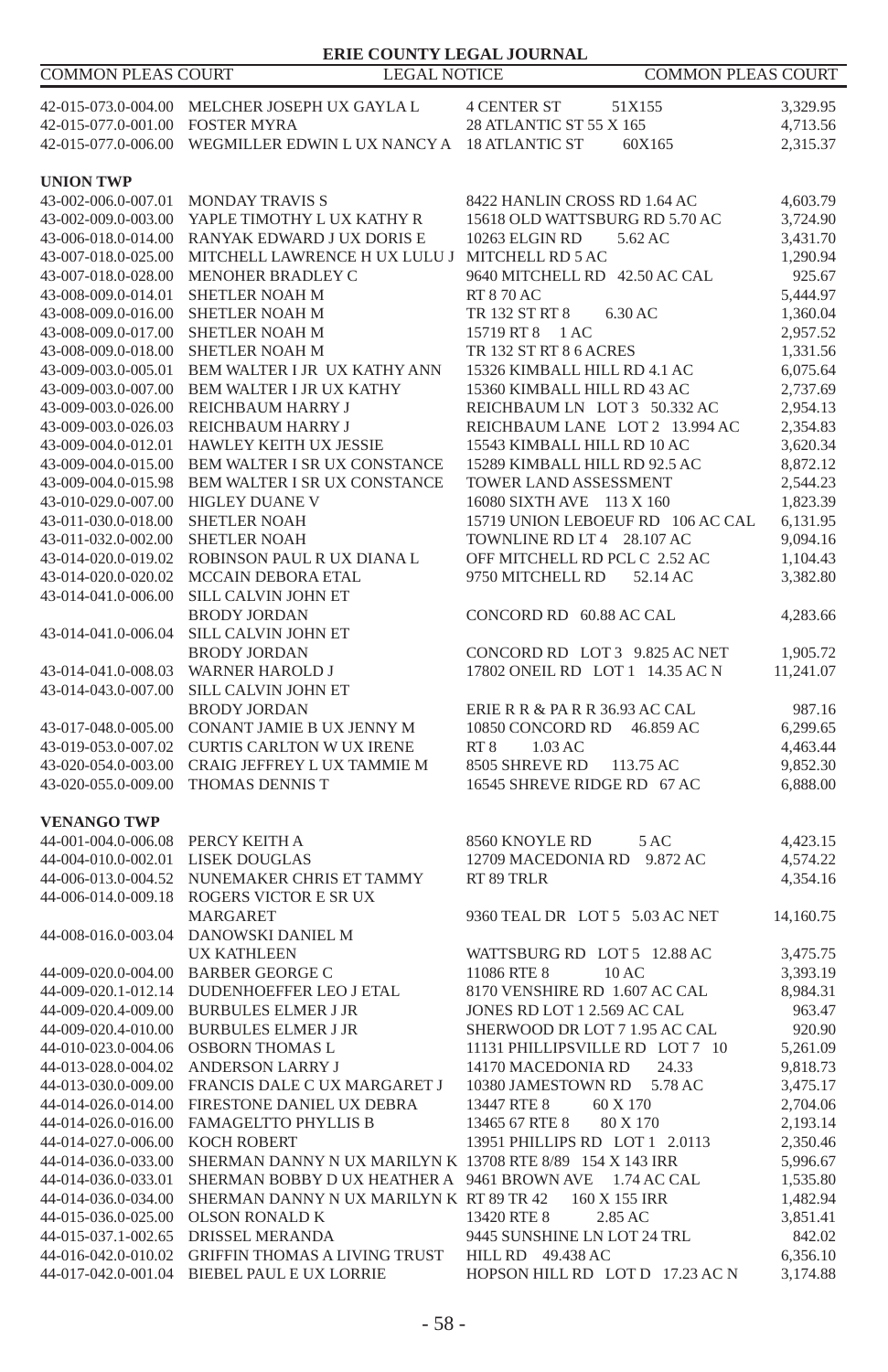| <b>COMMON PLEAS COURT</b>                  | <b>LEGAL NOTICE</b>                                                           | COMMON PLEAS COURT                       |                      |  |
|--------------------------------------------|-------------------------------------------------------------------------------|------------------------------------------|----------------------|--|
|                                            | 44-017-044.0-012.00 TEED ANGELA MICHELLE                                      | 11410 HILL RD 1 AC                       | 1,899.25             |  |
| 44-018-046.0-001.00                        | <b>BRUMAGIN DAVID L</b>                                                       | RT T700 52.58 AC CAL                     | 2,838.25             |  |
| 44-019-045.0-008.00                        | <b>BRUMAGIN DAVID L</b>                                                       | 11516 VALLEY RD 40.21 AC CAL             | 4,530.31             |  |
| 44-020-052.0-003.00                        | DONALDSON JOEL E UX JENNIFER L TR 77 TWP RTE 591                              | 20 AC                                    | 4,570.24             |  |
| 44-020-052.0-005.02 KENT HELEN C           |                                                                               | 13906 DOOLITTLE RD<br>2.25 AC            | 3,898.35             |  |
|                                            | 44-022-032.0-020.00 MATTESON JOHN J                                           | 9988 OLD STATE LINE RD 8 AC              | 4,127.40             |  |
|                                            |                                                                               |                                          |                      |  |
| <b>WASHINGTON TWP</b>                      |                                                                               |                                          |                      |  |
| 45-003-005.0-010.01                        | STAHLMAN LEONARD L                                                            | 11750 COMER RD<br>7.93 AC                | 3,973.75             |  |
| 45-007-012.0-005.00                        | WHITEMAN PAUL W UX LINDA M                                                    | 5131 NEYLAND RD<br>100 X 310             | 1,264.08             |  |
| 45-007-012.0-010.07                        | PACILEO JAMES JOSEPH                                                          | 12000 EDINBORO RD<br>3.775 AC            | 8,490.81             |  |
| 45-007-012.0-010.09                        | SCOTTS GLEN LLC                                                               | EDINBORO RD LOTC 1.654 AC                | 1,886.50             |  |
| 45-008-014.1-001.37                        | <b>DAVIS GARY</b>                                                             | 9 DILLON DR. TRL                         | 1,601.52             |  |
| 45-008-014.1-001.39 LIPCHICK JAMIE         |                                                                               | 20 DILLON DR TRL                         | 1,634.97             |  |
| 45-011-018.0-007.00                        | BOWERS WILLIAM G UX NANCY M                                                   | 12900 HILL RD 2.5 AC                     | 7,981.18             |  |
| 45-015-034.0-015.00                        | NEELY ROBERT R UX GAYLE A                                                     | 5470 BONNIEVIEW DR 60 X 100              | 6,319.00             |  |
| 45-016-029.0-003.03                        | RAUP KIMBERLEY S                                                              | LINDEN AVE OFF LOT 3 90X140.75           | 4,931.08             |  |
| 45-021-045.0-006.15                        | THAYER DIFRANCO RENEE M                                                       | 12793 FORREST DR L90 1.327 AC            | 44,934.73            |  |
|                                            | 45-021-045.0-006.16 LINDEMUTH CLAYTON SR<br><b>UX ANGELA</b>                  | 12730 FORREST DR<br>1.075 AC             | 22,838.05            |  |
| 45-022-053.0-018.01                        | HURLEY STEVE A UX SUSAN E                                                     | LINDSAY DR LOT 22 32.14 AC               | 4,970.61             |  |
| 45-022-053.0-018.05                        | HURLEY STEVE A UX SUSAN E                                                     | KLINE RD 2.643 AC NET                    | 2,178.22             |  |
| 45-022-053.0-022.00                        | HURLEY STEVE A                                                                | LINDSAY DR LOT 3 153.86 X 124.8          | 63,712.40            |  |
| 45-022-053.0-023.00 HURLEY STEVE A         |                                                                               | LINDSAY DR LOT 4 204.16 X 137.0          | 2,273.00             |  |
| 45-022-053.0-024.00 HURLEY STEVE A         |                                                                               | LINDSAY DR LOT 5 123.15 X 152.6          | 1,820.17             |  |
| 45-022-053.0-025.00                        | HURLEY STEVE A                                                                | LINDSAY DR LOT 6 125.05 X 152.6          | 1,682.91             |  |
| 45-022-053.0-026.00 HURLEY STEVE A         |                                                                               | LINDSAY DR LOT 7 150.11 X 112.6          | 1,676.10             |  |
| 45-022-053.0-027.00                        | HURLEY STEVE A                                                                | LINDSAY DR LOT 8 110.0 X 110.0           | 1,552.57             |  |
| 45-022-053.0-028.00 HURLEY STEVE A         |                                                                               | LINDSAY DR LOT 9 110.0 X 110.0           | 1,552.57             |  |
| 45-022-053.0-029.00 HURLEY STEVE A         |                                                                               | LINDSAY DR LOT 10 155.66 X 124.          | 1,600.61             |  |
| 45-022-053.0-031.00                        | HURLEY STEVE A                                                                | LINDSAY DR LOT 12 128.30 X 110.          | 1,778.99             |  |
| 45-022-053.0-032.00 HURLEY STEVE A         |                                                                               | LINDSAY DR LOT 13 110.0 X 110.0          | 1,552.57             |  |
| 45-022-053.0-033.00                        | <b>HURLEY STEVE A</b>                                                         | LINDSAY DR LOT 14 110.0 X 110.0          | 1,552.57             |  |
| 45-022-053.0-034.00 HURLEY STEVE A         |                                                                               | LINDSAY DR LOT 15 110.0 X 110.0          | 1,552.57             |  |
| 45-022-053.0-035.00 HURLEY STEVE A         |                                                                               | LINDSAY DR LOT 16 110.0 X 110.0          | 1,552.57             |  |
| 45-022-053.0-036.00                        | HURLEY STEVE A                                                                | LINDSAY DR LOT 17 110.0 X 110.0          | 1,552.57             |  |
| 45-022-053.0-037.00 HURLEY STEVE A         |                                                                               | LINDSAY DR LOT 18 329.47 X 110.          | 1,730.97             |  |
| 45-022-053.0-038.00                        | HURLEY STEVE A                                                                | LINDSAY DR LOT 19 97.98 X 110.1          | 1,504.56             |  |
| 45-022-053.0-039.00 HURLEY STEVE A         |                                                                               | LINDSAY DR LOT 20 96.0 X 110.58          | 1,497.65             |  |
| 45-022-053.2-018.28                        | WATKINS NICOLE ET ROOF JAMES H 109 PRIMROSE LN<br>MENDEZ CHRISTOPHER UX DIANE | TRL<br>TRL                               | 2,004.23             |  |
| 45-022-053.2-018.91<br>45-023-054.1-001.47 | <b>GARDNER MARY</b>                                                           | 106 PRIMROSE LN<br>27 DUKE DR LOT 27 TRL | 1,757.20<br>1,348.46 |  |
| 45-023-054.1-004.40                        | RUTLEDGE LORI                                                                 | 20 DUKE DR LOT 20 TRL                    | 1,140.28             |  |
| 45-029-050.1-007.65                        | <b>COATES JAMES LEO</b>                                                       | 43 HALL DR TRL                           | 529.28               |  |
| 45-031-047.2-001.94 SYPIN AMANDA           |                                                                               | 72 PENN DR LOT H-7<br>TRL                | 543.69               |  |
| 45-031-047.3-001.16 PETRI SHARON           |                                                                               | 68 PENN DRIVE<br>LOT H-5 TLR             | 820.44               |  |
| 45-031-047.3-001.41 PAHLS ELLA M           |                                                                               | 87 PENN DR LOT G15 TRL                   | 944.20               |  |
|                                            | 45-031-047.3-001.56 REYNOLDS AIMEE                                            | 46 FRANKLIN DR LOT F-10 TRL              | 707.15               |  |
| 45-031-047.3-001.82 DUBENKO KEITH          |                                                                               | 75 PENN DR LOT G-9<br>TRL                | 488.46               |  |
| 45-031-047.3-001.96 KRUGGER CRAIG          |                                                                               | 79 PENN DR LOT G-11 TRL                  | 533.19               |  |
|                                            | 45-034-038.0-008.00 FENDONE JOSEPH UX DEBBIE                                  | 12230 SKYVIEW DR 150 X 250               | 10,263.97            |  |
|                                            | 45-037-045.0-040.00 RAUP KIMBERLEY S                                          | 5475 WOODLAWN DR LT 51 125 X 150         | 18,639.62            |  |
|                                            | 45-037-045.2-010.00 FERSTER DAVID A UX VICTORIA L                             | 5451 WOODLAWN DR<br>128 X 150            | 9,359.83             |  |
|                                            |                                                                               |                                          |                      |  |
| <b>WATERFORD BORO</b>                      | 46-002-013.0-001.09 GUNKEL ALFRED UX ARLENE                                   | 831 EAST ST<br>100 X 155                 | 8,751.62             |  |
| 46-003-011.0-016.00                        | FYE ROBERT G UX VALERIE J                                                     | 623 CHERRY ST<br>88.14 X 165             | 6,799.18             |  |
| 46-008-061.0-001.43                        | <b>CIECIERSKI JEFF</b>                                                        | 301 E 1ST ST<br>LOT <sub>35</sub><br>TR  | 807.90               |  |
| 46-008-061.0-001.53                        | <b>CHASE APRIL</b>                                                            | 301 E 1ST ST<br>LOT <sub>27</sub><br>TR  | 875.20               |  |
| 46-008-061.0-001.98                        | BURDICK DAMEN ET DEANNA                                                       | 301 E 1ST ST<br>LOT <sub>25</sub><br>TRL | 603.34               |  |
| 46-009-048.0-006.00                        | MENDOZA WILLIAM                                                               | 145 EAST 2 ST<br>50 X 155                | 3,867.15             |  |
|                                            | 46-009-048.0-011.00 SEYMOUR CHESTER O UX GRACE E 150 E FIRST ST               | 82.5 X 155                               | 4,844.83             |  |

46-009-059.0-010.03 STURGIS LARRY D UX SHIRLEY MAY 127 E 1ST ALLEY 115 X 155 2,673.65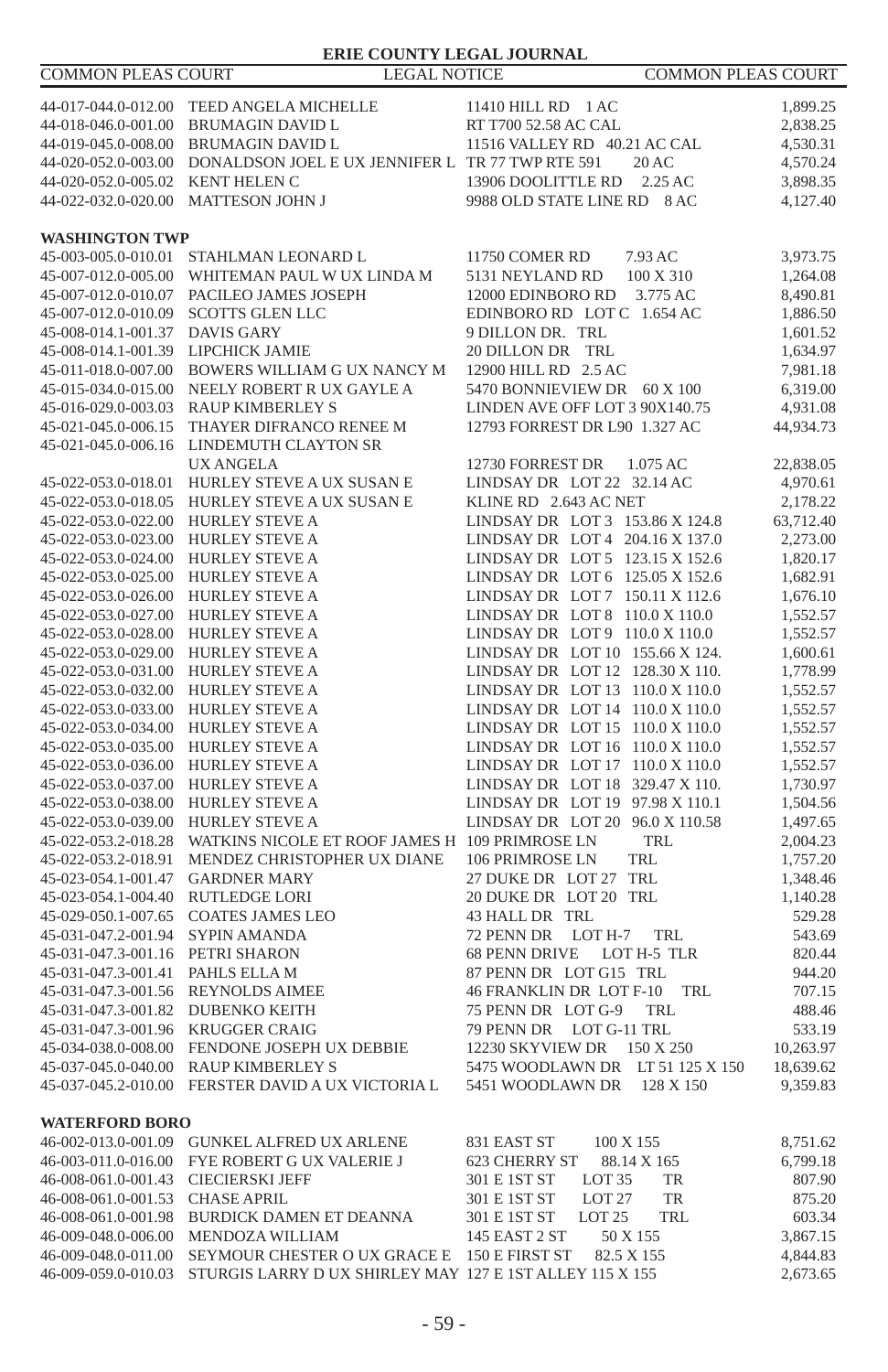# **WATERFORD TWP**

| 47-002-007.0-006.01 | <b>BRIGGS JOHN V UX</b>                                      |                                    |           |
|---------------------|--------------------------------------------------------------|------------------------------------|-----------|
|                     | <b>JEANNETTE L TRUST</b>                                     | RTE 97 4.55 AC                     | 2,598.19  |
| 47-002-007.0-006.02 | <b>BRIGGS JOHN V UX</b>                                      |                                    |           |
|                     | <b>JEANNETTE L TRUST</b>                                     | 11094 RTE 97<br>1.5AC              | 4,152.18  |
| 47-002-007.0-007.00 | <b>BRIGGS JOHN V UX</b>                                      |                                    |           |
|                     | <b>JEANETTE L TRUST</b>                                      | 11128 RTE 97<br>70.99 AC           | 7,991.80  |
| 47-002-007.0-007.01 | <b>BRIGGS JOHN V UX</b>                                      |                                    |           |
|                     | <b>JEANNETTE L TRUST</b>                                     | 11108 RTE 97<br>135 X 310          | 2,248.08  |
| 47-002-007.0-007.02 | BRIGGS JOHN V UX JEANNETTE L                                 | 11096 RTE 97<br>135 X 200          | 8,920.24  |
| 47-003-009.0-008.52 | <b>ORMSBEE TYRONE</b>                                        | 11582 DONATION RD<br>TRL           | 3,248.24  |
| 47-004-012.0-006.01 | <b>BOLYARD GWENDOLYN A</b>                                   | 2282 STRONG RD TR 207 6.004 AC     | 8,509.77  |
| 47-004-012.0-009.00 | <b>BONNELL CEMETERY</b>                                      | STRONG RD TR 207<br>1.243 AC       | 7,538.41  |
| 47-005-013.0-002.02 | <b>SHARP RONALD D</b>                                        | 4397 LOOP RD LOT C<br>15.54 AC     | 8,162.98  |
| 47-009-025.0-010.36 | <b>HENDERSON LEE</b>                                         | 11682 RTE 97 N LOT 62<br>TRL       | 5,403.44  |
| 47-009-025.0-010.51 | MILLER HENRY L                                               | 11682 RT 97 N LOT 2<br>TRL         | 814.88    |
| 47-009-025.1-010.26 | LITZ RAYMOND JR &                                            |                                    |           |
|                     | <b>CALDWELL DANYELE</b>                                      | 11682 RT 97 N<br>LOT 75<br>TRL     | 2,983.55  |
| 47-009-025.1-010.31 | <b>SPAICH RAYMOND</b>                                        | 11682 RTE 97 N LOT 87<br>TRL       | 1,293.97  |
| 47-009-025.1-010.32 | <b>LAWRENCE DAN</b>                                          | 11682 RT 97 N LOT 97<br>TRL        | 2,002.55  |
| 47-009-025.1-010.33 | SHEARER MELLISSA JO                                          | 11682 RTE 97 N LOT 83 TRL          | 1,182.63  |
| 47-009-025.2-010.11 | <b>KASINEC STACY</b>                                         | 11682 RT 97N LOT 131<br>TRL        | 2,002.55  |
| 47-009-025.2-010.30 | <b>GIBBONS DONALD ET</b>                                     |                                    |           |
|                     | SZALABAWKA KATRIN                                            | 11682 RT 97 N LOT 139 TRL          | 3,723.52  |
| 47-009-025.2-010.40 | <b>WOODARD ERRICK</b>                                        | 11682 RT 97 N LOT 138<br>TRL       | 1,484.47  |
| 47-009-025.3-010.12 | MILLER DANIEL & JUDITH                                       | 11682 RTE 97 N LOT 99<br>TRL       | 1,068.97  |
| 47-009-025.3-010.18 | <b>ZEITLER RICHARD</b>                                       | 11682 RT 97 N LOT 172<br>TRL       | 4,535.44  |
| 47-009-025.3-010.25 | <b>LEWIS GARY UX STACY</b>                                   | 11682 RT 97 N LOT 166<br>TRL       | 2,439.30  |
| 47-009-025.3-010.29 | <b>TAYLOR TINA</b>                                           | 11682 RT 97 N LOT 80<br>TRL        | 2,692.53  |
| 47-009-025.3-010.31 | WALKER DALE ET MARLENE                                       | 11682 RT 97 N LOT 21<br><b>TRL</b> | 3,363.52  |
| 47-009-025.4-010.70 | <b>BANEY FREDRICK JOHN</b>                                   | 11682 RT 97 LOT 163                | 1,765.04  |
| 47-009-025.4-010.77 | <b>JOHNSON STEVE</b>                                         | TRL<br>11682 RT 97 N LOT 93<br>TRL | 1,659.79  |
| 47-010-026.0-002.00 | SERWINSKI PAUL T UX DOROTHY A                                | 11342 RT 19<br>48.29 AC            |           |
|                     |                                                              | TRL                                | 11,397.00 |
| 47-010-026.0-013.57 | HORNEMAN BOBBETTA L                                          | 11704 RT 19                        | 1,570.19  |
| 47-010-026.0-013.58 | <b>ANDERSON REBECA</b>                                       | 11728 RT 19<br>TRL                 | 1,167.72  |
| 47-011-004.0-001.00 | <b>HUNTER ANNEMARIE</b>                                      | GREENLEE RD 410 X 100 X 400 TR     | 919.47    |
| 47-011-027.0-009.00 | <b>LENART JOSEPH T</b>                                       | 11041 GREENLEE RD<br>2.83 AC       | 3,075.11  |
| 47-011-027.0-010.05 | <b>BAKER BRYON F JR</b>                                      | GREENLEE RD LOT 3 2.353 AC NET     | 2,238.48  |
| 47-011-027.1-007.83 | <b>CARR JOHN II</b>                                          | 1054 SOUTH DR<br><b>TRAILER</b>    | 1,261.59  |
| 47-011-027.2-007.25 | <b>SMITH DOUGLAS</b>                                         | 1069 HOBBS LN<br>TRL               | 1,190.36  |
| 47-011-027.2-007.43 | <b>RIPLEY REGINA</b>                                         | 1062 HOBBS LN<br>TRL               | 754.71    |
| 47-011-027.2-007.45 | TRACE TROY UX CINDY                                          | 1047 SOUTH DR<br>TRL               | 1,287.42  |
| 47-011-027.2-007.46 | CRAFT PATRICK ET RIPLEY BRIGITTE 1037 CENTRAL DR             | TRL                                | 1,084.57  |
| 47-011-027.2-007.47 | MCCLELLAND ROBET                                             | 1033 CENTRAL DR<br>TRL             | 1,940.50  |
| 47-011-027.2-007.65 | <b>CHANDLEY NATHAN</b>                                       | 1013 NORTH DR<br>TRL               | 1,150.84  |
| 47-011-027.3-007.23 | <b>WILSON BRIAN B</b>                                        | 1076 HOBBS LN<br>TRL               | 2,847.32  |
| 47-011-027.3-007.30 | <b>CHASE RICK UX SUE</b>                                     | 1028 CENTRAL DR<br>TRL             | 3,135.70  |
| 47-011-027.3-007.54 | <b>BLILEY KATHERYN</b>                                       | 2150 ONTARIO TRL                   | 3,388.17  |
| 47-011-027.3-007.55 | <b>CRAFT KAREN M</b>                                         | 2153 NORTH EXT. TRL.               | 979.20    |
| 47-011-027.3-007.76 | WILDES MICHAEL                                               | 1064 HOBBS LANE TRL                | 2,571.81  |
| 47-011-027.3-007.87 | <b>ARQUITT DOMINICK</b>                                      | 1084 NORTHWEST DR.<br>TRL          | 892.52    |
| 47-012-028.0-002.00 | ANTHONY SCOTT A UX                                           |                                    |           |
|                     | <b>JACQUELYN A</b>                                           | GREENLEE RD TR 39 170X100X130      | 1,254.45  |
| 47-016-035.0-006.04 | EDINGER EDWARD L                                             | 1245 BAGDAD RD LOT 5 2.905 AC      | 4,491.86  |
| 47-018-041.0-014.00 | BEDOW RONALD R UX CATHERINE A 12682 DEPOT ALLEY RD 108 X 150 |                                    | 4,016.70  |
| 47-019-043.0-002.00 | HUNT RONALD D UX ROXANN M                                    | 12827 UNION RD 145 X 231 IRR       | 2,379.88  |
| 47-019-044.0-022.00 | FINCHIO RENEE A VIR MICHAEL                                  | 12607 DONATTON RD<br>5AC           | 5,285.27  |
| 47-021-046.0-015.03 | SPAICH RAYMOND TUX LORETTA A 13185-87 CLUTE RD               | 5AC                                | 7,068.03  |
| 47-021-046.0-015.51 | <b>SPAICH RENE</b>                                           | 13185 CLUTE RD                     | 1.115.84  |
| 47-022-051.0-017.02 | GREEN BENJAMIN H III UX PAMELA                               | 13707 HAUGH RD<br>114.7 AC         | 7,399.28  |
| 47-023-053.0-003.12 | MITCHELL WILLIAM E JR                                        | 13255 UNION RD LOT B 24.552 AC     | 4,542.90  |
| 47-023-053.0-003.14 | MITCHELL WILLIAM E JR                                        | UNION RD LOTA 1.003 AC             | 1,644.95  |
| 47-023-053.0-010.51 | <b>SECARA DANUT C</b>                                        | 13622 DORMAN RD<br>TRL             | 934.99    |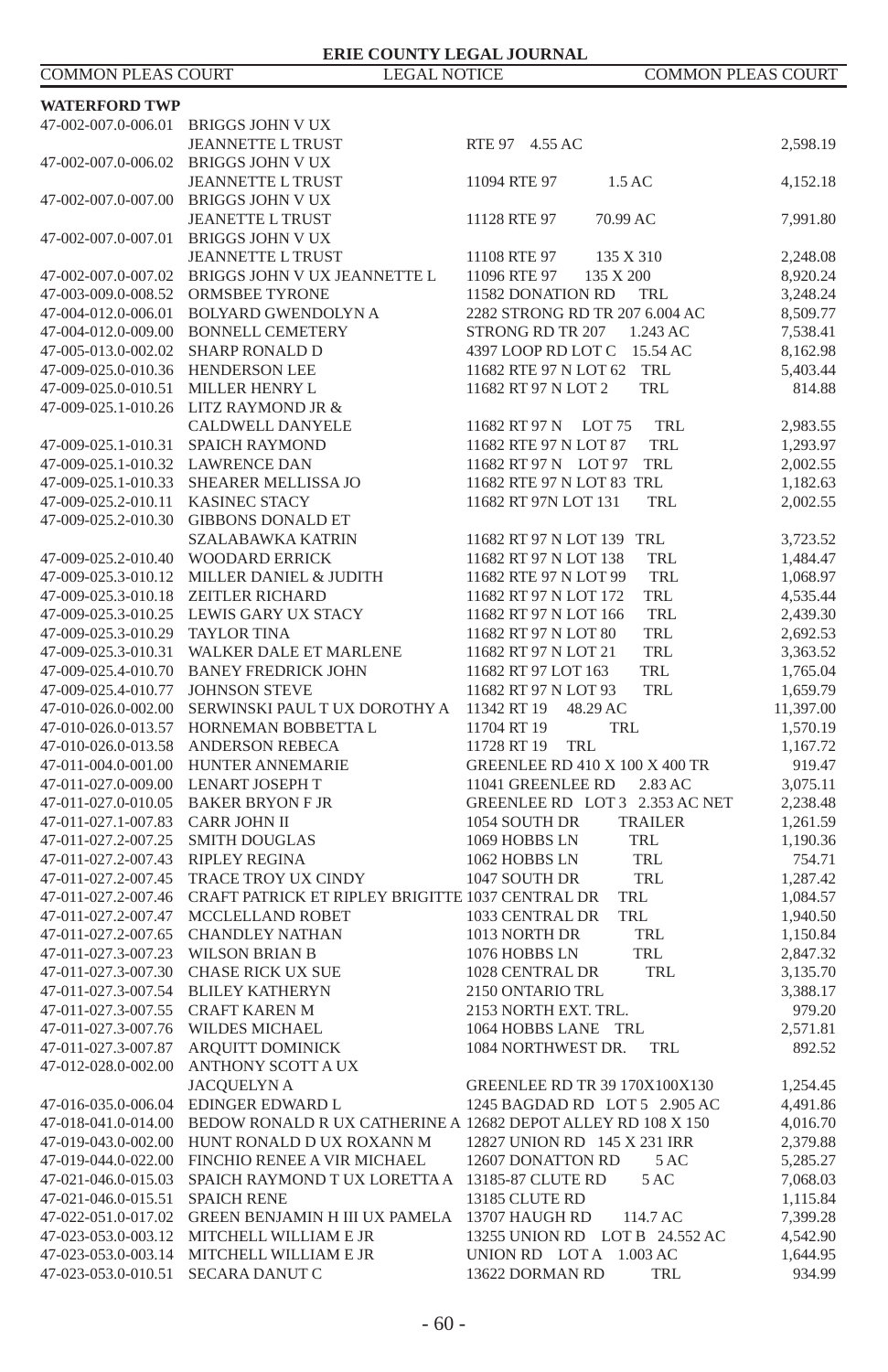| <b>COMMON PLEAS COURT</b>         | <b>LEGAL NOTICE</b>                                                               | <b>COMMON PLEAS COURT</b>                                        |           |
|-----------------------------------|-----------------------------------------------------------------------------------|------------------------------------------------------------------|-----------|
| 47-023-053.0-022.00 RICE EUGENE F |                                                                                   | 13303 UNION RD<br>150 X 150                                      | 6,037.90  |
| 47-024-039.0-007.01               | <b>BLILEY ROGER DENNIS</b>                                                        | <b>EAST FIRST ST PCL A</b><br>1AC                                | 7,979.18  |
| 47-024-056.0-003.00               | RINDERLE RICHARD P ET TAMMY J                                                     | OFF UNION RD TR 44 13.78 AC                                      | 2,735.15  |
| 47-025-057.0-006.00               | COCHRAN M V ET KINAMAN G G                                                        | 12686 FLAT RD<br>1.5015 AC                                       | 11,553.19 |
| 47-025-084.0-001.00               | MCWILLIAMS JULIE A VIR SHAWN R 12711 RT 19 175 X 165.69 IRR                       |                                                                  | 8,034.26  |
| 47-025-084.0-002.00               |                                                                                   | MCWILLIAMS JULIE A VIR SHAWN R WATERFORD-UNION CITY RD 120 X 140 | 1,314.62  |
| 47-026-084.0-081.01               | RODGERS JAMES E JR                                                                | WASHINGTON CIRCLE 75 X 135 IRR                                   | 1,547.72  |
| 47-026-084.0-082.00               | RODGERS JAMES E JR                                                                | 12815 WASH CIRCLE 40 X 112 IRR                                   | 3,526.44  |
| 47-027-060.0-001.55               | PETTIT RICHARD                                                                    | <b>OLD STATE RD</b><br><b>TRL</b>                                | 646.08    |
| 47-027-060.0-001.59               | <b>CLINE RON</b>                                                                  | OLD STATE RD<br>TRL                                              | 968.11    |
| 47-027-060.0-001.83               | <b>BEEMAN BILL</b>                                                                | LOT 5 BEEMANS M.H. PARK                                          | 5,365.64  |
| 47-027-060.0-001.88               | <b>KRISINSKI JOE</b>                                                              | OLD STATE RD TRL                                                 | 1,379.45  |
| 47-027-060.0-025.51               | SEIGWORTH RUTH E                                                                  | 286 SEROKA RD<br>TRL                                             | 2,797.11  |
| 47-028-065.0-004.50               | COWLEY CHARLES D JR                                                               | 1487 SEDWICK RD TRAILER                                          | 3,433.88  |
| 47-029-067.0-011.00               | METZLER JEFFREY A UX TINA M                                                       | 12459 SHARP RD 14.05 AC                                          | 6,040.16  |
|                                   | 47-030-069.0-002.02 PROPER JASON L UX JANET S                                     | 12807 PLANK RD & MCGAHEN RD 1.03 A                               | 2,198.48  |
| 47-031-072.0-002.51               | <b>HESSLER SHEILA</b>                                                             | TRAILER<br>13156 RTE 19                                          | 926.31    |
|                                   | 47-033-087.0-001.10 ZERBE CHARLES JR UX SHIRLEY                                   | 2213 HARE RD LT 8 12.56 AC                                       | 2,754.88  |
| <b>WATTSBURG BORO</b>             |                                                                                   |                                                                  |           |
|                                   | 48-001-001.0-003.00 FIRESTONE DANIEL E                                            | 14360 MAIN ST<br>100 X 100                                       | 2,829.84  |
|                                   | 48-001-002.0-028.00 BARTLETT MILLARD A UX GLORIA J 14324-14326 LOWVILLE 100 X 275 |                                                                  | 3,409.34  |
|                                   | 48-001-004.0-013.00 HOPKINS PATRICIA A                                            | 9810 NORTH ST 198.64 X IRR                                       | 5,305.61  |
| 48-001-004.0-013.01               | KENNEDY GLENN C                                                                   | 9815 JAMESTOWN ST 1.32 AC CAL                                    | 10,237.42 |
| 48-002-012.0-012.00               | COCHRAN ALLEN R UX BEVERLY R 9655 SOUTH ST                                        | 66 X 165                                                         | 2,010.42  |
| <b>WAYNE TWP</b>                  |                                                                                   |                                                                  |           |
|                                   | 49-003-004.0-012.02 COURTNEY MARK R                                               | 13160 WHEELOCK RD LOT 2 10.001                                   | 4,905.86  |
| 49-003-006.0-016.50               | <b>GOODWILL WALTER UX CAROL</b>                                                   | 16657 HARE CREEK RD TRL                                          | 3,849.56  |
| 49-003-006.0-018.02               | DOUGHERTY LEE E UX FOXXI SU                                                       | 16737 HARE CREEK RD 5.9286 AC                                    | 6,201.77  |
| 49-004-007.0-003.08               | GATES THOMAS A UX REBECCA                                                         | SPIRIT HILL SUB L12 10.428 AC                                    | 1,365.58  |
| 49-005-008.0-010.11               | KEENER JEFFREY M UX VICTORIA                                                      | 17295 SCIOTA RD LOT 1 10.003 AC                                  | 6,549.48  |
| 49-006-006.0-037.01               | TROUP TERRY J UX KIMBERLY M                                                       | 13770 CROSSCUT RD<br>1.47 AC                                     | 1,825.95  |
| 49-008-002.0-015.00               | <b>KIRIK BRUCE W</b>                                                              | FOLLETT RD<br>170X100X90 TRI                                     | 1,172.84  |
| 49-010-023.0-003.04               | <b>BURBULES ELMER J UX PATRICIA</b>                                               | STUART RD PCL 2 136.92 AC                                        | 7,006.21  |
| 49-012-021.0-018.02               | SLAGLE WILLIAM E II                                                               | 17829 BUFFALO RD 6.5379 AC                                       | 3,818.37  |
| 49-013-019.0-003.00               | CROSSCUT RONALD L                                                                 | CROSSCUT RD 28.907 AC                                            | 9,229.31  |
| 49-013-019.0-010.01               | TINKO MICHAEL R UX CATHERINE                                                      | 18368 SCIOTA RD 1.547 AC CAL                                     | 3,105.44  |
| 49-013-019.0-019.00               | BECK KATHY VIR WILLIAM D                                                          | 18391 HARE CREEK RD 156 X 187.47                                 | 5,240.28  |
| 49-013-019.0-023.00               | BECK WILLIAM D UX KATHY I                                                         | 18143 HARE CREEK RD PCL 2 11AC                                   | 8,087.16  |
| 49-013-021.0-033.00               | <b>SAWYER TALLON</b>                                                              | 18400 HARE CREEK RD 72X427.36                                    | 3,185.14  |
| 49-016-032.0-003.72               | COOK WILLIAM H                                                                    | 13210 RT 6 TRLR                                                  | 679.71    |
| 49-016-032.0-003.86               | SCHNEIDER DAWN M ET                                                               |                                                                  |           |
|                                   | <b>JAQUITH MICHAEL</b>                                                            | 13210 RT 6 LOT 2 TRL                                             | 758.05    |
| 49-016-032.0-003.87               | SNYDER RONALD UX VICKI                                                            | 13210 RT 6 LOT 15 TRL                                            | 918.24    |
| 49-016-032.0-003.96               | <b>SNYDER RON</b>                                                                 | 13210 RT 6 LOT 9<br>TRL                                          | 709.51    |
| 49-016-032.0-017.61               | PROCTOR TRAVIS ET AUNDREA                                                         | 18854 HATCHERY RD LOT 16 TRL                                     | 1,382.39  |
|                                   | 49-016-032.0-017.66 MCCORMICK JEFFREY L ET<br><b>BURLEW SARAH</b>                 | 18854 HATCHERY RD LOT 5<br>TRL                                   | 1,020.24  |
| 49-016-032.0-017.75               | <b>RICK LINDSEY</b>                                                               | 18854 HATCHERY RD LOT 19                                         | 913.80    |
| 49-016-032.1-001.55 MCARDLE KARA  |                                                                                   | 13210 RT 6 LOT 19<br>TRL                                         | 778.24    |
|                                   | 49-016-032.1-003.54 PHILLIPS CHRISTOPHER J UX                                     |                                                                  |           |
|                                   | MARY J                                                                            | 13210 RT 6 LOT 20 TRL                                            | 1,383.59  |
| 49-016-032.1-003.60 LEROY KARL F  |                                                                                   | 13210 RT 6N LOT 6                                                | 1,199.81  |
|                                   | 49-016-041.0-012.01 GENTILMAN JAY V UX MARY                                       | 13449 W SMITH EXT 175 X 232.68                                   | 6,810.53  |
|                                   | 49-016-041.0-025.01 ADAMS JAMES W UX EVELYN J                                     | 13695 W SMITH ST EXT 107 X 210                                   | 3,174.08  |
|                                   | 49-017-043.0-017.00 GOSKA JACQUELINE R                                            | TR 29 RT 6<br>4 AC                                               | 2,171.92  |
| 49-018-030.0-025.01 SMITH CHERI   |                                                                                   | 17535 RTE 89<br>110 X 210                                        | 6,163.83  |
| 49-019-028.0-010.00 KENT TROY V   |                                                                                   | 17660 RT 89<br>1.06 AC CAL                                       | 3,343.35  |
|                                   | 49-020-044.0-017.00 SHORE WILLIAM J UX DEBORAH J 12086 RT 6                       | 1.5 AC                                                           | 3,638.39  |
|                                   | 49-020-044.0-020.25 BAILEY BRAD ET ROBIN                                          | 12250 RT 6 LOT 35<br>TRL                                         | 1,853.83  |
|                                   | 49-020-044.0-020.29 JWS CORRY TRUST #921                                          | 12250 RT 6 LOT 23 TRL                                            | 1,348.00  |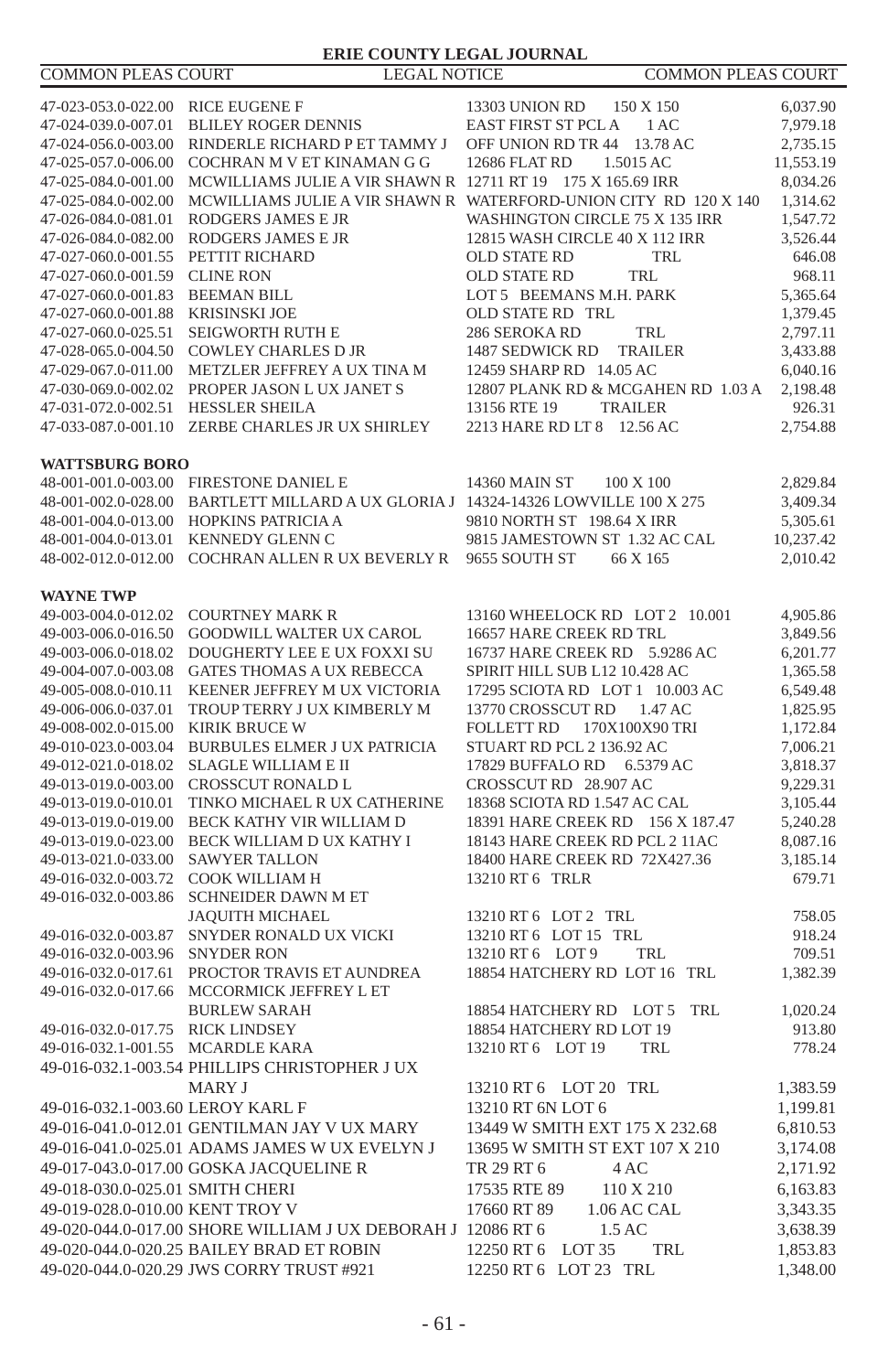| ERIE COUNTY LEGAL JOURNAL                  |                                                                                    |                                                             |                           |
|--------------------------------------------|------------------------------------------------------------------------------------|-------------------------------------------------------------|---------------------------|
| <b>COMMON PLEAS COURT</b>                  | <b>LEGAL NOTICE</b>                                                                |                                                             | <b>COMMON PLEAS COURT</b> |
|                                            |                                                                                    |                                                             |                           |
| 49-020-044.0-020.78 HASON CHARLES          |                                                                                    | 12250 RT 6 LOT 12<br>TRL                                    | 839.72                    |
| 49-020-044.1-020.53                        | LAWSON JAMES ET DUNGAN LORI<br><b>OSBORNE TERRY</b>                                | 12250 RT 6 LOT 22<br>TRL<br>12250 RT 6<br>LOT <sub>31</sub> | 873.04<br>TRL             |
| 49-020-044.1-020.56                        |                                                                                    |                                                             | 999.13                    |
| 49-020-044.1-020.58<br>49-020-044.1-020.63 | SOUTHWORTH DANIELLE<br><b>JWS CRWFORD TRUSU #950</b>                               | 12250 RT 6 LOT 32 TRL<br>12250 RT 6 LOT 14 TRL              | 388.95<br>1,780.92        |
|                                            |                                                                                    |                                                             |                           |
| <b>WESLEYVILLE BORO</b>                    |                                                                                    |                                                             |                           |
| 50-001-001.0-002.22                        | <b>SMITH KATHY</b>                                                                 | 2727 BAILEY AVE<br>TRL                                      | 1,132.62                  |
| 50-001-001.0-002.37                        | <b>MACIOLEK TOM</b>                                                                | 2722 PEARL AVE                                              | TRL<br>1,007.75           |
| 50-001-001.0-002.44                        | PEREZ JESSICA                                                                      | 2811 BAILEY AVE<br>TRL                                      | 1,032.19                  |
|                                            | 50-001-001.1-002.46 ENDERS MELODIE                                                 | 2818 PEARL ST<br>TRL                                        | 1,098.38                  |
| 50-001-004.0-006.00                        | <b>CASSADY TERESA</b>                                                              | 1806 WATER ST<br>39 X 108 IRR                               | 9,101.76                  |
| 50-001-006.0-002.62 HADLEY SEAN            |                                                                                    | 3334 FLEETWOOD DR TRL                                       | 973.64                    |
| 50-001-006.0-006.55                        | <b>BALAQUER ROBERT</b>                                                             | 3253 VENTURA DR<br>TRL                                      | 749.56                    |
| 50-001-006.1-001.11                        | <b>OUILLEN EARL AND JANET</b>                                                      | 3304 FLEETWOOD TRL                                          | 1,779.55                  |
| 50-001-006.1-001.32                        | <b>DEMPSY JAMES</b>                                                                | 3273 PEARL<br>TRL                                           | 1,684.22                  |
| 50-001-006.1-001.37                        | <b>ST DENNEY MICHELLE</b>                                                          | 3294 FLEETWOOD DR TRL                                       | 922.65                    |
| 50-001-006.1-001.43                        | DONNELLY CECIL J                                                                   | 3223 PEARL AVE<br>TRL                                       | 1,416.45                  |
| 50-001-006.1-001.46                        | <b>SAYRE DOUGLAS</b>                                                               | 1815 CASTLE DR<br>TRL                                       | 815.53                    |
| 50-001-006.1-001.95                        | <b>HAMILTON MARK</b>                                                               | 3320 CIRCLE CT<br>TRL                                       | 980.49                    |
| 50-001-009.0-001.65                        | ROBERTS LASHEDIA                                                                   | 2719 PEARL AVE<br>TRL                                       | 738.16                    |
| 50-001-009.0-001.66                        | CARR DONALD M JR                                                                   | 2709 PEARL AVE<br>TRL                                       | 900.69                    |
| 50-001-009.0-002.18 FLICKNER JAY           |                                                                                    | 2723 BAILEY AVE<br>TRL                                      | 892.81                    |
|                                            | 50-001-009.0-002.98 LAMP DAWN ET COONER HENRY                                      | 2716 EVERETT DR<br>TRL                                      | 924.90                    |
| 50-001-009.0-012.00                        | COOPER JOYCE M                                                                     | 1717 BIRD DR<br>39X160.53IRR                                | 2,438.58                  |
| 50-001-009.0-016.55                        | NILES DONALD UX LOIS                                                               | 2714 ZACHARY<br>TRL                                         | 1,047.37                  |
|                                            | 50-001-012.0-003.00 NORDER JOSEPH C UX CAROLYN                                     | 3020 BUFFALO RD 75.38X159.99                                | 10,115.61                 |
| 50-001-013.0-012.00                        | FISH MITCHELL H                                                                    | 3310 BUFFALO RD                                             | 79.45X103<br>12,263.13    |
| 50-001-014.0-011.00                        | ZANK JAMES H                                                                       | 1923 CENTER ST                                              | 88.5 X 69<br>1,675.61     |
|                                            | 50-002-019.0-009.00 BRUNO BRELAND UX GAINEL                                        | 2021 CENTER ST 65.33X96.5                                   | 4,123.69                  |
| 50-002-033.0-002.00                        | HARVEY ELIZABETH A                                                                 | 3407 SOUTH ST 56X165 PT L 88                                | 2,848.56                  |
| 50-002-035.0-018.00                        | MARTINEZ DONALD J UX JUDITH                                                        | 2049 WATER ST<br>45X132.5                                   | 5,206.89                  |
| 50-002-037.0-007.00                        | ROMANOWICZ CHRISTOPHER B                                                           |                                                             |                           |
|                                            | <b>UX BETH A</b>                                                                   | 2118 MARKET ST 47.67 X 96                                   | 4,945.22                  |
|                                            | 50-002-040.0-003.00 LAMARY ROBERT L                                                | 3515 EDISON AVE                                             | 42.53X100<br>5,001.33     |
| 50-002-041.0-012.00                        | COON RICKY J UX RENEE K                                                            | 3701 FREMONT ST 30 X 100                                    | 6,067.71                  |
| 50-003-021.0-026.00                        | <b>BOROUGH OF WESLEYVILLE</b>                                                      | 2037 WILLOW ST LOT 8 50 X 175                               | 1,511.20                  |
| 50-003-023.0-021.00                        | NORDER CARL J UX CAROLYN L                                                         | 2147 EASTERN AVE 26.5X120                                   | 9,447.91                  |
| 50-003-024.0-006.00                        | <b>GUIANEN LAWRENCE L</b>                                                          |                                                             |                           |
|                                            | UX TAMARA L                                                                        | 2020 EASTERN AVE                                            | 40X120<br>7,364.13        |
| 50-004-026.0-001.00                        | ROSE RICKY E UX TAMMY<br>BUJNOWSKI JAMES L II UX DAWN M 2422 EASTERN AVE 36.35X120 | 2201 BIRD DR 33.86X170.18                                   | 6,750.76<br>1,748.80      |
| 50-004-027.0-024.00<br>50-004-044.0-025.00 | <b>ITALIANI FRANK A</b>                                                            | 2411 TAGGERT ST                                             | 41X120                    |
| 50-004-051.0-010.00                        | DESANTIS BETTY J ET MAYNARD R                                                      | 2508 STATION RD 38X127.8                                    | 1,936.63<br>5,811.92      |
| 50-005-063.0-006.00                        | <b>GRAY JOANNAK</b>                                                                | E 30 ST LOT 46 40X123IRR                                    | 650.93                    |
| 50-005-063.0-006.01                        | <b>GRAY JOANNAK</b>                                                                | E 30 ST LOT 45<br>40X123                                    | 650.93                    |
| 50-005-070.0-004.00                        | MILLS HOWARD W JR                                                                  | 2945 E 32ND ST 156 X 100                                    | 5,505.43                  |
| 50-006-071.0-003.32                        | <b>DIORAZIO JAMES</b>                                                              | <b>46 RENA AVE TRL</b>                                      | 756.52                    |
| 50-006-071.0-003.57                        | OKEY ERIC C                                                                        | 25 RENA AVE<br>TRL                                          | 1,631.35                  |
| 50-006-071.0-003.65                        | <b>WYKOFF BRENDA</b>                                                               | 22 RENA AVE TRL                                             | 777.86                    |
| 50-006-071.0-010.55                        | <b>STEWART MELANIE</b>                                                             | TRL<br>16 RENA AVE                                          | 2,063.36                  |
| 50-006-071.0-012.55                        | <b>BROWN WALTER</b>                                                                | <b>41 RENA AVE</b><br><b>TRAILER</b>                        | 1,225.88                  |
| 50-006-071.0-012.65                        | CIOCI WM UX TONYA                                                                  | 37 RENA AVE<br>TRL                                          | 1,118.89                  |
| 50-006-072.0-001.75                        | JOHNSTONE RHONDA                                                                   | 7B DINICOLA DR TRL                                          | 1,139.39                  |

Aug. 27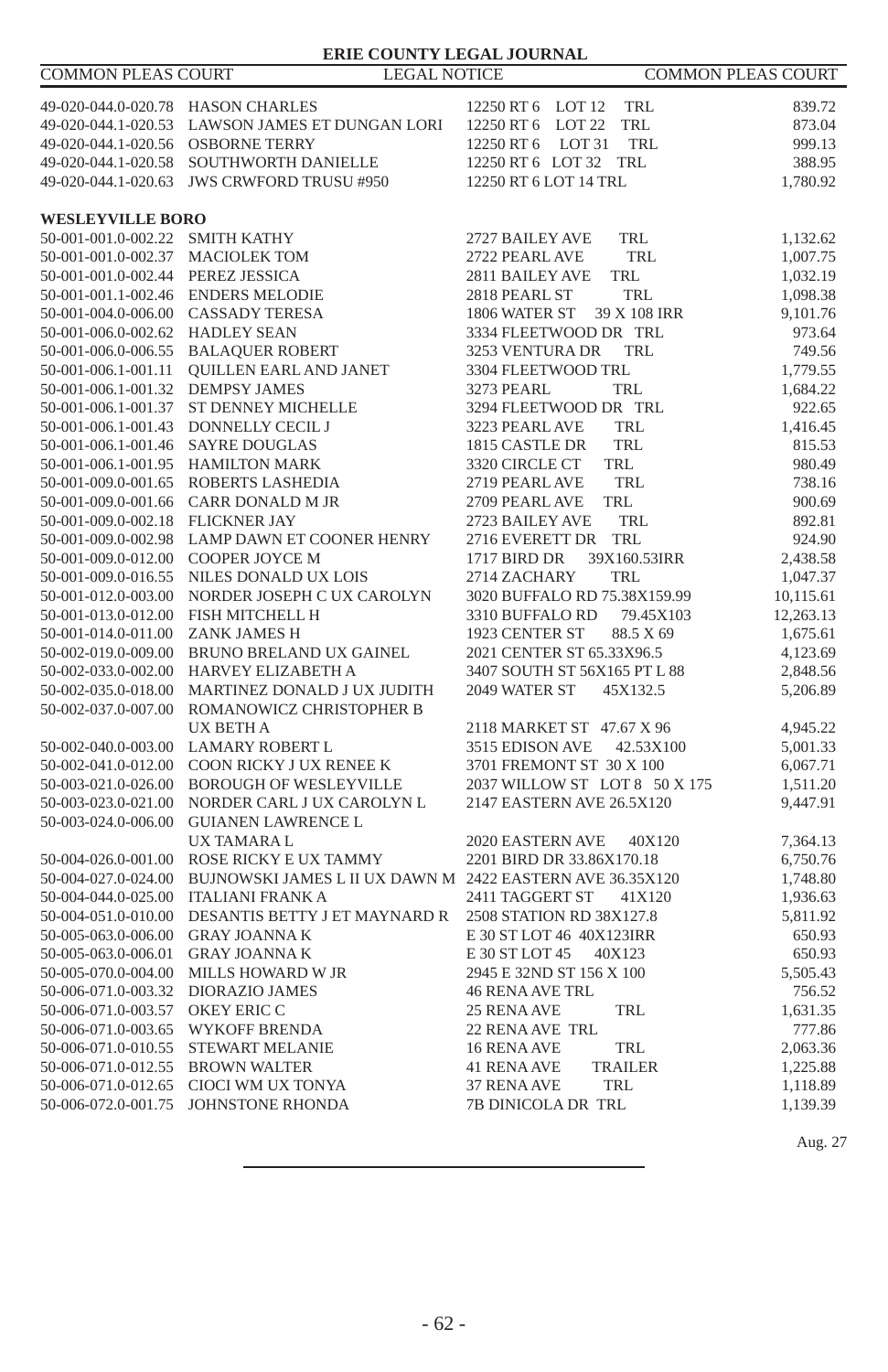# **AUDIT LIST NOTICE BY PATRICK L. FETZNER Clerk of Records, Register of Wills and Ex-Officio Clerk of the Orphans' Court Division, of the Court of Common Pleas of Erie County, Pennsylvania**

The following Executors, Administrators, Guardians and Trustees have filed their Accounts in the Office of the Clerk of Records, Register of Wills and Orphans' Court Division and the same will be presented to the Orphans' Court of Erie County at the Court House, City of Erie, on Monday, August 30, 2010 and confirmed Nisi.

**September 23, 2010** is the last day on which Objections may be filed to any of these accounts.

Accounts in proper form and to which no Objections are filed will be audited and confirmed absolutely. A time will be fixed for auditing and taking of testimony where necessary in all other accounts.

| <b>2010 ESTATE</b>         | <b>ACCOUNTANT</b>                                                                 | <b>ATTORNEY</b> |
|----------------------------|-----------------------------------------------------------------------------------|-----------------|
|                            |                                                                                   |                 |
|                            | 245. Joseph A. Bayhurst Jr.  Marie Bayhurst, Admrx. CTA  Scott E. Miller          |                 |
|                            | 246. Donald James Wetsell  Don Z. Wetsell, Admr.  Ouinn Law                       |                 |
|                            | 247. Evelyn Carson Williams  Arthur Williams III, Admr.  Elizabeth Brew Walbridge |                 |
| 248. Emily B. Bukowski aka |                                                                                   |                 |
|                            | Emilie B. Bukowski  Ronald G. Bukowski, Exr.  Yochim Skiba & Nash                 |                 |
|                            |                                                                                   |                 |
|                            |                                                                                   |                 |

PATRICK L. FETZNER Clerk of Records Register of Wills & Orphans' Court Division

Aug. 27 and Sept. 3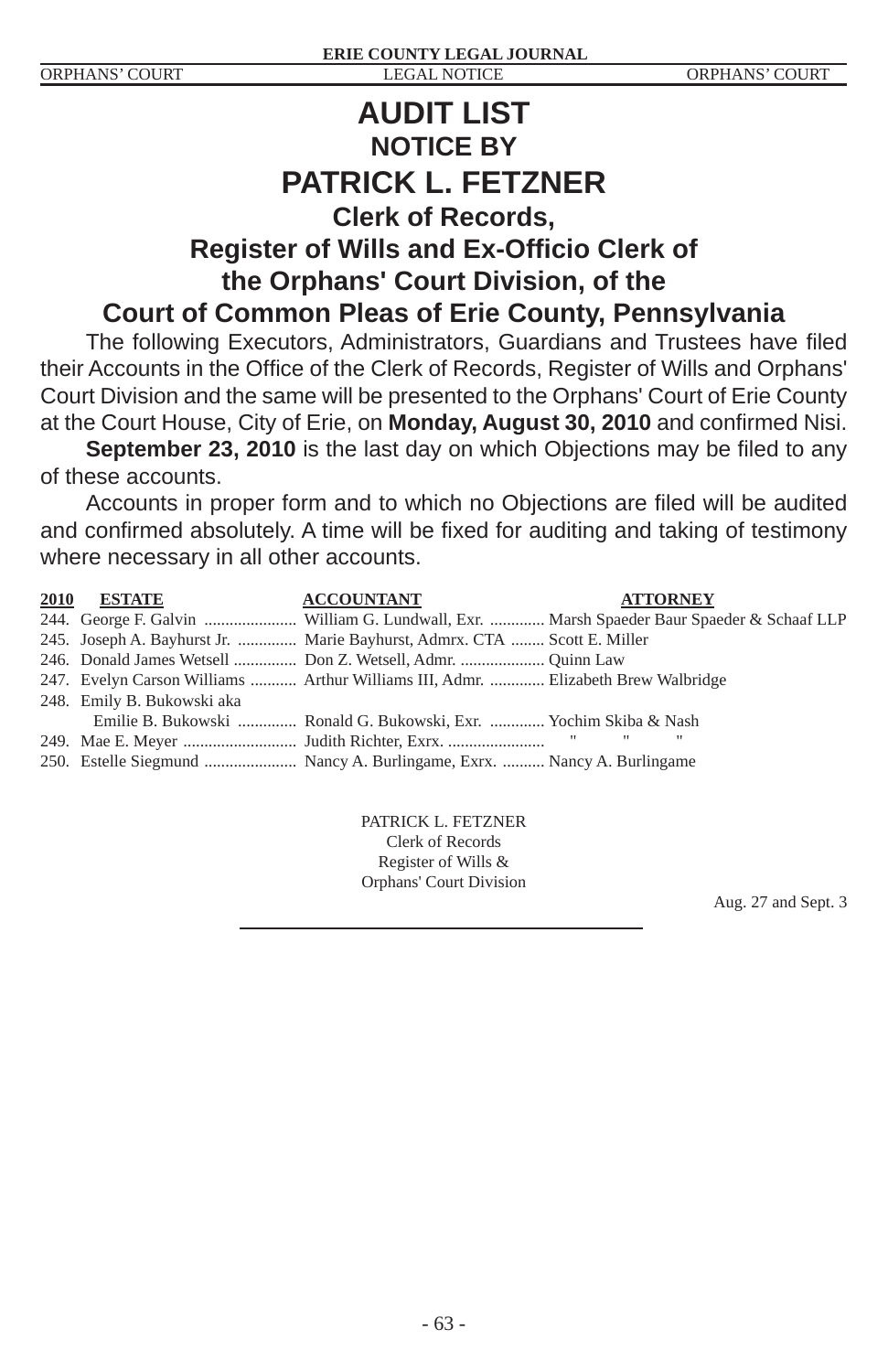# **ESTATE NOTICES**

Notice is hereby given that in the estates of the decedents set forth below the Register of Wills has granted letters, testamentary or of administration, to the persons named. All persons having claims or demands against said estates are requested to make known the same and all persons indebted to said estates are requested to make payment without delay to the executors or their attorneys named below.

# **FIRST PUBLICATION**

## **ARNOLD, HAROLD R., a/k/a HAROLD ARNOLD, deceased**

Late of the Township of Millcreek, County of Erie, State of Pennsylvania

*Executrix:* Lina H. Arnold, 1314 Aris Drive, Erie, Pennsylvania 16505

*Attorney:* James R. Steadman, Esq., 24 Main St. E., Girard, Pennsylvania 16417

# **BONADIO, MARGARET L., deceased**

Late of the City of Erie, Pennsylvania *Executrix:* Bonita Staszak, c/o Robert G. Dwyer, Esq., 120 West 10th Street, Erie, PA 16501 *Attorney:* Robert G. Dwyer, Esq., Knox McLaughlin Gornall & Sennett, P.C., 120 West Tenth Street, Erie, PA 16501

## **BUSER, JOHN A., deceased**

Late of Millcreek Township, Erie County, Pennsylvania

*Administrator:* Kathy B. Miller, c/o Robert J. Felton, Esquire, 314 South Franklin Street, Suite 201, Titusville, PA 16354

*Attorney:* Robert J. Felton, Esquire, 314 South Franklin Street, Suite 201, Titusville, PA 16354

## **DAVIS, LEO I., a/k/a LEO IGNATIUS DAVIS, deceased**

Late of the Township of Millcreek, County of Erie and Commonwealth of Pennsylvania *Executor:* Monsignor Richard J. Sullivan, c/o 3305 Pittsburgh Avenue, Erie, Pennsylvania 16508

*Attorney:* Darlene M. Vlahos, Esquire, 3305 Pittsburgh Avenue, Erie, Pennsylvania 16508

# **GARBER, B. IRENE WARD, deceased**

Late of the Township of Wayne, County of Erie, Commonwealth of Pennsylvania *Co-Executors:* Shirley Garber, Elton Garber, c/o Paul J. Carney, Jr., Esq., 224 Maple Avenue, Corry, PA 16407 *Attorney:* Paul J. Carney, Jr., Esq., 224 Maple Avenue, Corry, PA 16407

# **KOSTEK, FLORENCE A., deceased**

Late of the City of Erie, County of Erie, Pennsylvania *Executor:* Gary R. Kostek, c/o 105 West Fifth St., Erie, PA 16507 *Attorney:* Colleen C. McCarthy, Esq., McCarthy, Martone & Peasley, 150 West Fifth St., Erie, PA 16507

# **MAHER, JOSEPH J.,**

**deceased**

Late of the City of Erie, County of Erie *Administrator:* Patricia E. Johnson, 4703 Upland Drive,

Erie, PA 16509 *Attorney:* Donald J. Rogala, Esq.,

246 West Tenth Street, Erie, PA 16501

### **MAZAK, PETER W., deceased**

Late of the City of Erie, County of Erie, State of Pennsylvania *Executrix:* Mary Timashenka, 5228 Rainbow Drive, Post Office Box 755, Edinboro, Pennsylvania 16412 *Attorney:* James R. Steadman, Esq., 24 Main St. E., Girard, Pennsylvania 16417

# **MERSKI, MILDRED, a/k/a**

# **MILDRED LOUISE MERSKI, a/k/a MILDRED L. MERSKI, deceased**

Late of Harborcreek, Erie County, Pennsylvania *Executor:* Robert Merski, c/o Peter J. Sala, Esquire, 731 French Street, Erie, PA 16501 *Attorney:* Peter J. Sala, Esquire, 731 French Street, Erie, PA 16501

### **PURVIS, MARIE H., deceased**

Late of the Township of Millcreek, County of Erie and Commonwealth of Pennsylvania *Executrix:* Margaret Unks *Attorney:* David J. Rhodes, Esquire, Elderkin, Martin, Kelly & Messina, 150 East 8th Street, Erie, PA 16501

# **RADACK, STEPHEN T., JR., deceased**

Late of the Township of Millcreek, Erie County, Pennsylvania *Executor:* Stephen T. Radack, III, c/o Raymond A. Pagliari, Esq., 558 West Sixth Street, Erie, Pennsylvania 16507-1129 *Attorney:* Raymond A. Pagliari, Esq., 558 West Sixth Street, Erie,

Pennsylvania 16507-1129

# **RAEKE, CHARLES H., deceased**

Late of the Township of Concord, County of Erie, Commonwealth of Pennsylvania

*Executor:* Robert C. Raeke, c/o Paul J. Carney, Jr., Esq., 224 Maple Avenue, Corry, PA 16407 *Attorney:* Paul J. Carney, Jr., Esq., 224 Maple Avenue, Corry, PA 16407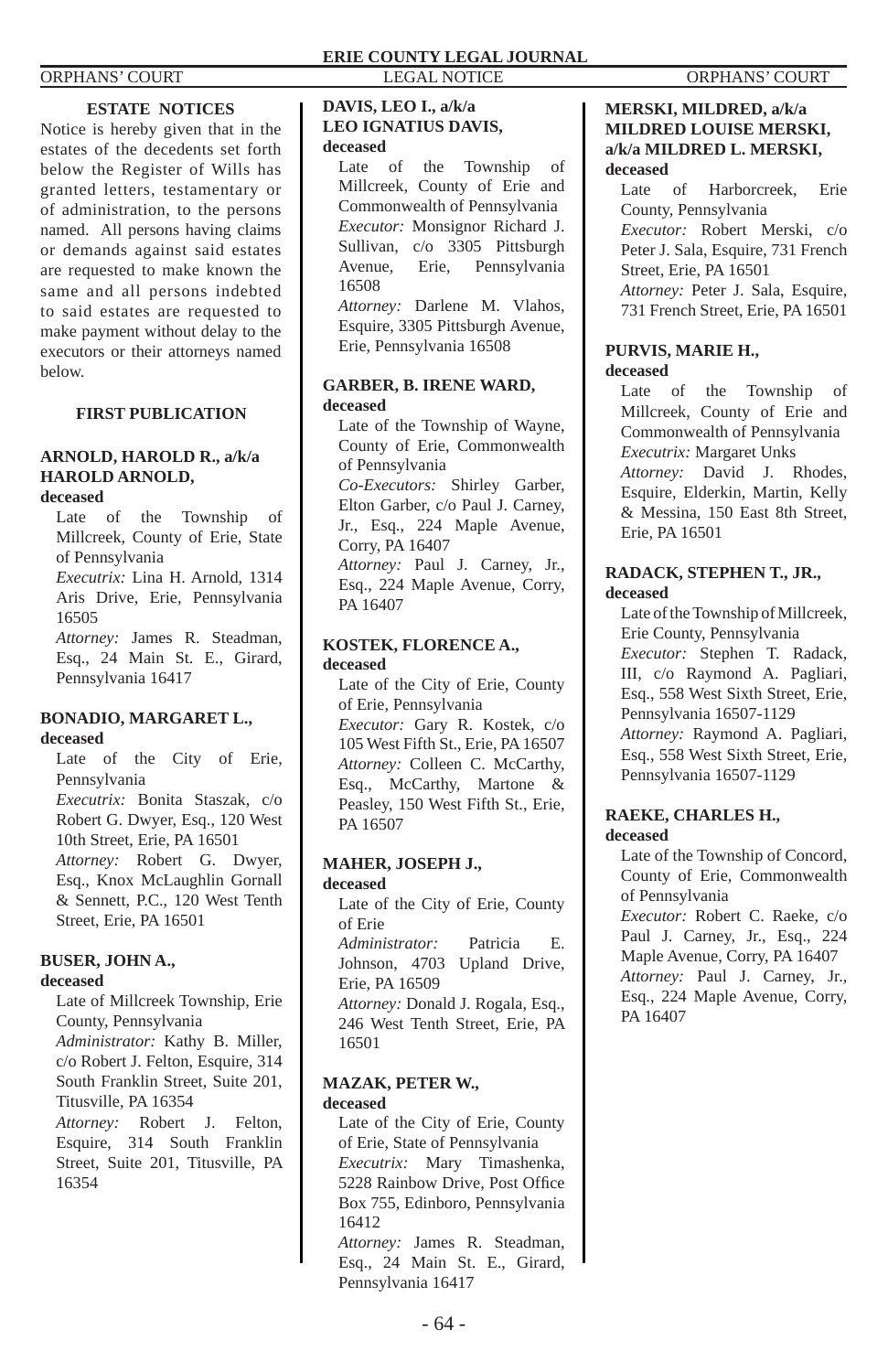# **STEPHENS, ARTHUR, a/k/a ARTHUR L. STEPHENS, JR., deceased**

Late of the City of Erie, County of Erie and Commonwealth of Pennsylvania

*Executrix:* Karen Ann Marks, c/o William J. Schaaf, Esq., Suite 300, 300 State Street, Erie, PA 16507

*Attorneys:* Marsh, Spaeder, Baur, Spaeder & Schaaf, LLP, Attorneys-at-Law, Suite 300, 300 State Street, Erie, PA 16507

# **TOBIN, ROBERT, a/k/a ROBERT J. TOBIN, deceased**

Late of the City of Erie, County of Erie, and Commonwealth of Pennsylvania *Executor:* David M. Tobin, 613 E.

31st Street, Erie, PA 16504 *Attorney:* Thomas S. Kubinski, Esquire, The Gideon Ball House, 135 East 6th Street, Erie, PA 16501

# **URBAN, RICHARD J.,**

# **deceased**

Late of Millcreek Township, Erie County, Erie, Pennsylvania *Executor:* John R. Urban, c/o Robert J. Jeffery, Esq., 33 East Main Street, North East, Pennsylvania 16428 *Attorney:* Robert J. Jeffery,

Esq., Orton & Jeffery, P.C., 33 East Main Street, North East, Pennsylvania 16428

# **WEISLOGEL, CHARLOTTE M., deceased**

Late of the Township of Fairview, Erie County, Pennsylvania

*Executor:* Ronald Weislogel, 7655 Welcana Drive, Fairview, PA 16415

*Attorney:* Christine Hall McClure, Esq., Knox McLaughlin Gornall & Sennett, P.C., 120 West Tenth Street, Erie, PA 16501

# **SECOND PUBLICATION**

# **COYLE, JANET RUTH, a/k/a JANET R. COYLE, deceased**

Late of the Township of Millcreek, County of Erie and Commonwealth of Pennsylvania *Administratrix:* Barbara A. Alberstadt, c/o 3305 Pittsburgh Avenue, Erie, Pennsylvania 16508 *Attorney:* Darlene M. Vlahos, Esquire, 3305 Pittsburgh Avenue, Erie, Pennsylvania 16508

# **HEBERLE, TIMOTHY J., deceased**

Late of the City of Erie, County of Erie and Commonwealth of Pennsylvania *Executor:* David T. Heberle, c/o James Cairns, Esq., 3527 W. 26th St., Erie, PA 16506 *Attorney:* James Cairns, Esq., Cairns & Associates, 3527 W. 26th Street, Erie, PA 16506

# **HOPKINS, GERALD L., a/k/a GERALD LLOYD HOPKINS, deceased**

Late of the City of Erie, County of Erie and Commonwealth of Pennsylvania *Executor:* Marshall David

Hopkins, c/o 3305 Pittsburgh Avenue, Erie, Pennsylvania 16508

*Attorney:* Darlene M. Vlahos, Esq., 3305 Pittsburgh Avenue, Erie, Pennsylvania 16508

# **JOHNSON, AMELIA M., a/k/a AMELIA MARY JOHNSON, a/k/a AMELIA MARY GOETZ, a/k/a AMELIA MARY HEINTZ, a/k/a AMELIA MARY MOWERY, deceased**

Late of the Township of Summit, County of Erie, and Commonwealth of Pennsylvania *Executrix:* Ann Luden, 11541 Townline Road, North East, Pennsylvania 16428 *Attorney:* Robert E. McBride, Esquire, 32 West Eighth Street, Suite 600, Erie, Pennsylvania 16501

# **KNOX, DONALD FRANCIS, deceased**

Late of the Township of North East, County of Erie, State of Pennsylvania *Administratrix:* Betti A. Knox, c/o 78 East Main Street, North East, PA 16428 *Attorney:* John C. Brydon, Esq., Brydon Law Office, 78 East Main Street, North East, PA 16428

## **LEET, DONALD A., deceased**

Late of the City of Erie, Pennsylvania *Executors:* Thomas R. Leet and Terence S. Leet, c/o Robert G. Dwyer, Esq., 120 West 10th Street, Erie, PA 16501

*Attorney:* Robert G. Dwyer, Esq., Knox McLaughlin Gornall & Sennett, P.C., 120 West Tenth Street, Erie, PA 16501

# **LOREI, RENEE M.,**

# **deceased**

Late of the City of Erie, County of Erie, Commonwealth of Pennsylvania

*Administrator:* John Lorei, c/o Quinn, Buseck, Leemhuis, Toohey & Kroto, Inc., 2222 West Grandview Blvd., Erie, PA 16506 *Attorney:* John M. Quinn, Jr., Esquire, c/o Quinn, Buseck, Leemhuis, Toohey & Kroto, Inc., 2222 West Grandview Blvd., Erie, PA 16506

# **MACKANOS, JOHN, deceased**

Late of the Township of Millcreek, County of Erie *Executrix:* Louise A. Heidecker, 9870 Donation Road, Waterford, PA 16441

# **MARSCHKA, RICHARD P., deceased**

Late of the Township of Fairview *Executrix:* Helen B. Marschka, 3225 Suburban Lane, Erie, PA 16506

*Attorney:* Jack M. Gornall, Esq., Knox McLaughlin Gornall & Sennett, P.C., 120 West Tenth Street, Erie, PA 16501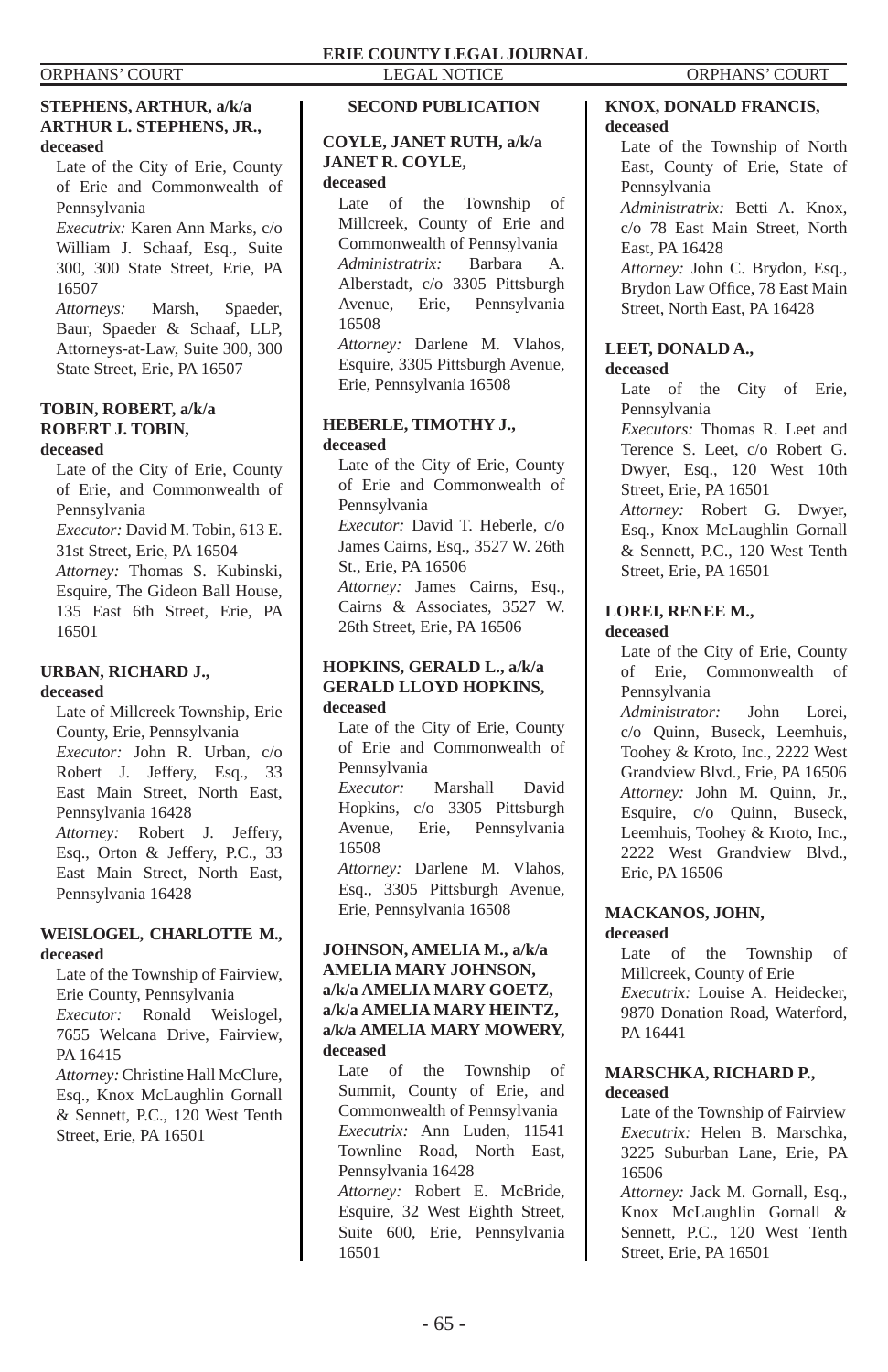# **OLEWSKI, RICHARD V., SR., deceased**

Late of the City of Erie, County of Erie

*Executor:* Eileen D. Zipp, 1827 W. 22nd Street, Erie, PA 16502 *Attorney:* Matthew J. Parini, Esquire, Law Offices of Matthew J. Parini, 502 West Seventh Street, Suite 301, Erie, Pennsylvania 16502

# **ROTH, RANDAL R.,**

# **deceased**

Late of the City of Corry, County of Erie and Commonwealth of Pennsylvania

*Administrator:* Randal A. Roth, c/o Kurt L. Sundberg, Esq., Suite 300, 300 State Street, Erie, PA 16507

*Attorneys:* Marsh, Spaeder, Baur, Spaeder & Schaaf, LLP, Attorneys-at-Law, Suite 300, 300 State Street, Erie, PA 16507

# **SEBALD, ANNA RUTH, a/k/a ANNA REICHERT SEBALD, deceased**

Late of the City of Erie, County of Erie, and Commonwealth of Pennsylvania

*Co-Executrices:* Mary Ann Hilbert, 14 Kellogg Road, Marlborough, Connecticut 06447 and Patricia Munz, 540 Bladen Road, Erie, Pennsylvania 16509 *Attorney:* Robert E. McBride, Esquire, 32 West Eighth Street, Suite 600, Erie, Pennsylvania 16501

# **SLOMSKI, DOROTHY I.,**

# **deceased**

Late of Harborcreek, Pennsylvania

*Executor:* Joseph Bawol, c/o Jeffrey D. Scibetta, Esq., 120 West 10th Street, Erie, PA 16501 *Attorney:* Jeffrey D. Scibetta, Esq., Knox McLaughlin Gornall & Sennett, P.C., 120 West Tenth Street, Erie, PA 16501

# **SMITH, WILLIAM C. F., II, a/k/a WILLIAM C. F. SMITH, deceased**

Late of the Township of Millcreek, County of Erie and State of Pennsylvania *Executor:* Karen L. Zorn, c/o Denis W. Krill, P.C., 309 French Street, Erie, Pennsylvania 16507 *Attorney:* Denis W. Krill, Esquire, 309 French Street, Erie, Pennsylvania 16507

# **THIRD PUBLICATION**

# **HIXENBAUGH, LOUISE V., deceased**

Late of the Township of Millcreek, County of Erie, Pennsylvania *Executor:* Jeffrey C. Hixenbaugh, c/o 246 West 10th Street, Erie, PA 16501 *Attorney:* Scott E. Miller,

Esquire, 246 West Tenth Street, Erie, PA 16501

# **HURST, LAWRENCE E., deceased**

Late of Waterford Township, County of Erie, Commonwealth of Pennsylvania *Executrix:* Thelma R. Hurst, Esq., c/o Quinn, Buseck, Leemhuis, Toohey & Kroto, Inc., 2222 West Grandview Blvd., Erie, PA 16506-4508 *Attorney:* I. John Dunn, Esq.,<br>Ouinn. Buseck. Leemhuis.

Quinn, Buseck, Leemhuis, Toohey & Kroto, Inc., 2222 West Grandview Blvd., Erie, PA 16506-4508

# **KISIEL, BERNARD F.,**

# **deceased**

Late of the City of Erie, County of Erie, Commonwealth of Pennsylvania

*Executrix:* Denise Bielinski, c/o Quinn, Buseck, Leemhuis, Toohey & Kroto, Inc., 2222 West Grandview Blvd., Erie, PA 16506 *Attorney:* James F. Toohey, Esquire, Quinn, Buseck, Leemhuis, Toohey & Kroto, Inc., 2222 West Grandview Blvd., Erie, PA 16506-4508

## **NEIL, DAVID J., deceased**

Late of the City of Erie, Erie County, Pennsylvania

*Executor:* William D. Neil, 8140 Filter Plant Road, North East, PA 16428

*Attorney:* Christine Hall McClure, Esq., Knox McLaughlin Gornall & Sennett, P.C., 120 West Tenth Street, Erie, PA 16501

### **REID, CATHERINE B., deceased**

Late of the Borough of North East *Executors:* William S. Reid, Stephen M. Reid, and Janet Reid Trojanowski

*Attorney:* Joseph M. Walsh, III, Esq., Shapira, Hutzelman, Berlin, Ely, Smith and Walsh, 305 West 6th Street, Erie, PA 16507

## **PATTERSON, JAMES J., deceased**

Late of the Township of Girard *Executrix:* Colleen Ann Patterson, c/o Malcolm L. Pollard, 4845 W. Lake Rd., Erie, PA 16505 *Attorney:* Malcolm L. Pollard, Esq., 4845 W. Lake Rd., Erie, PA 16505

# **THOMAS, DEBRA L., deceased**

Late of the City of Erie, County of Erie and Commonwealth of Pennsylvania

*Administrator:* Lavon Thomas *Attorney:* David J. Rhodes, Esquire, Elderkin, Martin, Kelly & Messina, 150 West 8th Street, Erie, PA 16501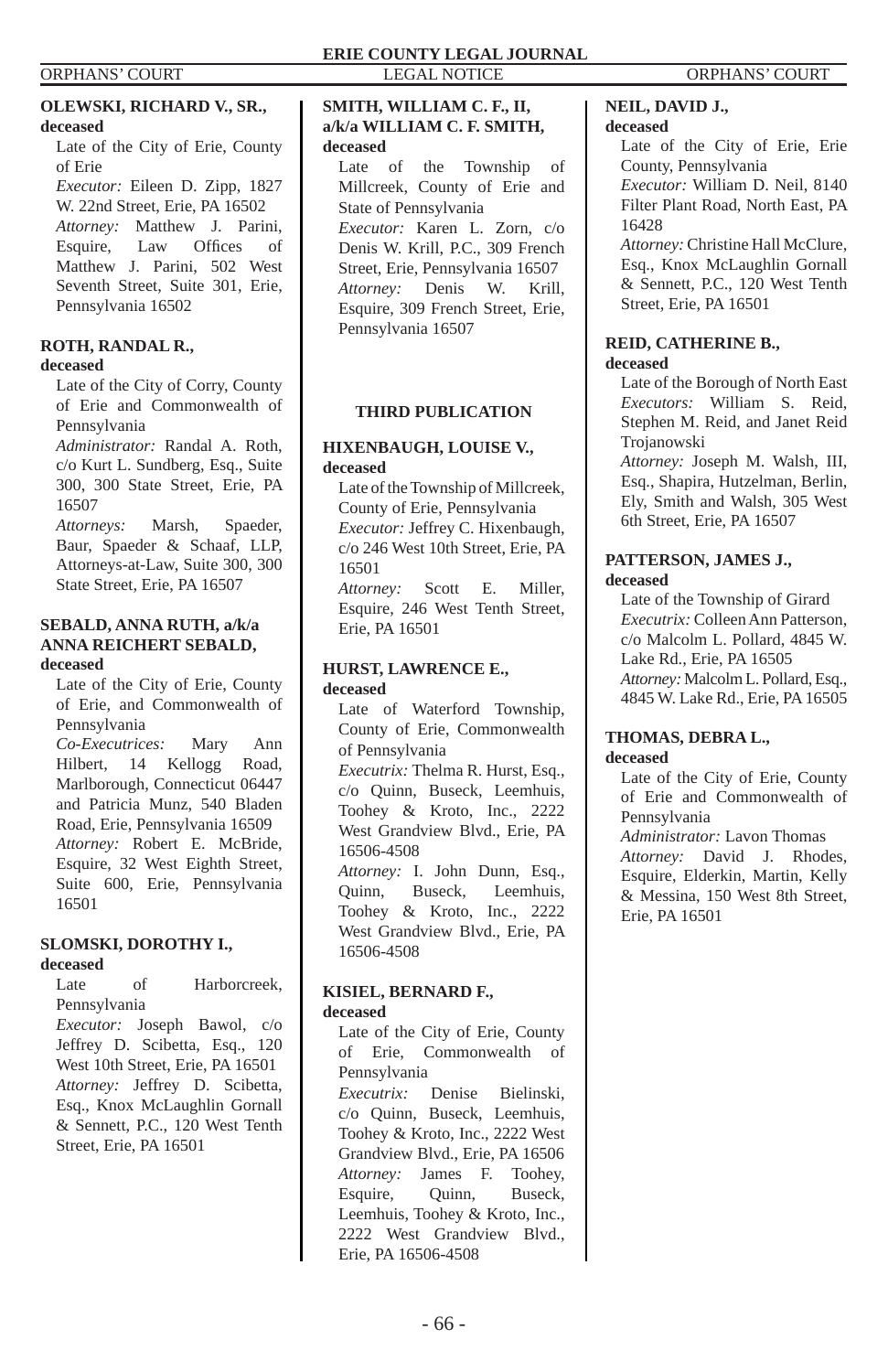# **CHANGES IN CONTACT INFORMATION OF ECBA MEMBERS**

| 201 German Street |  |
|-------------------|--|
|                   |  |
|                   |  |
|                   |  |
|                   |  |
|                   |  |
|                   |  |
|                   |  |

| <b>New Email Address</b> |  |
|--------------------------|--|
|                          |  |
|                          |  |